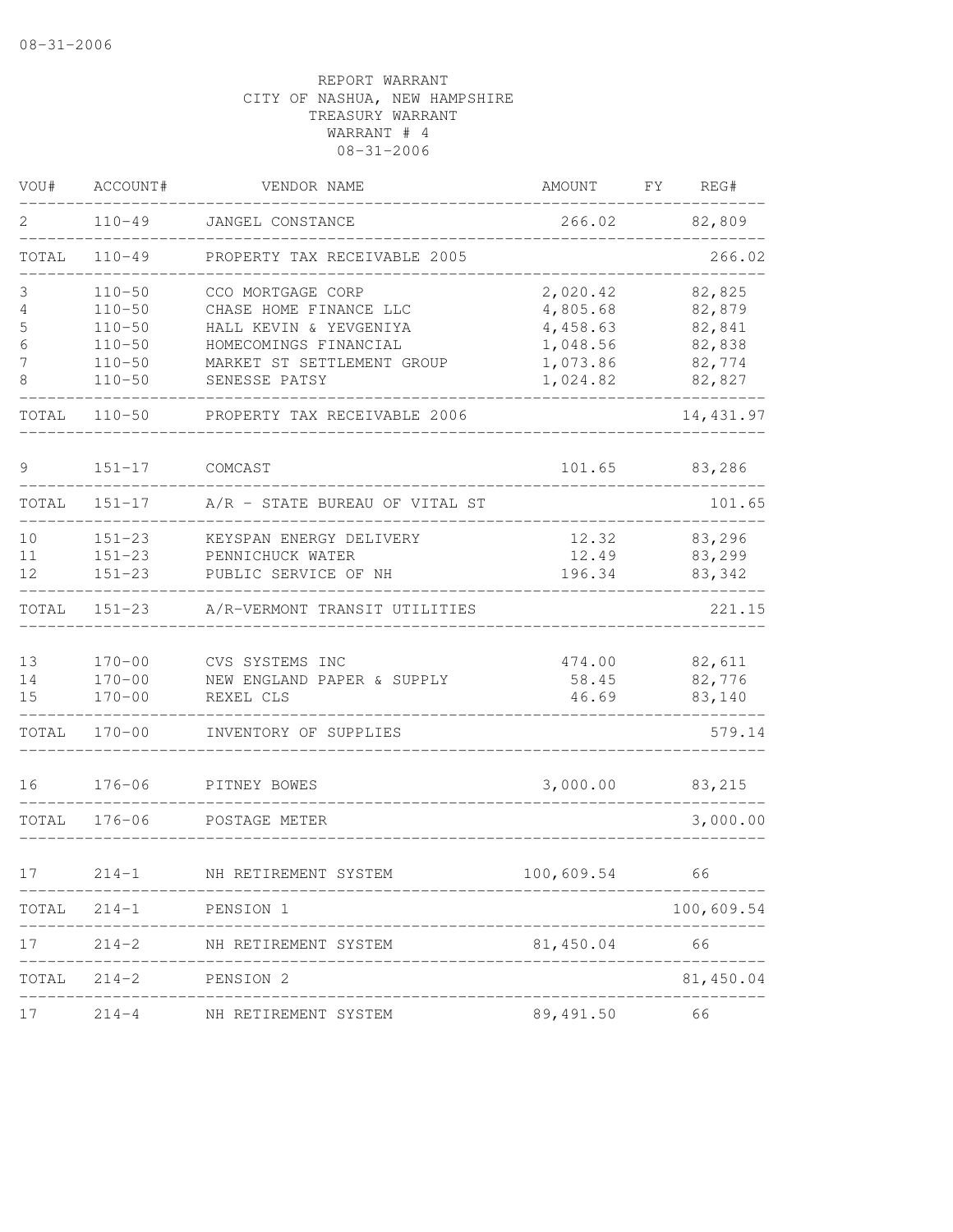| VOU#                             | ACCOUNT#                                                             | VENDOR NAME                                                                                                     | AMOUNT                                                   | FΥ | REG#                                                     |
|----------------------------------|----------------------------------------------------------------------|-----------------------------------------------------------------------------------------------------------------|----------------------------------------------------------|----|----------------------------------------------------------|
| TOTAL                            | $214 - 4$                                                            | PENSION 4 - POLICE                                                                                              |                                                          |    | 89, 491.50                                               |
| 17                               | $214 - 5$                                                            | NH RETIREMENT SYSTEM                                                                                            | 87, 362.05                                               |    | 66                                                       |
| TOTAL                            | $214 - 5$                                                            | PENSION 4 - FIRE                                                                                                |                                                          |    | 87, 362.05                                               |
| 17                               | $214 - 8$                                                            | NH RETIREMENT SYSTEM                                                                                            | 1,693.24                                                 |    | 66                                                       |
| TOTAL                            | $214 - 8$                                                            | PENSION 8                                                                                                       |                                                          |    | 1,693.24                                                 |
| 18<br>19                         | $214 - BD$<br>$214 - BD$                                             | FEDERAL RESERVE BANK OF CLEVEL<br>FEDERAL RESERVE BANK OF CLEVEL                                                | 350.00<br>150.00                                         |    | 82,456<br>82,460                                         |
| TOTAL                            | $214 - BD$                                                           | BONDS DEDUCTION                                                                                                 |                                                          |    | 500.00                                                   |
| 20                               | $214 - C$                                                            | ANTHEM BLUE CROSS BLUE SHIELD                                                                                   | 2,296.68                                                 |    | 62                                                       |
| TOTAL                            | $214 - C$                                                            | B/C B/S J PLAN-DED SCHOOL                                                                                       |                                                          |    | 2,296.68                                                 |
| 21<br>22<br>23<br>24<br>25<br>26 | $214-DC$<br>$214-DC$<br>$214-DC$<br>$214-DC$<br>$214-DC$<br>$214-DC$ | COSTANTINI SHELLEY<br>CURTIN BRENDA<br>DELANEY AMANDA<br>PARADIS KELLEY I<br>PERAULT DAVID<br>STANIUM MICHAEL A | 150.00<br>961.55<br>384.62<br>384.62<br>288.48<br>250.00 |    | 82,543<br>82,732<br>82,693<br>82,602<br>82,652<br>82,940 |
| TOTAL                            | $214-DC$                                                             | DEPENDENT CARE DEDUCTION                                                                                        |                                                          |    | 2,419.27                                                 |
| 27                               | $214-FS$                                                             | BENEFIT STRATEGIES INC                                                                                          | 19,559.84                                                |    | 59                                                       |
| TOTAL                            | $214-FS$                                                             | FLEXIBLE SPENDING ACCOUNT -                                                                                     |                                                          |    | 19,559.84                                                |
| 28<br>29<br>30                   | $214 - HJ$<br>$214-HJ$<br>$214 - HJ$                                 | ANTHEM BLUE CROSS BLUE SHIELD<br>ANTHEM BLUE CROSS BLUE SHIELD<br>LUKAS WILLIAM                                 | 36,729.70<br>33,686.22<br>891.33                         |    | 62<br>79<br>82,811                                       |
| TOTAL                            | $214 - HJ$<br>--------                                               | BC/BS J PLAN DED-CITY<br>_________________________________                                                      |                                                          |    | 71,307.25                                                |
| 31                               |                                                                      | 214-K CHASE INSURANCE                                                                                           | 97.00 58                                                 |    |                                                          |
|                                  |                                                                      | TOTAL 214-K KEMPER TERM LIFE INSURANCE                                                                          |                                                          |    | 97.00                                                    |
| 32                               |                                                                      | 214-P NORTHEAST DELTA<br>_______________________                                                                | 11, 319.82 61                                            |    |                                                          |
|                                  |                                                                      | TOTAL 214-P NORTHEAST DELTA DEDUCTION                                                                           |                                                          |    | 11,319.82                                                |
| 33                               |                                                                      | 214-PO ANTHEM BLUE CROSS BLUE SHIELD 23,974.94                                                                  |                                                          |    | 62                                                       |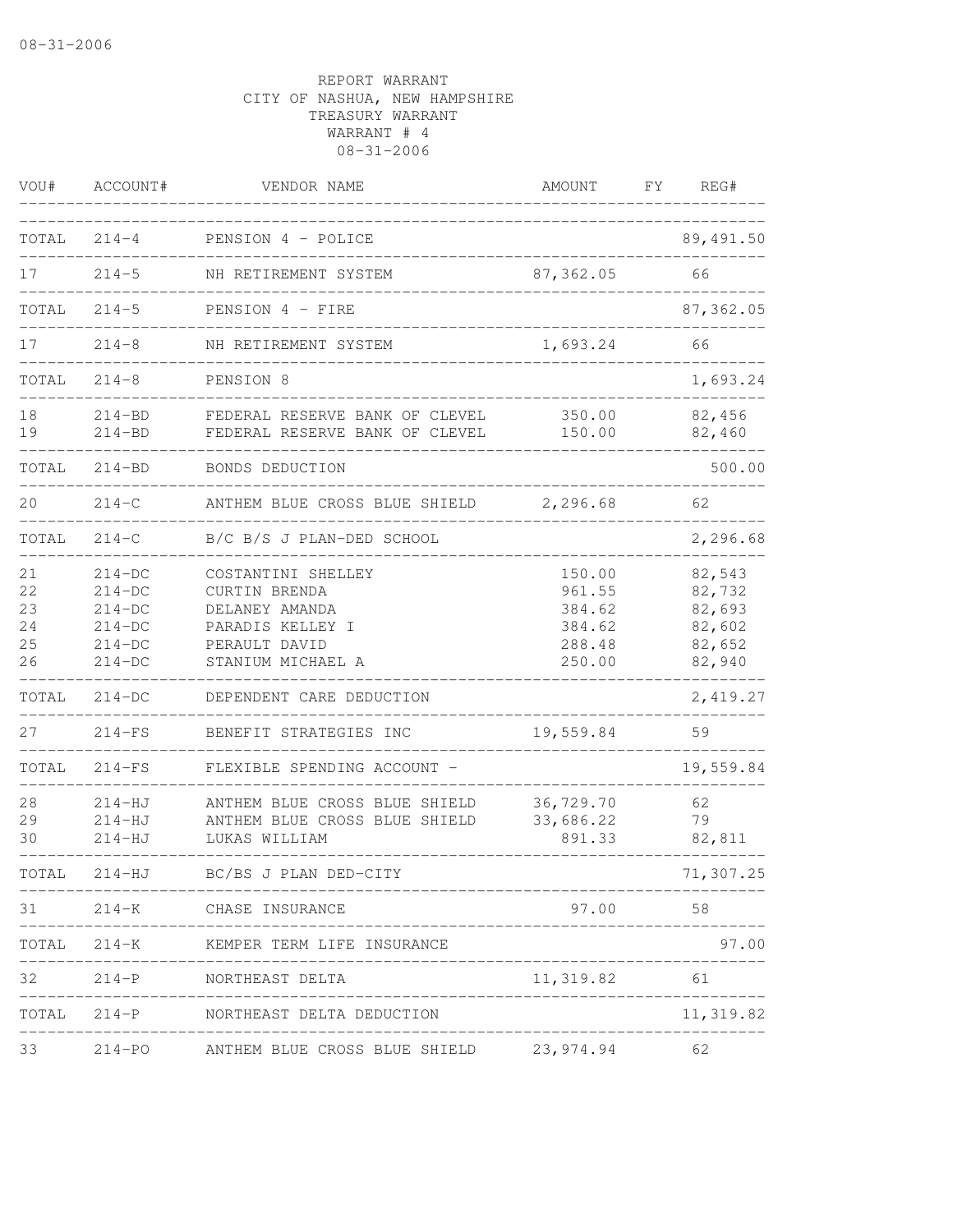| VOU#     | ACCOUNT#                 | VENDOR NAME                                               | AMOUNT              | FY | REG#              |
|----------|--------------------------|-----------------------------------------------------------|---------------------|----|-------------------|
| 34       |                          | 214-PO MAMMAY JUDITH                                      |                     |    | 597.18 82,688     |
| TOTAL    |                          | 214-PO BC/BS POINT OF SERV- CITY                          |                     |    | 24,572.12         |
| 35<br>36 | $214 - TD$<br>$214 - TD$ | NORTHEAST DELTA<br>PAUL SUSAN                             | 30,525.87<br>367.50 |    | 71<br>82,815      |
| TOTAL    | $214 - TD$               | TEACHER DENTAL                                            |                     |    | 30,893.37         |
| 37       | $214 - W$                | BOSTON MUTUAL LIFE INSURANCE 11,526.95                    |                     |    | 57                |
| TOTAL    | $214 - W$                | WHOLE LIFE DEDUCTION                                      |                     |    | 11,526.95         |
| 38       | $259 - 00$               | STATE OF NEW HAMPSHIRE                                    | 15.00               |    | 82,457            |
| TOTAL    | $259 - 00$               | STATE OF NH CHECK                                         |                     |    | 15.00             |
| 39<br>40 | $272 - 00$               | 272-00 SAM'S CLUB DIRECT<br>WEISENBACH SPECIALTY PRINTING | 70.95<br>266.27     |    | 83, 312<br>82,502 |
| TOTAL    | 272-00                   | ENERGY FAIR                                               |                     |    | 337.22            |
|          |                          | 187,12 288-00 INTEGRATED OFFICE SOLUTIONS                 | 33,863.50           |    | 83,000            |
|          |                          | TOTAL 288-00 SCHOOL SUSPENSE ACCOUNT                      |                     |    | 33,863.50         |
|          |                          |                                                           |                     |    |                   |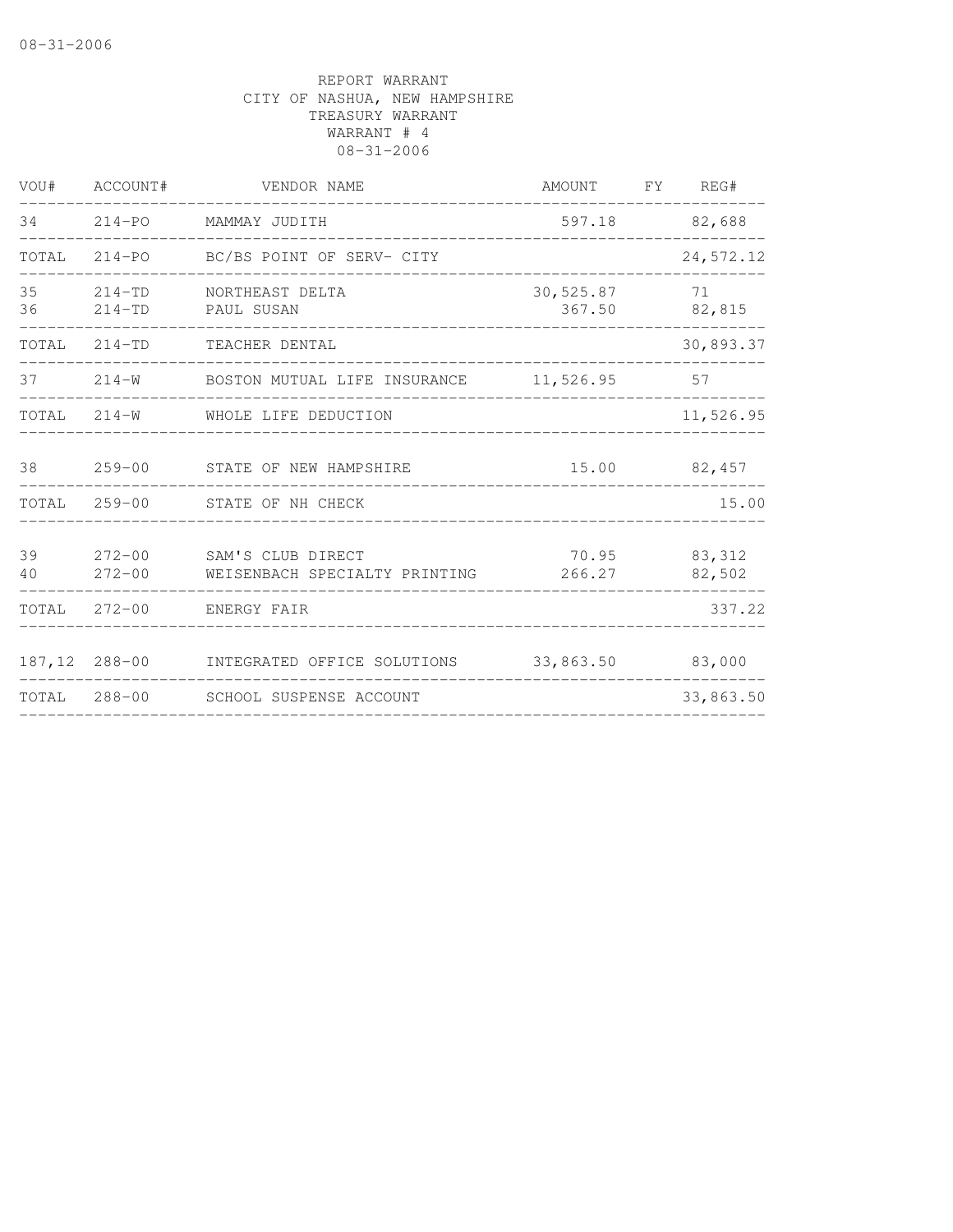|           | VOU# ACCOUNT# | VENDOR NAME                                                                                                                                                                             | AMOUNT FY REG#                                    |               |
|-----------|---------------|-----------------------------------------------------------------------------------------------------------------------------------------------------------------------------------------|---------------------------------------------------|---------------|
| 41        |               | 305-59100 ANDERSON CECIL                                                                                                                                                                | 300.00                                            | 82,744        |
| 42        |               | 305-59100 JEYNES MIKE                                                                                                                                                                   |                                                   | 337.50 82,639 |
| 43        |               | 305-59100 JOHNSON PETER N                                                                                                                                                               | 275.00 82,743                                     |               |
| 44        |               | 305-59100 SHAHOOD THOMAS W III                                                                                                                                                          | 362.50 82,703                                     |               |
| 45        |               | 305-59100 WALLENT FRANK J                                                                                                                                                               | 145.00 82,580                                     |               |
| TOTAL 305 |               |                                                                                                                                                                                         |                                                   | 1,420.00      |
|           |               |                                                                                                                                                                                         |                                                   |               |
| 46        |               | 308-83010 ANTHEM BLUE CROSS BLUE SHIELD 19,986.52 73<br>308-83010 ANTHEM BLUE CROSS BLUE SHIELD 43,051.52 79                                                                            |                                                   |               |
| 47        |               | 308-83011 ANTHEM BLUE CROSS BLUE SHIELD 1,919.36 73                                                                                                                                     |                                                   |               |
| 48        |               |                                                                                                                                                                                         |                                                   |               |
| 49        |               | 308-83011 ANTHEM BLUE CROSS BLUE SHIELD 1,156.43                                                                                                                                        |                                                   | 79            |
| 50        | 308-83012     | ANTHEM BLUE CROSS BLUE SHIELD 61,550.33 62                                                                                                                                              |                                                   |               |
| 51        | 308-83012     | ANTHEM BLUE CROSS BLUE SHIELD 139,432.25 73<br>ANTHEM BLUE CROSS BLUE SHIELD 165,937.11 79<br>ANTHEM BLUE CROSS BLUE SHIELD 54,016.14 62<br>ANTHEM BLUE CROSS BLUE SHIELD 197,191.91 73 |                                                   |               |
| 52        | 308-83012     |                                                                                                                                                                                         |                                                   |               |
| 53        | 308-83013     |                                                                                                                                                                                         | 54,016.14<br>197,191.91                           |               |
| 54        | 308-83013     |                                                                                                                                                                                         | 260,070.14                                        |               |
| 55        | 308-83013     | ANTHEM BLUE CROSS BLUE SHIELD                                                                                                                                                           |                                                   | 79            |
| 56        | 308-83016     | HARVARD PILGRIM HEALTH CARE                                                                                                                                                             | 5, 353. 41                                        | 60            |
| 57        | 308-83016     | HARVARD PILGRIM HEALTH CARE 21,368.81                                                                                                                                                   |                                                   | 72            |
| 58        | 308-83016     | HARVARD PILGRIM HEALTH CARE 22,442.71                                                                                                                                                   |                                                   | 80            |
| 59        | 308-83017     | HARVARD PILGRIM HEALTH CARE 456.29                                                                                                                                                      |                                                   | 60            |
| 60        | 308-83017     | HARVARD PILGRIM HEALTH CARE 28,343.85                                                                                                                                                   |                                                   | 72            |
| 61        | 308-83017     | HARVARD PILGRIM HEALTH CARE                                                                                                                                                             | 42,187.12<br>26,080.29<br>71,801.53               | 80            |
| 62        | 308-83018     | ANTHEM BLUE CROSS BLUE SHIELD                                                                                                                                                           |                                                   | 73            |
| 63        | 308-83018     | ANTHEM BLUE CROSS BLUE SHIELD                                                                                                                                                           |                                                   | 79            |
| 64        | 308-83019     | ANTHEM BLUE CROSS BLUE SHIELD                                                                                                                                                           | $48,002.24$ 62                                    |               |
| 65        | 308-83019     | ANTHEM BLUE CROSS BLUE SHIELD                                                                                                                                                           | 44,094.31                                         | 73            |
| 66        | 308-83019     | ANTHEM BLUE CROSS BLUE SHIELD 77,308.72                                                                                                                                                 |                                                   | 79            |
| 67        | 308-83020     | NORTHEAST DELTA                                                                                                                                                                         | 1,871.44                                          | 61            |
| 68        | 308-83020     | NORTHEAST DELTA                                                                                                                                                                         | 15,550.19                                         | 71            |
| 69        | 308-83020     | NORTHEAST DELTA                                                                                                                                                                         | 11,296.07                                         | 78            |
| 70        | 308-83021     | NORTHEAST DELTA                                                                                                                                                                         |                                                   | 61            |
| 71        | 308-83021     | NORTHEAST DELTA                                                                                                                                                                         | 2, 135.64<br>2, 509.40<br>4, 663.70<br>84, 569.48 | 71            |
| 72        | 308-83021     | NORTHEAST DELTA                                                                                                                                                                         |                                                   | 78            |
| 73        | 308-83022     | NORTHEAST DELTA                                                                                                                                                                         |                                                   | 71            |
| 74        |               | 308-83025 JOHN R SHARRY INC                                                                                                                                                             | 4,500.00                                          | 82,753        |
| 75        | 308-83030     | ITT HARTFORD                                                                                                                                                                            | 15,539.19                                         | 70            |
| 75        | 308-83031     | ITT HARTFORD                                                                                                                                                                            | 20,163.30                                         | 70            |
| 76        | 308-83040     | FRED C CHURCH INC                                                                                                                                                                       | 309.60                                            | 69            |
| 77        | 308-83041     | W/C<br>MARVELL PLATE GLASS INC                                                                                                                                                          | 164.00                                            | 82,910        |
| 78        | 308-83052     | OCCUPATIONAL HEALTH CTRS SOUTH                                                                                                                                                          | 164.28                                            | 82,706        |
| 79        | 308-83053     | ASSOCIATED RADIOLOGISTS PA W/                                                                                                                                                           | 32.00                                             | 82,884        |
| 80        | 308-83053     | EISERMAN MATTHEW L                                                                                                                                                                      | 20.00                                             | 82,812        |
| 81        | 308-83053     | ELLIOT HOSPITAL<br>W/C                                                                                                                                                                  | 424.44                                            | 82,889        |
| 82        | 308-83053     | FIRST SCRIPT NETWORK SERVICES                                                                                                                                                           | 272.89                                            | 82,759        |
| 83        | 308-83053     | FOUR SEASONS ORTHOPAEDIC CTR                                                                                                                                                            | 1,069.00                                          | 82,916        |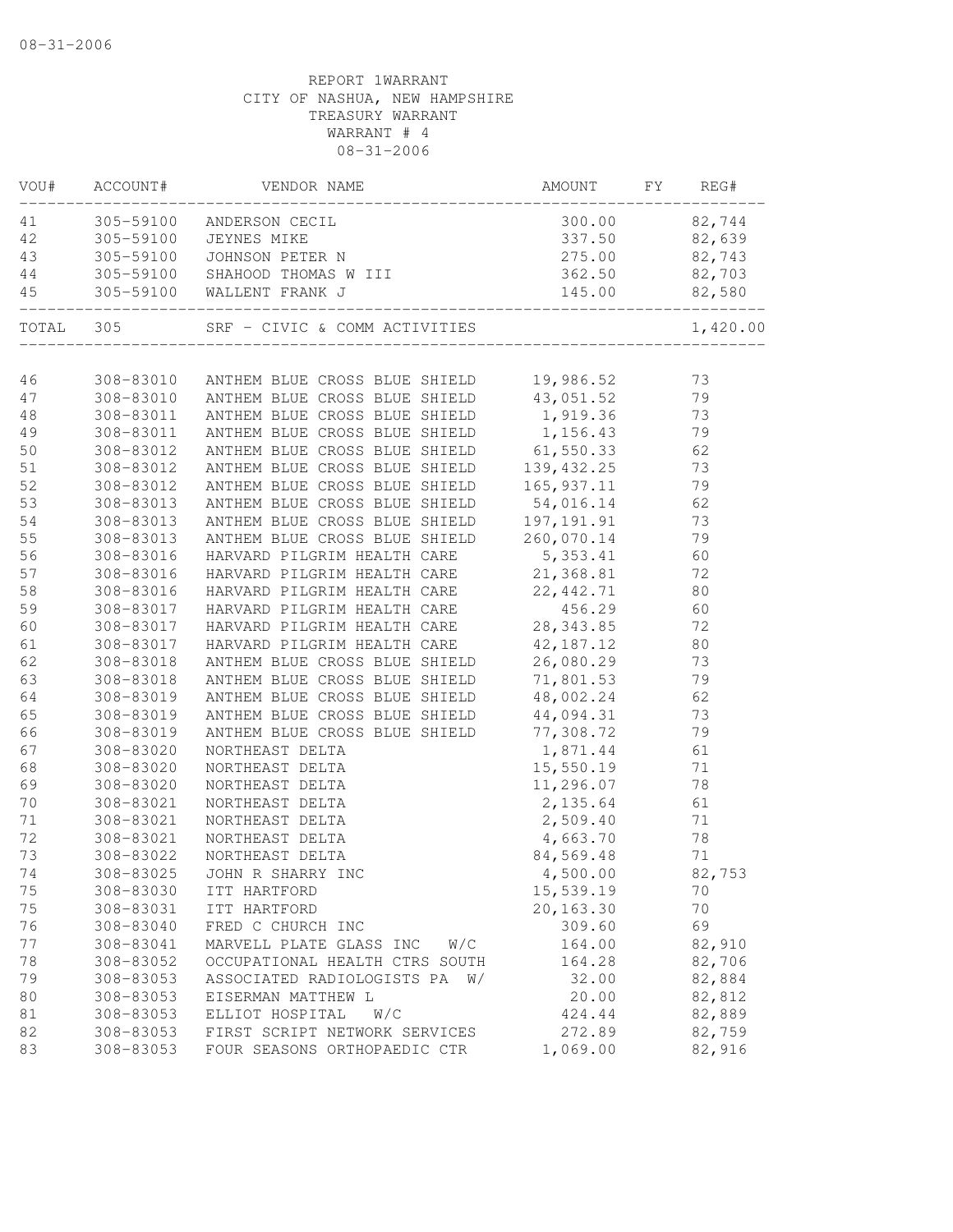| VOU# | ACCOUNT#  | VENDOR NAME                             | <b>AMOUNT</b> | FΥ | REG#    |
|------|-----------|-----------------------------------------|---------------|----|---------|
| 84   | 308-83053 | GRANITE STATE ANESTHESIOLOGIST          | 595.00        |    | 82,534  |
| 85   | 308-83053 | GRANITE STATE NEUROSURGERY              | 83.00         |    | 82,726  |
| 86   | 308-83053 | GREATER NASHUA EMERGENCY PHYS           | 954.00        |    | 82,903  |
| 87   | 308-83053 | NASHUA PODIATRY ASSOCIATES              | 773.00        |    | 82,948  |
| 88   | 308-83053 | NASHUA RADIOLOGY PA<br>W/C              | 168.00        |    | 82,885  |
| 89   | 308-83053 | PAIN SOLUTIONS PLLC                     | 280.00        |    | 82,666  |
| 90   | 308-83053 | PHARMACY MANAGEMENT SERVICES I          | 3,757.31      |    | 82,646  |
| 91   | 308-83053 | SO NH REGIONAL MEDICAL CENTER           | 3,017.36      |    | 82,886  |
| 92   | 308-83053 | ST JOSEPH'S HOSPITAL W/C                | 6, 102.41     |    | 82,556  |
| 93   | 308-83053 | TEEBOOM KEVIN                           | 850.00        |    | 82,834  |
| 94   | 308-83053 | THIRD PARTY SOLUTIONS<br>W/C            | 213.34        |    | 82,906  |
| 95   | 308-83054 | CONCORD HOSPITAL<br>W/C                 | 18,725.58     |    | 82,909  |
| 96   | 308-83054 | CONCORD ORTHOPAEDICS PA                 | 206.00        |    | 82,713  |
| 97   | 308-83054 | CPTE-NASHUA<br>W/C                      | 1,160.84      |    | 82,544  |
| 98   | 308-83054 | DARTMOUTH-HITCHCOCK CLINIC              | 7,121.00      |    | 82,938  |
| 99   | 308-83054 | EMPI INC<br>W/C                         | 2,041.75      |    | 82,942  |
| 100  | 308-83054 | FOUR SEASONS ORTHOPAEDIC CTR            | 676.00        |    | 82,916  |
| 101  | 308-83054 | GRANITE STATE NEUROSURGERY              | 129.00        |    | 82,726  |
| 102  | 308-83054 | GREATER NASHUA EMERGENCY PHYS           | 1,105.00      |    | 82,903  |
| 103  | 308-83054 | LEWIS PHYSICAL MEDICINE ASSOC           | 1,221.50      |    | 82,470  |
| 104  | 308-83054 | MARVELL PLATE GLASS INC<br>W/C          | 812.50        |    | 82,910  |
| 105  | 308-83054 | MERIDIAN RESOURCE COMPANY               | 84.00         |    | 82,762  |
| 106  | 308-83054 | NASHUA EYE ASSOCIATES PA W/C            | 305.00        |    | 82,893  |
| 107  | 308-83054 | NASHUA PAIN MANAGEMENT CORP             | 1,338.00      |    | 82,710  |
| 108  | 308-83054 | OCCUPATIONAL HEALTH CTRS SOUTH          | 6,664.97      |    | 82,706  |
| 108  | 308-83054 | OCCUPATIONAL HEALTH CTRS SOUTH          | 261.08        |    | 82,707  |
| 109  | 308-83054 | PETERSON RHONA                          | 40.00         |    | 82,805  |
| 110  | 308-83054 | RAHMAN KHAWAJA M<br>MD<br>W/C           | 950.00        |    | 82,898  |
| 111  | 308-83054 | SJ PHYSICIAN SERVICES<br>W/C            | 75.00         |    | 82, 477 |
| 112  | 308-83054 | SO NH REGIONAL MEDICAL CENTER           | 157.60        |    | 82,886  |
| 113  | 308-83054 | ST JOSEPH'S HOSPITAL W/C                | 5,195.70      |    | 82,556  |
| 114  | 308-83054 | THIRD PARTY SOLUTIONS<br>W/C            | 962.20        |    | 82,906  |
| 115  | 308-83054 | WOLF RALPH R<br>MD<br>W/C               | 1,403.00      |    | 82,891  |
| 116  | 308-83054 | WORKING RX INC<br>W/C                   | 84.00         |    | 82,548  |
| 117  | 308-83055 | BERNARD & MERRILL PLLC<br>W/C           | 131.96        |    | 82,937  |
| 118  | 308-83055 | CONCENTRA INTEGRATED SERVICES           | 850.54        |    | 82,526  |
| 119  | 308-83055 | DEVINE MILLIMET & BRANCH PA<br><b>W</b> | 2,380.37      |    | 82,887  |
| 120  | 308-83061 | AVICORE REPORTING                       | 1,209.35      |    | 82,636  |
| 121  | 308-83061 | DEVINE MILLIMET & BRANCH PA W           | 2,626.83      |    | 82,887  |
| 122  | 308-83063 | MARVELL PLATE GLASS INC<br>W/C          | 4,310.14      |    | 82,910  |
| 123  | 308-83064 | DEVINE MILLIMET & BRANCH PA<br><b>W</b> | 3,442.00      |    | 82,887  |
| 124  | 308-83064 | ENTERPRISE RENT A CAR INC               | 364.07        |    | 82,497  |
| 125  | 308-83064 | LAPENNA PATRICIA & ATTY JOHN M          | 6,872.50      |    | 82,459  |
| 126  | 308-83075 | DEVINE MILLIMET & BRANCH PA<br>W        | 164.80        |    | 82,887  |
| 127  | 308-83075 | SO NH REGIONAL MEDICAL CENTER           | 269.05        |    | 82,886  |
| 128  | 308-83077 | AMERICAN STOP LOSS                      | 40,739.99     |    | 74      |
| 129  | 308-83199 | STANLEY ELEVATOR CO INC                 | 2,851.59      |    | 82,881  |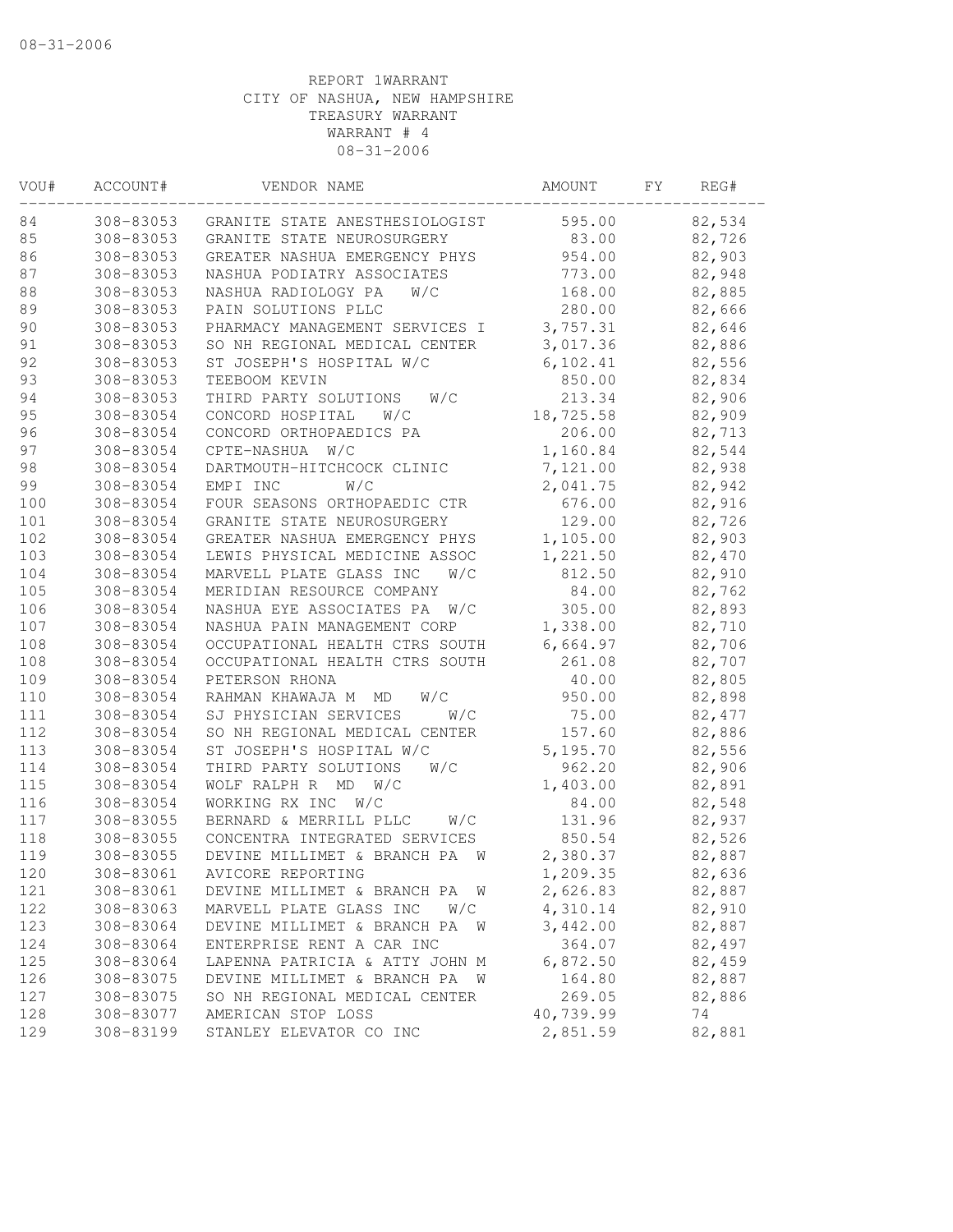| TOTAL 308<br>SRF - INSURANCE<br>1,630,731.94<br>377.17<br>3086-82025 NH RETIREMENT SYSTEM<br>66<br>3086-83006<br>1,006.50<br>62<br>ANTHEM BLUE CROSS BLUE SHIELD<br>79.99<br>3086-83009<br>71<br>NORTHEAST DELTA<br>17.08<br>70<br>3086-83031<br>ITT HARTFORD<br>187,124 3086-91040 COTE RICHARD<br>120.26<br>83,001<br>TOTAL<br>308<br>JAVITS GRANT PROGRAM<br>1,601.00<br>82,905<br>187,125 3097-41015 STAPLES BUSINESS ADVANTAGE<br>324.36<br>187, 126 3097-49075<br>592.12<br>83,191<br>CENTRAL PAPER PRODUCTS CO<br>187, 127 3097-49085<br>105.75<br>83,066<br>BOSTONBEAN COFFEE COMPANY<br>187, 128 3097-49085<br>83,016<br>COCA COLA<br>551.22<br>187, 129 3097-49085<br>COSTA FRUIT & PRODUCE CO INC<br>83,213<br>15,730.94<br>187,130 3097-49085<br>83,120<br>FANTINI BAKING CO., INC.<br>116.17<br>187, 131 3097-49085<br>GILL'S PIZZA CO.<br>99.00<br>83,094<br>187, 132 3097-49085<br>M SAUNDERS INC<br>861.63<br>83,076<br>187, 133 3097-49085<br>MCKEE FOODS CORP<br>383.40<br>82,716<br>187, 134 3097-64335<br>NORTHEAST FOOD SVC EQUIPMENT &<br>867.22<br>82,542<br>187,135 3097-707<br>83,151<br>SEHER MICHAEL<br>12.50<br>187, 136 3097-74092<br>4,725.00<br>83,119<br>ALL STATE FIRE EQUIPMENT<br>3097-82025<br>1,099.62<br>NH RETIREMENT SYSTEM<br>66<br>3097-83006<br>ANTHEM BLUE CROSS BLUE SHIELD<br>21, 297.57<br>62<br>3097-83006<br>HARVARD PILGRIM HEALTH CARE<br>8,556.73<br>60<br>3097-83009<br>NORTHEAST DELTA<br>1,639.97<br>61<br>70<br>3097-83031<br>ITT HARTFORD<br>119.00<br>187, 137 3097-91005<br>MATTHEWS TREVOR<br>89.00<br>83,152<br>187,138 3097-94005 MARCOTTE ANGELA<br>65.00<br>83,028<br>187,139 3097-94005 PIERPONT CAROL<br>65.00<br>83,131<br>TOTAL 309<br>SRF - FOOD SERVICES<br>57,301.20<br>187,140 3117-78007<br>480.31<br>83,010<br>DFA INC<br>TOTAL 311 DRIVER'S EDUCATION<br>187, 141 3118-49050<br>61.00<br>83,158<br>FED EX KINKOS<br>83,009<br>187, 142 3118-49050<br>36.98<br>JOSTENS INC<br>83,130<br>187, 143 3118-49050<br>68.14<br>PAPANICOLAU MICHELLE<br>83,012<br>187, 144 3118-49050<br>SCHOOL SPECIALTY<br>254.31<br>187, 145 3118-49050<br>82,905<br>STAPLES BUSINESS ADVANTAGE<br>215.41<br>187, 146 3118-705 | VOU# | ACCOUNT# | VENDOR NAME  | AMOUNT | FY<br>REG# |
|-------------------------------------------------------------------------------------------------------------------------------------------------------------------------------------------------------------------------------------------------------------------------------------------------------------------------------------------------------------------------------------------------------------------------------------------------------------------------------------------------------------------------------------------------------------------------------------------------------------------------------------------------------------------------------------------------------------------------------------------------------------------------------------------------------------------------------------------------------------------------------------------------------------------------------------------------------------------------------------------------------------------------------------------------------------------------------------------------------------------------------------------------------------------------------------------------------------------------------------------------------------------------------------------------------------------------------------------------------------------------------------------------------------------------------------------------------------------------------------------------------------------------------------------------------------------------------------------------------------------------------------------------------------------------------------------------------------------------------------------------------------------------------------------------------------------------------------------------------------------------------------------------------------------------------------------------------------------------------------------------------------------------------------------------------------------------------------------------------------------------------------------------------------------------------------|------|----------|--------------|--------|------------|
|                                                                                                                                                                                                                                                                                                                                                                                                                                                                                                                                                                                                                                                                                                                                                                                                                                                                                                                                                                                                                                                                                                                                                                                                                                                                                                                                                                                                                                                                                                                                                                                                                                                                                                                                                                                                                                                                                                                                                                                                                                                                                                                                                                                     |      |          |              |        |            |
| 480.31                                                                                                                                                                                                                                                                                                                                                                                                                                                                                                                                                                                                                                                                                                                                                                                                                                                                                                                                                                                                                                                                                                                                                                                                                                                                                                                                                                                                                                                                                                                                                                                                                                                                                                                                                                                                                                                                                                                                                                                                                                                                                                                                                                              |      |          |              |        |            |
|                                                                                                                                                                                                                                                                                                                                                                                                                                                                                                                                                                                                                                                                                                                                                                                                                                                                                                                                                                                                                                                                                                                                                                                                                                                                                                                                                                                                                                                                                                                                                                                                                                                                                                                                                                                                                                                                                                                                                                                                                                                                                                                                                                                     |      |          |              |        |            |
|                                                                                                                                                                                                                                                                                                                                                                                                                                                                                                                                                                                                                                                                                                                                                                                                                                                                                                                                                                                                                                                                                                                                                                                                                                                                                                                                                                                                                                                                                                                                                                                                                                                                                                                                                                                                                                                                                                                                                                                                                                                                                                                                                                                     |      |          |              |        |            |
|                                                                                                                                                                                                                                                                                                                                                                                                                                                                                                                                                                                                                                                                                                                                                                                                                                                                                                                                                                                                                                                                                                                                                                                                                                                                                                                                                                                                                                                                                                                                                                                                                                                                                                                                                                                                                                                                                                                                                                                                                                                                                                                                                                                     |      |          |              |        |            |
|                                                                                                                                                                                                                                                                                                                                                                                                                                                                                                                                                                                                                                                                                                                                                                                                                                                                                                                                                                                                                                                                                                                                                                                                                                                                                                                                                                                                                                                                                                                                                                                                                                                                                                                                                                                                                                                                                                                                                                                                                                                                                                                                                                                     |      |          |              |        |            |
|                                                                                                                                                                                                                                                                                                                                                                                                                                                                                                                                                                                                                                                                                                                                                                                                                                                                                                                                                                                                                                                                                                                                                                                                                                                                                                                                                                                                                                                                                                                                                                                                                                                                                                                                                                                                                                                                                                                                                                                                                                                                                                                                                                                     |      |          |              |        |            |
|                                                                                                                                                                                                                                                                                                                                                                                                                                                                                                                                                                                                                                                                                                                                                                                                                                                                                                                                                                                                                                                                                                                                                                                                                                                                                                                                                                                                                                                                                                                                                                                                                                                                                                                                                                                                                                                                                                                                                                                                                                                                                                                                                                                     |      |          |              |        |            |
|                                                                                                                                                                                                                                                                                                                                                                                                                                                                                                                                                                                                                                                                                                                                                                                                                                                                                                                                                                                                                                                                                                                                                                                                                                                                                                                                                                                                                                                                                                                                                                                                                                                                                                                                                                                                                                                                                                                                                                                                                                                                                                                                                                                     |      |          |              |        |            |
|                                                                                                                                                                                                                                                                                                                                                                                                                                                                                                                                                                                                                                                                                                                                                                                                                                                                                                                                                                                                                                                                                                                                                                                                                                                                                                                                                                                                                                                                                                                                                                                                                                                                                                                                                                                                                                                                                                                                                                                                                                                                                                                                                                                     |      |          |              |        |            |
|                                                                                                                                                                                                                                                                                                                                                                                                                                                                                                                                                                                                                                                                                                                                                                                                                                                                                                                                                                                                                                                                                                                                                                                                                                                                                                                                                                                                                                                                                                                                                                                                                                                                                                                                                                                                                                                                                                                                                                                                                                                                                                                                                                                     |      |          |              |        |            |
|                                                                                                                                                                                                                                                                                                                                                                                                                                                                                                                                                                                                                                                                                                                                                                                                                                                                                                                                                                                                                                                                                                                                                                                                                                                                                                                                                                                                                                                                                                                                                                                                                                                                                                                                                                                                                                                                                                                                                                                                                                                                                                                                                                                     |      |          |              |        |            |
|                                                                                                                                                                                                                                                                                                                                                                                                                                                                                                                                                                                                                                                                                                                                                                                                                                                                                                                                                                                                                                                                                                                                                                                                                                                                                                                                                                                                                                                                                                                                                                                                                                                                                                                                                                                                                                                                                                                                                                                                                                                                                                                                                                                     |      |          |              |        |            |
|                                                                                                                                                                                                                                                                                                                                                                                                                                                                                                                                                                                                                                                                                                                                                                                                                                                                                                                                                                                                                                                                                                                                                                                                                                                                                                                                                                                                                                                                                                                                                                                                                                                                                                                                                                                                                                                                                                                                                                                                                                                                                                                                                                                     |      |          |              |        |            |
|                                                                                                                                                                                                                                                                                                                                                                                                                                                                                                                                                                                                                                                                                                                                                                                                                                                                                                                                                                                                                                                                                                                                                                                                                                                                                                                                                                                                                                                                                                                                                                                                                                                                                                                                                                                                                                                                                                                                                                                                                                                                                                                                                                                     |      |          |              |        |            |
|                                                                                                                                                                                                                                                                                                                                                                                                                                                                                                                                                                                                                                                                                                                                                                                                                                                                                                                                                                                                                                                                                                                                                                                                                                                                                                                                                                                                                                                                                                                                                                                                                                                                                                                                                                                                                                                                                                                                                                                                                                                                                                                                                                                     |      |          |              |        |            |
|                                                                                                                                                                                                                                                                                                                                                                                                                                                                                                                                                                                                                                                                                                                                                                                                                                                                                                                                                                                                                                                                                                                                                                                                                                                                                                                                                                                                                                                                                                                                                                                                                                                                                                                                                                                                                                                                                                                                                                                                                                                                                                                                                                                     |      |          |              |        |            |
|                                                                                                                                                                                                                                                                                                                                                                                                                                                                                                                                                                                                                                                                                                                                                                                                                                                                                                                                                                                                                                                                                                                                                                                                                                                                                                                                                                                                                                                                                                                                                                                                                                                                                                                                                                                                                                                                                                                                                                                                                                                                                                                                                                                     |      |          |              |        |            |
|                                                                                                                                                                                                                                                                                                                                                                                                                                                                                                                                                                                                                                                                                                                                                                                                                                                                                                                                                                                                                                                                                                                                                                                                                                                                                                                                                                                                                                                                                                                                                                                                                                                                                                                                                                                                                                                                                                                                                                                                                                                                                                                                                                                     |      |          |              |        |            |
|                                                                                                                                                                                                                                                                                                                                                                                                                                                                                                                                                                                                                                                                                                                                                                                                                                                                                                                                                                                                                                                                                                                                                                                                                                                                                                                                                                                                                                                                                                                                                                                                                                                                                                                                                                                                                                                                                                                                                                                                                                                                                                                                                                                     |      |          |              |        |            |
|                                                                                                                                                                                                                                                                                                                                                                                                                                                                                                                                                                                                                                                                                                                                                                                                                                                                                                                                                                                                                                                                                                                                                                                                                                                                                                                                                                                                                                                                                                                                                                                                                                                                                                                                                                                                                                                                                                                                                                                                                                                                                                                                                                                     |      |          |              |        |            |
|                                                                                                                                                                                                                                                                                                                                                                                                                                                                                                                                                                                                                                                                                                                                                                                                                                                                                                                                                                                                                                                                                                                                                                                                                                                                                                                                                                                                                                                                                                                                                                                                                                                                                                                                                                                                                                                                                                                                                                                                                                                                                                                                                                                     |      |          |              |        |            |
|                                                                                                                                                                                                                                                                                                                                                                                                                                                                                                                                                                                                                                                                                                                                                                                                                                                                                                                                                                                                                                                                                                                                                                                                                                                                                                                                                                                                                                                                                                                                                                                                                                                                                                                                                                                                                                                                                                                                                                                                                                                                                                                                                                                     |      |          |              |        |            |
|                                                                                                                                                                                                                                                                                                                                                                                                                                                                                                                                                                                                                                                                                                                                                                                                                                                                                                                                                                                                                                                                                                                                                                                                                                                                                                                                                                                                                                                                                                                                                                                                                                                                                                                                                                                                                                                                                                                                                                                                                                                                                                                                                                                     |      |          |              |        |            |
|                                                                                                                                                                                                                                                                                                                                                                                                                                                                                                                                                                                                                                                                                                                                                                                                                                                                                                                                                                                                                                                                                                                                                                                                                                                                                                                                                                                                                                                                                                                                                                                                                                                                                                                                                                                                                                                                                                                                                                                                                                                                                                                                                                                     |      |          |              |        |            |
|                                                                                                                                                                                                                                                                                                                                                                                                                                                                                                                                                                                                                                                                                                                                                                                                                                                                                                                                                                                                                                                                                                                                                                                                                                                                                                                                                                                                                                                                                                                                                                                                                                                                                                                                                                                                                                                                                                                                                                                                                                                                                                                                                                                     |      |          |              |        |            |
|                                                                                                                                                                                                                                                                                                                                                                                                                                                                                                                                                                                                                                                                                                                                                                                                                                                                                                                                                                                                                                                                                                                                                                                                                                                                                                                                                                                                                                                                                                                                                                                                                                                                                                                                                                                                                                                                                                                                                                                                                                                                                                                                                                                     |      |          |              |        |            |
|                                                                                                                                                                                                                                                                                                                                                                                                                                                                                                                                                                                                                                                                                                                                                                                                                                                                                                                                                                                                                                                                                                                                                                                                                                                                                                                                                                                                                                                                                                                                                                                                                                                                                                                                                                                                                                                                                                                                                                                                                                                                                                                                                                                     |      |          |              |        |            |
|                                                                                                                                                                                                                                                                                                                                                                                                                                                                                                                                                                                                                                                                                                                                                                                                                                                                                                                                                                                                                                                                                                                                                                                                                                                                                                                                                                                                                                                                                                                                                                                                                                                                                                                                                                                                                                                                                                                                                                                                                                                                                                                                                                                     |      |          |              |        |            |
|                                                                                                                                                                                                                                                                                                                                                                                                                                                                                                                                                                                                                                                                                                                                                                                                                                                                                                                                                                                                                                                                                                                                                                                                                                                                                                                                                                                                                                                                                                                                                                                                                                                                                                                                                                                                                                                                                                                                                                                                                                                                                                                                                                                     |      |          |              |        |            |
|                                                                                                                                                                                                                                                                                                                                                                                                                                                                                                                                                                                                                                                                                                                                                                                                                                                                                                                                                                                                                                                                                                                                                                                                                                                                                                                                                                                                                                                                                                                                                                                                                                                                                                                                                                                                                                                                                                                                                                                                                                                                                                                                                                                     |      |          |              |        |            |
|                                                                                                                                                                                                                                                                                                                                                                                                                                                                                                                                                                                                                                                                                                                                                                                                                                                                                                                                                                                                                                                                                                                                                                                                                                                                                                                                                                                                                                                                                                                                                                                                                                                                                                                                                                                                                                                                                                                                                                                                                                                                                                                                                                                     |      |          |              |        |            |
|                                                                                                                                                                                                                                                                                                                                                                                                                                                                                                                                                                                                                                                                                                                                                                                                                                                                                                                                                                                                                                                                                                                                                                                                                                                                                                                                                                                                                                                                                                                                                                                                                                                                                                                                                                                                                                                                                                                                                                                                                                                                                                                                                                                     |      |          |              |        |            |
|                                                                                                                                                                                                                                                                                                                                                                                                                                                                                                                                                                                                                                                                                                                                                                                                                                                                                                                                                                                                                                                                                                                                                                                                                                                                                                                                                                                                                                                                                                                                                                                                                                                                                                                                                                                                                                                                                                                                                                                                                                                                                                                                                                                     |      |          |              |        |            |
|                                                                                                                                                                                                                                                                                                                                                                                                                                                                                                                                                                                                                                                                                                                                                                                                                                                                                                                                                                                                                                                                                                                                                                                                                                                                                                                                                                                                                                                                                                                                                                                                                                                                                                                                                                                                                                                                                                                                                                                                                                                                                                                                                                                     |      |          |              |        |            |
|                                                                                                                                                                                                                                                                                                                                                                                                                                                                                                                                                                                                                                                                                                                                                                                                                                                                                                                                                                                                                                                                                                                                                                                                                                                                                                                                                                                                                                                                                                                                                                                                                                                                                                                                                                                                                                                                                                                                                                                                                                                                                                                                                                                     |      |          |              |        |            |
|                                                                                                                                                                                                                                                                                                                                                                                                                                                                                                                                                                                                                                                                                                                                                                                                                                                                                                                                                                                                                                                                                                                                                                                                                                                                                                                                                                                                                                                                                                                                                                                                                                                                                                                                                                                                                                                                                                                                                                                                                                                                                                                                                                                     |      |          | KHATH AMELIA | 10.00  | 83,159     |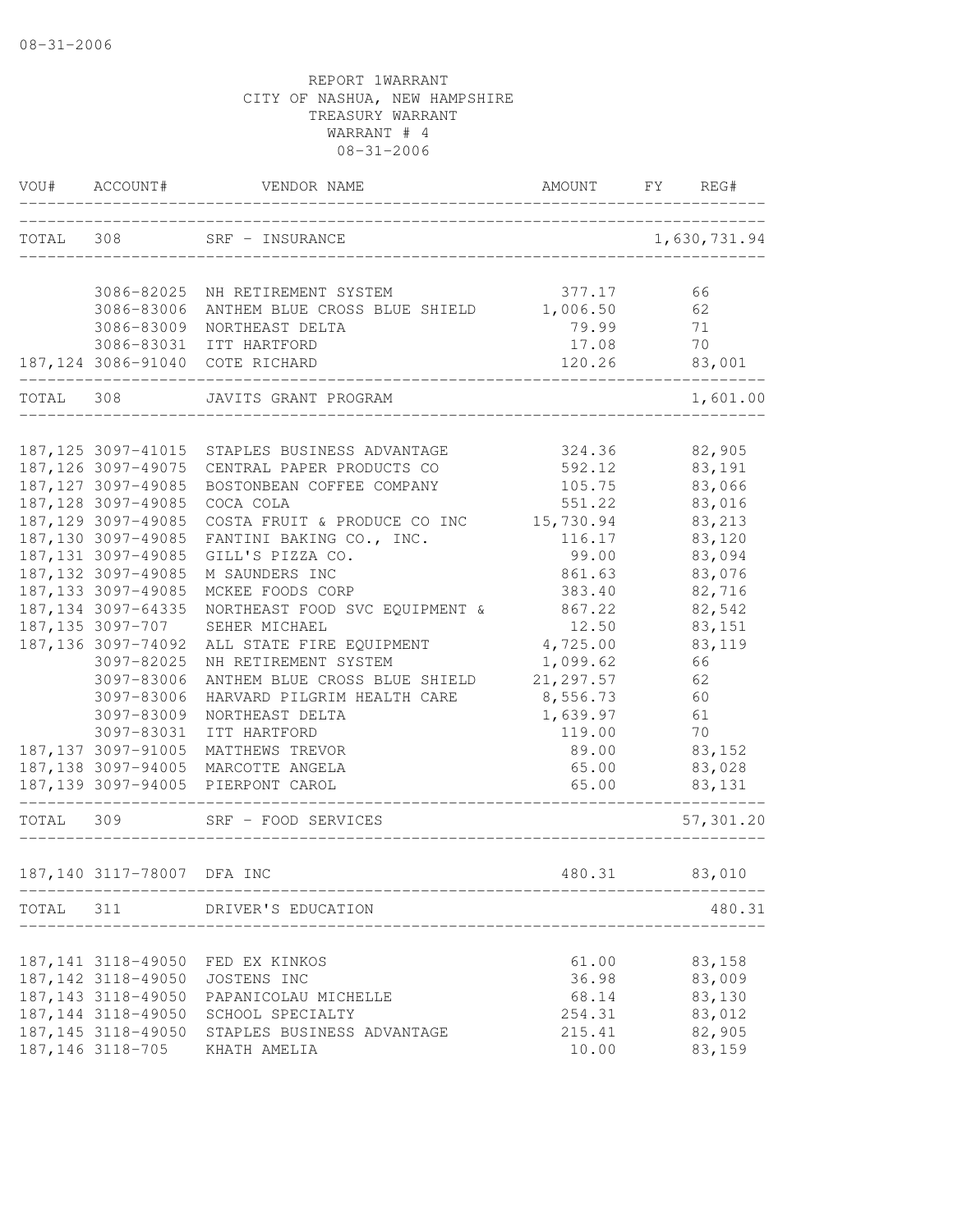|           | VOU# ACCOUNT# | VENDOR NAME                             | AMOUNT        | FY REG# |           |
|-----------|---------------|-----------------------------------------|---------------|---------|-----------|
|           |               | 187,147 3118-705 MULLIN TRISHA          | 125.00 82,677 |         |           |
| TOTAL 311 |               | SUMMER SCHOOL                           |               |         | 770.84    |
| 139       | 312-41015     | STAPLES BUSINESS ADVANTAGE              | 151.12        |         | 82,971    |
| 141       | 312-43005     | PRINTGRAPHICS OF MAINE                  | 727.00        |         | 65        |
| 140       | 312-43005     | PRINTGRAPHICS OF MAINE                  | 416.65        |         | 82,594    |
| 142       | $312 - 46025$ | ALEC'S SHOE STORE INC                   | 52.95         |         | 82,711    |
| 143       | $312 - 46025$ | BEN'S UNIFORMS                          | 200.00        |         | 83,202    |
| 144       | 312-64045     | CARDINAL TRACKING INC                   | 5,063.22      |         | 82,705    |
| 145       | $312 - 705$   | AUCOIN LINN R                           | 10.00         |         | 82,830    |
| 146       | $312 - 705$   | BRODERICK MICHAEL                       | 20.00         |         | 82,836    |
| 147       | $312 - 705$   | BURNS JEREMIAH L                        | 25.00         |         | 82,858    |
| 148       | $312 - 705$   | COPPOLA MELISSA                         | 35.00         |         | 82,859    |
| 149       | $312 - 705$   | D & R TOWING INC                        | 265.00        |         | 83,172    |
| 150       | $312 - 705$   | DECELLES AUTO CLINIC INC                | 265.00        |         | 82,930    |
| 151       | $312 - 705$   | DESHAW STEPHEN                          | 20.00         |         | 82,842    |
| 152       | $312 - 705$   | FRIDAY KRISTOPHER                       | 10.00         |         | 82,861    |
| 153       | $312 - 705$   | GATES NICOLE                            | 35.00         |         | 82,839    |
| 154       | $312 - 705$   | GLOVER BARBARA A                        | 10.00         |         | 82,844    |
| 155       | $312 - 705$   | LEE TROTTIER HOME IMP                   | 10.00         |         | 82,846    |
| 156       | $312 - 705$   | ROD'S AUTOMOTIVE/ROD MACINTYRE          | 395.00        |         | 82,878    |
| 157       | $312 - 705$   | SANCHEZ RAYMOND                         | 210.00        |         | 82,814    |
| 158       | $312 - 705$   | SHELDON BETH S                          | 10.00         |         | 82,849    |
| 159       | $312 - 705$   | SHERWOOD KATHERINE                      | 35.00         |         | 82,853    |
| 160       | $312 - 705$   | TAILLON ARTHUR J                        | 10.00         |         | 82,857    |
| 161       | $312 - 705$   | TRIMM DANIEL B                          | 10.00         |         | 82,864    |
| 162       | $312 - 705$   | WINGARD DEBORAH A                       | 20.00         |         | 82,817    |
| 163       | $312 - 705$   | YEKELCHIK VICTOR                        | 20.00         |         | 82,865    |
| 164       |               | 312-74035 CARDINAL TRACKING INC         | 2,995.00      |         | 83,338    |
| TOTAL 312 |               | SRF - FINANCIAL SERVICES                |               |         | 11,020.94 |
|           |               | 187,148 3122-91040 PAPANICOLAU MICHELLE | 33.50         |         | 83,130    |
| TOTAL 312 |               | ADULT ED/CONTINUING ED                  |               |         | 33.50     |
|           |               | 187,149 3132-53102 BROWN UNIVERSITY     | 38,500.00     | 83,103  |           |
| TOTAL     | 313           | TRAINING FOR ALL TEACHERS               |               |         | 38,500.00 |
| 165       | 320-01340     | NICK GOUMAS QUARTET/NICK GOUMA          | 500.00        |         | 83,216    |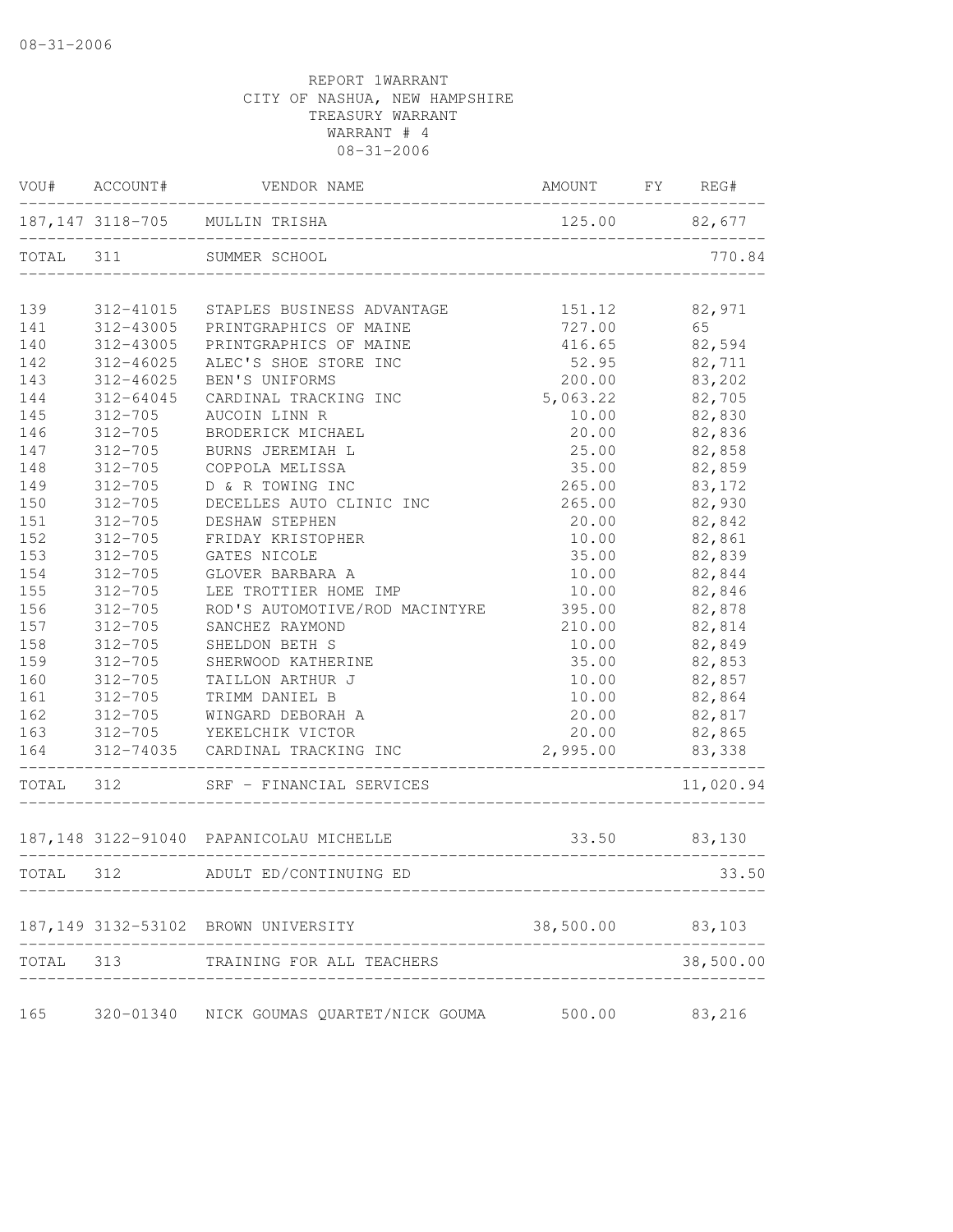| VOU#                                                                                                                       | ACCOUNT#                                                                                                                                                                                                                                 | VENDOR NAME                                                                                                                                                                                                                                                                                                                                                                                                                                                              | AMOUNT                                                                                                                                                             | FY<br>REG#                                                                                                                                                            |
|----------------------------------------------------------------------------------------------------------------------------|------------------------------------------------------------------------------------------------------------------------------------------------------------------------------------------------------------------------------------------|--------------------------------------------------------------------------------------------------------------------------------------------------------------------------------------------------------------------------------------------------------------------------------------------------------------------------------------------------------------------------------------------------------------------------------------------------------------------------|--------------------------------------------------------------------------------------------------------------------------------------------------------------------|-----------------------------------------------------------------------------------------------------------------------------------------------------------------------|
| TOTAL                                                                                                                      | 320                                                                                                                                                                                                                                      | SRF - HUNT BUILDING                                                                                                                                                                                                                                                                                                                                                                                                                                                      |                                                                                                                                                                    | 500.00                                                                                                                                                                |
|                                                                                                                            |                                                                                                                                                                                                                                          | 3245-82025 NH RETIREMENT SYSTEM                                                                                                                                                                                                                                                                                                                                                                                                                                          | 186.62                                                                                                                                                             | 66                                                                                                                                                                    |
| TOTAL 324                                                                                                                  |                                                                                                                                                                                                                                          | YOUTH SAFE HAVEN-PAL                                                                                                                                                                                                                                                                                                                                                                                                                                                     |                                                                                                                                                                    | 186.62                                                                                                                                                                |
|                                                                                                                            | 187,150 3247-59130 KATZ JEFF                                                                                                                                                                                                             | 187,151 3247-59130 MORAN LINDSAY<br>187,152 3247-59130 SHERWOOD JOSEPH<br>187,153 3247-64192 HOLOVAK & COUGHLIN SPORTING GO 1,323.00                                                                                                                                                                                                                                                                                                                                     |                                                                                                                                                                    | 124.00 83,143<br>124.00 83,121<br>124.00 83,138<br>83,079                                                                                                             |
| TOTAL                                                                                                                      | -324                                                                                                                                                                                                                                     | ATHLETICS-ENTERPRISE FUND                                                                                                                                                                                                                                                                                                                                                                                                                                                |                                                                                                                                                                    | 1,695.00                                                                                                                                                              |
| 167<br>168<br>169<br>170<br>171<br>172<br>173<br>174<br>175<br>176<br>177<br>178<br>179<br>180<br>181<br>182<br>183<br>184 | 331-01430<br>331-01430<br>$331 - 309$<br>331-31050<br>331-31050<br>331-31050<br>331-59100<br>331-62022<br>331-64030<br>331-78007<br>331-78007<br>331-78007<br>331-78007<br>331-78007<br>331-78007<br>331-82030<br>331-83006<br>331-83009 | DATA RADIO MGMT CO INC<br>NEXTEL COMMUNICATIONS<br>BERGER MARK<br>ARCH<br>CINGULAR WIRELESS LLC<br>VERIZON WIRELESS<br>RAVGIALA CAROL A<br>PORTER OFFICE MACHINES CORP<br>STATION HOUSE SUPPLY/DBA THE F 3,997.00<br>CARPARTS OF NASHUA<br>DOWNTOWN LINCOLN-MERCURY INC<br>GOODYEAR AUTO SERVICE CENTER<br>NORTHERN FOREIGN CAR PARTS INC<br>ROBBINS AUTO PARTS INC<br>TOWERS MOTOR PARTS CORP<br>NH RETIREMENT SYSTEM<br>HARVARD PILGRIM HEALTH CARE<br>NORTHEAST DELTA | 35.00<br>242.16<br>160.00<br>183.71<br>22.81<br>134.16<br>89.65<br>80.23<br>61.46<br>502.38<br>36.00<br>128.08<br>65.55<br>43.00<br>4,805.44<br>1,351.06<br>134.65 | 83,055<br>83,281<br>83,332<br>83,356<br>83,308<br>83,309<br>83,217<br>82,484<br>82,739<br>82,501<br>82,588<br>82, 474<br>83,214<br>82,880<br>82,928<br>66<br>60<br>61 |
| TOTAL 331                                                                                                                  |                                                                                                                                                                                                                                          | SRF - POLICE DEPARTMENT                                                                                                                                                                                                                                                                                                                                                                                                                                                  |                                                                                                                                                                    | 12,072.34                                                                                                                                                             |
| 185                                                                                                                        |                                                                                                                                                                                                                                          | 332-64192 NATIONSRENT                                                                                                                                                                                                                                                                                                                                                                                                                                                    | 53,820.60                                                                                                                                                          | 82,976                                                                                                                                                                |
| TOTAL                                                                                                                      | 332                                                                                                                                                                                                                                      | SRF - FIRE DEPARTMENT                                                                                                                                                                                                                                                                                                                                                                                                                                                    |                                                                                                                                                                    | 53,820.60                                                                                                                                                             |
|                                                                                                                            | 187, 154 3356-49050<br>3356-82025                                                                                                                                                                                                        | HARCOURT ASSESSMENT, INC<br>NH RETIREMENT SYSTEM<br>3356-83006 HARVARD PILGRIM HEALTH CARE<br>3356-83009 NORTHEAST DELTA                                                                                                                                                                                                                                                                                                                                                 | 2,354.63<br>185.74<br>500.39<br>42.67                                                                                                                              | 83,098<br>66<br>60<br>61                                                                                                                                              |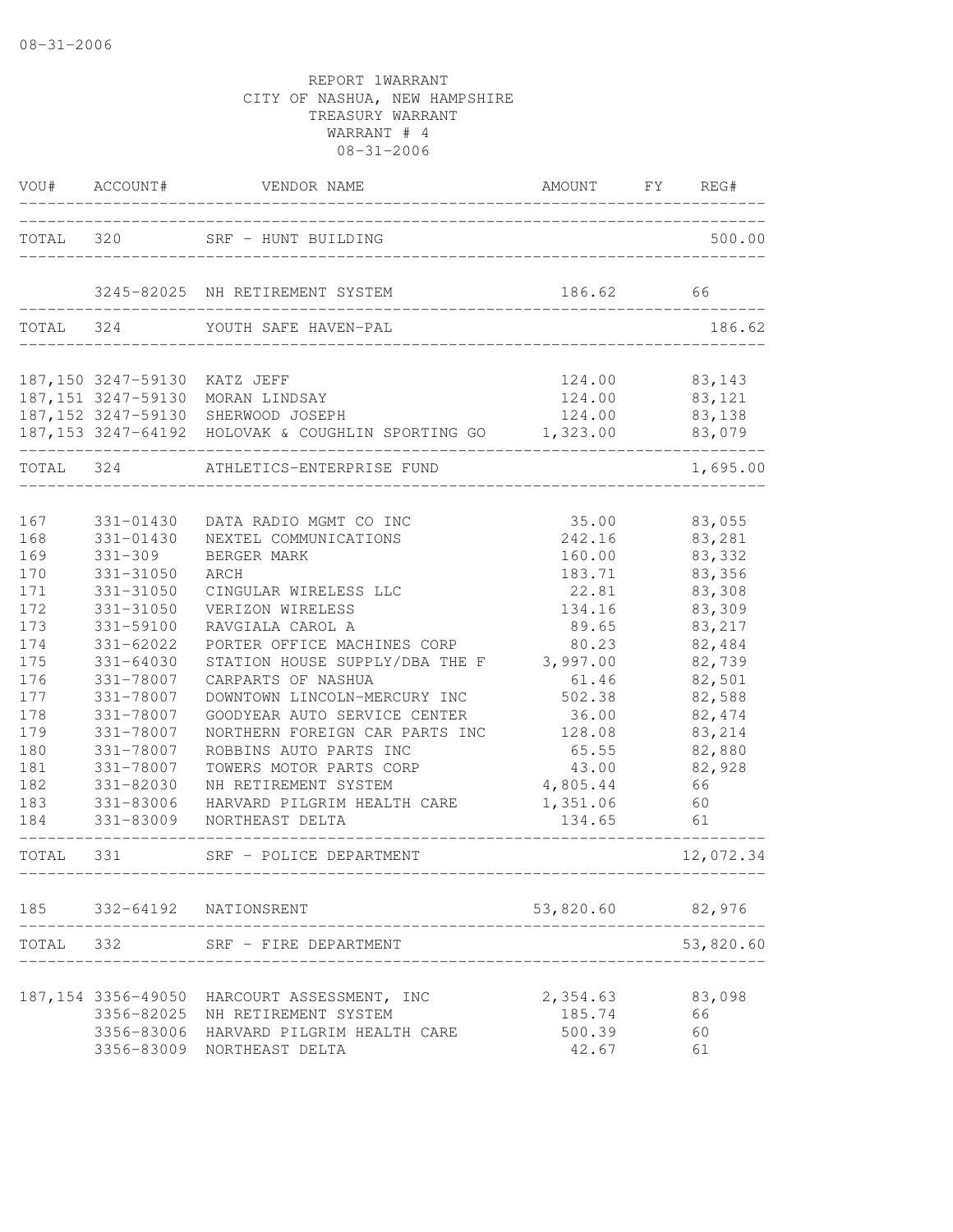| VOU#                            | ACCOUNT#                                                                                                                             | VENDOR NAME                                                                                                                                                                                    | AMOUNT FY REG#                                               |                                                           |
|---------------------------------|--------------------------------------------------------------------------------------------------------------------------------------|------------------------------------------------------------------------------------------------------------------------------------------------------------------------------------------------|--------------------------------------------------------------|-----------------------------------------------------------|
|                                 |                                                                                                                                      | 3356-83031 ITT HARTFORD                                                                                                                                                                        | 27.44                                                        | 70                                                        |
| TOTAL                           | 335                                                                                                                                  | TITLE IB READ 1ST MT PLEASANT                                                                                                                                                                  | ____________________________________                         | 3,110.87                                                  |
|                                 |                                                                                                                                      | 187,155 3357-91040 RILEY NANCY                                                                                                                                                                 |                                                              | 34.15 82,999                                              |
| TOTAL                           | 335                                                                                                                                  | TITLE IB READ 1ST MT PLEASANT                                                                                                                                                                  |                                                              | 34.15                                                     |
| 190<br>191<br>192               | 341-01966<br>341-53025                                                                                                               | SOUTHERN NEW HAMPSHIRE<br>341-31015    VERIZON WIRELESS<br>RAICH ANNE                                                                                                                          | 7,707.00 83,324<br>68.46<br>752.00                           | 83,309<br>82,686                                          |
| TOTAL                           | 341                                                                                                                                  | SRF - COMMUNITY SERVICES                                                                                                                                                                       |                                                              | 8,527.46                                                  |
| 193<br>194<br>195<br>196<br>197 | 342-41015<br>342-49050<br>342-91025<br>342-91025<br>342-91025                                                                        | STAPLES BUSINESS ADVANTAGE<br>WRS GROUP LTD<br>CRUZ LUIS<br>HEBRA CONSUELO<br>PORRES LUIS                                                                                                      | 64.52<br>300.00<br>61.30<br>74.76<br>97.23                   | 82,971<br>82,663<br>82,758<br>82,808<br>82,760            |
| TOTAL                           | 342                                                                                                                                  | SRF - COMMUNITY HEALTH                                                                                                                                                                         |                                                              | 597.81                                                    |
|                                 | 187,156 3436-53109<br>187, 157 3436-53109<br>187, 158 3436-53109<br>187, 159 3436-53109<br>187,160 3436-53109<br>187, 161 3436-91040 | CHENOWETH WILLIAM<br>KEELER MARGARET L<br>LEGGETT CAROL<br>O'CONNOR SUSAN<br>UC REGENTS<br>CITYSPAN                                                                                            | 100.00<br>350.00<br>290.05<br>2,150.00<br>1,000.00<br>247.42 | 83,154<br>83,141<br>83,125<br>83, 115<br>83,155<br>83,161 |
| TOTAL 343                       |                                                                                                                                      | TITLE IV 21ST CENT-QUAL.STAFF                                                                                                                                                                  |                                                              | 4,137.47                                                  |
|                                 |                                                                                                                                      | 187,162 3440-49075 ALMEIDA SUSAN<br>187,163 3440-49075 IDEAL BUSINESS MACHINES INC<br>187,164 3440-49075 JACK'S PIZZA<br>187,165 3440-49075 LEVESQUE KAREN<br>187,166 3440-49075 MARKET BASKET | 374.09<br>122.00<br>125.00<br>16.98<br>121.56                | 83,062<br>83,201<br>82,939<br>83,041<br>82,754            |
| TOTAL 344                       |                                                                                                                                      | AFTER SCHOOL PROGRAM                                                                                                                                                                           |                                                              | 759.63                                                    |
|                                 | 3446-83009                                                                                                                           | 3446-82025 NH RETIREMENT SYSTEM<br>3446-83006 ANTHEM BLUE CROSS BLUE SHIELD<br>NORTHEAST DELTA                                                                                                 | 782.06<br>1,358.73<br>42.67                                  | 66<br>62<br>61                                            |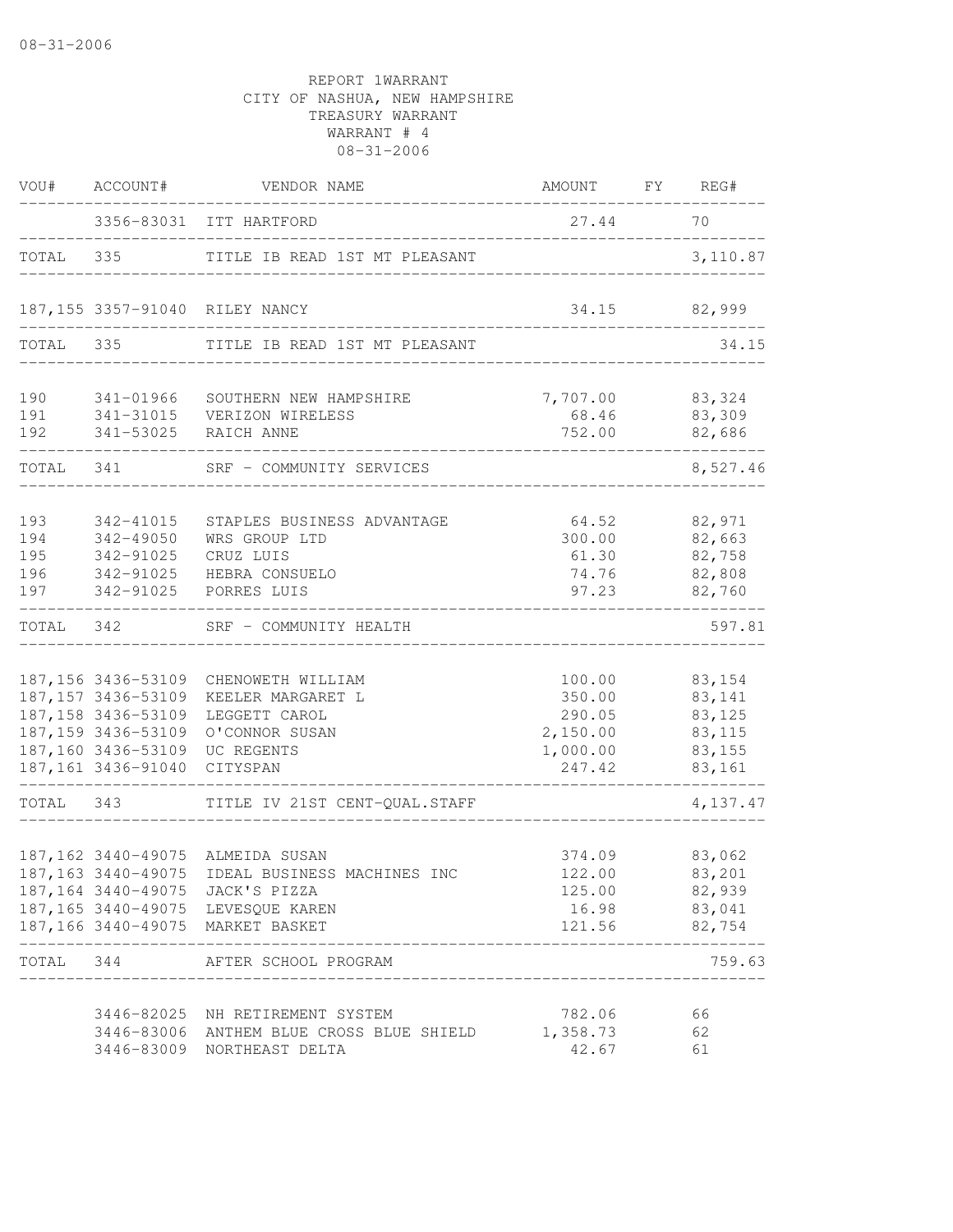|                                                                           |                                                                                                                                                 | VOU# ACCOUNT# VENDOR NAME                                                                                                                                                                                | AMOUNT FY REG#                                                                                            |                                                                                                            |
|---------------------------------------------------------------------------|-------------------------------------------------------------------------------------------------------------------------------------------------|----------------------------------------------------------------------------------------------------------------------------------------------------------------------------------------------------------|-----------------------------------------------------------------------------------------------------------|------------------------------------------------------------------------------------------------------------|
|                                                                           |                                                                                                                                                 | 3446-83031 ITT HARTFORD                                                                                                                                                                                  | 2.80 70                                                                                                   |                                                                                                            |
|                                                                           |                                                                                                                                                 | TOTAL 344 TITLE IV SDF 21ST CENTURY                                                                                                                                                                      |                                                                                                           | 2,186.26                                                                                                   |
|                                                                           |                                                                                                                                                 | 187,167 3447-55020 FIRST STUDENT INC                                                                                                                                                                     | 503.12 83,043<br>__________________________________                                                       |                                                                                                            |
| TOTAL 344                                                                 |                                                                                                                                                 | TITLE IV SDF 21ST CENTURY                                                                                                                                                                                |                                                                                                           | 503.12                                                                                                     |
|                                                                           | 3506-82025<br>3506-83006<br>3506-83006<br>3506-83009<br>3506-83031                                                                              | 187,168 3506-49075 UNITED PARCEL SERVICE<br>NH RETIREMENT SYSTEM<br>ANTHEM BLUE CROSS BLUE SHIELD 5,899.76 62<br>HARVARD PILGRIM HEALTH CARE<br>NORTHEAST DELTA<br>ITT HARTFORD                          | 7.03<br>1,168.95<br>3,352.63 60<br>1, 129.47<br>141.96                                                    | 82,986<br>66<br>71<br>70                                                                                   |
|                                                                           | 187,169 3506-91040 NELMS                                                                                                                        |                                                                                                                                                                                                          | 4,800.00 83,291                                                                                           |                                                                                                            |
|                                                                           |                                                                                                                                                 | TOTAL 350 SUPPLEMENTARY PRGRM FOR CHILDR                                                                                                                                                                 |                                                                                                           | 16,499.80                                                                                                  |
|                                                                           | 3515-83031                                                                                                                                      | 3515-83006 ANTHEM BLUE CROSS BLUE SHIELD 1,006.50 62<br>3515-83009 NORTHEAST DELTA<br>ITT HARTFORD                                                                                                       | 80.23<br>17.64                                                                                            | 61<br>70                                                                                                   |
|                                                                           |                                                                                                                                                 | TOTAL 351 TITLE IID ENHANCE ED THRU TECH                                                                                                                                                                 |                                                                                                           | 1,104.37                                                                                                   |
|                                                                           | 187,170 3516-53102 ED TECH                                                                                                                      |                                                                                                                                                                                                          | 5,000.00 83,160                                                                                           |                                                                                                            |
|                                                                           |                                                                                                                                                 | TOTAL 351 TITLE IID ENHANCE ED THRU TECH                                                                                                                                                                 |                                                                                                           | 5,000.00                                                                                                   |
| 210<br>210<br>211<br>212<br>213<br>214<br>215<br>216<br>217<br>218<br>219 | 352-45290<br>352-46005<br>352-59020<br>$352 - 59050$<br>352-59050<br>352-59050<br>352-59050<br>352-59050<br>352-59050<br>352-59050<br>352-59050 | CARAMBA SKILLS CAMP<br>CARAMBA SKILLS CAMP<br>THE SPARTANS INC<br>ADAMS STEPHANIE<br>ARCHER RENEE<br>BLAZE MIKE<br>BOES DOUG<br>BOOTS SARA<br>BROWN JOHNNY<br>COLLINS CHRISTINA<br><b>DUTTON MEAGHAN</b> | 210.00<br>270.00<br>805.00<br>300.00<br>225.00<br>90.00<br>200.00<br>300.00<br>120.00<br>300.00<br>570.00 | 82,629<br>82,629<br>83,337<br>82,840<br>82,570<br>82,533<br>82,831<br>82,837<br>82,572<br>82,681<br>82,867 |
| 220<br>221<br>222<br>223                                                  | 352-59050<br>352-59050<br>352-59050<br>352-59050                                                                                                | ELLIS JESSICA<br>FARRELL KAYLEIGH<br>FLEURY DARREN<br>GILL MARY ALICE                                                                                                                                    | 225.00<br>225.00<br>260.00<br>225.00                                                                      | 82,621<br>82,528<br>82,973<br>82,683                                                                       |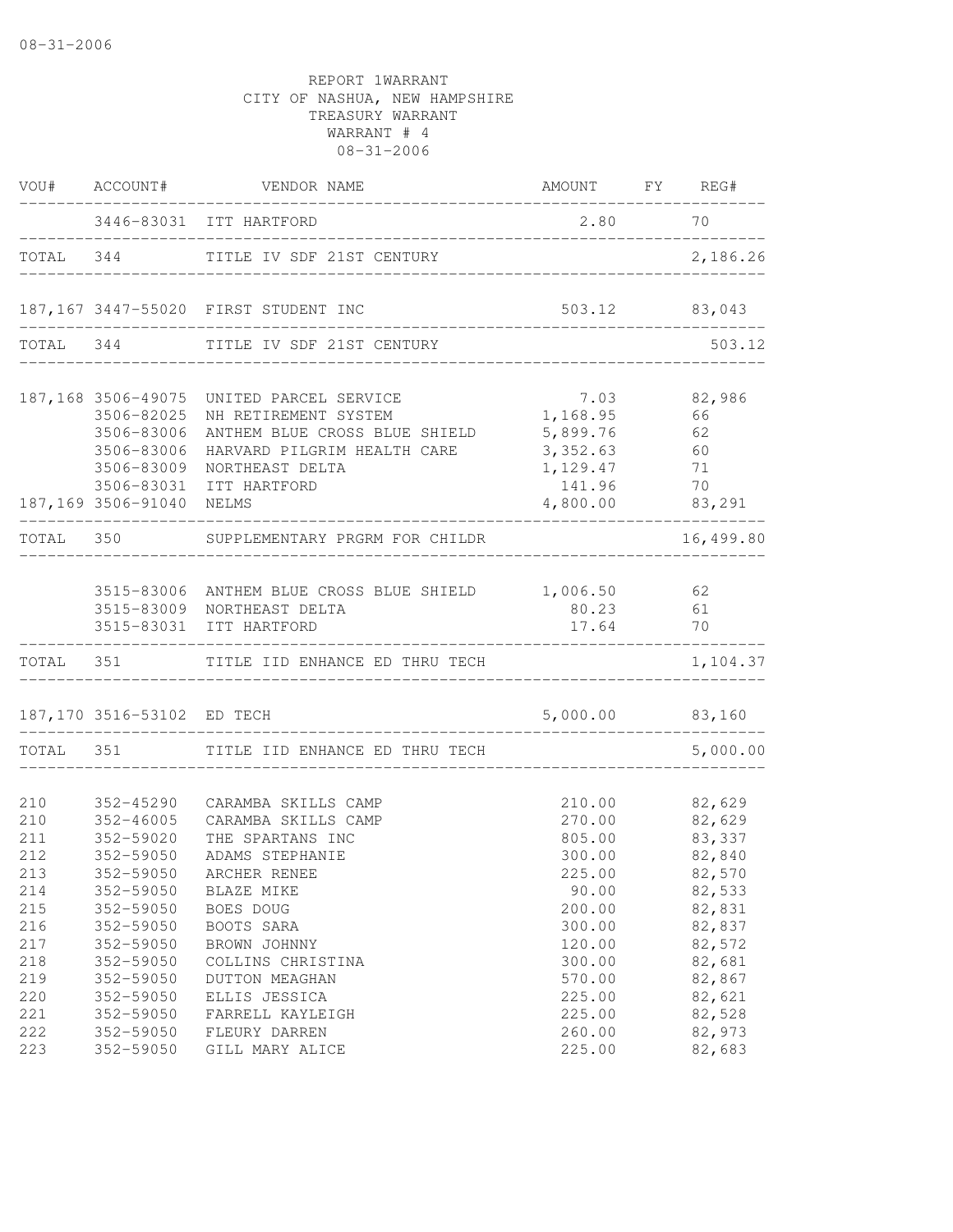| 352-59050<br>82,635<br>HEWES RACHEL<br>350.00<br>82,689<br>352-59050<br>HOGAN KELSEY<br>300.00<br>352-59050<br>HOLMBERG ERIK<br>200.00<br>82,826<br>227<br>352-59050<br>300.00<br>82,790<br>KELLEHER CHRISTINE<br>228<br>82,701<br>352-59050<br>LETARTE JEAN GUY<br>500.00<br>352-59050<br>450.00<br>82,974<br>LOFTUS CASSANDRA<br>82,682<br>352-59050<br>MANHEIM AARON<br>50.00<br>82,512<br>352-59050<br>MANHEIM JOSHUA<br>75.00<br>82,507<br>352-59050<br>320.00<br>MELANSON DENNIS<br>352-59050<br>82,829<br>MENDENHALL ADAM<br>250.00<br>352-59050<br>MONTELLO MARK<br>250.00<br>82,633<br>352-59050<br>320.00<br>83,122<br>NICHOLSON MORRIS<br>352-59050<br>OSBORN DAVID<br>1,530.00<br>82,567<br>82,690<br>352-59050<br>PINTAL ALLISON<br>300.00<br>82,592<br>352-59050<br>350.00<br>PINTAL STEPHANIE<br>225.00<br>82,679<br>352-59050<br>SCHROEDER JOHN<br>82,625<br>352-59050<br>SEITZ DAN<br>225.00<br>82,687<br>352-59050<br>50.00<br>SEYMOUR COLTON<br>352-59050<br>82,700<br>TAYLOR DANIEL<br>375.00<br>82,629<br>352-59055<br>CARAMBA SKILLS CAMP<br>3,390.00<br>352-59055<br>SKYHAWKS SPORTS ACADEMY INC<br>3,076.00<br>82,601<br>$352 - 705$<br>125.00<br>82,819<br>CARROLL KIMBERLY<br>$352 - 705$<br>50.00<br>82,824<br>LINDSCOTT SKIP<br>$352 - 705$<br>82,821<br>MERICANTANTE AMY<br>45.00<br>$352 - 705$<br>82,823<br>MUDGE JILL<br>85.00<br>352-705 PIERCY TIM<br>82,822<br>85.00<br>352-705 THOMPSON LISA<br>170.00<br>82,816<br>_____________________________<br>TOTAL 352<br>SRF - PARKS AND RECREATION<br>251 353-45190 BROX INDUSTRIES INC<br>252 353-66045 WOOD'S CRW CORP OF NH<br>2,133.30<br>82,550<br>1,125.00<br>82,927<br>_____________________<br>TOTAL 353<br>SRF - STREET DEPT<br>4,070.89<br>83,098<br>3556-83006 HARVARD PILGRIM HEALTH CARE<br>1,000.79<br>60<br>61<br>3556-83009 NORTHEAST DELTA<br>80.23<br>70<br>3556-83031 ITT HARTFORD<br>27.44<br>TOTAL 355<br>TITLE IB READING 1ST FES<br>83,123<br>187,172 3557-49075 CARTRIDGE WORLD<br>139.99<br>187,173 3557-49075 WALMART COMMUNITY | WOU# | ACCOUNT# | VENDOR NAME | AMOUNT | FY | REG#      |
|-----------------------------------------------------------------------------------------------------------------------------------------------------------------------------------------------------------------------------------------------------------------------------------------------------------------------------------------------------------------------------------------------------------------------------------------------------------------------------------------------------------------------------------------------------------------------------------------------------------------------------------------------------------------------------------------------------------------------------------------------------------------------------------------------------------------------------------------------------------------------------------------------------------------------------------------------------------------------------------------------------------------------------------------------------------------------------------------------------------------------------------------------------------------------------------------------------------------------------------------------------------------------------------------------------------------------------------------------------------------------------------------------------------------------------------------------------------------------------------------------------------------------------------------------------------------------------------------------------------------------------------------------------------------------------------------------------------------------------------------------------------------------------------------------------------------------------------------------------------------------------------------------------------------------------------------------------------------------------------------------------------------------------------------|------|----------|-------------|--------|----|-----------|
|                                                                                                                                                                                                                                                                                                                                                                                                                                                                                                                                                                                                                                                                                                                                                                                                                                                                                                                                                                                                                                                                                                                                                                                                                                                                                                                                                                                                                                                                                                                                                                                                                                                                                                                                                                                                                                                                                                                                                                                                                                         | 224  |          |             |        |    |           |
|                                                                                                                                                                                                                                                                                                                                                                                                                                                                                                                                                                                                                                                                                                                                                                                                                                                                                                                                                                                                                                                                                                                                                                                                                                                                                                                                                                                                                                                                                                                                                                                                                                                                                                                                                                                                                                                                                                                                                                                                                                         | 225  |          |             |        |    |           |
|                                                                                                                                                                                                                                                                                                                                                                                                                                                                                                                                                                                                                                                                                                                                                                                                                                                                                                                                                                                                                                                                                                                                                                                                                                                                                                                                                                                                                                                                                                                                                                                                                                                                                                                                                                                                                                                                                                                                                                                                                                         | 226  |          |             |        |    |           |
|                                                                                                                                                                                                                                                                                                                                                                                                                                                                                                                                                                                                                                                                                                                                                                                                                                                                                                                                                                                                                                                                                                                                                                                                                                                                                                                                                                                                                                                                                                                                                                                                                                                                                                                                                                                                                                                                                                                                                                                                                                         |      |          |             |        |    |           |
|                                                                                                                                                                                                                                                                                                                                                                                                                                                                                                                                                                                                                                                                                                                                                                                                                                                                                                                                                                                                                                                                                                                                                                                                                                                                                                                                                                                                                                                                                                                                                                                                                                                                                                                                                                                                                                                                                                                                                                                                                                         |      |          |             |        |    |           |
|                                                                                                                                                                                                                                                                                                                                                                                                                                                                                                                                                                                                                                                                                                                                                                                                                                                                                                                                                                                                                                                                                                                                                                                                                                                                                                                                                                                                                                                                                                                                                                                                                                                                                                                                                                                                                                                                                                                                                                                                                                         | 229  |          |             |        |    |           |
|                                                                                                                                                                                                                                                                                                                                                                                                                                                                                                                                                                                                                                                                                                                                                                                                                                                                                                                                                                                                                                                                                                                                                                                                                                                                                                                                                                                                                                                                                                                                                                                                                                                                                                                                                                                                                                                                                                                                                                                                                                         | 230  |          |             |        |    |           |
|                                                                                                                                                                                                                                                                                                                                                                                                                                                                                                                                                                                                                                                                                                                                                                                                                                                                                                                                                                                                                                                                                                                                                                                                                                                                                                                                                                                                                                                                                                                                                                                                                                                                                                                                                                                                                                                                                                                                                                                                                                         | 231  |          |             |        |    |           |
|                                                                                                                                                                                                                                                                                                                                                                                                                                                                                                                                                                                                                                                                                                                                                                                                                                                                                                                                                                                                                                                                                                                                                                                                                                                                                                                                                                                                                                                                                                                                                                                                                                                                                                                                                                                                                                                                                                                                                                                                                                         | 232  |          |             |        |    |           |
|                                                                                                                                                                                                                                                                                                                                                                                                                                                                                                                                                                                                                                                                                                                                                                                                                                                                                                                                                                                                                                                                                                                                                                                                                                                                                                                                                                                                                                                                                                                                                                                                                                                                                                                                                                                                                                                                                                                                                                                                                                         | 233  |          |             |        |    |           |
|                                                                                                                                                                                                                                                                                                                                                                                                                                                                                                                                                                                                                                                                                                                                                                                                                                                                                                                                                                                                                                                                                                                                                                                                                                                                                                                                                                                                                                                                                                                                                                                                                                                                                                                                                                                                                                                                                                                                                                                                                                         | 234  |          |             |        |    |           |
|                                                                                                                                                                                                                                                                                                                                                                                                                                                                                                                                                                                                                                                                                                                                                                                                                                                                                                                                                                                                                                                                                                                                                                                                                                                                                                                                                                                                                                                                                                                                                                                                                                                                                                                                                                                                                                                                                                                                                                                                                                         | 235  |          |             |        |    |           |
|                                                                                                                                                                                                                                                                                                                                                                                                                                                                                                                                                                                                                                                                                                                                                                                                                                                                                                                                                                                                                                                                                                                                                                                                                                                                                                                                                                                                                                                                                                                                                                                                                                                                                                                                                                                                                                                                                                                                                                                                                                         | 236  |          |             |        |    |           |
|                                                                                                                                                                                                                                                                                                                                                                                                                                                                                                                                                                                                                                                                                                                                                                                                                                                                                                                                                                                                                                                                                                                                                                                                                                                                                                                                                                                                                                                                                                                                                                                                                                                                                                                                                                                                                                                                                                                                                                                                                                         | 237  |          |             |        |    |           |
|                                                                                                                                                                                                                                                                                                                                                                                                                                                                                                                                                                                                                                                                                                                                                                                                                                                                                                                                                                                                                                                                                                                                                                                                                                                                                                                                                                                                                                                                                                                                                                                                                                                                                                                                                                                                                                                                                                                                                                                                                                         | 238  |          |             |        |    |           |
|                                                                                                                                                                                                                                                                                                                                                                                                                                                                                                                                                                                                                                                                                                                                                                                                                                                                                                                                                                                                                                                                                                                                                                                                                                                                                                                                                                                                                                                                                                                                                                                                                                                                                                                                                                                                                                                                                                                                                                                                                                         | 239  |          |             |        |    |           |
|                                                                                                                                                                                                                                                                                                                                                                                                                                                                                                                                                                                                                                                                                                                                                                                                                                                                                                                                                                                                                                                                                                                                                                                                                                                                                                                                                                                                                                                                                                                                                                                                                                                                                                                                                                                                                                                                                                                                                                                                                                         | 240  |          |             |        |    |           |
|                                                                                                                                                                                                                                                                                                                                                                                                                                                                                                                                                                                                                                                                                                                                                                                                                                                                                                                                                                                                                                                                                                                                                                                                                                                                                                                                                                                                                                                                                                                                                                                                                                                                                                                                                                                                                                                                                                                                                                                                                                         | 241  |          |             |        |    |           |
|                                                                                                                                                                                                                                                                                                                                                                                                                                                                                                                                                                                                                                                                                                                                                                                                                                                                                                                                                                                                                                                                                                                                                                                                                                                                                                                                                                                                                                                                                                                                                                                                                                                                                                                                                                                                                                                                                                                                                                                                                                         | 242  |          |             |        |    |           |
|                                                                                                                                                                                                                                                                                                                                                                                                                                                                                                                                                                                                                                                                                                                                                                                                                                                                                                                                                                                                                                                                                                                                                                                                                                                                                                                                                                                                                                                                                                                                                                                                                                                                                                                                                                                                                                                                                                                                                                                                                                         | 243  |          |             |        |    |           |
|                                                                                                                                                                                                                                                                                                                                                                                                                                                                                                                                                                                                                                                                                                                                                                                                                                                                                                                                                                                                                                                                                                                                                                                                                                                                                                                                                                                                                                                                                                                                                                                                                                                                                                                                                                                                                                                                                                                                                                                                                                         | 244  |          |             |        |    |           |
|                                                                                                                                                                                                                                                                                                                                                                                                                                                                                                                                                                                                                                                                                                                                                                                                                                                                                                                                                                                                                                                                                                                                                                                                                                                                                                                                                                                                                                                                                                                                                                                                                                                                                                                                                                                                                                                                                                                                                                                                                                         | 245  |          |             |        |    |           |
|                                                                                                                                                                                                                                                                                                                                                                                                                                                                                                                                                                                                                                                                                                                                                                                                                                                                                                                                                                                                                                                                                                                                                                                                                                                                                                                                                                                                                                                                                                                                                                                                                                                                                                                                                                                                                                                                                                                                                                                                                                         | 246  |          |             |        |    |           |
|                                                                                                                                                                                                                                                                                                                                                                                                                                                                                                                                                                                                                                                                                                                                                                                                                                                                                                                                                                                                                                                                                                                                                                                                                                                                                                                                                                                                                                                                                                                                                                                                                                                                                                                                                                                                                                                                                                                                                                                                                                         | 247  |          |             |        |    |           |
|                                                                                                                                                                                                                                                                                                                                                                                                                                                                                                                                                                                                                                                                                                                                                                                                                                                                                                                                                                                                                                                                                                                                                                                                                                                                                                                                                                                                                                                                                                                                                                                                                                                                                                                                                                                                                                                                                                                                                                                                                                         | 248  |          |             |        |    |           |
|                                                                                                                                                                                                                                                                                                                                                                                                                                                                                                                                                                                                                                                                                                                                                                                                                                                                                                                                                                                                                                                                                                                                                                                                                                                                                                                                                                                                                                                                                                                                                                                                                                                                                                                                                                                                                                                                                                                                                                                                                                         | 249  |          |             |        |    |           |
|                                                                                                                                                                                                                                                                                                                                                                                                                                                                                                                                                                                                                                                                                                                                                                                                                                                                                                                                                                                                                                                                                                                                                                                                                                                                                                                                                                                                                                                                                                                                                                                                                                                                                                                                                                                                                                                                                                                                                                                                                                         | 250  |          |             |        |    |           |
|                                                                                                                                                                                                                                                                                                                                                                                                                                                                                                                                                                                                                                                                                                                                                                                                                                                                                                                                                                                                                                                                                                                                                                                                                                                                                                                                                                                                                                                                                                                                                                                                                                                                                                                                                                                                                                                                                                                                                                                                                                         |      |          |             |        |    | 17,771.00 |
|                                                                                                                                                                                                                                                                                                                                                                                                                                                                                                                                                                                                                                                                                                                                                                                                                                                                                                                                                                                                                                                                                                                                                                                                                                                                                                                                                                                                                                                                                                                                                                                                                                                                                                                                                                                                                                                                                                                                                                                                                                         |      |          |             |        |    |           |
|                                                                                                                                                                                                                                                                                                                                                                                                                                                                                                                                                                                                                                                                                                                                                                                                                                                                                                                                                                                                                                                                                                                                                                                                                                                                                                                                                                                                                                                                                                                                                                                                                                                                                                                                                                                                                                                                                                                                                                                                                                         |      |          |             |        |    |           |
|                                                                                                                                                                                                                                                                                                                                                                                                                                                                                                                                                                                                                                                                                                                                                                                                                                                                                                                                                                                                                                                                                                                                                                                                                                                                                                                                                                                                                                                                                                                                                                                                                                                                                                                                                                                                                                                                                                                                                                                                                                         |      |          |             |        |    |           |
|                                                                                                                                                                                                                                                                                                                                                                                                                                                                                                                                                                                                                                                                                                                                                                                                                                                                                                                                                                                                                                                                                                                                                                                                                                                                                                                                                                                                                                                                                                                                                                                                                                                                                                                                                                                                                                                                                                                                                                                                                                         |      |          |             |        |    | 3,258.30  |
|                                                                                                                                                                                                                                                                                                                                                                                                                                                                                                                                                                                                                                                                                                                                                                                                                                                                                                                                                                                                                                                                                                                                                                                                                                                                                                                                                                                                                                                                                                                                                                                                                                                                                                                                                                                                                                                                                                                                                                                                                                         |      |          |             |        |    |           |
|                                                                                                                                                                                                                                                                                                                                                                                                                                                                                                                                                                                                                                                                                                                                                                                                                                                                                                                                                                                                                                                                                                                                                                                                                                                                                                                                                                                                                                                                                                                                                                                                                                                                                                                                                                                                                                                                                                                                                                                                                                         |      |          |             |        |    |           |
|                                                                                                                                                                                                                                                                                                                                                                                                                                                                                                                                                                                                                                                                                                                                                                                                                                                                                                                                                                                                                                                                                                                                                                                                                                                                                                                                                                                                                                                                                                                                                                                                                                                                                                                                                                                                                                                                                                                                                                                                                                         |      |          |             |        |    |           |
|                                                                                                                                                                                                                                                                                                                                                                                                                                                                                                                                                                                                                                                                                                                                                                                                                                                                                                                                                                                                                                                                                                                                                                                                                                                                                                                                                                                                                                                                                                                                                                                                                                                                                                                                                                                                                                                                                                                                                                                                                                         |      |          |             |        |    |           |
|                                                                                                                                                                                                                                                                                                                                                                                                                                                                                                                                                                                                                                                                                                                                                                                                                                                                                                                                                                                                                                                                                                                                                                                                                                                                                                                                                                                                                                                                                                                                                                                                                                                                                                                                                                                                                                                                                                                                                                                                                                         |      |          |             |        |    | 5, 179.35 |
|                                                                                                                                                                                                                                                                                                                                                                                                                                                                                                                                                                                                                                                                                                                                                                                                                                                                                                                                                                                                                                                                                                                                                                                                                                                                                                                                                                                                                                                                                                                                                                                                                                                                                                                                                                                                                                                                                                                                                                                                                                         |      |          |             |        |    |           |
|                                                                                                                                                                                                                                                                                                                                                                                                                                                                                                                                                                                                                                                                                                                                                                                                                                                                                                                                                                                                                                                                                                                                                                                                                                                                                                                                                                                                                                                                                                                                                                                                                                                                                                                                                                                                                                                                                                                                                                                                                                         |      |          |             | 98.48  |    | 82,979    |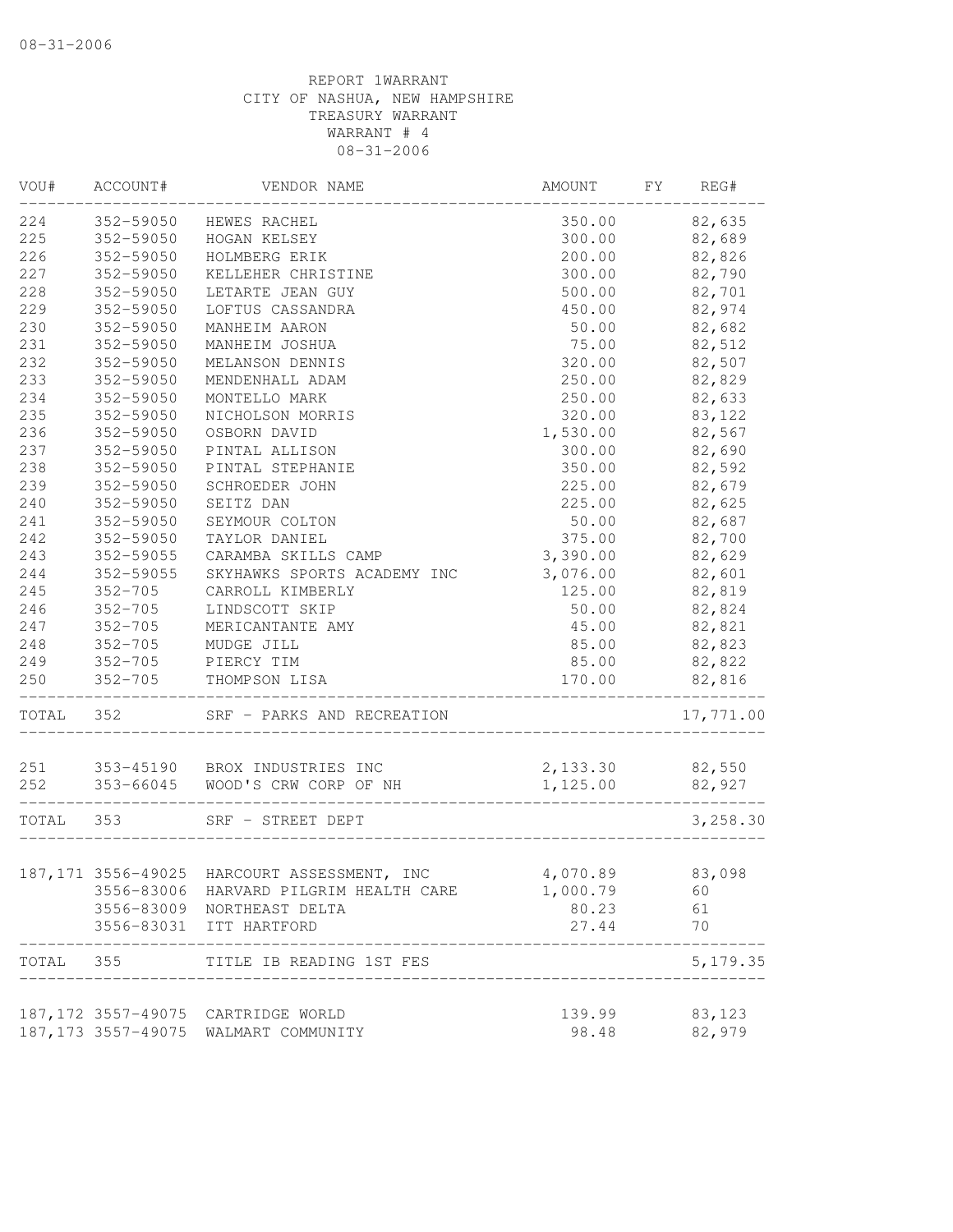|           | VOU# ACCOUNT#                              | VENDOR NAME                                                           | AMOUNT FY REG#                    |                  |
|-----------|--------------------------------------------|-----------------------------------------------------------------------|-----------------------------------|------------------|
|           |                                            | TOTAL 355 TITLE IB READING 1ST FES                                    | _________________________________ | 238.47           |
|           |                                            | 187,174 3576-49050 PHI DELTA KAPPA                                    | 1,300.00                          | 82,771           |
|           |                                            | 187,175 3576-53102 COLLINS JOHN DBA COLLINS EDUCA                     | 2,875.28                          | 83,113           |
|           |                                            | 187,176 3576-53102 PHI DELTA KAPPA                                    | 2,000.00                          | 82,771           |
| TOTAL 357 |                                            | TITLE I DINI                                                          |                                   | 6, 175.28        |
|           |                                            |                                                                       |                                   |                  |
|           | 187, 177 3687-49075<br>187, 178 3687-49075 | AFFILIATED HVAC SERVICES LLC 1,523.92<br>BASSETT SERVICES CORPORATION | 642.91                            | 83,053<br>83,054 |
|           | 187,179 3687-49085                         | FANTINI BAKING CO., INC.                                              | 112.35                            | 83,120           |
|           | 187,180 3687-49085                         | GARELICK FARMS-LYNN                                                   | 1,904.00                          | 82,882           |
|           |                                            | 187,181 3687-49085 GILL'S PIZZA CO.                                   | 59.40                             | 83,094           |
|           |                                            | 187,182 3687-49085 M SAUNDERS INC                                     | 293.83                            | 83,076           |
|           |                                            | TOTAL 368 SUMMER FEEDING PROGRAM                                      |                                   | 4,536.41         |
| 256       |                                            | 373-53075 LOAN PACKAGING LLC                                          | 680.00 82,870                     |                  |
| TOTAL 373 |                                            | SRF - ECONOMIC DEVELOPMENT                                            |                                   | 680.00           |
|           |                                            |                                                                       |                                   |                  |
| 257       | 374-07127                                  | NASHUA SOUP KITCHEN & SHELTER                                         | 1,640.00                          | 83,218           |
| 258       | 374-07235                                  | RICE ROBERT                                                           | 151.02                            | 82,530           |
| 259       | 374-07261                                  | NH LEGAL ASSISTANCE                                                   | 164.42                            | 82,723           |
| 260       | 374-07262                                  | NEW HAMPSHIRE COMMUNITY LOAN F                                        | 5,681.00                          | 83,306           |
| 261       | 374-07340                                  | TELEGRAPH PUBLISHING COMPANY                                          | 78.00                             | 83,273           |
| 262       | 374-07435                                  | JACK'S PIZZA                                                          | 50.00                             | 83,287           |
| 263       | 374-07480                                  | NASHUA PASTORAL CARE CTR & R F                                        | 48, 472.20                        | 83,219           |
| 264       | $374 - 07525$                              | ADA SOLUTIONS INC                                                     | 398.00                            | 82,640           |
| 265       | 374-07525                                  | REDIMIX COMPANIES INC                                                 | 2,352.00                          | 82,764           |
| 266       | 374-08070                                  | EASTMAN REALTY INC                                                    | 3,360.00                          | 82,590           |
| 267       | 374-09031                                  | COMPLIANCE NETWORK OF NE                                              | 140.00                            | 82,670           |
| 268       | 374-09031                                  | LOOMIS FARGO & CO                                                     | 130.28                            | 82,654           |
| 269       | 374-09031                                  | ST JOSEPH BUSINESS & HEALTH                                           | 25.50                             | 82,676           |
| 270       | 374-09031                                  | TRANSIT MANAGEMENT OF NASHUA                                          | 136.57                            | 68               |
| 271       | 374-09031                                  | TRANSIT MANAGEMENT OF NASHUA                                          | 142.25                            | 75               |
| 272       | 374-09054                                  | VERMONT TRANSIT CO INC                                                | 241.92                            | 83,358           |
| 273       | 374-09061                                  | ARAMARK UNIFORM SERVICES                                              | 65.84                             | 82,643           |
| 274       | 374-09061                                  | MICHELIN NORTH AMERICA INC                                            | 47.50                             | 82,536           |
| 275       | 374-09061                                  | P M MACKAY GROUP                                                      | 748.70                            | 82,912           |
| 276       | 374-09061                                  | SAFETY KLEEN SYSTEMS INC                                              | 582.00                            | 82,545           |
| 277       | 374-09061                                  | TRANSIT MANAGEMENT OF NASHUA                                          | 12.68                             | 82,581           |
| 278       | 374-09071                                  | SHATTUCK MALONE OIL CO                                                | 11,951.43                         | 83,268           |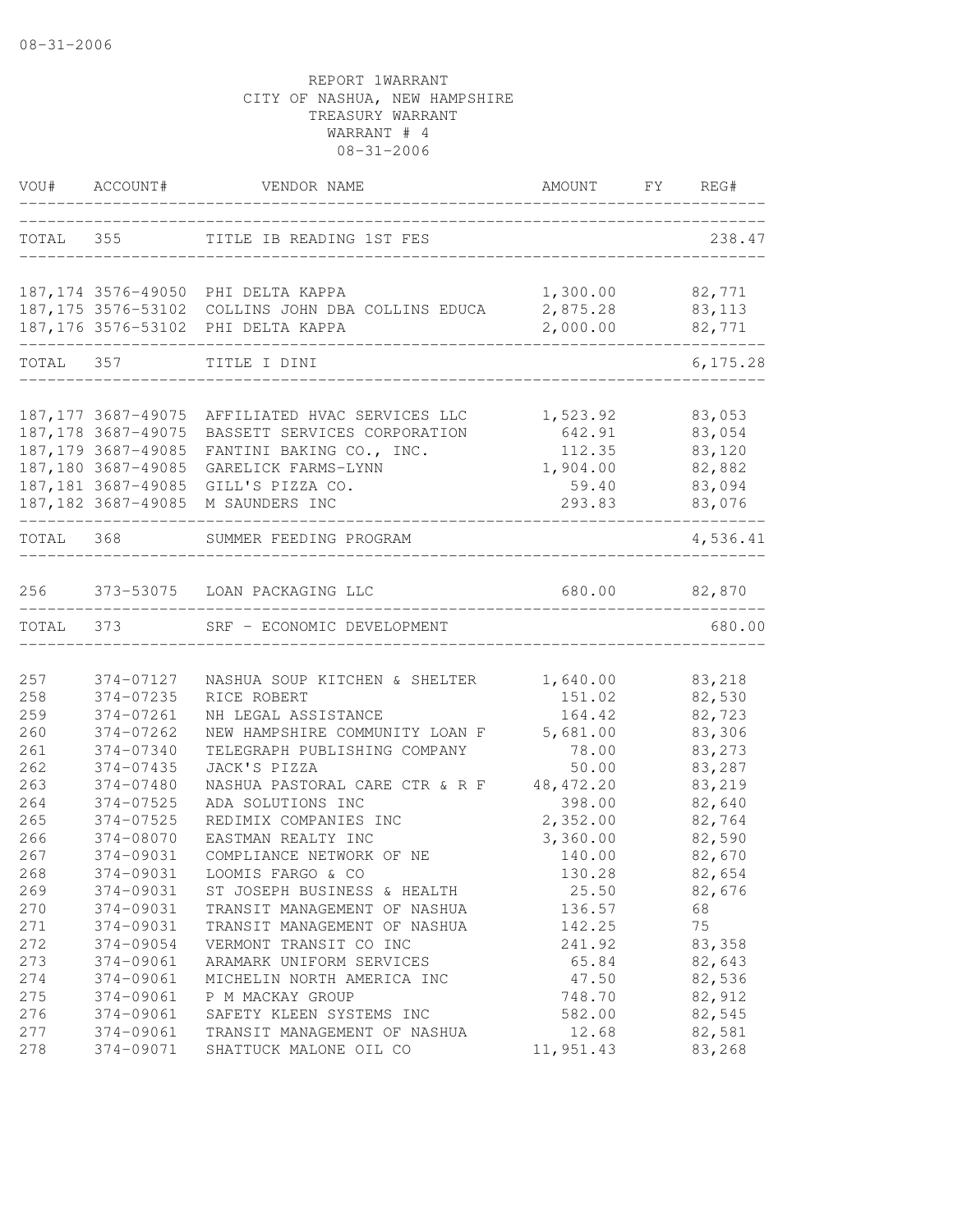| VOU#  | ACCOUNT#            | VENDOR NAME                                  | AMOUNT     | FY<br>REG# |
|-------|---------------------|----------------------------------------------|------------|------------|
| 279   | 374-09081           | MICHELIN NORTH AMERICA INC                   | 1,616.71   | 82,536     |
| 280   | 374-09091           | ARCSOURCE INC                                | 117.00     | 82,742     |
| 281   | 374-09091           | BEST FORD                                    | 158.51     | 82,503     |
| 282   | 374-09091           | CENTRAL PAPER PRODUCTS CO                    | 57.29      | 83,191     |
| 283   | 374-09091           | GILLIG CORP                                  | 226.45     | 82,892     |
| 284   | 374-09091           | NORTHERN BUS SALES INC                       | 1,207.97   | 82,698     |
| 285   | 374-09091           | RYDER FLEET PRODUCTS.COM INC                 | 53.31      | 82,925     |
| 286   | 374-09091           | SUBURBAN AUTO & TRUCK PARTS IN               | 2,288.58   | 83,182     |
| 287   | 374-09091           | TRANSIT MANAGEMENT OF NASHUA                 | 192.94     | 82,581     |
| 288   | 374-09103           | PUBLIC SERVICE OF NH                         | 1,226.14   | 83,342     |
| 288   | 374-09104           | PUBLIC SERVICE OF NH                         | 196.33     | 83,342     |
| 289   | 374-09113           | KEYSPAN ENERGY DELIVERY                      | 42.78      | 83,296     |
| 289   | 374-09114           | KEYSPAN ENERGY DELIVERY                      | 12.32      | 83,296     |
| 290   | 374-09123           | EASTMAN REALTY INC                           | 698.98     | 82,590     |
| 291   | 374-09124           | PENNICHUCK WATER                             | 12.49      | 83,299     |
| 292   | 374-09133           | PAETEC COMMUNICATIONS INC                    | 35.44      | 83,275     |
| 293   | 374-09133           | VERIZON                                      | 134.73     | 83,294     |
| 294   | 374-09181           | MEMIC INDEMNITY CO                           | 2,896.16   | 83,279     |
| 295   | 374-09201           | TRANSIT MANAGEMENT OF NASHUA                 | 18, 173.69 | 68         |
| 296   | 374-09201           | TRANSIT MANAGEMENT OF NASHUA                 | 16,974.45  | 75         |
| 297   | 374-09208           | TRANSIT MANAGEMENT OF NASHUA                 | 587.10     | 68         |
| 298   | 374-09208           | TRANSIT MANAGEMENT OF NASHUA                 | 587.10     | 75         |
| 299   | 374-09211           | TRANSIT MANAGEMENT OF NASHUA                 | 1,330.91   | 68         |
| 300   | 374-09211           | TRANSIT MANAGEMENT OF NASHUA                 | 1,240.89   | 75         |
| 301   | 374-09214           | TRANSIT MANAGEMENT OF NASHUA                 | 36.99      | 68         |
| 302   | 374-09214           | TRANSIT MANAGEMENT OF NASHUA                 | 36.87      | 75         |
| 303   | 374-09251           | AMERICAN PUBLIC TRANSPORTATION               | 268.80     | 82,962     |
| 304   | 374-09261           | ARAMARK UNIFORM SERVICES                     | 80.94      | 82,643     |
| 305   | 374-09261           | BJ'S WHOLESALE CLUB                          | 65.00      | 83,310     |
| 306   | 374-09261           | O'RIORDEN SHEILA                             | 116.01     | 82,462     |
| 307   | 374-09261           | TRANSIT MANAGEMENT OF NASHUA                 | 64.35      | 82,581     |
| 308   | 374-09270           | EASTMAN REALTY INC<br>______________________ | 2,240.00   | 82,590     |
| TOTAL | 374                 | SRF - URBAN PROGRAMS                         |            | 129,548.54 |
|       |                     | 187,183 3766-31005 PAETEC COMMUNICATIONS INC | 5.94       | 83,080     |
|       | 3766-31005 VERIZON  |                                              | 156.87     | 83,294     |
|       | 187, 184 3766-49050 | PHI DELTA KAPPA                              | 2,275.00   | 82,771     |
|       | 187, 185 3766-49050 | STAPLES BUSINESS ADVANTAGE                   | 47.06      | 82,905     |
|       | 187, 186 3766-53101 | HOUGHTON MIFFLIN GRT SOURCE                  | 7,750.00   | 83,188     |
|       | 187, 187 3766-53101 | PHI DELTA KAPPA                              | 7,000.00   | 82,771     |
|       | 3766-82025          | NH RETIREMENT SYSTEM                         | 354.83     | 66         |
|       | 3766-83006          | ANTHEM BLUE CROSS BLUE SHIELD                | 3,914.99   | 62         |
|       | 3766-83009          | NORTHEAST DELTA                              | 208.15     | 61         |
|       | 3766-83009          | NORTHEAST DELTA                              | 3,577.12   | 71         |
|       | 3766-83031          | ITT HARTFORD                                 | 80.94      | 70         |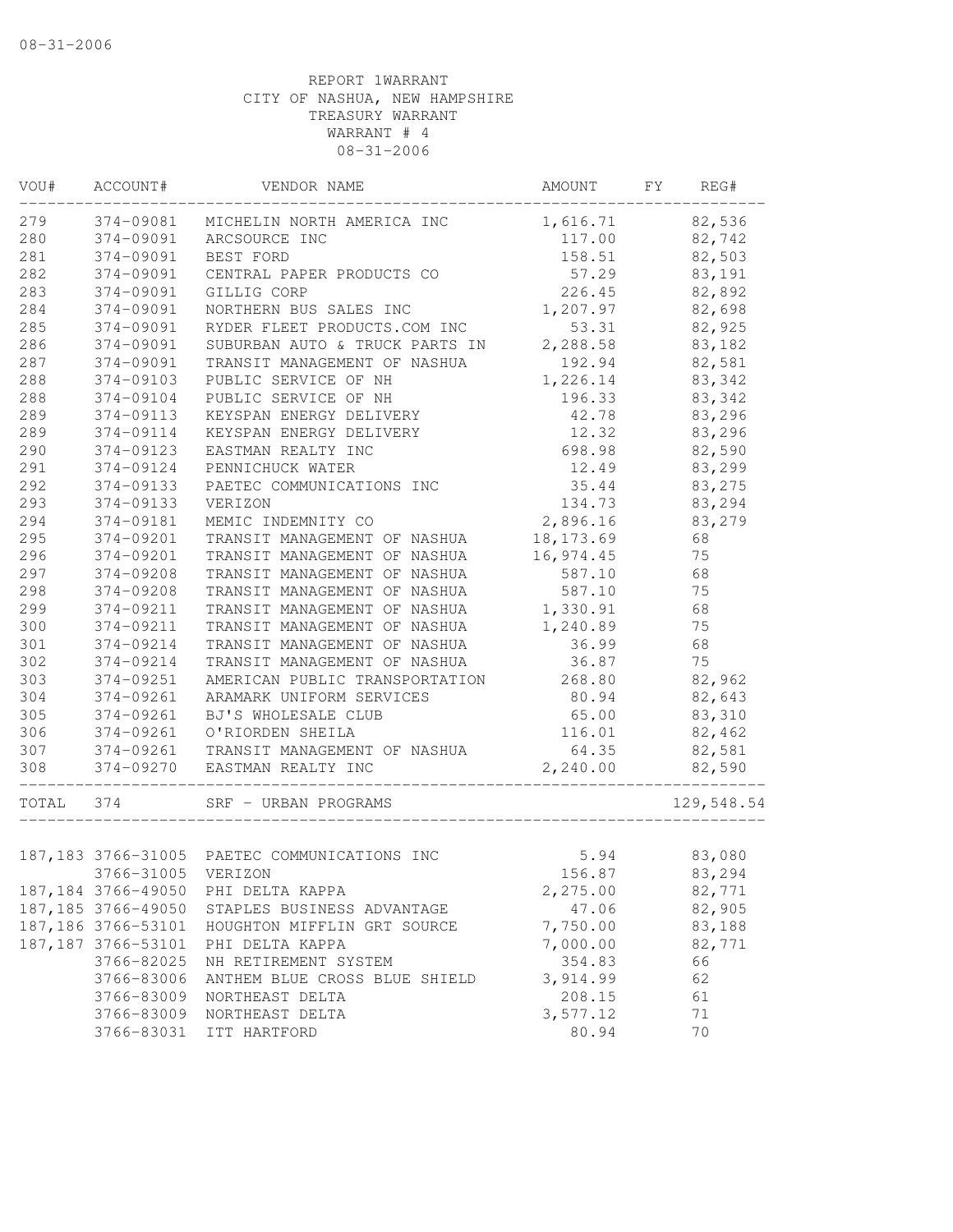| VOU#      | ACCOUNT#            | VENDOR NAME                                                                     | AMOUNT   | FY | REG#         |
|-----------|---------------------|---------------------------------------------------------------------------------|----------|----|--------------|
| TOTAL 376 |                     | TITLE I ESEA                                                                    |          |    | 25,370.90    |
|           |                     | 187,188 3767-49050 LAKESHORE LEARNING MATERIALS                                 | 775.42   |    | 82,645       |
|           | 187,189 3767-49050  | ORIENTAL TRADING CO INC                                                         | 39.75    |    | 83,019       |
|           | 187,190 3767-49050  | STAPLES BUSINESS ADVANTAGE                                                      | 175.54   |    | 82,905       |
|           |                     | 187,191 3767-95010 RESOURCES FOR EDUCATORS                                      | 138.00   |    | 83,110       |
| TOTAL 376 |                     | TITLE I ESEA                                                                    |          |    | 1,128.71     |
|           | 187, 192 3776-49075 | MCGRAW HILL COMPANIES                                                           | 1,877.48 |    | 82,684       |
|           | 187, 193 3776-49075 | PRIMARY CONCEPTS                                                                | 749.54   |    | 83,067       |
|           | 187, 194 3776-49075 | TEACHER'S DISCOVERY                                                             | 369.37   |    | 83,033       |
|           |                     | 187,195 3776-53102 COHEN ALLEN                                                  | 6,650.00 |    | 83,162       |
|           |                     | 187,196 3776-55020 FIRST STUDENT INC                                            | 905.80   |    | 83,043       |
| TOTAL 377 |                     | TITLE I ENHANCE ENG LANGUAGE                                                    |          |    | 10,552.19    |
|           | 3886-82025          | NH RETIREMENT SYSTEM                                                            | 121.93   |    | 66           |
|           | 3886-83006          | ANTHEM BLUE CROSS BLUE SHIELD                                                   | 50.75    |    | 62           |
|           | 3886-83009          | NORTHEAST DELTA                                                                 | 53.86    |    | 61           |
|           | 3886-83031          | ITT HARTFORD                                                                    | 11.00    |    | 70           |
| TOTAL     | 388                 | TITLE V INNOVATIVE PROGRAMS                                                     |          |    | 237.54       |
|           | 187, 197 3906-49050 | HOME DEPOT CREDIT SERVICES                                                      | 879.06   |    | 83,064       |
|           | 3906-82025          | NH RETIREMENT SYSTEM                                                            | 110.57   |    | 66           |
|           | 3906-83006          | ANTHEM BLUE CROSS BLUE SHIELD                                                   | 2,373.78 |    | 62           |
|           | 3906-83009          | NORTHEAST DELTA                                                                 | 369.23   |    | 71           |
|           | 3906-83031          | ITT HARTFORD                                                                    | 37.24    |    | 70           |
|           | 187,198 3906-91040  | DERRY MARSHALL                                                                  | 179.86   |    | 82,569       |
| TOTAL 390 |                     | VOC ED SECONDARY PERKINS<br>____________                                        |          |    | 3,949.74     |
|           |                     |                                                                                 | 393.18   |    |              |
|           |                     | 187,199 3937-49050 SCHOOL SPECIALTY<br>3937-83006 ANTHEM BLUE CROSS BLUE SHIELD | 1,358.73 |    | 83,012<br>62 |
|           |                     | 3937-83009 NORTHEAST DELTA                                                      | 134.65   |    | 61           |
|           |                     | 3937-83031 ITT HARTFORD                                                         | 8.12     |    | 70           |
| TOTAL 393 |                     | DAY CARE                                                                        |          |    | 1,894.68     |
|           |                     | 3956-82025 NH RETIREMENT SYSTEM                                                 | 2,479.08 |    | 66           |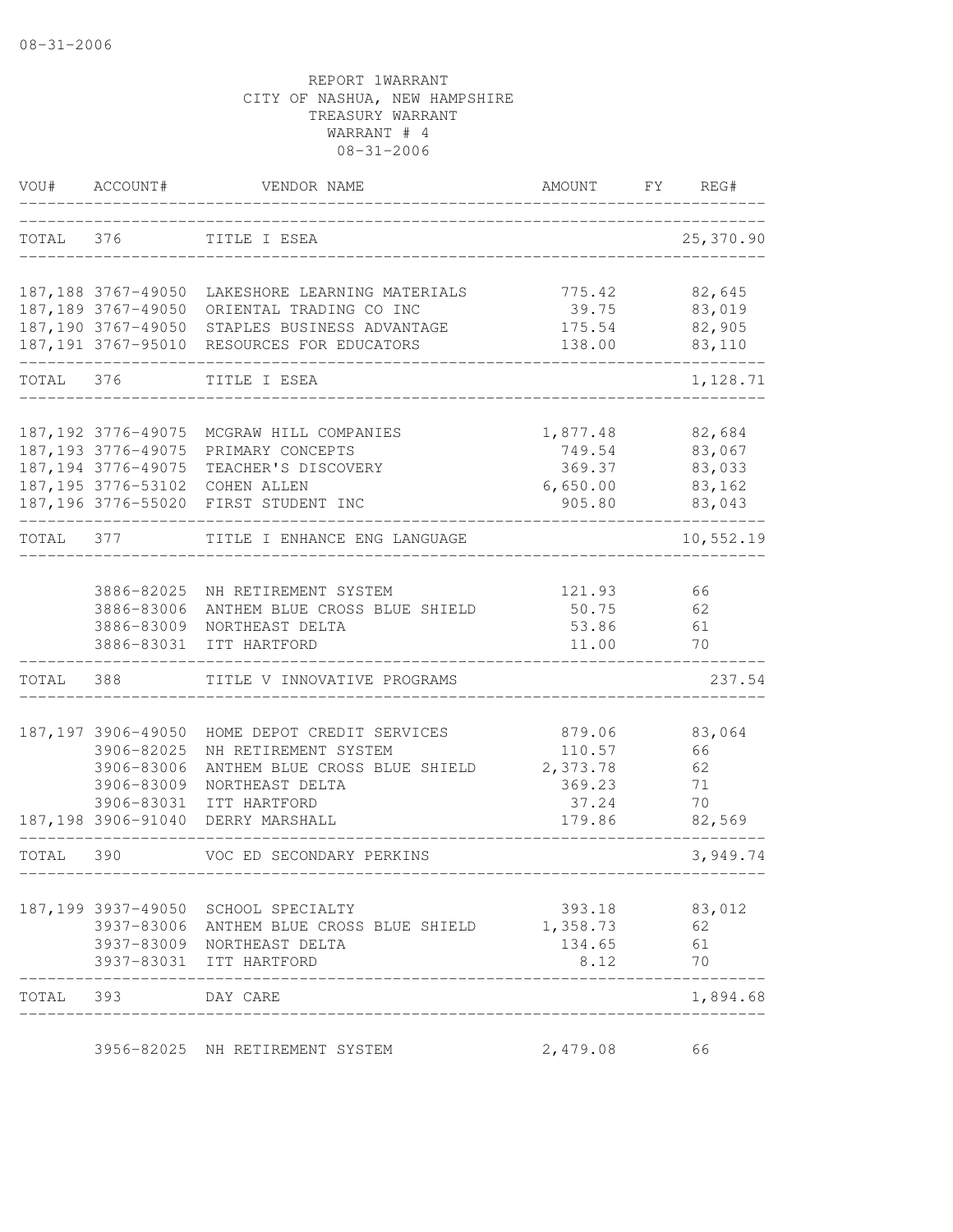| VOU#  | ACCOUNT#         | VENDOR NAME                              | AMOUNT FY | REG#      |
|-------|------------------|------------------------------------------|-----------|-----------|
|       |                  | 3956-83006 ANTHEM BLUE CROSS BLUE SHIELD | 22,715.82 | 62        |
|       |                  | 3956-83006 HARVARD PILGRIM HEALTH CARE   | 4,703.69  | 60        |
|       |                  | 3956-83009 NORTHEAST DELTA               | 2,731.19  | 71        |
|       |                  | 3956-83031 ITT HARTFORD                  | 420.14    | 70        |
| TOTAL | 395              | IDEA BASIC SPEC ED                       |           | 33,049.92 |
|       | 187,200 3977-705 | DOWLING STACY                            | 150.00    | 83,157    |
|       | 187,201 3977-705 | KARRI SURYANARAYANA                      | 150.00    | 83,156    |
|       | 3977-83006       | ANTHEM BLUE CROSS BLUE SHIELD            | 862.09    | 62        |
| TOTAL | 397              | SPECIAL ED LOCAL                         |           | 1,162.09  |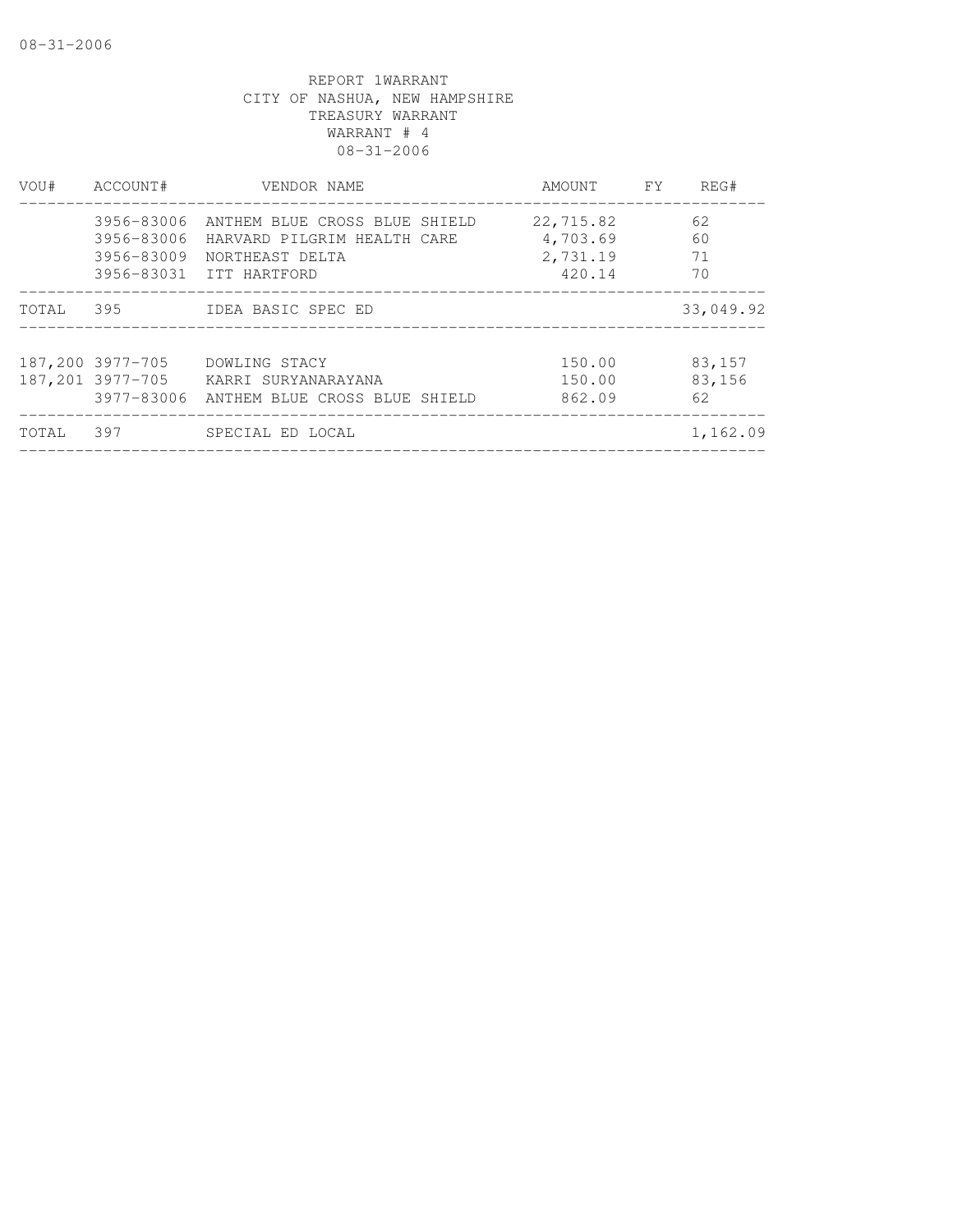| VOU#                                   | ACCOUNT#                                                                               | VENDOR NAME                                                                                                                   | AMOUNT FY REG#                                       |                                                          |
|----------------------------------------|----------------------------------------------------------------------------------------|-------------------------------------------------------------------------------------------------------------------------------|------------------------------------------------------|----------------------------------------------------------|
|                                        |                                                                                        | 332 412-162 HILLSBOROUGH COUNTY TREASURER                                                                                     |                                                      | 103.17 83,186                                            |
|                                        | TOTAL 412-16                                                                           | FINANCIAL SERVICES<br>INT & COST ON REDEMPTION                                                                                |                                                      | 103.17                                                   |
| 333<br>334<br>335<br>336<br>337<br>338 | $412 - 180$<br>$412 - 180$<br>$412 - 180$<br>$412 - 180$<br>$412 - 180$<br>$412 - 180$ | DAVIS SHERMAN E JR<br>FLEET AUTO TAG & TITLE<br>HUTCHINSON AIMEE M<br>MAILHOT DIANA C<br>OLIVOLO JERRY J<br>SPRAGUE MELISSA R | 152.00<br>738.00<br>53.00<br>4.00<br>107.00<br>81.00 | 82,851<br>82,860<br>82,862<br>82,863<br>82,848<br>82,855 |
|                                        |                                                                                        | TOTAL 412-18 FINANCIAL SERVICES<br>AUTO PERMITS                                                                               |                                                      | 1,135.00                                                 |
| 339                                    |                                                                                        | 413-303 FOWLER-KENNEDY FUNERAL SERV IN 20.00 82,866                                                                           |                                                      |                                                          |
|                                        |                                                                                        | TOTAL 413-30 CITY CLERK'S OFFICE<br>CERTIFIED COPIES                                                                          |                                                      | 20.00                                                    |
|                                        |                                                                                        | 340 431-314 RAVGIALA CAROL A                                                                                                  |                                                      | 44.31 83,220                                             |
|                                        |                                                                                        | TOTAL 431-31 POLICE DEPARTMENT<br>SALE OF PHOTOCOPIES                                                                         |                                                      | 44.31                                                    |
| 341                                    | $452 - 583$                                                                            | SEWELL SHEILA                                                                                                                 | 5.00                                                 | 82,877                                                   |
|                                        |                                                                                        | TOTAL 452-58 PARKS AND RECREATION<br>SWIMMING CLASSES/LOCKER FEES                                                             |                                                      | 5.00                                                     |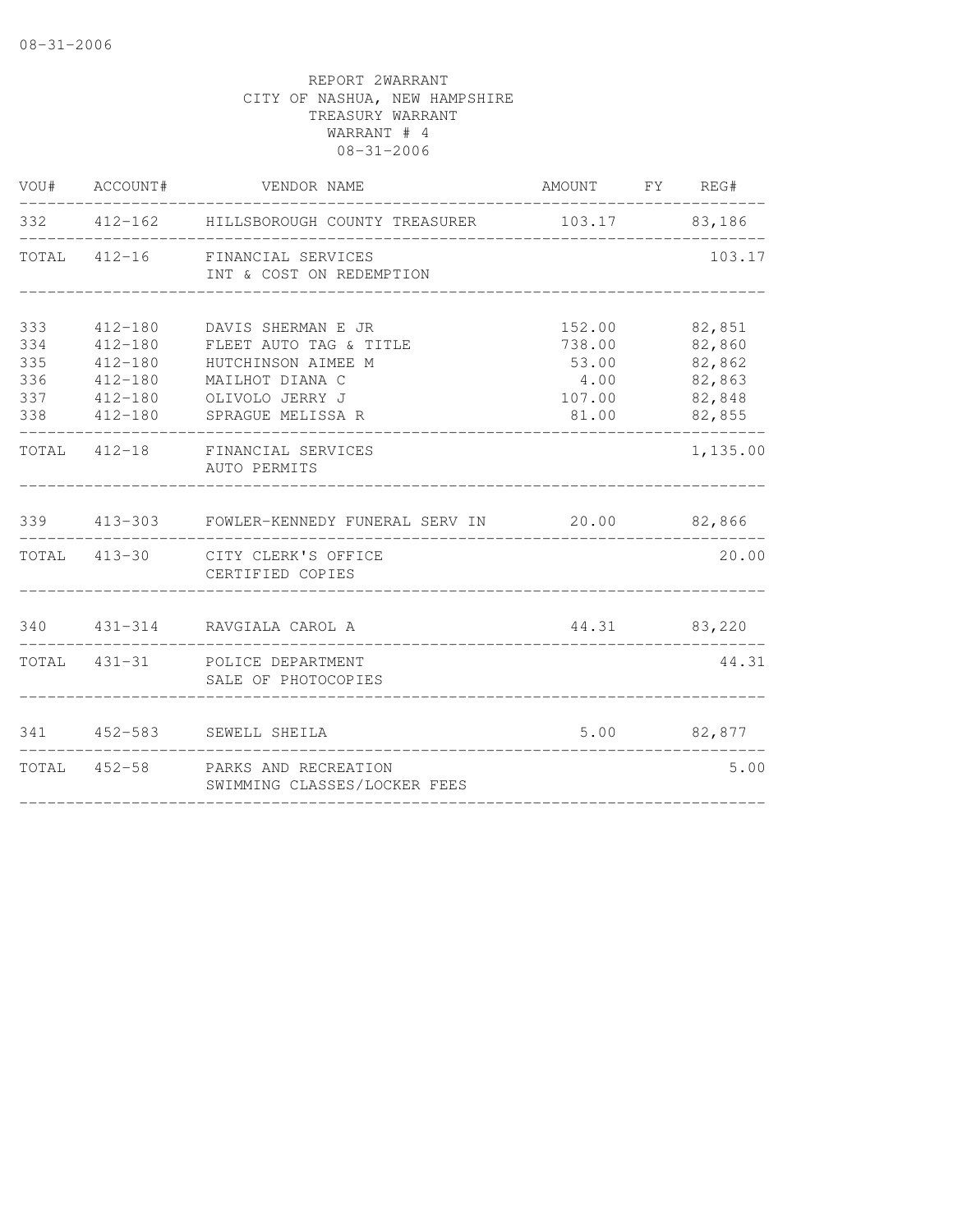| VOU#       | ACCOUNT#                   | VENDOR NAME                                  | AMOUNT             | FY. | REG#              |
|------------|----------------------------|----------------------------------------------|--------------------|-----|-------------------|
| 342<br>343 | 501-41015<br>$501 - 31050$ | GRANITE STATE STAMPS INC<br>VERIZON WIRELESS | 62.17<br>85.16     |     | 83,168<br>83,309  |
| TOTAL      | 501                        | MAYOR'S OFFICE                               |                    |     | 147.33            |
| 344        | 502-66025                  | GE CAPITAL INC                               | 266.00             |     | 82,960            |
| 345        | $502 - 51010$              | HILLSBOROUGH COUNTY TREASURER                | 18.00              |     | 83,186            |
| 346        | $502 - 49025$              | MATTHEW BENDER & CO INC                      | 65.76              |     | 83,361            |
| 347        | $502 - 49025$              | QUINLAN PUBLISHING GROUP                     | 154.98             |     | 83,351            |
| 348        | $502 - 41015$              | STAPLES BUSINESS ADVANTAGE                   | 114.26             |     | 82,971            |
| TOTAL      | 502                        | LEGAL DEPARTMENT                             |                    |     | 619.00            |
| 349        | 505-81005                  | ADULT LEARNING CENTER                        | 7,500.00           |     | 82,951            |
| 350        | 505-81024                  | HOME HEALTH & HOSPICE CARE                   | 10,000.00          |     | 82,648            |
| 351        | 505-81018                  | NASHUA CHILDREN'S HOME                       | 7,000.00           |     | 83,027            |
| 352        | 505-81078                  | ST JOSEPH COMMUNITY SERVICES I               | 1,475.60           |     | 83,183            |
| TOTAL      | 505                        | CIVIC & COMM. ACTIVITIES                     |                    |     | 25,975.60         |
|            |                            |                                              |                    |     |                   |
| 353        | 506-31005                  | PAETEC COMMUNICATIONS INC                    | 5,012.65           |     | 83,275            |
| 354        | 506-31005                  | VERIZON                                      | 4,830.70           |     | 83,294            |
| 355        | 506-31005                  | VERIZON                                      | 1,003.45           |     | 83, 311<br>83,357 |
| 356<br>357 | 506-31005<br>506-31005     | VERIZON<br>WAVEGUIDE INC                     | 462.98<br>4,000.00 |     | 82,642            |
| TOTAL      | 506                        | TELECOMMUNICATIONS                           |                    |     | 15,309.78         |
|            |                            |                                              |                    |     |                   |
| 358        | 507-82020                  | NH RETIREMENT SYSTEM                         | 134,894.35         |     | 66                |
| 358        | 507-82025                  | NH RETIREMENT SYSTEM                         | 110, 154.79        |     | 66                |
| 358        | $507 - 82030$              | NH RETIREMENT SYSTEM                         | 88, 343.02         |     | 66                |
| 358        | 507-82035                  | NH RETIREMENT SYSTEM                         | 70,018.19          |     | 66                |
| TOTAL      | 507                        | PENSIONS                                     |                    |     | 403, 410.35       |
| 359        |                            | 508-83101 STATE OF NH UC                     | 2,512.00           |     | 83,349            |
| TOTAL      | 508                        | INSURANCE - POLICY COSTS                     |                    |     | 2,512.00          |
|            |                            |                                              |                    |     |                   |
| 360        | 512-59095                  | ANACOMP INC                                  | 396.73             |     | 82,553            |
| 361        |                            | 512-41010 B & S LOCKSMITHS INC               | 255.60             |     | 82,931            |
| 362        | 512-41010                  | BFI PRINT COMMUNICATIONS INC                 | 5, 194.74          |     | 82,715            |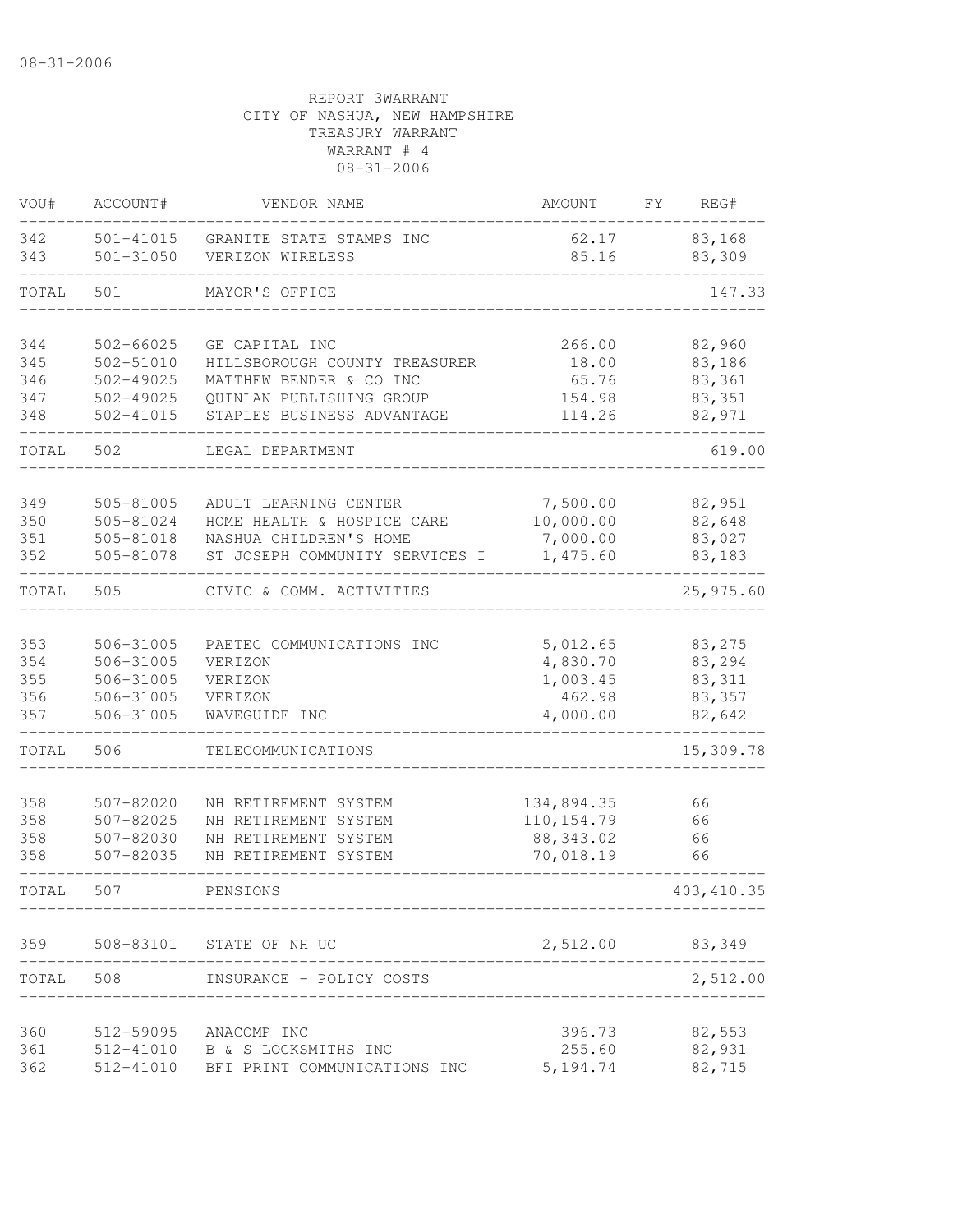| VOU#       | ACCOUNT#               | VENDOR NAME                                                     | AMOUNT                      | FY | REG#                  |
|------------|------------------------|-----------------------------------------------------------------|-----------------------------|----|-----------------------|
| 363        | 512-98035              | CITY OF NASHUA/PETTY CASH                                       | 711.72                      |    | 82,458                |
| 364        | 512-66025              | GE CAPITAL INC                                                  | 270.00                      |    | 82,960                |
| 365        | 512-95005              | NH GOVERNMENT FINANCE OFFICERS                                  | 140.00                      |    | 83,347                |
| 366        | 512-43005              | PRINTGRAPHICS OF MAINE                                          | 727.00                      |    | 65                    |
| 367        | 512-59182              | PRINTGRAPHICS OF MAINE                                          | 416.65                      |    | 82,594                |
| 368        | 512-72035              | STANDARD REGISTER COMPANY                                       | 1,299.00                    |    | 82,454                |
| 369        | 512-41015              | STAPLES BUSINESS ADVANTAGE                                      | 28.34                       |    | 82,971                |
| 369        | 512-41055              | STAPLES BUSINESS ADVANTAGE                                      | 271.13                      |    | 82,971                |
| TOTAL      | 512                    | FINANCIAL SERVICES                                              |                             |    | 9,710.91              |
| 370        | 513-59100              | COMPLIANCE NETWORK OF NE                                        | 65.00                       |    | 82,670                |
| 371        | 513-94005              | NEWPORT MARRIOTT                                                | 157.07                      |    | 83,322                |
| 372        | 513-41015              | STAPLES BUSINESS ADVANTAGE                                      | 114.71                      |    | 82,971                |
| TOTAL      | 513                    | CITY CLERK'S OFFICE                                             |                             |    | 336.78                |
| 373        | 515-95005              | SOCIETY FOR HUMAN RESOURCE MAN                                  | 145.00                      |    | 83,359                |
| TOTAL      | 515                    | HUMAN RESOURCES                                                 |                             |    | 145.00                |
|            |                        |                                                                 |                             |    |                       |
| 374        | 516-45240              | AB DICK PRODUCTS CO                                             | 475.56                      |    | 82,963                |
| 375        | 516-66025              | GE CAPITAL INC                                                  | 504.00                      |    | 82,960                |
| 376        | 516-74125              | NESMITH RICHARD                                                 | 1,380.00                    |    | 82,978                |
| 377        | 516-41015              | PITNEY BOWES INCORPORATED                                       | 154.48                      |    | 83,199                |
| 378        | 516-45240              | RIS PAPER COMPANY INC                                           | 193.01                      |    | 82,618                |
| TOTAL      | 516                    | PURCHASING DEPARTMENT                                           |                             |    | 2,707.05              |
|            |                        |                                                                 |                             |    |                       |
| 379<br>380 | 517-75023<br>517-59135 | B & S LOCKSMITHS INC<br>BAIN PEST CONTROL SERVICE INC           | 410.90<br>72.00             |    | 82,931<br>83,195      |
| 381        | 517-64192              | BATTERIES PLUS 400                                              | 87.95                       |    | 82,965                |
| 382        | 517-75130              | J LAWRENCE HALL INC                                             | 658.70                      |    | 83,209                |
| 383        | 517-34015              | KEYSPAN ENERGY DELIVERY                                         | 250.29                      |    | 83,296                |
| 384        |                        |                                                                 | 39.74                       |    |                       |
| 385        | 517-75105              | M & M ELECTRICAL SUPPLY CO INC                                  |                             |    | 83,169                |
|            |                        | 517-33005 PENNICHUCK WATER                                      | 339.66                      |    | 83,299                |
| 386<br>387 |                        | 517-32005 PUBLIC SERVICE OF NH                                  | 10,054.99<br>1,085.23       |    | 83,342<br>82,487      |
| 388        |                        | 517-79030 SIMPLEXGRINNELL<br>517-75023 W E AUBUCHON COMPANY INC | 11.69                       |    | 82,518                |
|            |                        | TOTAL 517 BUILDING MAINT - CITY ADMIN                           | ___________________________ |    | --------<br>13,011.15 |
|            |                        |                                                                 |                             |    |                       |
| 389        |                        | 518-41015 STAPLES BUSINESS ADVANTAGE                            | 54.29                       |    | 82,971                |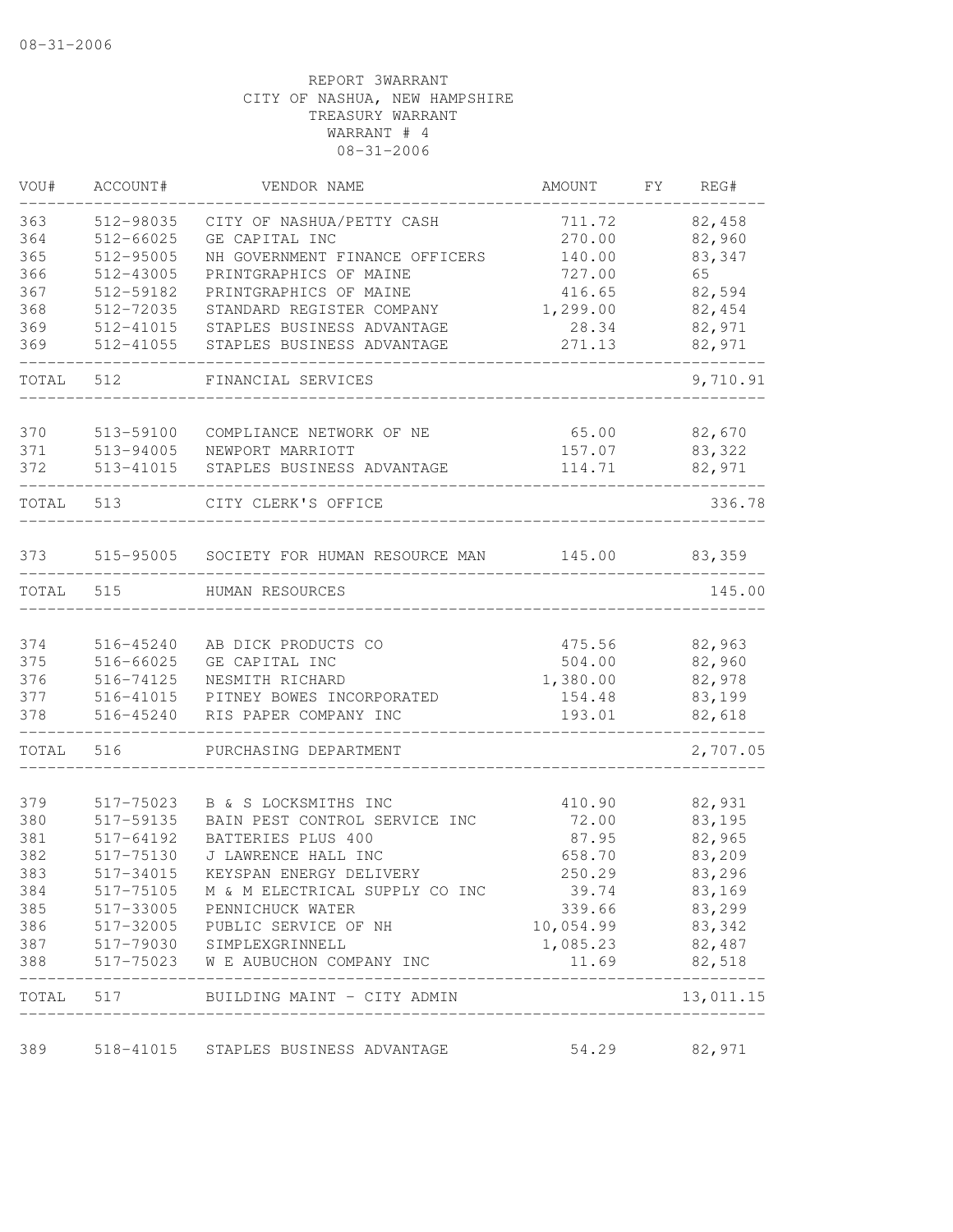| TOTAL<br>518<br>INSURANCE - ADMINISTRATION<br>390<br>519-91005<br>MARINO ANGELO<br>55.35<br>82,883<br>390<br>519-94005<br>82,883<br>MARINO ANGELO<br>120.78<br>391<br>82,971<br>519-41015<br>STAPLES BUSINESS ADVANTAGE<br>43.78<br>219.91<br>TOTAL<br>519<br>ASSESSORS<br>392<br>82,918<br>520-53100<br>BOOTH HILARY<br>520.00<br>393<br>520-59100<br>82,674<br>ERICKSON CLEANING SERVICES LLC<br>96.00<br>394<br>83,296<br>520-34015<br>KEYSPAN ENERGY DELIVERY<br>23.82<br>395<br>520-33005<br>263.66<br>83,299<br>PENNICHUCK WATER<br>396<br>$520 - 32005$<br>110.52<br>PUBLIC SERVICE OF NH<br>83,342<br>TOTAL<br>520<br>1,014.00<br>HUNT BUILDING<br>397<br>29,230.00<br>83,185<br>522-74035<br>ADMINS INCORPORATED<br>398<br>522-74040<br>82,708<br>ANIXTER INC<br>90.00<br>399<br>COCCI COMPUTER SERVICES INC<br>82,738<br>522-74030<br>92.00<br>400<br>$522 - 64045$<br>422.00<br>82,650<br>GHA TECHNOLOGIES INC<br>401<br>522-31040<br>50.24<br>83,221<br>MCMULLEN DAN<br>522-94005<br>15.00<br>83,297<br>402<br>NHLOGIN<br>403<br>522-91015<br>83,222<br>46.22<br>ROY MICHAEL<br>TOTAL<br>29,945.46<br>522<br>INFORMATION TECHNOLOGY<br>196.76<br>82,540<br>404<br>523-94005<br>ANDRUSKEVICH PAMELA<br>405<br>$523 - 64040$<br>90.00<br>83,328<br>REGSOFT.COM<br>286.76<br>TOTAL<br>523<br>GIS<br>531-78007<br>82,692<br>406<br>ADAMSON INDUSTRIES CORP<br>505.45<br>ALEC'S SHOE STORE INC<br>82,711<br>407<br>531-46040<br>4,135.85<br>408<br>531-31050<br>83,356<br>ARCH<br>1, 115.08<br>409<br>443.10<br>531-45920<br>ARMOR HOLDINGS FORENSICS INC<br>82,490<br>410<br>531-75023<br>43.60<br>82,931<br>B & S LOCKSMITHS INC<br>83,233<br>411<br>$531 - 46040$<br>BAILEY DAVID<br>20.00<br>277.90<br>83,167<br>412<br>531-42000<br>BANNER SYSTEMS OF MASSACHUSETT<br>231.00<br>83,226<br>413<br>$531 - 46040$<br>BAXTER KERRY<br>83,226<br>413<br>531-94005<br>142.40<br>BAXTER KERRY<br>83,234<br>414<br>531-94010<br>435.00<br>BELANGER AARON<br>415<br>531-75023<br>BELLETETES INC<br>109.30<br>82,734 | VOU# | ACCOUNT# | VENDOR NAME | AMOUNT | FY. | REG#  |
|------------------------------------------------------------------------------------------------------------------------------------------------------------------------------------------------------------------------------------------------------------------------------------------------------------------------------------------------------------------------------------------------------------------------------------------------------------------------------------------------------------------------------------------------------------------------------------------------------------------------------------------------------------------------------------------------------------------------------------------------------------------------------------------------------------------------------------------------------------------------------------------------------------------------------------------------------------------------------------------------------------------------------------------------------------------------------------------------------------------------------------------------------------------------------------------------------------------------------------------------------------------------------------------------------------------------------------------------------------------------------------------------------------------------------------------------------------------------------------------------------------------------------------------------------------------------------------------------------------------------------------------------------------------------------------------------------------------------------------------------------------------------------------------------------------------------------------------------------------------------------------------------------------------------------------------------------------------------------------------------------------------------|------|----------|-------------|--------|-----|-------|
|                                                                                                                                                                                                                                                                                                                                                                                                                                                                                                                                                                                                                                                                                                                                                                                                                                                                                                                                                                                                                                                                                                                                                                                                                                                                                                                                                                                                                                                                                                                                                                                                                                                                                                                                                                                                                                                                                                                                                                                                                        |      |          |             |        |     | 54.29 |
|                                                                                                                                                                                                                                                                                                                                                                                                                                                                                                                                                                                                                                                                                                                                                                                                                                                                                                                                                                                                                                                                                                                                                                                                                                                                                                                                                                                                                                                                                                                                                                                                                                                                                                                                                                                                                                                                                                                                                                                                                        |      |          |             |        |     |       |
|                                                                                                                                                                                                                                                                                                                                                                                                                                                                                                                                                                                                                                                                                                                                                                                                                                                                                                                                                                                                                                                                                                                                                                                                                                                                                                                                                                                                                                                                                                                                                                                                                                                                                                                                                                                                                                                                                                                                                                                                                        |      |          |             |        |     |       |
|                                                                                                                                                                                                                                                                                                                                                                                                                                                                                                                                                                                                                                                                                                                                                                                                                                                                                                                                                                                                                                                                                                                                                                                                                                                                                                                                                                                                                                                                                                                                                                                                                                                                                                                                                                                                                                                                                                                                                                                                                        |      |          |             |        |     |       |
|                                                                                                                                                                                                                                                                                                                                                                                                                                                                                                                                                                                                                                                                                                                                                                                                                                                                                                                                                                                                                                                                                                                                                                                                                                                                                                                                                                                                                                                                                                                                                                                                                                                                                                                                                                                                                                                                                                                                                                                                                        |      |          |             |        |     |       |
|                                                                                                                                                                                                                                                                                                                                                                                                                                                                                                                                                                                                                                                                                                                                                                                                                                                                                                                                                                                                                                                                                                                                                                                                                                                                                                                                                                                                                                                                                                                                                                                                                                                                                                                                                                                                                                                                                                                                                                                                                        |      |          |             |        |     |       |
|                                                                                                                                                                                                                                                                                                                                                                                                                                                                                                                                                                                                                                                                                                                                                                                                                                                                                                                                                                                                                                                                                                                                                                                                                                                                                                                                                                                                                                                                                                                                                                                                                                                                                                                                                                                                                                                                                                                                                                                                                        |      |          |             |        |     |       |
|                                                                                                                                                                                                                                                                                                                                                                                                                                                                                                                                                                                                                                                                                                                                                                                                                                                                                                                                                                                                                                                                                                                                                                                                                                                                                                                                                                                                                                                                                                                                                                                                                                                                                                                                                                                                                                                                                                                                                                                                                        |      |          |             |        |     |       |
|                                                                                                                                                                                                                                                                                                                                                                                                                                                                                                                                                                                                                                                                                                                                                                                                                                                                                                                                                                                                                                                                                                                                                                                                                                                                                                                                                                                                                                                                                                                                                                                                                                                                                                                                                                                                                                                                                                                                                                                                                        |      |          |             |        |     |       |
|                                                                                                                                                                                                                                                                                                                                                                                                                                                                                                                                                                                                                                                                                                                                                                                                                                                                                                                                                                                                                                                                                                                                                                                                                                                                                                                                                                                                                                                                                                                                                                                                                                                                                                                                                                                                                                                                                                                                                                                                                        |      |          |             |        |     |       |
|                                                                                                                                                                                                                                                                                                                                                                                                                                                                                                                                                                                                                                                                                                                                                                                                                                                                                                                                                                                                                                                                                                                                                                                                                                                                                                                                                                                                                                                                                                                                                                                                                                                                                                                                                                                                                                                                                                                                                                                                                        |      |          |             |        |     |       |
|                                                                                                                                                                                                                                                                                                                                                                                                                                                                                                                                                                                                                                                                                                                                                                                                                                                                                                                                                                                                                                                                                                                                                                                                                                                                                                                                                                                                                                                                                                                                                                                                                                                                                                                                                                                                                                                                                                                                                                                                                        |      |          |             |        |     |       |
|                                                                                                                                                                                                                                                                                                                                                                                                                                                                                                                                                                                                                                                                                                                                                                                                                                                                                                                                                                                                                                                                                                                                                                                                                                                                                                                                                                                                                                                                                                                                                                                                                                                                                                                                                                                                                                                                                                                                                                                                                        |      |          |             |        |     |       |
|                                                                                                                                                                                                                                                                                                                                                                                                                                                                                                                                                                                                                                                                                                                                                                                                                                                                                                                                                                                                                                                                                                                                                                                                                                                                                                                                                                                                                                                                                                                                                                                                                                                                                                                                                                                                                                                                                                                                                                                                                        |      |          |             |        |     |       |
|                                                                                                                                                                                                                                                                                                                                                                                                                                                                                                                                                                                                                                                                                                                                                                                                                                                                                                                                                                                                                                                                                                                                                                                                                                                                                                                                                                                                                                                                                                                                                                                                                                                                                                                                                                                                                                                                                                                                                                                                                        |      |          |             |        |     |       |
|                                                                                                                                                                                                                                                                                                                                                                                                                                                                                                                                                                                                                                                                                                                                                                                                                                                                                                                                                                                                                                                                                                                                                                                                                                                                                                                                                                                                                                                                                                                                                                                                                                                                                                                                                                                                                                                                                                                                                                                                                        |      |          |             |        |     |       |
|                                                                                                                                                                                                                                                                                                                                                                                                                                                                                                                                                                                                                                                                                                                                                                                                                                                                                                                                                                                                                                                                                                                                                                                                                                                                                                                                                                                                                                                                                                                                                                                                                                                                                                                                                                                                                                                                                                                                                                                                                        |      |          |             |        |     |       |
|                                                                                                                                                                                                                                                                                                                                                                                                                                                                                                                                                                                                                                                                                                                                                                                                                                                                                                                                                                                                                                                                                                                                                                                                                                                                                                                                                                                                                                                                                                                                                                                                                                                                                                                                                                                                                                                                                                                                                                                                                        |      |          |             |        |     |       |
|                                                                                                                                                                                                                                                                                                                                                                                                                                                                                                                                                                                                                                                                                                                                                                                                                                                                                                                                                                                                                                                                                                                                                                                                                                                                                                                                                                                                                                                                                                                                                                                                                                                                                                                                                                                                                                                                                                                                                                                                                        |      |          |             |        |     |       |
|                                                                                                                                                                                                                                                                                                                                                                                                                                                                                                                                                                                                                                                                                                                                                                                                                                                                                                                                                                                                                                                                                                                                                                                                                                                                                                                                                                                                                                                                                                                                                                                                                                                                                                                                                                                                                                                                                                                                                                                                                        |      |          |             |        |     |       |
|                                                                                                                                                                                                                                                                                                                                                                                                                                                                                                                                                                                                                                                                                                                                                                                                                                                                                                                                                                                                                                                                                                                                                                                                                                                                                                                                                                                                                                                                                                                                                                                                                                                                                                                                                                                                                                                                                                                                                                                                                        |      |          |             |        |     |       |
|                                                                                                                                                                                                                                                                                                                                                                                                                                                                                                                                                                                                                                                                                                                                                                                                                                                                                                                                                                                                                                                                                                                                                                                                                                                                                                                                                                                                                                                                                                                                                                                                                                                                                                                                                                                                                                                                                                                                                                                                                        |      |          |             |        |     |       |
|                                                                                                                                                                                                                                                                                                                                                                                                                                                                                                                                                                                                                                                                                                                                                                                                                                                                                                                                                                                                                                                                                                                                                                                                                                                                                                                                                                                                                                                                                                                                                                                                                                                                                                                                                                                                                                                                                                                                                                                                                        |      |          |             |        |     |       |
|                                                                                                                                                                                                                                                                                                                                                                                                                                                                                                                                                                                                                                                                                                                                                                                                                                                                                                                                                                                                                                                                                                                                                                                                                                                                                                                                                                                                                                                                                                                                                                                                                                                                                                                                                                                                                                                                                                                                                                                                                        |      |          |             |        |     |       |
|                                                                                                                                                                                                                                                                                                                                                                                                                                                                                                                                                                                                                                                                                                                                                                                                                                                                                                                                                                                                                                                                                                                                                                                                                                                                                                                                                                                                                                                                                                                                                                                                                                                                                                                                                                                                                                                                                                                                                                                                                        |      |          |             |        |     |       |
|                                                                                                                                                                                                                                                                                                                                                                                                                                                                                                                                                                                                                                                                                                                                                                                                                                                                                                                                                                                                                                                                                                                                                                                                                                                                                                                                                                                                                                                                                                                                                                                                                                                                                                                                                                                                                                                                                                                                                                                                                        |      |          |             |        |     |       |
|                                                                                                                                                                                                                                                                                                                                                                                                                                                                                                                                                                                                                                                                                                                                                                                                                                                                                                                                                                                                                                                                                                                                                                                                                                                                                                                                                                                                                                                                                                                                                                                                                                                                                                                                                                                                                                                                                                                                                                                                                        |      |          |             |        |     |       |
|                                                                                                                                                                                                                                                                                                                                                                                                                                                                                                                                                                                                                                                                                                                                                                                                                                                                                                                                                                                                                                                                                                                                                                                                                                                                                                                                                                                                                                                                                                                                                                                                                                                                                                                                                                                                                                                                                                                                                                                                                        |      |          |             |        |     |       |
|                                                                                                                                                                                                                                                                                                                                                                                                                                                                                                                                                                                                                                                                                                                                                                                                                                                                                                                                                                                                                                                                                                                                                                                                                                                                                                                                                                                                                                                                                                                                                                                                                                                                                                                                                                                                                                                                                                                                                                                                                        |      |          |             |        |     |       |
|                                                                                                                                                                                                                                                                                                                                                                                                                                                                                                                                                                                                                                                                                                                                                                                                                                                                                                                                                                                                                                                                                                                                                                                                                                                                                                                                                                                                                                                                                                                                                                                                                                                                                                                                                                                                                                                                                                                                                                                                                        |      |          |             |        |     |       |
|                                                                                                                                                                                                                                                                                                                                                                                                                                                                                                                                                                                                                                                                                                                                                                                                                                                                                                                                                                                                                                                                                                                                                                                                                                                                                                                                                                                                                                                                                                                                                                                                                                                                                                                                                                                                                                                                                                                                                                                                                        |      |          |             |        |     |       |
|                                                                                                                                                                                                                                                                                                                                                                                                                                                                                                                                                                                                                                                                                                                                                                                                                                                                                                                                                                                                                                                                                                                                                                                                                                                                                                                                                                                                                                                                                                                                                                                                                                                                                                                                                                                                                                                                                                                                                                                                                        |      |          |             |        |     |       |
|                                                                                                                                                                                                                                                                                                                                                                                                                                                                                                                                                                                                                                                                                                                                                                                                                                                                                                                                                                                                                                                                                                                                                                                                                                                                                                                                                                                                                                                                                                                                                                                                                                                                                                                                                                                                                                                                                                                                                                                                                        |      |          |             |        |     |       |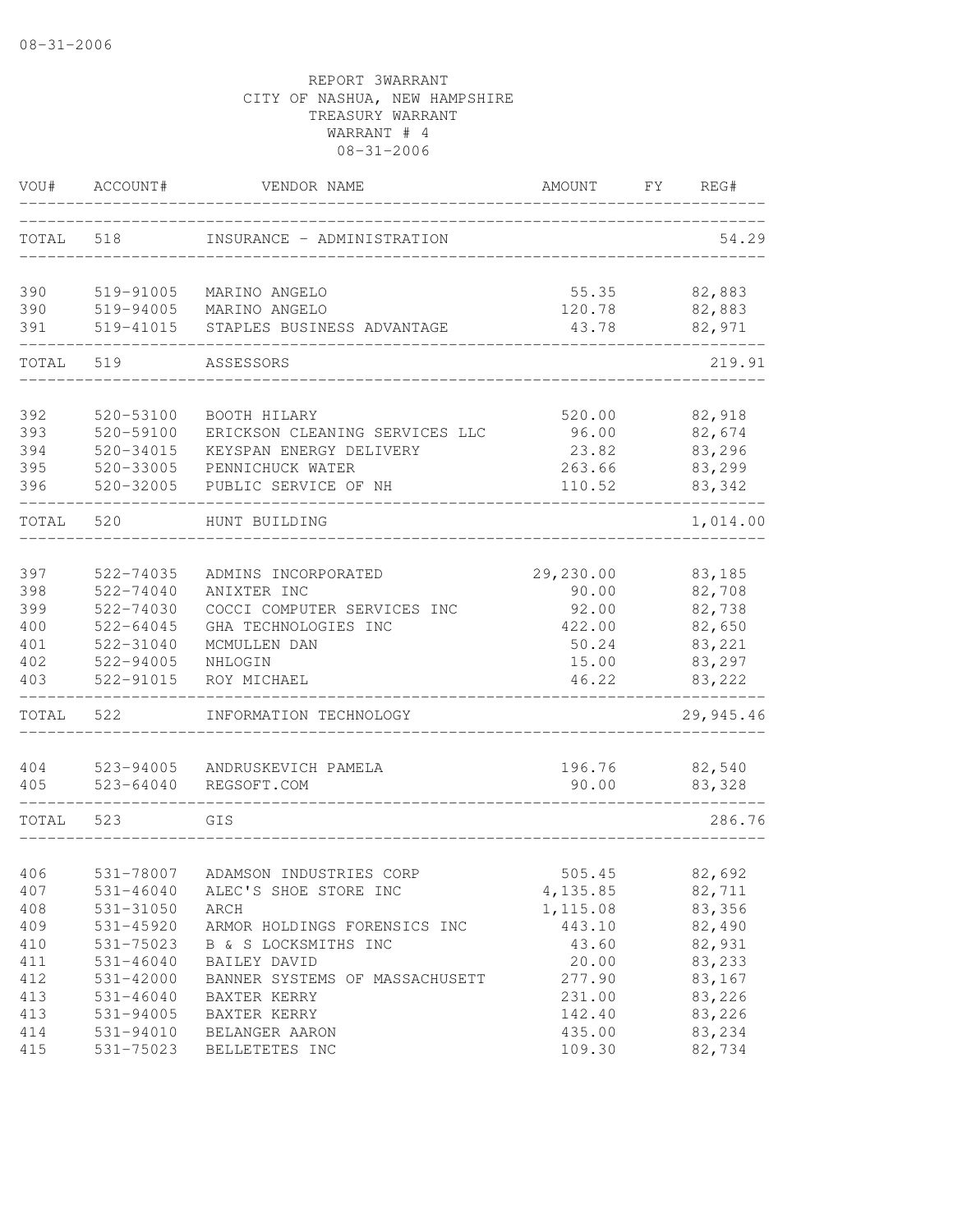| VOU# | ACCOUNT#      | VENDOR NAME                    | AMOUNT    | FΥ | REG#    |
|------|---------------|--------------------------------|-----------|----|---------|
| 416  |               | 531-46030 BEN'S UNIFORMS       | 450.00    |    | 83,202  |
| 416  | 531-46040     | BEN'S UNIFORMS                 | 3,905.87  |    | 83,202  |
| 416  | $531 - 46040$ | BEN'S UNIFORMS                 | 446.00    |    | 83,203  |
| 416  | 531-46045     | BEN'S UNIFORMS                 | 194.00    |    | 83,202  |
| 417  | 531-53125     | BOLTON THOMAS                  | 200.00    |    | 83,230  |
| 417  | 531-94010     | BOLTON THOMAS                  | 500.00    |    | 83,230  |
| 418  | 531-47010     | BOUND TREE MEDICAL LLC         | 334.21    |    | 82,496  |
| 419  | $531 - 46040$ | BOURGEOIS FRANCIS              | 365.97    |    | 83,225  |
| 420  | $531 - 46040$ | BROWN DENNIS M                 | 49.88     |    | 83,237  |
| 421  | 531-78007     | CARPARTS OF NASHUA             | 113.64    |    | 82,501  |
| 422  | 531-78007     | CHELMSFORD AUTO ELECTRIC INC   | 195.00    |    | 82,500  |
| 423  | $531 - 46040$ | CHILDS SCOTT                   | 96.00     |    | 83,236  |
| 424  | 531-31025     | CINFO PETER                    | 42.95     |    | 83,227  |
| 425  | $531 - 46040$ | COSTA PHILLIP                  | 294.34    |    | 83,231  |
| 426  | 531-94005     | COYNE KAREN                    | 75.97     |    | 83,235  |
| 427  | 531-74092     | DIRECTV                        | 11.98     |    | 82,777  |
| 428  | 531-78007     | DOBLES CHEVROLET-GEO-BUICK INC | 52.82     |    | 83,184  |
| 429  | 531-78007     | DOWNTOWN LINCOLN-MERCURY INC   | 325.04    |    | 82,588  |
| 430  | 531-78007     | EMERGENCY EOUIPMENT WAREHOUSE  | 211.75    |    | 82,943  |
| 431  | $531 - 46040$ | ESKRIDGE MATTHEW E             | 37.50     |    | 83,239  |
| 432  | 531-48015     | EXXONMOBIL FLEET/GECC          | 553.27    |    | 83,316  |
| 433  | 531-42000     | F W WEBB COMPANY               | 150.60    |    | 82,600  |
| 434  | $531 - 46040$ | FAUTEUX MICHAEL                | 473.69    |    | 83,245  |
| 435  | $531 - 66025$ | GE CAPITAL INC                 | 1, 113.28 |    | 82,960  |
| 436  | 531-78100     | GOODYEAR AUTO SERVICE CENTER   | 72.00     |    | 82, 474 |
| 437  | 531-78007     | GRAPPONE AUTO JUNCTION         | 307.71    |    | 83,212  |
| 438  | $531 - 46040$ | HAMMOND CRAIG                  | 44.96     |    | 83,238  |
| 439  | 531-98035     | HEFFERAN TIMOTHY               | 44.91     |    | 83,228  |
| 440  | 531-41015     | HEFFERAN TIMOTHY               | 1.99      |    | 83,229  |
| 440  | 531-64192     | HEFFERAN TIMOTHY               | 24.99     |    | 83,229  |
| 440  | 531-91025     | HEFFERAN TIMOTHY               | 3.00      |    | 83,229  |
| 441  | $531 - 46040$ | HEROES UNIFORM & SUPPLY CO     | 67.49     |    | 82,638  |
| 442  | 531-42000     | HOME DEPOT CREDIT SERVICES     | 198.17    |    | 83,292  |
| 443  | $531 - 45005$ | INTERSTATE ARMS CORP           | 1,021.50  |    | 82,555  |
| 444  | 531-75130     | J LAWRENCE HALL INC            | 730.00    |    | 83,209  |
| 445  | 531-78007     | J S TOWING CONNECTION/ JOHN F  | 115.00    |    | 82,664  |
| 446  | $531 - 34015$ | KEYSPAN ENERGY DELIVERY        | 2,444.12  |    | 83,296  |
| 447  | $531 - 46040$ | LEBLANC BRIAN                  | 189.99    |    | 83,223  |
| 448  | $531 - 46040$ | LEDOUX MICHAEL                 | 109.99    |    | 83,241  |
| 449  | 531-49025     | LEXIS NEXIS MATTHEW BENDER     | 206.50    |    | 83,280  |
| 450  | 531-45920     | LYNN PEAVEY CO                 | 259.15    |    | 82,492  |
| 451  | 531-78007     | MAC MULKIN CHEVROLET INC       | 1,504.85  |    | 83,173  |
| 451  | 531-78075     | MAC MULKIN CHEVROLET INC       | 3, 364.32 |    | 83,173  |
| 452  | $531 - 46040$ | MAHER JEFFREY                  | 362.00    |    | 83,244  |
| 453  | $531 - 46040$ | MOLINARI JOSEPH                | 36.96     |    | 83,243  |
| 454  | $531 - 46040$ | MOORE WILLIAM                  | 99.96     |    | 83,240  |
| 455  | 531-94005     | NATIONAL RIFLE ASSOC           | 990.00    |    | 83,330  |
| 456  | 531-91025     | NEWELL JOHN T                  | 35.60     |    | 83,242  |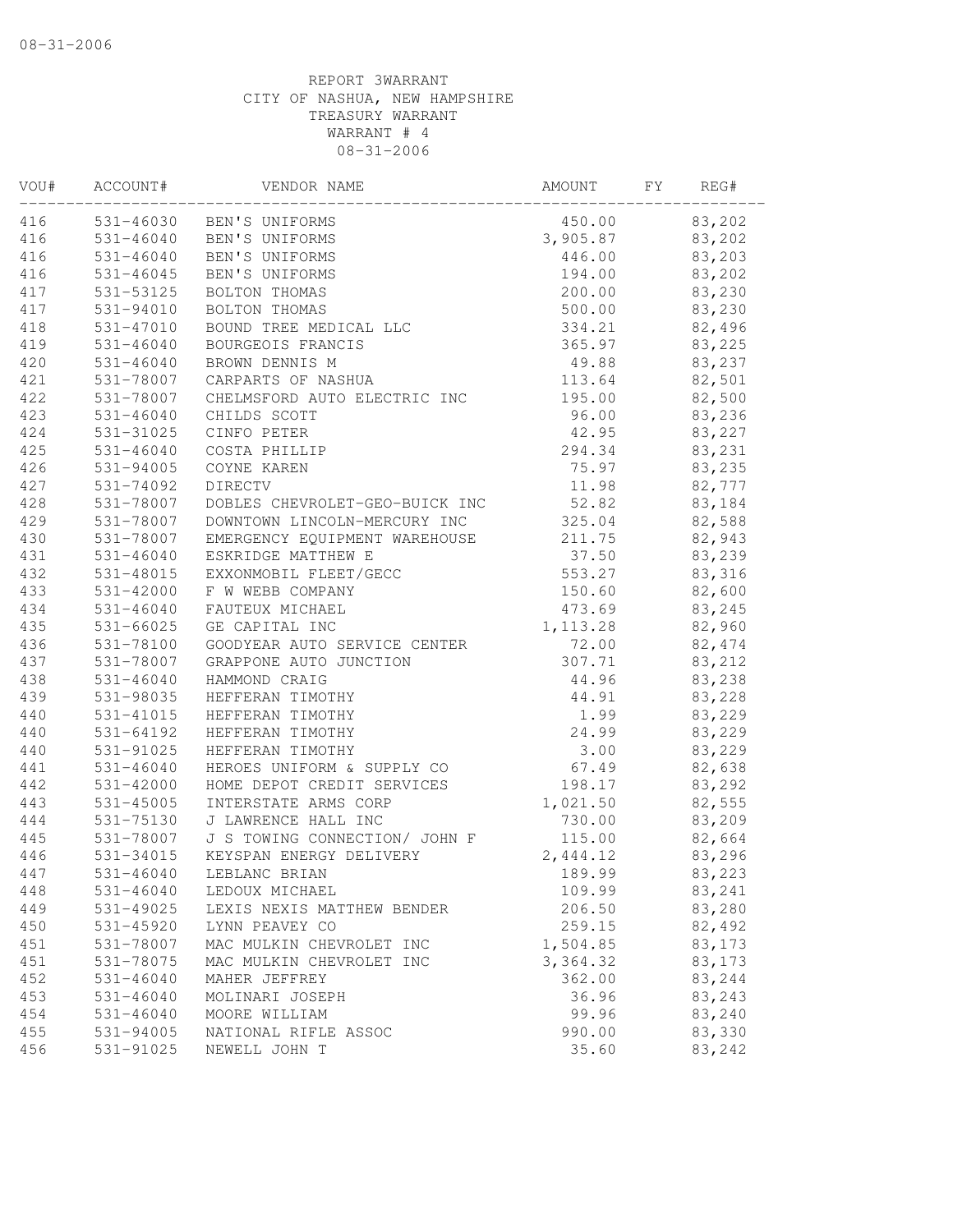| VOU#  | ACCOUNT#      | VENDOR NAME                              | AMOUNT   | FΥ | REG#      |
|-------|---------------|------------------------------------------|----------|----|-----------|
| 457   | 531-31040     | NEXTEL COMMUNICATIONS                    | 51.15    |    | 83,281    |
| 458   | 531-78007     | NORTHERN FOREIGN CAR PARTS INC 1,948.22  |          |    | 83,214    |
| 459   | 531-74035     | NUMARA SOFTWARE INC                      | 1,000.00 |    | 82,770    |
| 460   | 531-31040     | PAETEC COMMUNICATIONS INC                | 364.48   |    | 83,275    |
| 460   | 531-74040     | PAETEC COMMUNICATIONS INC                | 617.03   |    | 83,275    |
| 461   | 531-53050     | PSYCHOTHERAPY ASSOCIATES INC             | 600.00   |    | 83,035    |
| 462   | 531-94005     | PUBLIC AGENCY TRAINING COUNCIL           | 990.00   |    | 83,333    |
| 463   | 531-32035     | PUBLIC SERVICE OF NH                     | 416.01   |    | 83,342    |
| 464   | 531-74092     | RAVGIALA CAROL A                         | 9.20     |    | 83,232    |
| 464   | 531-91025     | RAVGIALA CAROL A                         | 40.00    |    | 83,232    |
| 464   | 531-98035     | RAVGIALA CAROL A                         | 9.62     |    | 83,232    |
| 465   | $531 - 46040$ | RILEY'S SPORT SHOP INC                   | 226.60   |    | 82,485    |
| 466   | 531-78007     | ROBBINS AUTO PARTS INC                   | 406.48   |    | 82,880    |
| 467   | 531-95000     | ROTARY CLUB OF NASHUA                    | 135.00   |    | 83,341    |
| 468   | 531-59100     | SHALOM COMMUNICATIONS INC                | 270.00   |    | 83,323    |
| 469   | 531-74035     | SHAVLIK TECHNOLOGIES                     | 838.00   |    | 82,699    |
| 470   | 531-94005     | SIGARMS ACADEMY                          | 100.00   |    | 83,331    |
| 471   | $531 - 69025$ | SNAP ON TOOLS                            | 469.74   |    | 82,549    |
| 472   | 531-53045     | ST JOSEPH BUSINESS & HEALTH              | 234.00   |    | 82,676    |
| 473   | 531-41005     | STAPLES BUSINESS ADVANTAGE               | 402.98   |    | 82,971    |
| 473   | 531-41015     | STAPLES BUSINESS ADVANTAGE               | 1,995.13 |    | 82,971    |
| 473   | 531-64192     | STAPLES BUSINESS ADVANTAGE               | 211.67   |    | 82,971    |
| 474   | $531 - 46030$ | STAR PACKER BADGES                       | 60.00    |    | 82,596    |
| 475   | 531-41015     | STATIONERS INC                           | 125.80   |    | 82,911    |
| 476   | 531-41015     | TAB PRODUCTS CO                          | 730.00   |    | 82,599    |
| 477   | $531 - 46040$ | TESTAVERDE JAMES                         | 511.31   |    | 83,224    |
| 478   | 531-78007     | TOWERS MOTOR PARTS CORP                  | 654.99   |    | 82,928    |
| 479   | $531 - 43005$ | UNITED PARCEL SERVICE                    | 14.49    |    | 83,362    |
| 480   | 531-31020     | VERIZON                                  | 371.87   |    | 83,294    |
| 481   | 531-31025     | VERIZON                                  | 694.89   |    | 83, 311   |
| 481   | 531-31040     | VERIZON                                  | .39      |    | 83, 311   |
| 482   | 531-31040     | VERIZON WIRELESS                         | 444.52   |    | 83,309    |
| 483   | 531-59100     | VILLAGE SENTRY KENNEL                    | 153.00   |    | 82,622    |
| 484   | 531-75130     | WATER CHEMICALS INC                      | 120.00   |    | 82,807    |
| 485   | 531-74035     | WEST PAYMENT CENTER                      | 126.09   |    | 83,295    |
| TOTAL | 531           | POLICE DEPARTMENT                        |          |    | 45,230.26 |
| 486   | 532-78100     |                                          | 52.95    |    | 82,692    |
| 487   | 532-78100     | ADAMSON INDUSTRIES CORP<br>ARCSOURCE INC | 81.00    |    | 82,742    |
| 488   | 532-75901     | B & S LOCKSMITHS INC                     | 141.00   |    | 82,931    |
| 489   | 532-59100     | BENJAMIN'S DRY CLEANING                  | 143.26   |    | 82,610    |
| 490   | 532-95005     | BORDER AREA MUTUAL AID ASSOCIA           | 25.00    |    | 83, 314   |
| 491   | 532-72010     | CONWAY OFFICE PRODUCTS LLC               | 403.00   |    | 82,661    |
| 492   | 532-42005     | CORPORATE EXPRESS INC                    | 259.94   |    | 82,765    |
| 492   | 532-42010     | CORPORATE EXPRESS INC                    | 452.39   |    | 82,765    |
| 492   | 532-42020     | CORPORATE EXPRESS INC                    | 379.65   |    | 82,765    |
|       |               |                                          |          |    |           |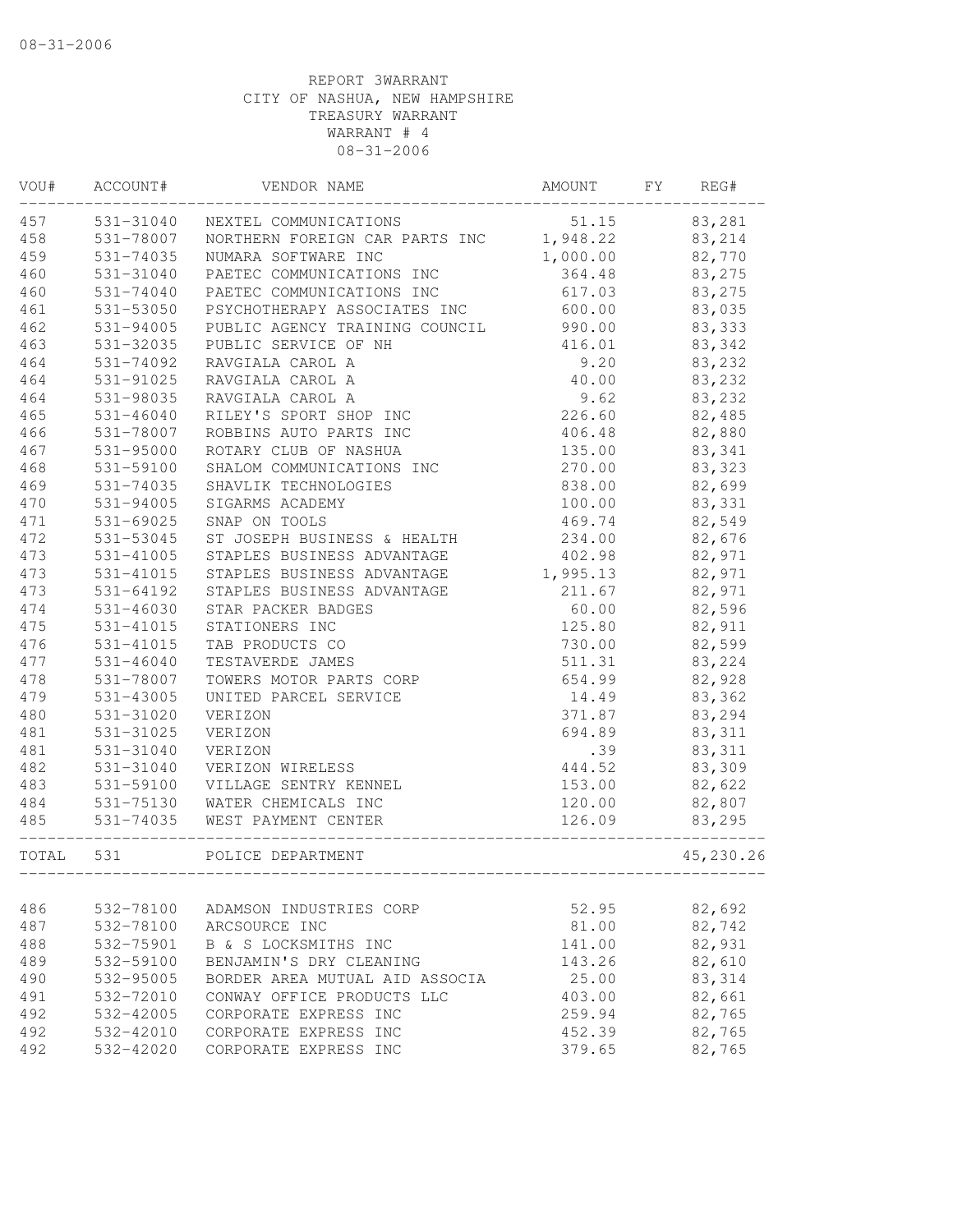| VOU#  | ACCOUNT#       | VENDOR NAME                    | AMOUNT   | FΥ | REG#      |
|-------|----------------|--------------------------------|----------|----|-----------|
| 493   | 532-78100      | CUMMINS NORTHEAST INC          | 6,516.00 |    | 82,945    |
| 494   | 532-78020      | DOWNTOWN LINCOLN-MERCURY INC   | 19.93    |    | 82,588    |
| 495   | 532-78095      | F W WEBB COMPANY               | 18.10    |    | 82,600    |
| 496   | 532-64094      | FIRE TECH & SAFETY OF NEW ENGL | 249.00   |    | 82,934    |
| 497   | 532-78080      | FLEETPRIDE                     | 41.63    |    | 82,757    |
| 498   | 532-46045      | FREIRE JOSEPH JR               | 244.00   |    | 82,871    |
| 499   | 532-75160      | GRANITE STATE PLUMBING & HEATI | 372.50   |    | 82,936    |
| 500   | 532-78075      | GREENFIELD INDUSTRIES INC      | 295.00   |    | 82,554    |
| 501   | 532-46045      | HEBERT CYRUS                   | 348.60   |    | 82,551    |
| 502   | 532-75023      | HOME DEPOT CREDIT SERVICES     | 9.26     |    | 83,292    |
| 503   | 532-78100      | JOHN BIRD DISTRIBUTING COMPANY | 101.95   |    | 83,181    |
| 504   | 532-34015      | KEYSPAN ENERGY DELIVERY        | 1,229.01 |    | 83,296    |
| 505   | 532-75105      | M & M ELECTRICAL SUPPLY CO INC | 46.32    |    | 83,169    |
| 506   | 532-46030      | MIKE'S CUSTOM KANVAS/MICHAEL A | 10.00    |    | 82,506    |
| 507   | 532-78100      | MINUTEMAN TRUCKS INC           | 367.76   |    | 82,975    |
| 508   | 532-31040      | PAETEC COMMUNICATIONS INC      | 25.25    |    | 83,275    |
| 509   | 532-33005      | PENNICHUCK WATER               | 440.98   |    | 83,299    |
| 510   | 532-75023      | PERMA-LINE CORP OF NEW ENGLAND | 964.95   |    | 82,527    |
| 511   | 532-75902      | PIMENTAL MANUEL                | 400.00   |    | 82,944    |
| 512   | 532-32005      | PUBLIC SERVICE OF NH           | 5,348.80 |    | 83,342    |
| 513   | 532-78007      | SANEL AUTO PARTS CO            | 465.96   |    | 82,740    |
| 513   | 532-78100      | SANEL AUTO PARTS CO            | 109.93   |    | 82,740    |
| 514   | 532-41005      | STAPLES BUSINESS ADVANTAGE     | 51.40    |    | 82,971    |
| 514   | 532-41015      | STAPLES BUSINESS ADVANTAGE     | 493.44   |    | 82,971    |
| 515   | 532-94010      | TREMBLAY ERIC                  | 1,536.00 |    | 82,966    |
| 516   | 532-31040      | U S CELLULAR                   | 12.66    |    | 83,282    |
| 517   | 532-31040      | VERIZON WIRELESS               | 34.46    |    | 83,309    |
| 518   | 532-73005      | YANKEE EQUIPMENT SYSTEMS INC   | 58.54    |    | 82,531    |
| 519   | 532-98030      | ZAX SIGNAGE SYSTEMS            | 287.00   |    | 82,634    |
| TOTAL | 532            | FIRE DEPARTMENT                |          |    | 22,036.62 |
|       |                |                                |          |    |           |
| 520   | 534-64297 PSNH |                                | 190.12   |    | 83,350    |
| 521   | 534-32020      | PUBLIC SERVICE OF NH           | 179.07   |    | 83,342    |
| TOTAL | 534            | STREET LIGHTING                |          |    | 369.19    |
| 522   |                | 536-94005 LEVESQUE GLENN       | 759.01   |    | 83,246    |
| 523   |                | 536-32035 PUBLIC SERVICE OF NH | 647.53   |    | 83,342    |
| 524   | 536-43005      | UNITED PARCEL SERVICE          | 19.97    |    | 83,362    |
| 525   |                | 536-31050 VERIZON WIRELESS     | 70.25    |    | 83,309    |
|       | TOTAL 536      | CITYWIDE COMMUNICATIONS        |          |    | 1,496.76  |
| 526   |                | 541-62026 GE CAPITAL INC       | 105.06   |    | 82,960    |
|       |                |                                |          |    |           |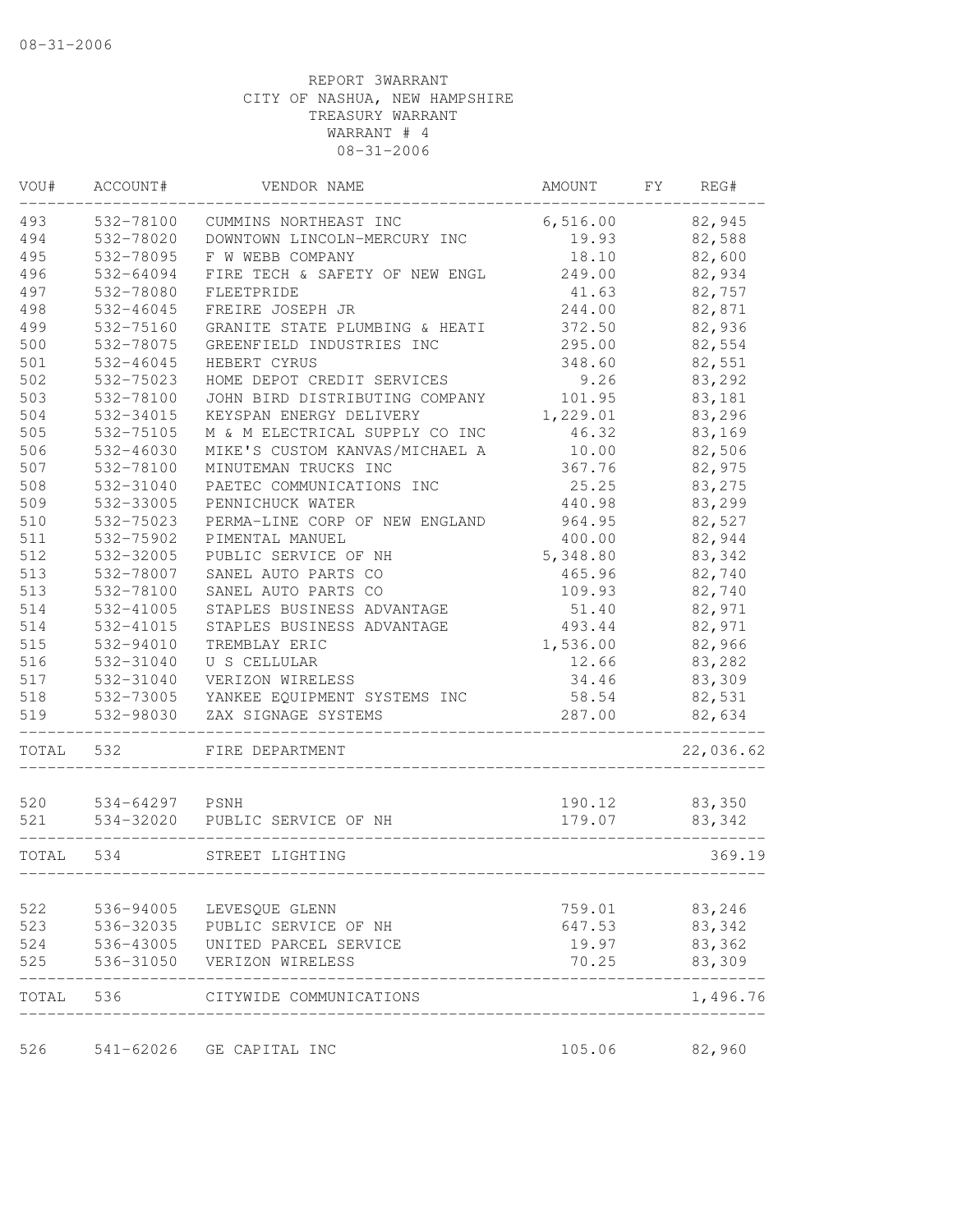| VOU#       | ACCOUNT#               | VENDOR NAME                                         | AMOUNT           | FY | REG#             |
|------------|------------------------|-----------------------------------------------------|------------------|----|------------------|
| 527        | 541-91015              | LISTER CHRIS                                        | 38.60            |    | 82,897           |
| 528        | 541-33005              | PENNICHUCK WATER                                    | 148.45           |    | 83,299           |
| 529        | 541-32005              | PUBLIC SERVICE OF NH                                | 1,270.02         |    | 83,342           |
| 529        | 541-32005              | PUBLIC SERVICE OF NH                                | 320.17           |    | 83,343           |
| TOTAL      | 541                    | COMMUNITY SERVICES DIVISION                         |                  |    | 1,882.30         |
| 530        | 542-62026              | GE CAPITAL INC                                      | 132.41           |    | 82,960           |
| 531        | 542-49075              | WOODWORTH LOUISE                                    | 25.46            |    | 83,247           |
| 532        | 542-49075              | WRS GROUP LTD                                       | 23.63            |    | 82,663           |
| TOTAL 542  |                        | COMMUNITY HEALTH                                    |                  |    | 181.50           |
| 533        | 543-49075              | NEW ENGLAND DRY ICE CO LLC                          | 84.00            |    | 82,520           |
| 534        | 543-94005              | NNEEHA YANKEE CONFERENCE                            | 40.00            |    | 83,335           |
| TOTAL      | 543                    | ENVIRONMENTAL HEALTH DEPT.                          |                  |    | 124.00           |
| 535        | 544-94005              | BELKNAP MERRIMACK CAP                               | 105.00           |    | 83,340           |
| 536        | 544-91005              | MACK ROBERT                                         | 73.43            |    | 82,595           |
| 537        | 544-95005              | NH LOCAL WELFARE ADM ASSN                           | 50.00            |    | 83,354           |
| TOTAL      | 544                    | WELFARE ADMINISTRATION                              |                  |    | 228.43           |
|            |                        |                                                     |                  |    |                  |
| 538<br>539 | 545-97020<br>545-97020 | 23-25 TEMPLE ST REALTY LLC<br>82 WEST HOLLIS ST LLC | 674.00<br>480.00 |    | 82,890<br>82,908 |
| 540        | 545-97020              | AMHERST PARK APARTMENTS LLC                         | 499.00           |    | 82,722           |
| 541        | 545-97020              | B36 REAL ESTATE LLC                                 | 440.00           |    | 82,574           |
| 542        | 545-97020              | BC-AD PROPERTIES                                    | 1,677.13         |    | 82,736           |
| 543        | 545-97020              | BERUBE RALPH                                        | 438.82           |    | 82,566           |
| 544        | 545-97020              | BIRON RUDOLPH                                       | 128.44           |    | 82,508           |
| 545        | 545-97020              | BLANCHARD BLDG INVESTS/KENNETH                      | 450.00           |    | 82,597           |
| 546        | 545-97020              | <b>BODMER PAUL</b>                                  | 107.84           |    | 82,564           |
| 547        | 545-97020              | BONNETTE PETER                                      | 400.00           |    | 82,516           |
| 548        | 545-97020              | BRODEUR CLAUDE                                      | 672.95           |    | 82,721           |
| 549        | 545-97020              | BUJA DONALD                                         | 495.00           |    | 82,704           |
| 550        | 545-97020              | CENTRAL REALTY                                      | 2,508.67         |    | 82,766           |
| 551        | 545-97020              | CHANDLER COURT LLC                                  | 875.00           |    | 82,907           |
| 552        | 545-97020              | CITY VIEW MANAGEMENT CO INC                         | 660.00           |    | 82,970           |
| 553        | 545-97020              | CLARK E G                                           | 246.05           |    | 82,655           |
| 554        | 545-97020              | CONSTANT KENNETH                                    | 459.26           |    | 82,680           |
| 555        | 545-97020              | CORBETT STEPHEN W                                   | 525.00           |    | 82,761           |
| 556        | 545-97020              | COUNTRY BARN MOTEL                                  | 714.00           |    | 82,735           |
| 557        | 545-97020              | DOWNTOWNER NELSON/DAVID A GREG                      | 357.50           |    | 82,524           |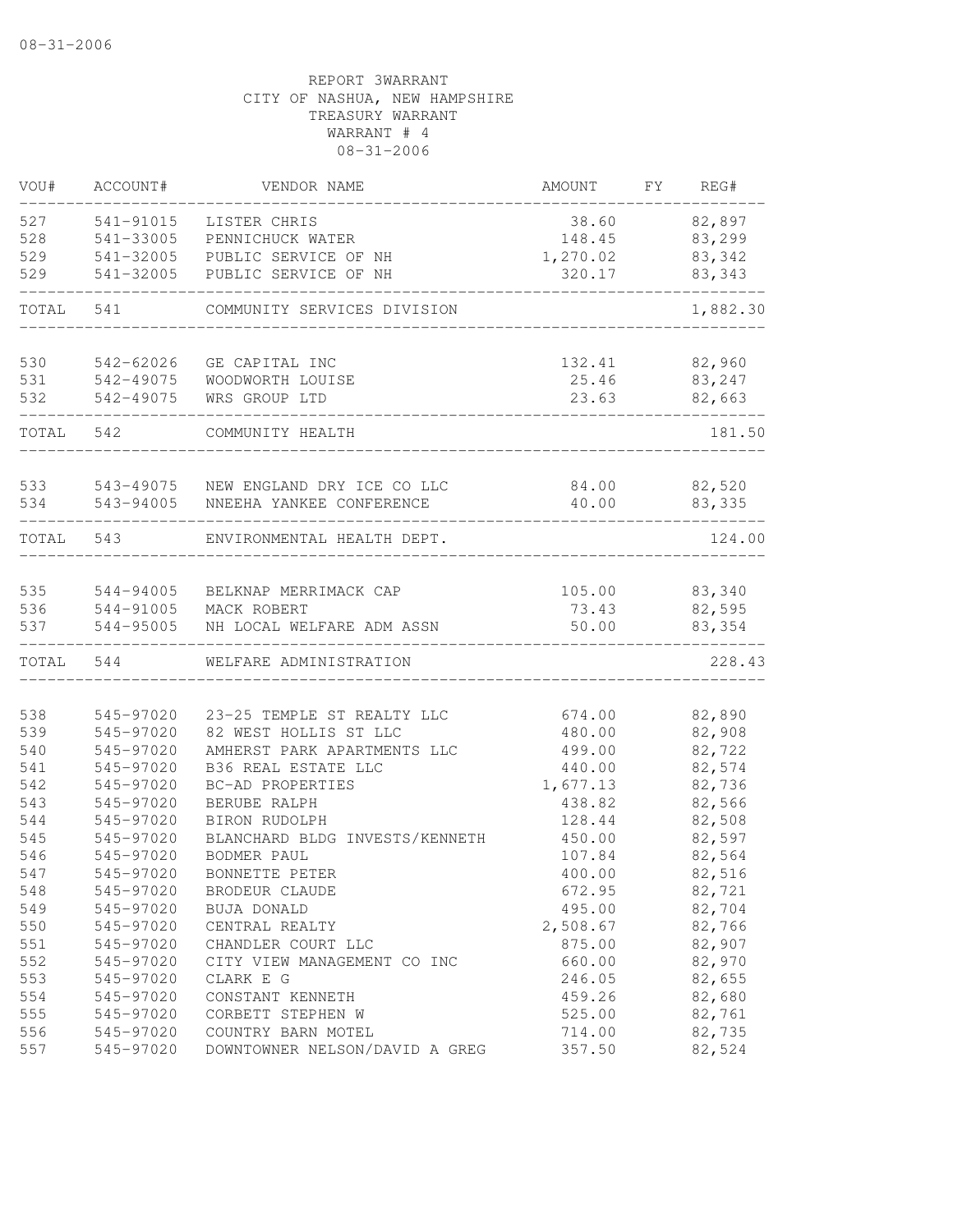| 82,894<br>545-97020<br>656.80<br>DROUIN ROBERT G<br>545-97020<br>DUCHARME DIANE<br>640.00<br>82,489<br>560<br>545-97020<br>DURAND ROBERT N<br>161.11<br>82,895<br>561<br>545-97020<br>FARWELL FUNERAL SERVICE INC<br>750.00<br>82,482<br>562<br>545-97020<br>649.00<br>82,725<br>FREEDOM APARTMENTS LLC<br>563<br>545-97020<br>GALLAGHER THOMAS<br>375.00<br>82,768<br>600.00<br>82,669<br>545-97020<br>GANDER PROP MANAGEMENT LLC<br>82,479<br>545-97020<br>GAUTHIER CONNIE<br>683.00<br>545-97020<br>GAUTHIER REALTY/CONNIE GAUTHIE<br>3,082.11<br>82,967<br>567<br>545-97020<br>GRAUSLYS RICH<br>1, 112.13<br>82,521<br>545-97020<br>GROPMAN JEFFREY P<br>48.53<br>82,615<br>569<br>700.00<br>545-97020<br>82,608<br><b>JURIS CHARLES</b><br>6,832.20<br>545-97015<br>KEYSPAN ENERGY DELIVERY<br>83,355<br>545-97020<br>LAMERAND ENTERPRISES/KYLE LAME<br>2,078.38<br>82,922<br>545-97020<br>433.06<br>82,565<br>LATTI DAVID<br>82,900<br>545-97020<br>LAVOIE HERVE E<br>337.25<br>82,919<br>545-97020<br>LAVOIE LEO M<br>900.00<br>545-97020<br>LILLIANS MOTEL<br>1,890.00<br>82,483<br>545-97020<br>82,694<br>LONG RAY/LONG & TAYLOR PROPERT<br>375.00<br>MARKET BASKET<br>545-97015<br>6,261.27<br>83,270<br>545-97020<br>MELLIN JOSCELIN<br>328.40<br>82,868<br>545-97020<br>MOTEL 6<br>1,235.77<br>82,926<br>545-97020<br>1,860.00<br>82,932<br>NASHUA HOUSING AUTHORITY<br>82,649<br>545-97020<br>OLIVERIA NILSON<br>484.25<br>82,869<br>545-97020<br>OUELLET CLAUDE JR<br>566.36<br>82,835<br>545-97020<br>PEPI VICTOR A<br>500.00<br>545-97020<br>750.00<br>82,538<br>PHANEUF FUNERAL HOME INC<br>545-97020<br>PREVETT CHRISTOPHER<br>125.00<br>82,606<br>PUBLIC SERVICE CO OF NH<br>5,039.43<br>545-97015<br>83,352<br>545-97020<br>QUARATIELLO NICHOLAS<br>330.00<br>82, 471<br>82,702<br>545-97020<br>R J REAL ESTATE<br>183.94<br>82,924<br>545-97020<br>REGISTER LINDA B<br>471.19<br>264.12<br>82,541<br>545-97020<br>RHODES DAVID<br>545-97015<br>RICE'S PHARMACY INC<br>504.93<br>83,365<br>82,478<br>545-97020<br>RODGERS MOBILE HOME PARKS INC<br>347.00<br>82,591<br>545-97020<br>ROYAL CREST ESTATES<br>659.64<br>545-97020<br>SMART INVESTMENTS LLC<br>515.24<br>82,603<br>545-97020<br>SOUL PURPOSE LIVING INC<br>945.00<br>82,667<br>82,488<br>596<br>545-97020<br>501.43<br>TREMBLAY RENE J<br>82,486<br>545-97020 WALSH JAMES D JR<br>975.00<br>14,805.29<br>83,271<br>545-97015<br>WINGATE'S PHARMACY INC<br>72,765.49<br>545<br>TOTAL<br>WELFARE COSTS<br>599<br>82,833<br>551-41015<br>125.00<br>DIPIETRO SIGN WORKS<br>600<br>83,275<br>551-31040 PAETEC COMMUNICATIONS INC<br>3.10<br>82,971<br>551-41015<br>STAPLES BUSINESS ADVANTAGE<br>570.66 | VOU# | ACCOUNT# | VENDOR NAME | AMOUNT | FΥ | REG# |
|------------------------------------------------------------------------------------------------------------------------------------------------------------------------------------------------------------------------------------------------------------------------------------------------------------------------------------------------------------------------------------------------------------------------------------------------------------------------------------------------------------------------------------------------------------------------------------------------------------------------------------------------------------------------------------------------------------------------------------------------------------------------------------------------------------------------------------------------------------------------------------------------------------------------------------------------------------------------------------------------------------------------------------------------------------------------------------------------------------------------------------------------------------------------------------------------------------------------------------------------------------------------------------------------------------------------------------------------------------------------------------------------------------------------------------------------------------------------------------------------------------------------------------------------------------------------------------------------------------------------------------------------------------------------------------------------------------------------------------------------------------------------------------------------------------------------------------------------------------------------------------------------------------------------------------------------------------------------------------------------------------------------------------------------------------------------------------------------------------------------------------------------------------------------------------------------------------------------------------------------------------------------------------------------------------------------------------------------------------------------------------------------------------------------------------------------------------------------------------------------------------------------------------------------------------------------------------------------------------------------------------------------------------------------------------|------|----------|-------------|--------|----|------|
|                                                                                                                                                                                                                                                                                                                                                                                                                                                                                                                                                                                                                                                                                                                                                                                                                                                                                                                                                                                                                                                                                                                                                                                                                                                                                                                                                                                                                                                                                                                                                                                                                                                                                                                                                                                                                                                                                                                                                                                                                                                                                                                                                                                                                                                                                                                                                                                                                                                                                                                                                                                                                                                                                    | 558  |          |             |        |    |      |
|                                                                                                                                                                                                                                                                                                                                                                                                                                                                                                                                                                                                                                                                                                                                                                                                                                                                                                                                                                                                                                                                                                                                                                                                                                                                                                                                                                                                                                                                                                                                                                                                                                                                                                                                                                                                                                                                                                                                                                                                                                                                                                                                                                                                                                                                                                                                                                                                                                                                                                                                                                                                                                                                                    | 559  |          |             |        |    |      |
|                                                                                                                                                                                                                                                                                                                                                                                                                                                                                                                                                                                                                                                                                                                                                                                                                                                                                                                                                                                                                                                                                                                                                                                                                                                                                                                                                                                                                                                                                                                                                                                                                                                                                                                                                                                                                                                                                                                                                                                                                                                                                                                                                                                                                                                                                                                                                                                                                                                                                                                                                                                                                                                                                    |      |          |             |        |    |      |
|                                                                                                                                                                                                                                                                                                                                                                                                                                                                                                                                                                                                                                                                                                                                                                                                                                                                                                                                                                                                                                                                                                                                                                                                                                                                                                                                                                                                                                                                                                                                                                                                                                                                                                                                                                                                                                                                                                                                                                                                                                                                                                                                                                                                                                                                                                                                                                                                                                                                                                                                                                                                                                                                                    |      |          |             |        |    |      |
|                                                                                                                                                                                                                                                                                                                                                                                                                                                                                                                                                                                                                                                                                                                                                                                                                                                                                                                                                                                                                                                                                                                                                                                                                                                                                                                                                                                                                                                                                                                                                                                                                                                                                                                                                                                                                                                                                                                                                                                                                                                                                                                                                                                                                                                                                                                                                                                                                                                                                                                                                                                                                                                                                    |      |          |             |        |    |      |
|                                                                                                                                                                                                                                                                                                                                                                                                                                                                                                                                                                                                                                                                                                                                                                                                                                                                                                                                                                                                                                                                                                                                                                                                                                                                                                                                                                                                                                                                                                                                                                                                                                                                                                                                                                                                                                                                                                                                                                                                                                                                                                                                                                                                                                                                                                                                                                                                                                                                                                                                                                                                                                                                                    |      |          |             |        |    |      |
|                                                                                                                                                                                                                                                                                                                                                                                                                                                                                                                                                                                                                                                                                                                                                                                                                                                                                                                                                                                                                                                                                                                                                                                                                                                                                                                                                                                                                                                                                                                                                                                                                                                                                                                                                                                                                                                                                                                                                                                                                                                                                                                                                                                                                                                                                                                                                                                                                                                                                                                                                                                                                                                                                    | 564  |          |             |        |    |      |
|                                                                                                                                                                                                                                                                                                                                                                                                                                                                                                                                                                                                                                                                                                                                                                                                                                                                                                                                                                                                                                                                                                                                                                                                                                                                                                                                                                                                                                                                                                                                                                                                                                                                                                                                                                                                                                                                                                                                                                                                                                                                                                                                                                                                                                                                                                                                                                                                                                                                                                                                                                                                                                                                                    | 565  |          |             |        |    |      |
|                                                                                                                                                                                                                                                                                                                                                                                                                                                                                                                                                                                                                                                                                                                                                                                                                                                                                                                                                                                                                                                                                                                                                                                                                                                                                                                                                                                                                                                                                                                                                                                                                                                                                                                                                                                                                                                                                                                                                                                                                                                                                                                                                                                                                                                                                                                                                                                                                                                                                                                                                                                                                                                                                    | 566  |          |             |        |    |      |
|                                                                                                                                                                                                                                                                                                                                                                                                                                                                                                                                                                                                                                                                                                                                                                                                                                                                                                                                                                                                                                                                                                                                                                                                                                                                                                                                                                                                                                                                                                                                                                                                                                                                                                                                                                                                                                                                                                                                                                                                                                                                                                                                                                                                                                                                                                                                                                                                                                                                                                                                                                                                                                                                                    |      |          |             |        |    |      |
|                                                                                                                                                                                                                                                                                                                                                                                                                                                                                                                                                                                                                                                                                                                                                                                                                                                                                                                                                                                                                                                                                                                                                                                                                                                                                                                                                                                                                                                                                                                                                                                                                                                                                                                                                                                                                                                                                                                                                                                                                                                                                                                                                                                                                                                                                                                                                                                                                                                                                                                                                                                                                                                                                    | 568  |          |             |        |    |      |
|                                                                                                                                                                                                                                                                                                                                                                                                                                                                                                                                                                                                                                                                                                                                                                                                                                                                                                                                                                                                                                                                                                                                                                                                                                                                                                                                                                                                                                                                                                                                                                                                                                                                                                                                                                                                                                                                                                                                                                                                                                                                                                                                                                                                                                                                                                                                                                                                                                                                                                                                                                                                                                                                                    |      |          |             |        |    |      |
|                                                                                                                                                                                                                                                                                                                                                                                                                                                                                                                                                                                                                                                                                                                                                                                                                                                                                                                                                                                                                                                                                                                                                                                                                                                                                                                                                                                                                                                                                                                                                                                                                                                                                                                                                                                                                                                                                                                                                                                                                                                                                                                                                                                                                                                                                                                                                                                                                                                                                                                                                                                                                                                                                    | 570  |          |             |        |    |      |
|                                                                                                                                                                                                                                                                                                                                                                                                                                                                                                                                                                                                                                                                                                                                                                                                                                                                                                                                                                                                                                                                                                                                                                                                                                                                                                                                                                                                                                                                                                                                                                                                                                                                                                                                                                                                                                                                                                                                                                                                                                                                                                                                                                                                                                                                                                                                                                                                                                                                                                                                                                                                                                                                                    | 571  |          |             |        |    |      |
|                                                                                                                                                                                                                                                                                                                                                                                                                                                                                                                                                                                                                                                                                                                                                                                                                                                                                                                                                                                                                                                                                                                                                                                                                                                                                                                                                                                                                                                                                                                                                                                                                                                                                                                                                                                                                                                                                                                                                                                                                                                                                                                                                                                                                                                                                                                                                                                                                                                                                                                                                                                                                                                                                    | 572  |          |             |        |    |      |
|                                                                                                                                                                                                                                                                                                                                                                                                                                                                                                                                                                                                                                                                                                                                                                                                                                                                                                                                                                                                                                                                                                                                                                                                                                                                                                                                                                                                                                                                                                                                                                                                                                                                                                                                                                                                                                                                                                                                                                                                                                                                                                                                                                                                                                                                                                                                                                                                                                                                                                                                                                                                                                                                                    | 573  |          |             |        |    |      |
|                                                                                                                                                                                                                                                                                                                                                                                                                                                                                                                                                                                                                                                                                                                                                                                                                                                                                                                                                                                                                                                                                                                                                                                                                                                                                                                                                                                                                                                                                                                                                                                                                                                                                                                                                                                                                                                                                                                                                                                                                                                                                                                                                                                                                                                                                                                                                                                                                                                                                                                                                                                                                                                                                    | 574  |          |             |        |    |      |
|                                                                                                                                                                                                                                                                                                                                                                                                                                                                                                                                                                                                                                                                                                                                                                                                                                                                                                                                                                                                                                                                                                                                                                                                                                                                                                                                                                                                                                                                                                                                                                                                                                                                                                                                                                                                                                                                                                                                                                                                                                                                                                                                                                                                                                                                                                                                                                                                                                                                                                                                                                                                                                                                                    | 575  |          |             |        |    |      |
|                                                                                                                                                                                                                                                                                                                                                                                                                                                                                                                                                                                                                                                                                                                                                                                                                                                                                                                                                                                                                                                                                                                                                                                                                                                                                                                                                                                                                                                                                                                                                                                                                                                                                                                                                                                                                                                                                                                                                                                                                                                                                                                                                                                                                                                                                                                                                                                                                                                                                                                                                                                                                                                                                    | 576  |          |             |        |    |      |
|                                                                                                                                                                                                                                                                                                                                                                                                                                                                                                                                                                                                                                                                                                                                                                                                                                                                                                                                                                                                                                                                                                                                                                                                                                                                                                                                                                                                                                                                                                                                                                                                                                                                                                                                                                                                                                                                                                                                                                                                                                                                                                                                                                                                                                                                                                                                                                                                                                                                                                                                                                                                                                                                                    | 577  |          |             |        |    |      |
|                                                                                                                                                                                                                                                                                                                                                                                                                                                                                                                                                                                                                                                                                                                                                                                                                                                                                                                                                                                                                                                                                                                                                                                                                                                                                                                                                                                                                                                                                                                                                                                                                                                                                                                                                                                                                                                                                                                                                                                                                                                                                                                                                                                                                                                                                                                                                                                                                                                                                                                                                                                                                                                                                    | 578  |          |             |        |    |      |
|                                                                                                                                                                                                                                                                                                                                                                                                                                                                                                                                                                                                                                                                                                                                                                                                                                                                                                                                                                                                                                                                                                                                                                                                                                                                                                                                                                                                                                                                                                                                                                                                                                                                                                                                                                                                                                                                                                                                                                                                                                                                                                                                                                                                                                                                                                                                                                                                                                                                                                                                                                                                                                                                                    | 579  |          |             |        |    |      |
|                                                                                                                                                                                                                                                                                                                                                                                                                                                                                                                                                                                                                                                                                                                                                                                                                                                                                                                                                                                                                                                                                                                                                                                                                                                                                                                                                                                                                                                                                                                                                                                                                                                                                                                                                                                                                                                                                                                                                                                                                                                                                                                                                                                                                                                                                                                                                                                                                                                                                                                                                                                                                                                                                    | 580  |          |             |        |    |      |
|                                                                                                                                                                                                                                                                                                                                                                                                                                                                                                                                                                                                                                                                                                                                                                                                                                                                                                                                                                                                                                                                                                                                                                                                                                                                                                                                                                                                                                                                                                                                                                                                                                                                                                                                                                                                                                                                                                                                                                                                                                                                                                                                                                                                                                                                                                                                                                                                                                                                                                                                                                                                                                                                                    | 581  |          |             |        |    |      |
|                                                                                                                                                                                                                                                                                                                                                                                                                                                                                                                                                                                                                                                                                                                                                                                                                                                                                                                                                                                                                                                                                                                                                                                                                                                                                                                                                                                                                                                                                                                                                                                                                                                                                                                                                                                                                                                                                                                                                                                                                                                                                                                                                                                                                                                                                                                                                                                                                                                                                                                                                                                                                                                                                    | 582  |          |             |        |    |      |
|                                                                                                                                                                                                                                                                                                                                                                                                                                                                                                                                                                                                                                                                                                                                                                                                                                                                                                                                                                                                                                                                                                                                                                                                                                                                                                                                                                                                                                                                                                                                                                                                                                                                                                                                                                                                                                                                                                                                                                                                                                                                                                                                                                                                                                                                                                                                                                                                                                                                                                                                                                                                                                                                                    | 583  |          |             |        |    |      |
|                                                                                                                                                                                                                                                                                                                                                                                                                                                                                                                                                                                                                                                                                                                                                                                                                                                                                                                                                                                                                                                                                                                                                                                                                                                                                                                                                                                                                                                                                                                                                                                                                                                                                                                                                                                                                                                                                                                                                                                                                                                                                                                                                                                                                                                                                                                                                                                                                                                                                                                                                                                                                                                                                    | 584  |          |             |        |    |      |
|                                                                                                                                                                                                                                                                                                                                                                                                                                                                                                                                                                                                                                                                                                                                                                                                                                                                                                                                                                                                                                                                                                                                                                                                                                                                                                                                                                                                                                                                                                                                                                                                                                                                                                                                                                                                                                                                                                                                                                                                                                                                                                                                                                                                                                                                                                                                                                                                                                                                                                                                                                                                                                                                                    | 585  |          |             |        |    |      |
|                                                                                                                                                                                                                                                                                                                                                                                                                                                                                                                                                                                                                                                                                                                                                                                                                                                                                                                                                                                                                                                                                                                                                                                                                                                                                                                                                                                                                                                                                                                                                                                                                                                                                                                                                                                                                                                                                                                                                                                                                                                                                                                                                                                                                                                                                                                                                                                                                                                                                                                                                                                                                                                                                    | 586  |          |             |        |    |      |
|                                                                                                                                                                                                                                                                                                                                                                                                                                                                                                                                                                                                                                                                                                                                                                                                                                                                                                                                                                                                                                                                                                                                                                                                                                                                                                                                                                                                                                                                                                                                                                                                                                                                                                                                                                                                                                                                                                                                                                                                                                                                                                                                                                                                                                                                                                                                                                                                                                                                                                                                                                                                                                                                                    | 587  |          |             |        |    |      |
|                                                                                                                                                                                                                                                                                                                                                                                                                                                                                                                                                                                                                                                                                                                                                                                                                                                                                                                                                                                                                                                                                                                                                                                                                                                                                                                                                                                                                                                                                                                                                                                                                                                                                                                                                                                                                                                                                                                                                                                                                                                                                                                                                                                                                                                                                                                                                                                                                                                                                                                                                                                                                                                                                    | 588  |          |             |        |    |      |
|                                                                                                                                                                                                                                                                                                                                                                                                                                                                                                                                                                                                                                                                                                                                                                                                                                                                                                                                                                                                                                                                                                                                                                                                                                                                                                                                                                                                                                                                                                                                                                                                                                                                                                                                                                                                                                                                                                                                                                                                                                                                                                                                                                                                                                                                                                                                                                                                                                                                                                                                                                                                                                                                                    | 589  |          |             |        |    |      |
|                                                                                                                                                                                                                                                                                                                                                                                                                                                                                                                                                                                                                                                                                                                                                                                                                                                                                                                                                                                                                                                                                                                                                                                                                                                                                                                                                                                                                                                                                                                                                                                                                                                                                                                                                                                                                                                                                                                                                                                                                                                                                                                                                                                                                                                                                                                                                                                                                                                                                                                                                                                                                                                                                    | 590  |          |             |        |    |      |
|                                                                                                                                                                                                                                                                                                                                                                                                                                                                                                                                                                                                                                                                                                                                                                                                                                                                                                                                                                                                                                                                                                                                                                                                                                                                                                                                                                                                                                                                                                                                                                                                                                                                                                                                                                                                                                                                                                                                                                                                                                                                                                                                                                                                                                                                                                                                                                                                                                                                                                                                                                                                                                                                                    | 591  |          |             |        |    |      |
|                                                                                                                                                                                                                                                                                                                                                                                                                                                                                                                                                                                                                                                                                                                                                                                                                                                                                                                                                                                                                                                                                                                                                                                                                                                                                                                                                                                                                                                                                                                                                                                                                                                                                                                                                                                                                                                                                                                                                                                                                                                                                                                                                                                                                                                                                                                                                                                                                                                                                                                                                                                                                                                                                    | 592  |          |             |        |    |      |
|                                                                                                                                                                                                                                                                                                                                                                                                                                                                                                                                                                                                                                                                                                                                                                                                                                                                                                                                                                                                                                                                                                                                                                                                                                                                                                                                                                                                                                                                                                                                                                                                                                                                                                                                                                                                                                                                                                                                                                                                                                                                                                                                                                                                                                                                                                                                                                                                                                                                                                                                                                                                                                                                                    | 593  |          |             |        |    |      |
|                                                                                                                                                                                                                                                                                                                                                                                                                                                                                                                                                                                                                                                                                                                                                                                                                                                                                                                                                                                                                                                                                                                                                                                                                                                                                                                                                                                                                                                                                                                                                                                                                                                                                                                                                                                                                                                                                                                                                                                                                                                                                                                                                                                                                                                                                                                                                                                                                                                                                                                                                                                                                                                                                    | 594  |          |             |        |    |      |
|                                                                                                                                                                                                                                                                                                                                                                                                                                                                                                                                                                                                                                                                                                                                                                                                                                                                                                                                                                                                                                                                                                                                                                                                                                                                                                                                                                                                                                                                                                                                                                                                                                                                                                                                                                                                                                                                                                                                                                                                                                                                                                                                                                                                                                                                                                                                                                                                                                                                                                                                                                                                                                                                                    | 595  |          |             |        |    |      |
|                                                                                                                                                                                                                                                                                                                                                                                                                                                                                                                                                                                                                                                                                                                                                                                                                                                                                                                                                                                                                                                                                                                                                                                                                                                                                                                                                                                                                                                                                                                                                                                                                                                                                                                                                                                                                                                                                                                                                                                                                                                                                                                                                                                                                                                                                                                                                                                                                                                                                                                                                                                                                                                                                    |      |          |             |        |    |      |
|                                                                                                                                                                                                                                                                                                                                                                                                                                                                                                                                                                                                                                                                                                                                                                                                                                                                                                                                                                                                                                                                                                                                                                                                                                                                                                                                                                                                                                                                                                                                                                                                                                                                                                                                                                                                                                                                                                                                                                                                                                                                                                                                                                                                                                                                                                                                                                                                                                                                                                                                                                                                                                                                                    | 597  |          |             |        |    |      |
|                                                                                                                                                                                                                                                                                                                                                                                                                                                                                                                                                                                                                                                                                                                                                                                                                                                                                                                                                                                                                                                                                                                                                                                                                                                                                                                                                                                                                                                                                                                                                                                                                                                                                                                                                                                                                                                                                                                                                                                                                                                                                                                                                                                                                                                                                                                                                                                                                                                                                                                                                                                                                                                                                    | 598  |          |             |        |    |      |
|                                                                                                                                                                                                                                                                                                                                                                                                                                                                                                                                                                                                                                                                                                                                                                                                                                                                                                                                                                                                                                                                                                                                                                                                                                                                                                                                                                                                                                                                                                                                                                                                                                                                                                                                                                                                                                                                                                                                                                                                                                                                                                                                                                                                                                                                                                                                                                                                                                                                                                                                                                                                                                                                                    |      |          |             |        |    |      |
|                                                                                                                                                                                                                                                                                                                                                                                                                                                                                                                                                                                                                                                                                                                                                                                                                                                                                                                                                                                                                                                                                                                                                                                                                                                                                                                                                                                                                                                                                                                                                                                                                                                                                                                                                                                                                                                                                                                                                                                                                                                                                                                                                                                                                                                                                                                                                                                                                                                                                                                                                                                                                                                                                    |      |          |             |        |    |      |
|                                                                                                                                                                                                                                                                                                                                                                                                                                                                                                                                                                                                                                                                                                                                                                                                                                                                                                                                                                                                                                                                                                                                                                                                                                                                                                                                                                                                                                                                                                                                                                                                                                                                                                                                                                                                                                                                                                                                                                                                                                                                                                                                                                                                                                                                                                                                                                                                                                                                                                                                                                                                                                                                                    |      |          |             |        |    |      |
|                                                                                                                                                                                                                                                                                                                                                                                                                                                                                                                                                                                                                                                                                                                                                                                                                                                                                                                                                                                                                                                                                                                                                                                                                                                                                                                                                                                                                                                                                                                                                                                                                                                                                                                                                                                                                                                                                                                                                                                                                                                                                                                                                                                                                                                                                                                                                                                                                                                                                                                                                                                                                                                                                    | 601  |          |             |        |    |      |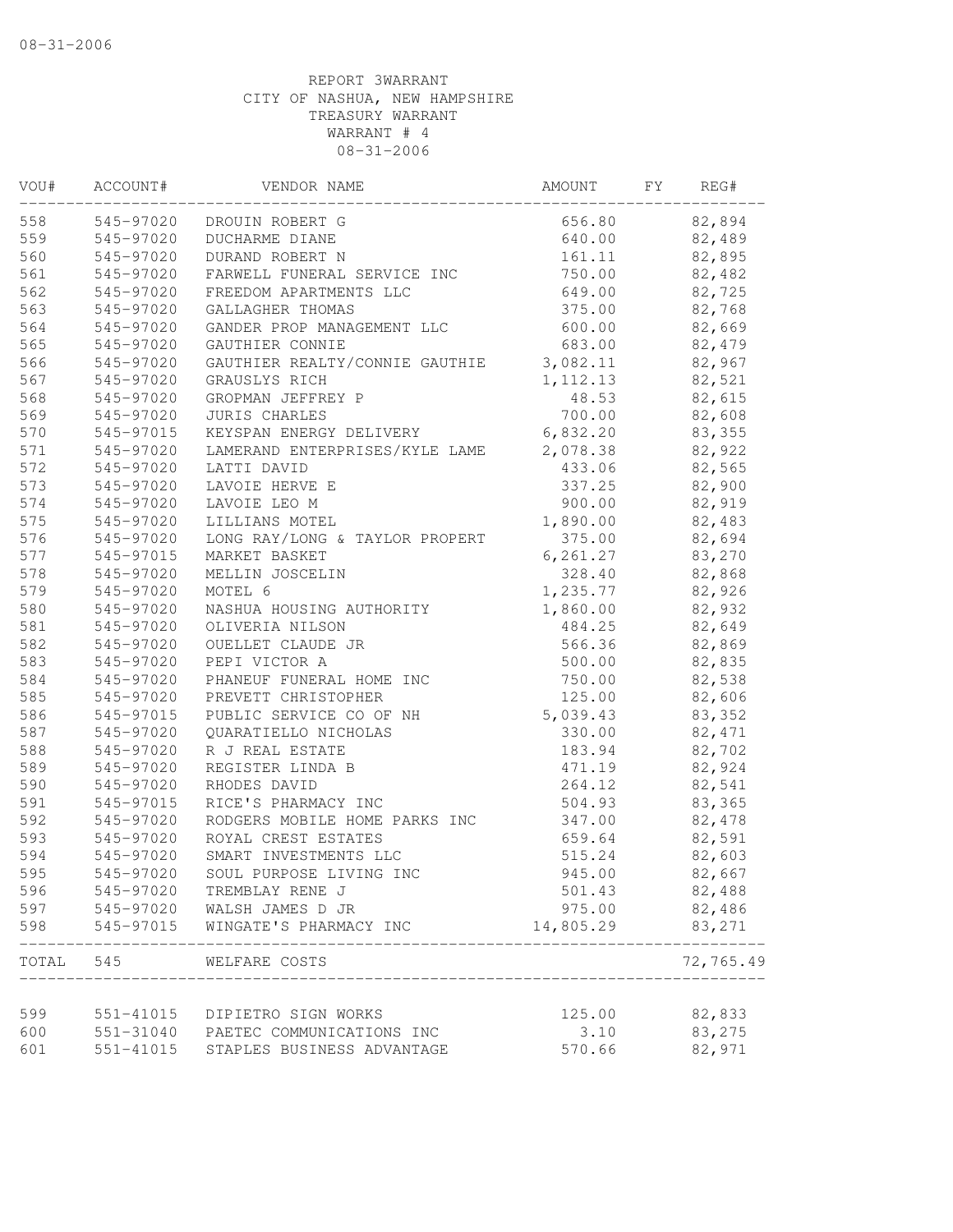| VOU#       | ACCOUNT#               | VENDOR NAME                                                                                 | AMOUNT          | FY | REG#             |
|------------|------------------------|---------------------------------------------------------------------------------------------|-----------------|----|------------------|
|            |                        | 602 551-95010 TELEGRAPH PUBLISHING COMPANY 156.00 83,273<br>603 551-62022 XEROX CORPORATION | 6,800.00        |    | 82,746           |
| TOTAL 551  |                        | PUBLIC WORKS DIV & ENGINEERING                                                              |                 |    | 7,654.76         |
| 604        | 552-45200              | ALL STAR TROPHY                                                                             | 1,729.00        |    | 82,949           |
| 605        |                        | 552-75135 ASAP FIRE & SAFETY CORPORATION                                                    | 890.00          |    | 82,647           |
| 606        | 552-75135              | AUDIO EAST                                                                                  | 499.00          |    | 82,575           |
| 607        | 552-75022              | B & S LOCKSMITHS INC                                                                        | 6.10            |    | 82,931           |
| 608        | 552-42010              | BANNER SYSTEMS OF MASSACHUSETT                                                              | 73.39           |    | 83,167           |
| 609        | 552-91005              | BARRY JOHN J                                                                                | 110.36          |    | 83,248           |
| 610        | 552-59015              | BARTLETT AVE PRODUCTIONS INC                                                                | 500.00          |    | 82,691           |
| 611        | 552-59015              | BEDFORD BIG BAND                                                                            | 350.00          |    | 82,901           |
| 612        | 552-75022              | BELLETETES INC                                                                              | 9.66            |    | 82,734           |
| 613        | 552-66000              | BOSS EQUIPMENT INC                                                                          | 95.00           |    | 83, 174          |
| 614        | 552-45235              | BROCK ENTERPRISES                                                                           | 433.77          |    | 82,519           |
| 615        | 552-75021              | BROX INDUSTRIES INC                                                                         | 349.82          |    | 82,550           |
| 616        | 552-75021              | C J ROUSSEAU TRUCKING                                                                       | 225.00          |    | 82,623           |
| 617        | 552-78007              | CARPARTS OF NASHUA                                                                          | 21.69           |    | 82,501           |
| 618        | 552-98907              | CITY OF NASHUA                                                                              | 29,563.00       |    | 63               |
| 618        | 552-98908              | CITY OF NASHUA                                                                              | 64,467.00       |    | 63               |
| 618        | 552-98909              | CITY OF NASHUA                                                                              | 17,110.00       |    | 63               |
| 619        | 552-75021              | CORRIVEAU ROUTHIER INC                                                                      | 11.97           |    | 83,171           |
| 620        | 552-48015              | DENNIS K BURKE INC                                                                          | 2,153.72        |    | 83,363           |
| 621        | 552-59015              | DYLAN LUERS JAZZ TRIO                                                                       | 320.00          |    | 82,876           |
| 622        | 552-75021              | F W WEBB COMPANY                                                                            | 204.21          |    | 82,600           |
| 622        | 552-75022              | F W WEBB COMPANY                                                                            | 28.50           |    | 82,600           |
| 623        | 552-45235              | FILLION ASSOCIATES INC                                                                      | 62.58           |    | 82,559           |
| 624        | 552-74085              | FRANKLIN PAINT CO INC                                                                       | 93.40           |    | 83,045           |
| 624        | 552-75021              | FRANKLIN PAINT CO INC                                                                       | 149.50          |    | 83,045           |
| 625        | 552-59015              | FWAR/WCB                                                                                    | 400.00          |    | 82,828           |
| 626        | 552-59015              | <b>GALE MARCUS</b>                                                                          | 350.00          |    | 82,510           |
| 627        | 552-75021              | GATE CITY FENCE CO INC                                                                      | 200.00          |    | 82,672           |
| 628        | 552-62022<br>552-46030 | GE CAPITAL INC                                                                              | 115.00<br>41.32 |    | 82,960<br>82,573 |
| 629<br>630 | 552-75022              | GRAINGER<br>GRANITE STATE GLASS                                                             | 207.00          |    | 82,628           |
| 630        | 552-75135              | GRANITE STATE GLASS                                                                         | 775.00          |    | 82,628           |
| 631        | 552-75135              | GRANITE STATE PRESSURE WASHING                                                              | 1,985.00        |    | 82,522           |
| 632        | 552-66000              | HANDY HOUSE INC                                                                             | 1,416.00        |    | 83,321           |
| 633        | 552-46030              | HOME DEPOT CREDIT SERVICES                                                                  | 37.95           |    | 83,292           |
| 633        | 552-64192              | HOME DEPOT CREDIT SERVICES                                                                  | 59.91           |    | 83,292           |
| 633        | 552-75021              | HOME DEPOT CREDIT SERVICES                                                                  | 969.73          |    | 83,292           |
| 633        | 552-75022              | HOME DEPOT CREDIT SERVICES                                                                  | 117.96          |    | 83,292           |
| 633        | 552-75040              | HOME DEPOT CREDIT SERVICES                                                                  | 121.55          |    | 83,292           |
| 633        | 552-75135              | HOME DEPOT CREDIT SERVICES                                                                  | 47.23           |    | 83,292           |
| 633        | 552-75175              | HOME DEPOT CREDIT SERVICES                                                                  | 19.99           |    | 83,292           |
| 634        | 552-59015              | HUDSON POST #48 AMERICAN                                                                    | 800.00          |    | 82,653           |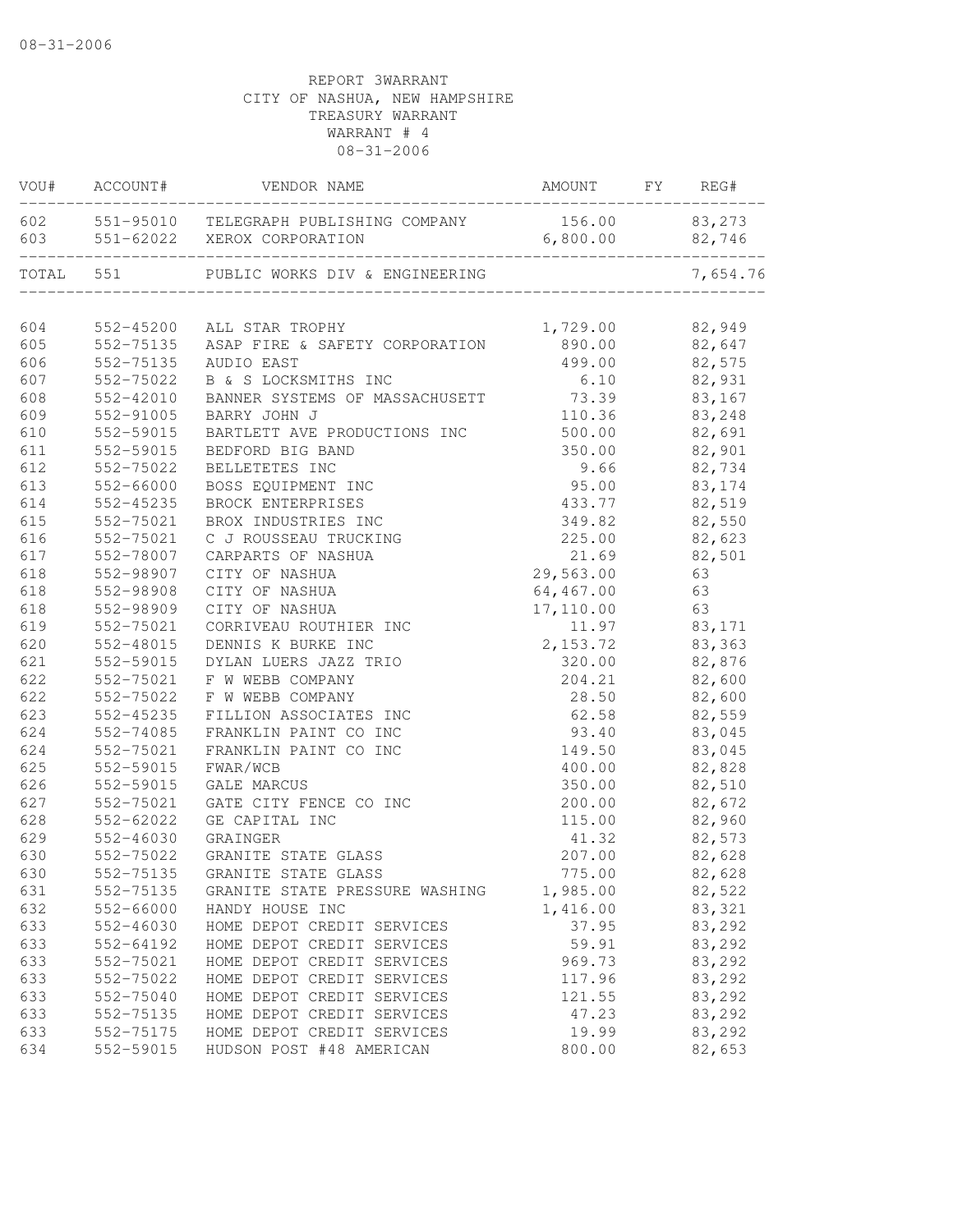| VOU#  | ACCOUNT#      | VENDOR NAME                    | AMOUNT   | FΥ | REG#       |
|-------|---------------|--------------------------------|----------|----|------------|
| 635   | 552-45200     | HUDSON TROPHY CO               | 150.00   |    | 83,329     |
| 636   | 552-78007     | JAMES R ROSENCRANTZ & SONS INC | 76.00    |    | 83,210     |
| 637   | 552-75021     | JOHNSON'S ELECTRIC SUPPLY      | 207.15   |    | 82,604     |
| 637   | 552-75135     | JOHNSON'S ELECTRIC SUPPLY      | 1,138.04 |    | 82,604     |
| 638   | 552-59180     | K CARLSON TREE SERVICE         | 1,000.00 |    | 82,756     |
| 639   | 552-34015     | KEYSPAN ENERGY DELIVERY        | 134.93   |    | 83,296     |
| 639   | 552-34045     | KEYSPAN ENERGY DELIVERY        | 539.49   |    | 83,296     |
| 640   | 552-64225     | LANDSCAPE STRUCTURES INC       | 952.75   |    | 82,804     |
| 641   | 552-75021     | LARCHMONT ENGINEERING & IRRIGA | 136.75   |    | 83,353     |
| 642   | 552-75021     | LARCHMONT IRRIGATION           | 110.52   |    | 82,675     |
| 643   | 552-68092     | LASALLE BANK NA                | 711.33   |    | 64         |
| 643   | 552-68093     | LASALLE BANK NA                | 8,651.11 |    | 64         |
| 644   | 552-75021     | M & M ELECTRICAL SUPPLY CO INC | 36.90    |    | 83,169     |
| 644   | 552-75022     | M & M ELECTRICAL SUPPLY CO INC | 50.95    |    | 83,169     |
| 645   | 552-64225     | M E O'BRIEN & SONS INC         | 750.00   |    | 82,662     |
| 646   | 552-45285     | MARSHALL SIGNS INC             | 662.00   |    | 83,204     |
| 647   | 552-78065     | MAYNARD & LESIEUR INCORPORATED | 232.07   |    | 83,179     |
| 648   | 552-59050     | MICHAEL BARBARA                | 295.00   |    | 82,624     |
| 649   | 552-78007     | NAPA AUTO PARTS                | 226.72   |    | 82,920     |
| 650   | 552-75021     | NASHUA FARMERS EXCHANGE INC    | 146.50   |    | 83,196     |
| 651   | 552-74085     | NASHUA OUTDOOR POWER EQUIP     | 134.23   |    | 82,749     |
| 651   | 552-78007     | NASHUA OUTDOOR POWER EQUIP     | 218.94   |    | 82,749     |
| 652   | 552-95005     | NHRPA                          | 100.00   |    | 83,304     |
| 653   | 552-94005     | <b>NHRPA</b>                   | 45.00    |    | 83,367     |
| 654   | 552-59015     | NORTHERN BALLET THEATRE        | 300.00   |    | 82,961     |
| 655   | 552-74092     | NORTRAX EQUIPMENT              | 1,185.94 |    | 82,874     |
| 656   | 552-31040     | PAETEC COMMUNICATIONS INC      | 22.90    |    | 83,275     |
| 657   | 552-59015     | PANCOAST JUDY                  | 350.00   |    | 82,589     |
| 658   | 552-33005     | PENNICHUCK WATER               | 4,861.19 |    | 83,299     |
| 659   | 552-32005     | PUBLIC SERVICE OF NH           | 6,487.87 |    | 83,343     |
| 659   | 552-32005     | PUBLIC SERVICE OF NH           | 252.23   |    | 83,344     |
| 659   | 552-32040     | PUBLIC SERVICE OF NH           | 2,195.35 |    | 83,344     |
| 660   | 552-59015     | RIORDAN ANDREW                 | 200.00   |    | 82,767     |
| 661   | 552-78007     | SANEL AUTO PARTS CO            | 50.63    |    | 82,740     |
| 662   | 552-45235     | SEASONAL SPECIALTY STORES      | 9.97     |    | 82,956     |
| 663   | 552-59015     | SENIOR ACTIVITY CENTER         | 100.00   |    | 82,955     |
| 664   | 552-41015     | STAPLES BUSINESS ADVANTAGE     | 103.24   |    | 82,971     |
| 665   | 552-75021     | TRUGREEN CHEMLAWN              | 1,120.00 |    | 82,958     |
| 665   | 552-75040     | TRUGREEN CHEMLAWN              | 210.00   |    | 82,958     |
| 666   | 552-75021     | TUCKAHOE TURF FARMS INC        | 2,600.00 |    | 82,525     |
| 667   | 552-78100     | TURF PRODUCTS CORP             | 377.31   |    | 82,977     |
| 668   | $552 - 46045$ | UNIFIRST CORPORATION           | 43.24    |    | 82,950     |
| 669   | 552-75165     | UNITED SUPPLY COMPANY INC      | 243.99   |    | 83,189     |
| 670   | 552-31040     | VERIZON                        | 82.78    |    | 83, 311    |
| TOTAL | 552           | PARKS AND RECREATION           |          |    | 164,623.33 |
|       |               |                                |          |    |            |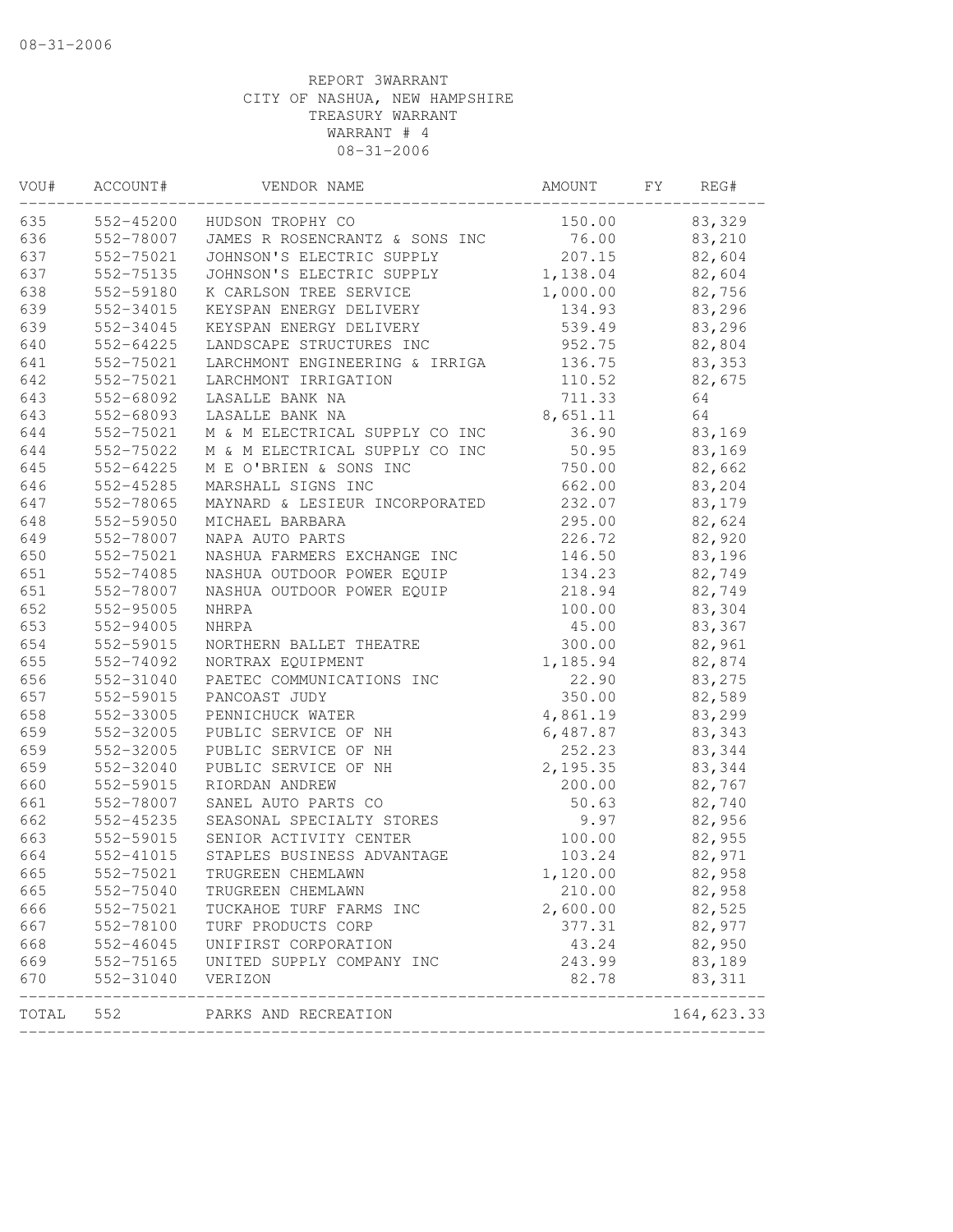| VOU# | ACCOUNT#  | VENDOR NAME                    | AMOUNT    | FΥ | REG#   |
|------|-----------|--------------------------------|-----------|----|--------|
| 671  | 553-59100 | ANTIFREEZE RECYCLING OF NE LLC | 206.25    |    | 82,476 |
| 672  | 553-46045 | ARCSOURCE INC                  | 21.38     |    | 82,742 |
| 672  | 553-49075 | ARCSOURCE INC                  | 21.38     |    | 82,742 |
| 673  | 553-64192 | ATR SYSTEMS INC                | 297.00    |    | 82,696 |
| 674  | 553-46045 | BAKER WILLIAM                  | 82.00     |    | 83,250 |
| 675  | 553-42010 | BANNER SYSTEMS OF MASSACHUSETT | 310.75    |    | 83,167 |
| 676  | 553-47010 | BASS FIRST AID SERVICE COMPANY | 87.25     |    | 82,593 |
| 677  | 553-45060 | BELLETETES INC                 | 11.02     |    | 82,734 |
| 678  | 553-45015 | BROX INDUSTRIES INC            | 2,226.80  |    | 82,550 |
| 678  | 553-45190 | BROX INDUSTRIES INC            | 550.20    |    | 82,550 |
| 679  | 553-78100 | CARPARTS OF NASHUA             | 191.54    |    | 82,501 |
| 680  | 553-78100 | CASEY EQUIPMENT & RENTAL CORP  | 146.17    |    | 82,933 |
| 681  | 553-49075 | CCP INDUSTRIES INC             | 396.92    |    | 82,748 |
| 682  | 553-49075 | CHROMATE INDUSTRIAL CORP       | 678.62    |    | 82,651 |
| 682  | 553-69025 | CHROMATE INDUSTRIAL CORP       | 167.81    |    | 82,651 |
| 683  | 553-45060 | CORRIVEAU ROUTHIER INC         | 47.80     |    | 83,171 |
| 684  | 553-48015 | DENNIS K BURKE INC             | 28,001.89 |    | 83,363 |
| 685  | 553-78075 | DIAMOND TRIUMPH AUTO GLASS INC | 175.00    |    | 82,464 |
| 686  | 553-78100 | <b>DUNN BATTERY</b>            | 374.75    |    | 82,630 |
| 687  | 553-78100 | FREIGHTLINER OF NH INC         | 44.58     |    | 82,946 |
| 688  | 553-45060 | GATE CITY FENCE CO INC         | 136.00    |    | 82,672 |
| 689  | 553-72035 | GE CAPITAL INC                 | 85.00     |    | 82,960 |
| 690  | 553-59100 | GMS HYDRAULICS INC             | 454.98    |    | 83,207 |
| 691  | 553-49075 | GRAINGER                       | 69.52     |    | 82,573 |
| 692  | 553-45060 | HOME DEPOT CREDIT SERVICES     | 19.12     |    | 83,292 |
| 692  | 553-69025 | HOME DEPOT CREDIT SERVICES     | 79.97     |    | 83,292 |
| 693  | 553-78100 | HOWARD P FAIRFIELD INC         | 2,511.44  |    | 83,129 |
| 694  | 553-59135 | J P CHEMICAL CO INC            | 55.00     |    | 82,729 |
| 695  | 553-49075 | KANO LABORATORIES              | 35.60     |    | 83,208 |
| 696  | 553-34015 | KEYSPAN ENERGY DELIVERY        | 67.04     |    | 83,296 |
| 697  | 553-68092 | LASALLE BANK NA                | 1,358.20  |    | 64     |
| 697  | 553-68093 | LASALLE BANK NA                | 16,518.32 |    | 64     |
| 698  | 553-46045 | LEHIGH SAFETY SHOE LLC         | 653.00    |    | 82,695 |
| 699  | 553-49075 | LIBERTY INTN'L TRUCKS OF NH LL | 141.60    |    | 83,177 |
| 699  | 553-78100 | LIBERTY INTN'L TRUCKS OF NH LL | 630.41    |    |        |
|      |           |                                |           |    | 83,177 |
| 700  | 553-69025 | MATCO TOOLS                    | 207.55    |    | 82,480 |
| 701  | 553-78065 | MAYNARD & LESIEUR INCORPORATED | 167.45    |    | 83,179 |
| 702  | 553-49075 | NAPA AUTO PARTS                | 59.52     |    | 82,920 |
| 702  | 553-69025 | NAPA AUTO PARTS                | 57.39     |    | 82,920 |
| 702  | 553-78100 | NAPA AUTO PARTS                | 812.18    |    | 82,920 |
| 703  | 553-45060 | NASHUA FARMERS EXCHANGE INC    | 80.00     |    | 83,196 |
| 704  | 553-78100 | NASHUA OUTDOOR POWER EQUIP     | 1,323.69  |    | 82,749 |
| 705  | 553-49075 | NORTHERN FOREIGN CAR PARTS INC | 79.94     |    | 83,214 |
| 706  | 553-31040 | PAETEC COMMUNICATIONS INC      | 18.73     |    | 83,275 |
| 707  | 553-32005 | PUBLIC SERVICE OF NH           | 6, 298.43 |    | 83,344 |
| 708  | 553-42010 | ROCHESTER MIDLAND CORPORATION  | 132.44    |    | 83,193 |
| 709  | 553-49075 | SANEL AUTO PARTS CO            | 77.25     |    | 82,740 |
| 709  | 553-49075 | SANEL AUTO PARTS CO            | 34.99     |    | 82,741 |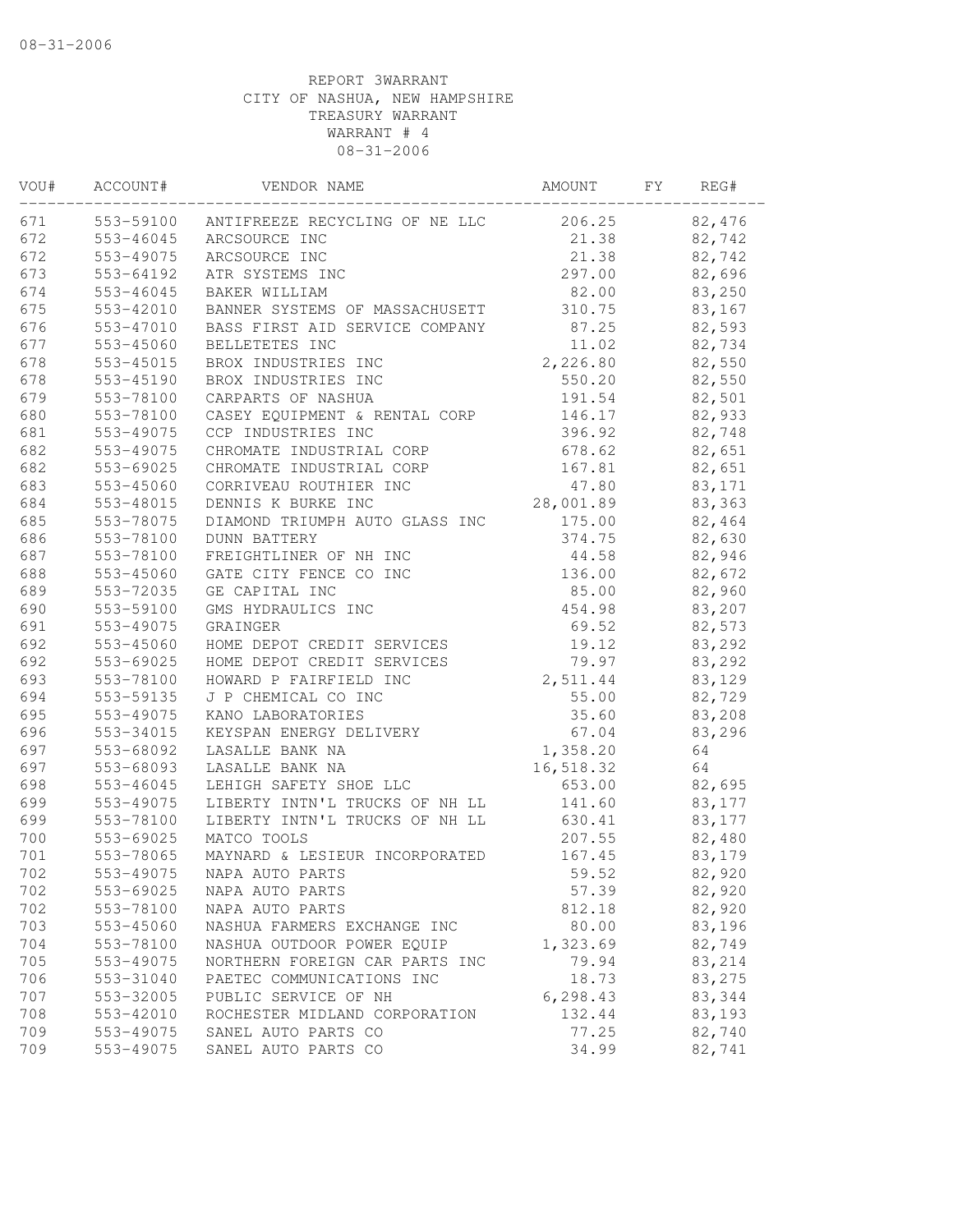| VOU#  | ACCOUNT#      | VENDOR NAME                    | AMOUNT    | FY | REG#      |
|-------|---------------|--------------------------------|-----------|----|-----------|
| 709   | 553-69025     | SANEL AUTO PARTS CO            | 31.78     |    | 82,741    |
| 709   | 553-78075     | SANEL AUTO PARTS CO            | 11.30     |    | 82,740    |
| 709   | 553-78100     | SANEL AUTO PARTS CO            | 279.40    |    | 82,740    |
| 709   | 553-78100     | SANEL AUTO PARTS CO            | 813.29    |    | 82,741    |
| 710   | 553-48005     | SHATTUCK MALONE OIL CO         | 14,802.18 |    | 83,268    |
| 711   | 553-41015     | STAPLES BUSINESS ADVANTAGE     | 214.42    |    | 82,971    |
| 712   | 553-94005     | TREASURER STATE OF NH          | 180.00    |    | 83,272    |
| 713   | 553-64192     | TROMBLEY WILLIAM               | 69.87     |    | 83,249    |
| 714   | $553 - 46045$ | UNIFIRST CORPORATION           | 429.52    |    | 82,950    |
| 715   | 553-49075     | USP OF NEW ENGLAND             | 667.54    |    | 82,913    |
| 715   | 553-69025     | USP OF NEW ENGLAND             | 497.83    |    | 82,913    |
| TOTAL | 553           | STREET DEPARTMENT              |           |    | 84,201.00 |
|       |               |                                |           |    |           |
| 716   | 555-72035     | CONWAY OFFICE PRODUCTS LLC     | 90.00     |    | 82,661    |
| 717   | 555-49075     | GRAINGER                       | 107.16    |    | 82,697    |
| 718   | 555-45288     | HIGHWAY TECH                   | 465.00    |    | 82,728    |
| 719   | 555-45288     | HOME DEPOT CREDIT SERVICES     | 96.85     |    | 83,292    |
| 720   | 555-46045     | LEHIGH SAFETY SHOE LLC         | 282.00    |    | 82,695    |
| 721   | 555-45288     | M & M ELECTRICAL SUPPLY CO INC | 49.67     |    | 83,169    |
| 722   | 555-59320     | NAPA AUTO PARTS                | 294.76    |    | 82,920    |
| 723   | 555-31040     | PAETEC COMMUNICATIONS INC      | 18.73     |    | 83,275    |
| 724   | 555-45285     | PERMA-LINE CORP OF NEW ENGLAND | 413.00    |    | 82,527    |
| 725   | 555-32025     | PUBLIC SERVICE OF NH           | 1,354.36  |    | 83,344    |
| 725   | 555-32025     | PUBLIC SERVICE OF NH           | 1,455.38  |    | 83,345    |
| 726   | 555-49075     | REXEL CLS                      | 190.68    |    | 83,140    |
| 727   | 555-59320     | SANEL AUTO PARTS CO            | 11.82     |    | 82,741    |
| 728   | 555-75023     | UNIFIRST CORPORATION           | 19.25     |    | 82,950    |
| 729   | 555-45107     | W E AUBUCHON COMPANY INC       | 31.95     |    | 82,518    |
| 729   | 555-49075     | W E AUBUCHON COMPANY INC       | 13.47     |    | 82,518    |
| TOTAL | 555           | TRAFFIC DEPARTMENT             |           |    | 4,894.08  |
|       |               |                                |           |    |           |
| 730   | 557-59100     | CONWAY OFFICE PRODUCTS LLC     | 90.00     |    | 82,661    |
| 731   | 557-75023     | HOME DEPOT CREDIT SERVICES     | 203.79    |    | 83,292    |
| 732   | 557-74105     | MUNICIPAL SUPPLY SALES CO      | 169.30    |    | 82,914    |
| 733   | 557-64192     | NASHUA OUTDOOR POWER EQUIP     | 75.44     |    | 82,749    |
| 734   | 557-31040     | PAETEC COMMUNICATIONS INC      | 3.17      |    | 83,275    |
| 735   | 557-32005     | PUBLIC SERVICE OF NH           | 1,668.67  |    | 83,345    |
| 735   | 557-32005     | PUBLIC SERVICE OF NH           | 2,130.81  |    | 83,346    |
| 736   | 557-41015     | STAPLES BUSINESS ADVANTAGE     | 91.35     |    | 82,971    |
| TOTAL | 557           | PARKING LOTS                   |           |    | 4,432.53  |
| 737   |               | 561-48015 DENNIS K BURKE INC   | 442.31    |    | 83,363    |
|       |               |                                |           |    |           |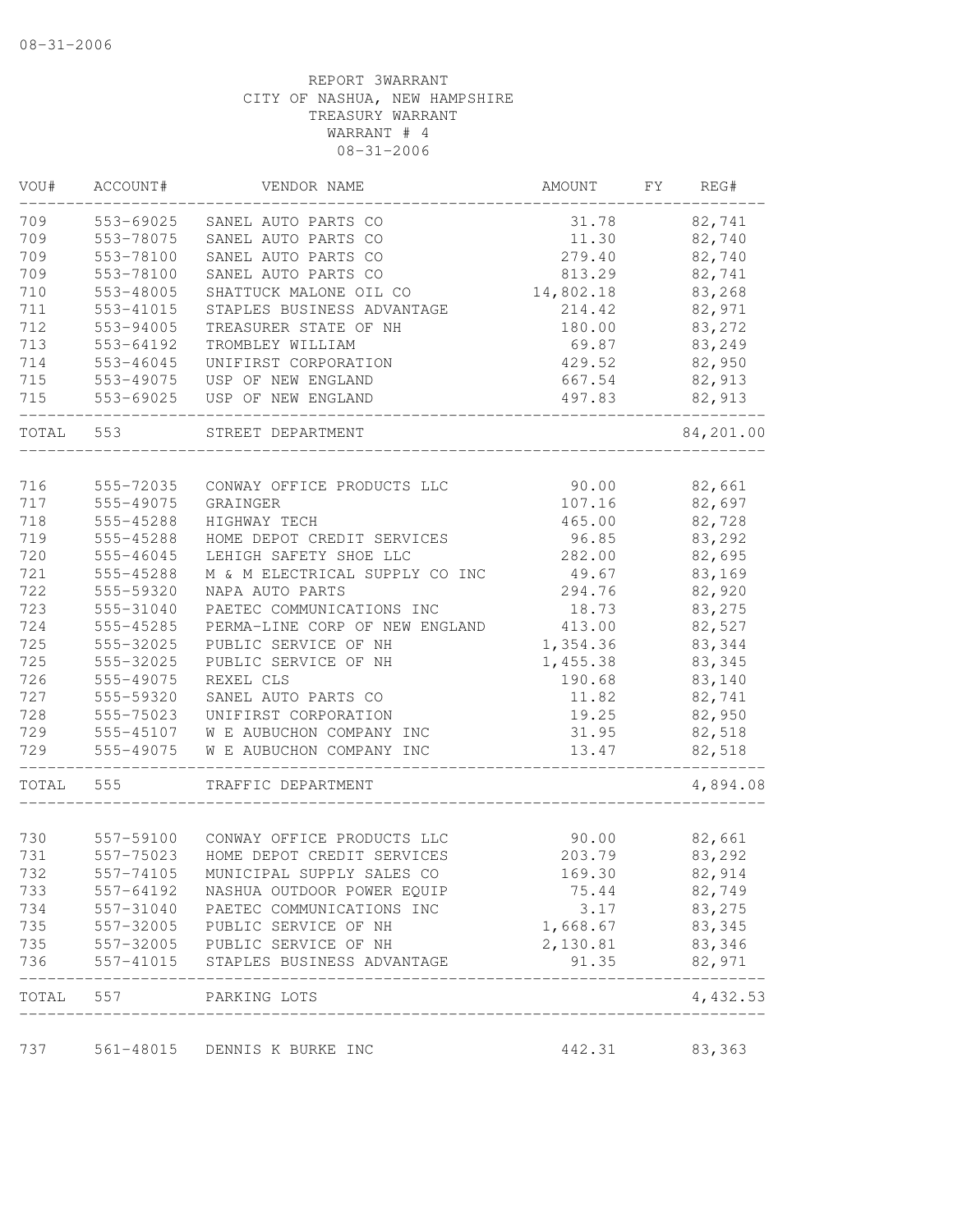| VOU#                     | ACCOUNT#                                         | VENDOR NAME                                                                                                                      | AMOUNT FY REG#                            |                                      |
|--------------------------|--------------------------------------------------|----------------------------------------------------------------------------------------------------------------------------------|-------------------------------------------|--------------------------------------|
| 738                      |                                                  | 561-75023 HOME DEPOT CREDIT SERVICES                                                                                             | 57.12 83,292                              |                                      |
| TOTAL                    | 561                                              | EDGEWOOD CEMETERY                                                                                                                |                                           | 499.43                               |
|                          |                                                  | 739 562-33005 PENNICHUCK WATER                                                                                                   |                                           | 84.14 83,299                         |
| TOTAL                    | 562                                              | SUBURBAN CEMETERIES                                                                                                              |                                           | 84.14                                |
| 740<br>741<br>742        | 563-48015                                        | DENNIS K BURKE INC<br>563-31040 PAETEC COMMUNICATIONS INC<br>563-32005 PUBLIC SERVICE OF NH                                      | 521.29 83,363<br>9.34<br>229.26           | 83,275<br>83,346                     |
| TOTAL                    | 563                                              | WOODLAWN CEMETERY                                                                                                                |                                           | 759.89                               |
| 743<br>744               | 571-95010<br>571-41005                           | TELEGRAPH PUBLISHING COMPANY 78.00 83,273<br>WB MASON COMPANY INC                                                                | 504.67                                    | 82,539                               |
| TOTAL                    | 571                                              | COMMUNITY DEVELOPMENT                                                                                                            |                                           | 582.67                               |
|                          |                                                  | 745 572-51010 HILLSBOROUGH COUNTY TREASURER 50.39 83,186                                                                         |                                           |                                      |
| TOTAL                    | 572                                              | PLANNING DEPARTMENT                                                                                                              |                                           | 50.39                                |
| 746<br>747               | 575-45090<br>575-95005                           | AC MOORE INC<br>ALA MEMBER SERVICES                                                                                              | 182.18<br>140.00                          | 82,778<br>83,334                     |
| 748<br>749<br>750<br>751 | 575-45050<br>575-41015<br>575-45050<br>575-45050 | ALIBRIS<br>ALPHAGRAPHICS<br>AMAZON CREDIT PLAN<br>APPLE BOOKS                                                                    | 40.35<br>3.60<br>233.54<br>43.11          | 82,561<br>82,745<br>83,269<br>82,751 |
| 752<br>753<br>754        | 575-45150<br>575-45050<br>575-45050              | <b>BADGE A MINIT</b><br>BAKER & TAYLOR ENT 510334<br>BAKER & TAYLOR BOOKS - 510486                                               | 61.72<br>1,028.47<br>2,272.72             | 82,968<br>82,578<br>82,582           |
| 754<br>754<br>754<br>754 | 575-45050<br>575-45050<br>575-45050<br>575-45050 | BAKER & TAYLOR BOOKS - 510486<br>BAKER & TAYLOR BOOKS - 510486<br>BAKER & TAYLOR BOOKS - 510486<br>BAKER & TAYLOR BOOKS - 510486 | 1,360.43<br>1,693.48<br>2,485.60<br>77.59 | 82,583<br>82,584<br>82,585<br>82,586 |
| 755<br>756<br>757        | 575-45050<br>575-91005<br>575-75901              | BUFFALO & ERIE COUNTY PUBLIC L<br>CASE LARRY<br>CASIO PART CENTER                                                                | 10.00<br>24.48<br>59.95                   | 82,769<br>82,463<br>83,336           |
| 758<br>759<br>760<br>761 | 575-57010<br>575-98910<br>575-45904<br>575-45220 | CENTURION TECHNOLOGIES INC<br>CITY OF NASHUA<br>CONCORD MONITOR<br>GAYLORD BROS INC                                              | 24.69<br>500.00<br>283.40<br>15.85        | 83, 313<br>63<br>83,284<br>83,190    |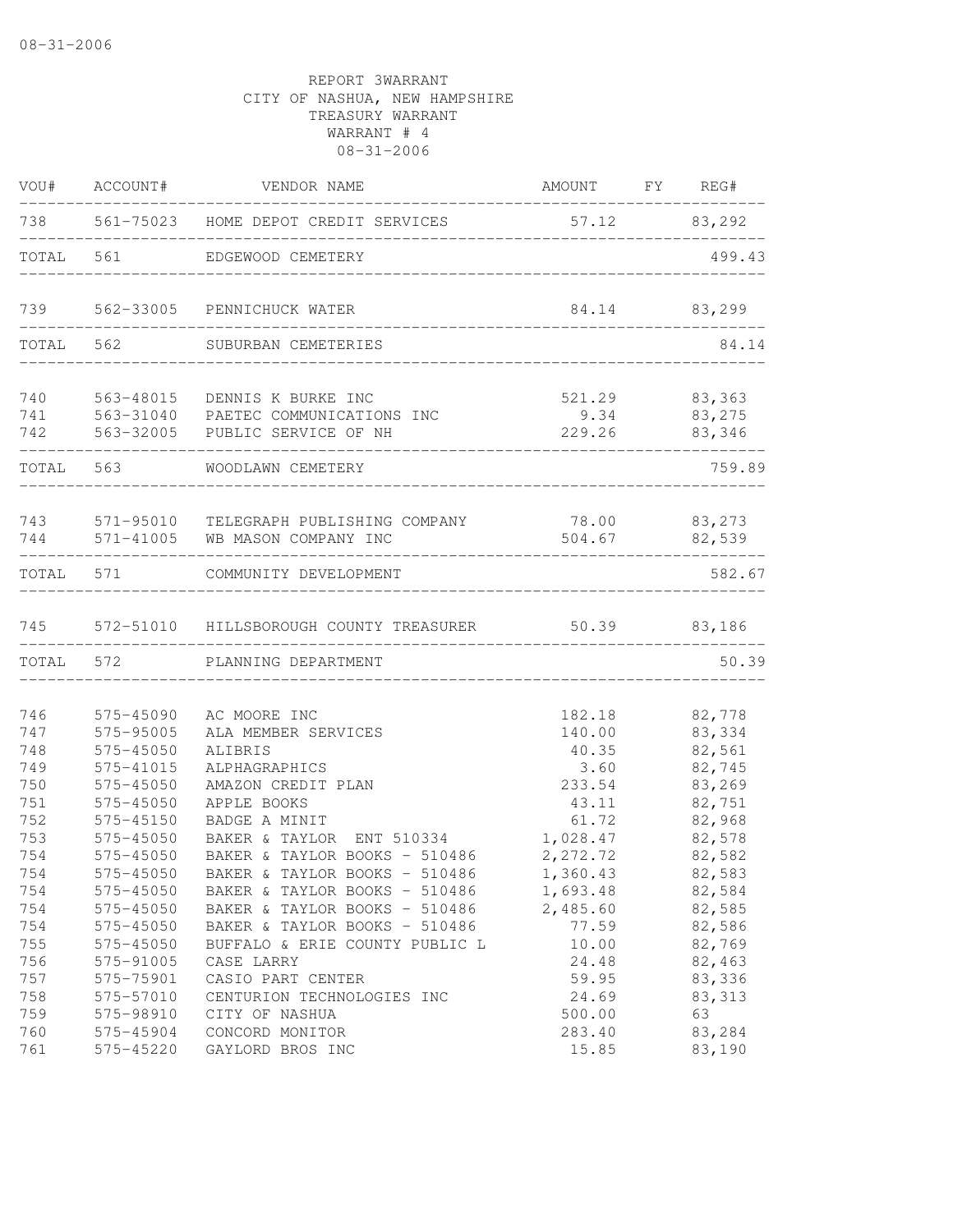| VOU#      | ACCOUNT#                                   | VENDOR NAME                                         | AMOUNT   | FY | REG#      |
|-----------|--------------------------------------------|-----------------------------------------------------|----------|----|-----------|
| 762       | 575-45050                                  | HERITAGE BOOKS INC                                  | 33.95    |    | 82,810    |
| 763       | 575-34015                                  | KEYSPAN ENERGY DELIVERY                             | 150.41   |    | 83,296    |
| 764       | 575-45904                                  | LOWELL SUN                                          | 202.80   |    | 83,285    |
| 765       | 575-45050                                  | MICROMARKETING LLC                                  | 25.45    |    | 82,733    |
| 766       | 575-41015                                  | NASHUA PUBLIC LIBRARY                               | 10.60    |    | 83,251    |
| 766       | 575-43005                                  | NASHUA PUBLIC LIBRARY                               | 23.22    |    | 83,251    |
| 766       | 575-45050                                  | NASHUA PUBLIC LIBRARY                               | 10.00    |    | 83,251    |
| 766       | 575-45150                                  | NASHUA PUBLIC LIBRARY                               | 9.29     |    | 83,251    |
| 766       | 575-45220                                  | NASHUA PUBLIC LIBRARY                               | 20.00    |    | 83,251    |
| 767       | 575-31040                                  | PAETEC COMMUNICATIONS INC                           | 10.22    |    | 83,275    |
| 768       | 575-33005                                  | PENNICHUCK WATER                                    | 153.54   |    | 83,299    |
| 769       | 575-45050                                  | PERMA-BOUND                                         | 1,671.64 |    | 83,187    |
| 770       | 575-32005                                  | PUBLIC SERVICE OF NH                                | 132.97   |    | 83,346    |
| 771       | 575-45050                                  | RANDOM HOUSE INC                                    | 591.00   |    | 82,980    |
| 772       | 575-45050                                  | RECORDED BOOKS LLC                                  | 871.41   |    | 82,952    |
| 773       | 575-42015                                  | REXEL CLS                                           | 579.97   |    | 83,140    |
| 774       | 575-41005                                  | RIS PAPER COMPANY INC                               | 337.15   |    | 82,618    |
| 775       | 575-45090                                  | SAM'S CLUB DIRECT                                   | 29.38    |    | 83, 312   |
| 775       | 575-45150                                  | SAM'S CLUB DIRECT                                   | 50.12    |    | 83, 312   |
| 776       | 575-73015                                  | SMITH BRADLEY J                                     | 210.00   |    | 82,902    |
| 777       | 575-95005                                  | THE CHILDEN'S MUSEUM BOSTON                         | 425.00   |    | 83,301    |
| 778       | 575-45050                                  | THOMSON GALE                                        | 660.64   |    | 82,631    |
| 779       | 575-45050                                  | THOMSON PETERSON'S                                  | 27.57    |    | 82,626    |
| 780       | 575-45050                                  | VERIZON                                             | 63.00    |    | 83,294    |
| 781       |                                            | 575-45050 VERIZON INFORMATION SERVICES              | 55.62    |    | 83,326    |
| 782       | 575-41005                                  | WB MASON COMPANY INC                                | 496.78   |    | 82,539    |
| TOTAL 575 |                                            | PUBLIC LIBRARIES                                    |          |    | 17,392.89 |
|           |                                            |                                                     |          |    |           |
|           |                                            | 783 576-94005 NEW HAMPSHIRE BUILDING OFFICIA 120.00 |          |    | 83,360    |
|           | $784$ $576-91005$<br>--------------------- | SANTA MICHAEL                                       | 206.04   |    | 82,468    |
| TOTAL 576 |                                            | BUILDING DEPARTMENT                                 |          |    | 326.04    |
| 785       |                                            | 577-91005 GAMES LAURA                               | 190.91   |    | 82,888    |
|           |                                            |                                                     |          |    |           |
| TOTAL     | 577                                        | CODE ENFORCEMENT                                    |          |    | 190.91    |
|           | 187,202 581-49050                          | ABDICK PRODUCTS INC                                 | 1,190.39 |    | 82,658    |
|           | 187, 203 581-64192                         | ABOLINS                                             | 1,380.00 |    | 83,046    |
|           | 187,204 581-49035                          | AHA! PROCESS, INC                                   | 367.20   |    | 83,105    |
|           | 187,205 581-42110                          | ALARMAX DISTRIBUTORS INC                            | 330.10   |    | 82,993    |
|           | 187,206 581-74092                          | ALLARD SERVICE AND SALES INC                        | 228.60   |    | 83,146    |
|           | 187,207 581-44005                          | ALPHAGRAPHICS                                       | 216.67   |    | 82,745    |
|           | 187,208 581-72065                          | ALTERNATIVE COMMUNICATIONS SER                      | 130.00   |    | 82,915    |
|           |                                            |                                                     |          |    |           |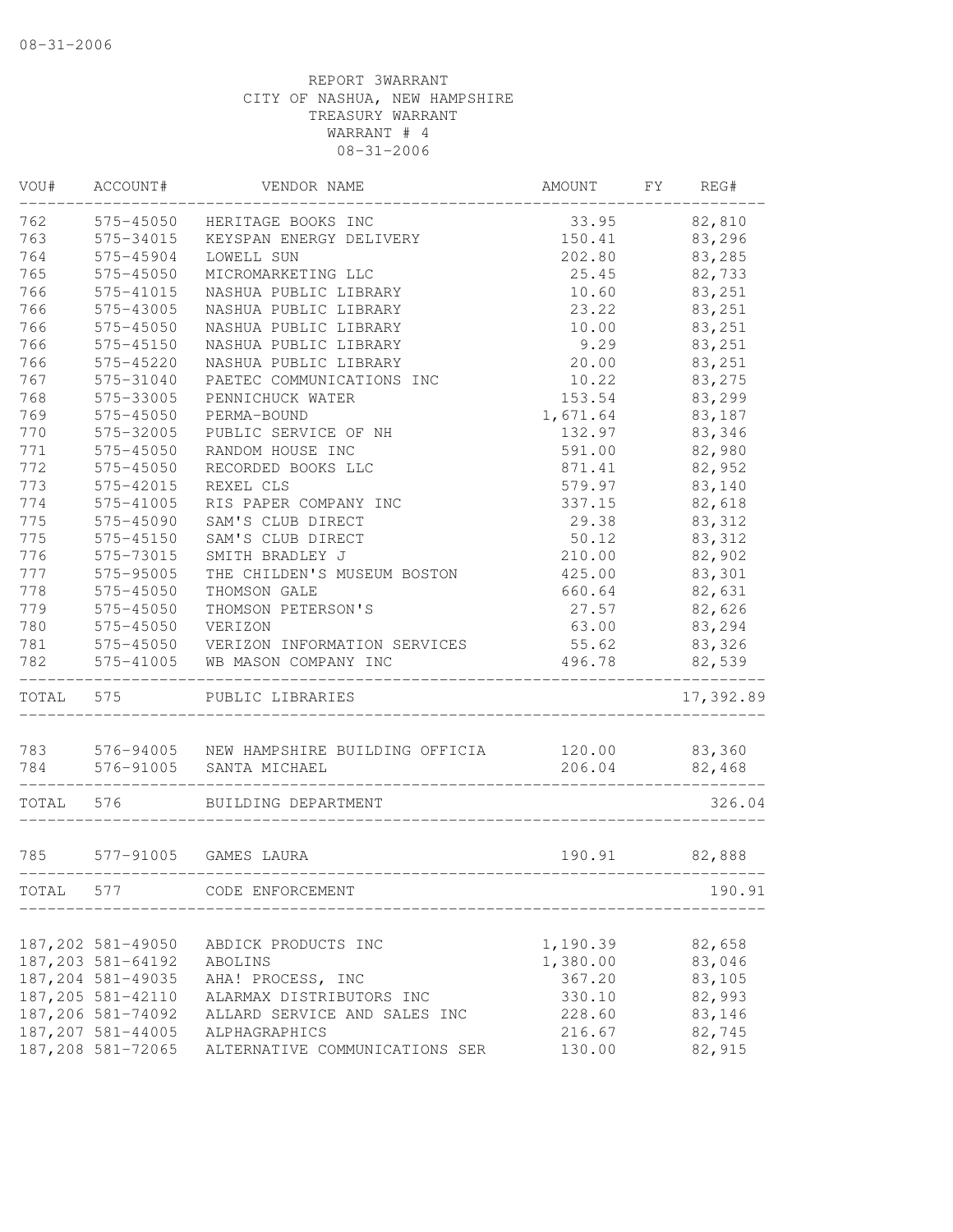| VOU# | ACCOUNT#                                 | VENDOR NAME                    | AMOUNT     | FΥ | REG#   |
|------|------------------------------------------|--------------------------------|------------|----|--------|
|      | 187,209 581-42110                        | AMERICAN TIME AND SIGNAL CO.   | 90.00      |    | 83,175 |
| 786  | 581-53100                                | ANACOMP INC                    | 77.00      |    | 82,553 |
|      | 187, 210 581-49050                       | ANDERSON JAMES                 | 36.24      |    | 83,145 |
|      | 187, 211 581-49050                       | APPLE WIPER & SUPPLY CO INC    | 160.00     |    | 82,613 |
|      | 187, 212 581-95005                       | ASCD                           | 128.00     |    | 83,369 |
|      | 187, 213 581-75023                       | ATC ASSOCIATES INC             | 800.00     |    | 82,755 |
|      | 187, 214 581-49050                       | ATLAS PEN & PENCIL CORP        | 82.80      |    | 82,923 |
|      | 187, 215 581-49050                       | ATTAINMENT CO INC              | 185.85     |    | 83,031 |
|      | 187, 216 581-49075                       | B & S LOCKSMITHS INC           | 201.20     |    | 82,931 |
|      | 187, 217 581-94010                       | BACHELDER BRANDON              | 125.00     |    | 83,153 |
|      | 187, 218 581-49035                       | BARNES & NOBLE INC             | 1,144.53   |    | 82,466 |
|      | 187, 219 581-49075                       | BELLETETES INC                 | 1,210.22   |    | 82,734 |
|      | 187,220 581-49050                        | BLICK ART MATERIALS            | 448.22     |    | 83,134 |
|      | 187, 221 581-45910                       | BOARDSOURCE                    | 36.25      |    | 83,147 |
|      | 187, 222 581-56030                       | BOYS & GIRLS CLUB OF GREATER N | 89,605.00  |    | 82,546 |
|      | 187, 223 581-49910                       | BROX INDUSTRIES INC            | 110.07     |    | 82,550 |
|      | 187, 224 581-49025                       | CAMBIUM LEARNING INC           | 923.77     |    | 83,107 |
|      | 187, 225 581-55015                       | CANFIELD BRAD                  | 685.30     |    | 83,069 |
|      | 187, 226 581-42130                       | CAPP INC                       | 1,473.90   |    | 82,981 |
|      | 187, 227 581-64045                       | CDW GOVERNMENT INC             | 184.00     |    | 83,007 |
|      | 187, 228 581-42010                       | CENTRAL PAPER PRODUCTS CO      | 95, 274.84 |    | 83,191 |
|      | 187, 228 581-42010                       | CENTRAL PAPER PRODUCTS CO      | 14,485.75  |    | 83,192 |
|      | 187, 228 581-42020                       | CENTRAL PAPER PRODUCTS CO      | 17, 123.10 |    | 83,191 |
|      | 187, 228 581-42020                       | CENTRAL PAPER PRODUCTS CO      | 2,402.40   |    | 83,192 |
|      | 187, 229 581-45910                       | CHAMPS-ELYSEES INC             | 567.50     |    | 82,552 |
|      | 187,230 581-94010                        | CHRISTENSEN MARK               | 861.60     |    | 83,059 |
|      | 187, 231 581-53103                       | CLARK ASSOCIATES/DEBBIE CLARK  | 3,768.26   |    | 82,560 |
|      | 187, 232 581-95005                       | CLASS L LEAGUE                 | 140.00     |    | 83,022 |
|      | 187, 233 581-49050                       | COLLINS EDUCATION ASSOCIATES L | 66.00      |    | 83,086 |
|      | 187, 234 581-74092                       | COMPUTER HUT                   | 809.00     |    | 83,200 |
|      | 187, 235 581-49050                       | CONLEY MOIRA                   | 34.50      |    | 83,026 |
|      | 187, 236 581-44005                       | COPY RITE PRINTING             | 68.00      |    | 83,148 |
|      | 187, 237 581-44005                       | COPY SHOP                      | 6,759.83   |    | 82,657 |
|      | 187,238 581-49910                        | CORRIVEAU ROUTHIER INC         | 375.36     |    | 83,171 |
|      | 187, 239 581-31005                       | CTC COMMUNICATIONS CORP        | 968.00     |    | 83,348 |
|      | 187,239 581-31040                        | CTC COMMUNICATIONS CORP        | 2,088.48   |    | 83,348 |
|      | 187,240 581-49035                        | CURRICULUM ASSOCIATES, INC     | 451.49     |    | 83,021 |
|      | 187, 241 581-49050                       | DELTA EDUCATION                | 123.53     |    |        |
|      |                                          |                                |            |    | 83,038 |
|      | 187, 242 581-41015<br>187, 242 581-49050 | DEMCO INC                      | 71.83      |    | 82,579 |
|      |                                          | DEMCO INC                      | 399.52     |    | 82,579 |
|      | 187, 243 581-51015                       | DEVINE MILLIMET & BRANCH       | 4,452.72   |    | 82,747 |
|      | 187, 244 581-49055                       | DISNEY EDUCATIONAL PRODUCTIONS | 239.70     |    | 83,023 |
|      | 187, 245 581-49050                       | DURACO INC                     | 363.88     |    | 83,091 |
|      | 187, 246 581-74092                       | EAGLE DESIGN GROUP LLC         | 909.43     |    | 83,020 |
|      | 187, 247 581-83006                       | EARL JULIA                     | 280.00     |    | 83,258 |
|      | 187, 248 581-55015                       | EASTER SEALS NEW HAMPSHIRE     | 1,535.00   |    | 82,957 |
|      | 187, 248 581-84055                       | EASTER SEALS NEW HAMPSHIRE     | 235.20     |    | 82,957 |
|      | 187,249 581-49035                        | EDUCATORS PUBLISHING SERVICE I | 160.88     |    | 82,505 |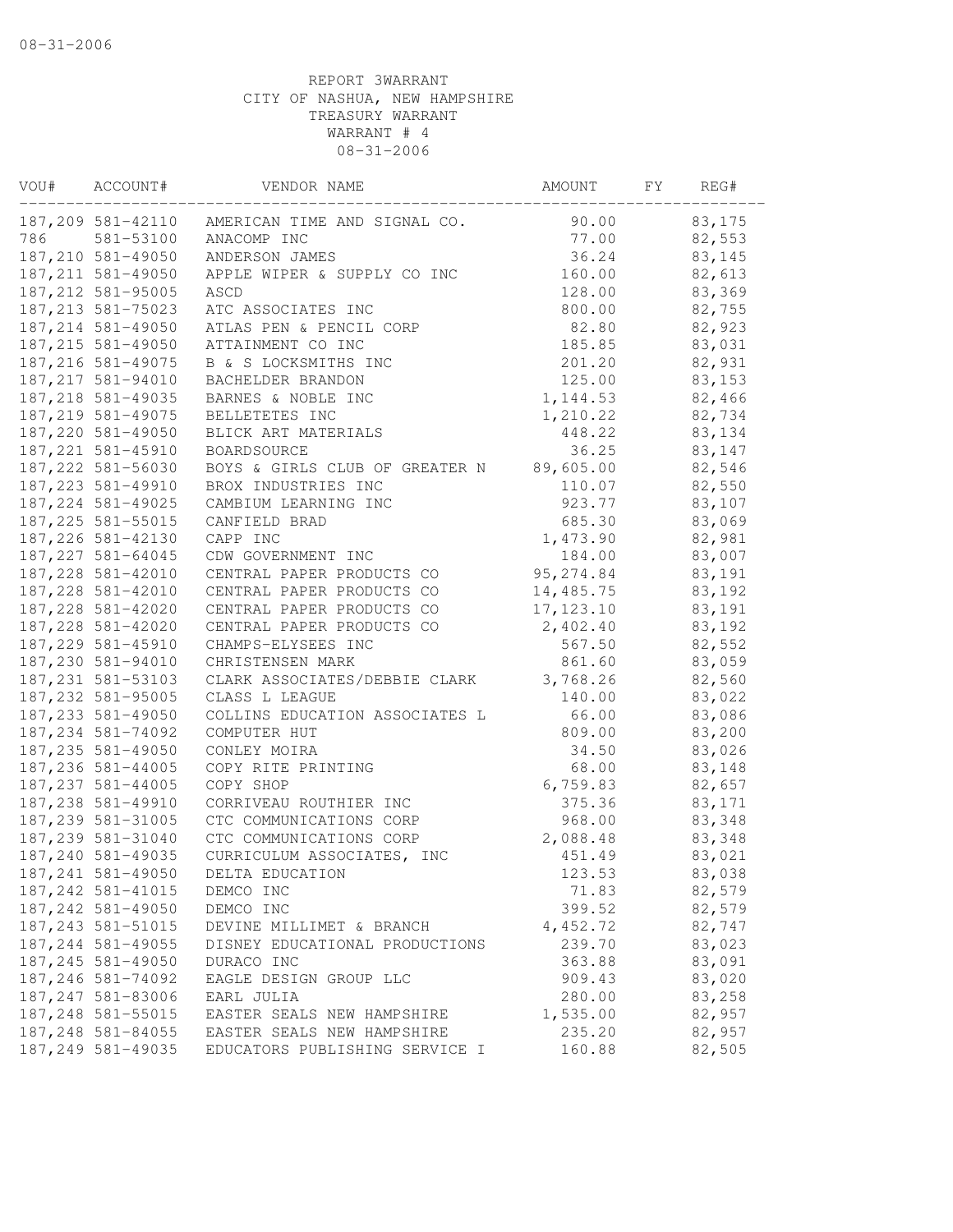| VOU# | ACCOUNT#           | VENDOR NAME                    | AMOUNT    | FY | REG#   |
|------|--------------------|--------------------------------|-----------|----|--------|
|      | 187,250 581-49050  | ELVIN SAFETY SUPPLY INC        | 420.94    |    | 83,030 |
|      | 187, 251 581-49050 | ETA CUISENAIRE                 | 90.10     |    | 83,042 |
|      | 187, 252 581-42120 | F W WEBB CO                    | 71.10     |    | 83,176 |
|      | 187, 253 581-42120 | F W WEBB COMPANY               | 1,512.78  |    | 82,600 |
|      | 187,254 581-53100  | FARRENKOPF RICHARD             | 12.35     |    | 83,093 |
|      | 187, 255 581-49075 | FASTENAL CO                    | 216.68    |    | 82,532 |
|      | 187, 256 581-55015 | FIRST STUDENT INC              | 12,266.63 |    | 83,056 |
|      | 187, 256 581-55025 | FIRST STUDENT INC              | 63,065.75 |    | 83,056 |
|      | 187, 257 581-49050 | FITZGERALD NANCY               | 37.65     |    | 82,969 |
|      | 187,258 581-49050  | FLINN SCIENTIFIC INC           | 268.85    |    | 82,607 |
|      | 187,259 581-49035  | FOLLETT EDUCATIONAL SERVICES   | 6,999.69  |    | 82,517 |
|      | 187,260 581-49030  | FOLLETT LIBRARY RESOURCES      | 12,903.84 |    | 82,523 |
|      | 187, 261 581-66005 | FORD CREDIT                    | 367.50    |    | 83,252 |
|      | 187, 262 581-49050 | FREY SCIENTIFIC                | 166.58    |    | 82,659 |
|      | 187, 263 581-49050 | FROG PUBLICATIONS              | 267.45    |    | 83,077 |
|      | 187, 264 581-49050 | GEYER INSTRUCTIONAL AIDS CO IN | 88.45     |    | 82,685 |
|      | 187,265 581-94010  | GILL STEPHANIE                 | 62.50     |    | 83,101 |
|      | 187,266 581-49050  | GLS                            | 513.46    |    | 82,941 |
|      | 187, 267 581-49035 | GOODHEART-WILLCOX PUBLISHERS   | 172.13    |    | 82,992 |
|      | 187,268 581-49050  | <b>GOPHER</b>                  | 3,071.19  |    | 82,996 |
|      | 187,269 581-74092  | GOVCONNECTION INC              | 74.98     |    | 82,481 |
|      | 187,270 581-47010  | GRANITE STATE PAPER & TAPE     | 232.00    |    | 83,036 |
|      | 187, 271 581-49050 | HAL LEONARD CORP               | 390.00    |    | 82,896 |
|      | 187,272 581-49050  | HARCOURT ASSESSMENT, INC       | 450.11    |    | 83,098 |
|      | 187, 272 581-49095 | HARCOURT ASSESSMENT, INC       | 1,199.76  |    | 83,098 |
|      | 187, 273 581-74092 | HARRIS EQUIPMENT REPAIR SERVIC | 575.69    |    | 83,178 |
|      | 187, 274 581-49035 | HEINEMANN                      | 53.78     |    | 83,015 |
|      | 187, 275 581-47010 | HENRY SCHEIN INC               | 192.27    |    | 83,084 |
|      | 187,276 581-64045  | HEWLETT PACKARD COMPANY        | 1,500.00  |    | 82,620 |
|      | 187, 277 581-49050 | HOUGHTON MIFFLIN GRT SOURCE    | 328.23    |    | 83,188 |
|      | 187,278 581-49110  | HSBC BUSINESS SOLUTIONS        | 287.99    |    | 83,127 |
|      | 187, 279 581-49055 | HUMAN KINETICS                 | 205.65    |    | 82,660 |
|      | 187,280 581-49050  | HUNSINGER MELISSA              | 47.40     |    | 83,136 |
|      | 187, 281 581-49050 | HYNES JOANNA                   | 10.36     |    | 83,144 |
|      | 187, 282 581-64192 | IDEAL BUSINESS MACHINES INC    | 361.62    |    | 83,201 |
|      | 187, 283 581-49050 | INNOVATIVE LEARNING CONCEPTS I | 209.00    |    | 83,206 |
|      | 187,284 581-49035  | INSIGHT MEDIA                  | 323.40    |    | 82,987 |
|      | 187, 285 581-74092 | INSIGHT PUBLIC SECTOR          | 102.50    |    | 82,568 |
|      | 187,286 581-94010  | INSLEY DAVID                   | 748.80    |    | 83,114 |
|      | 187, 287 581-41040 | INTEGRATED OFFICE SOLUTIONS    | 1,672.00  |    | 83,000 |
|      | 187,287 581-49050  | INTEGRATED OFFICE SOLUTIONS    | 2,280.00  |    | 83,000 |
|      | 187,288 581-83005  | ISI NEW ENGLAND                | 8,510.00  |    | 83,139 |
|      | 187,289 581-74092  | J SALLESE & SONS INC           | 292.83    |    | 83,070 |
|      | 187,290 581-94010  | JAQUITH SCOTT                  | 398.40    |    | 83,163 |
|      | 187, 291 581-49075 | KAMCO SUPPLY CORP OF BOSTON    | 516.32    |    | 83,005 |
|      | 187,292 581-94010  | KAPELSON BENJAMIN              | 125.00    |    | 83,118 |
|      | 187, 293 581-49050 | KEENE STATE COLLEGE            | 119.00    |    | 83,008 |
|      | 187,294 581-34015  | KEYSPAN ENERGY DELIVERY        | 4,234.84  |    | 83,050 |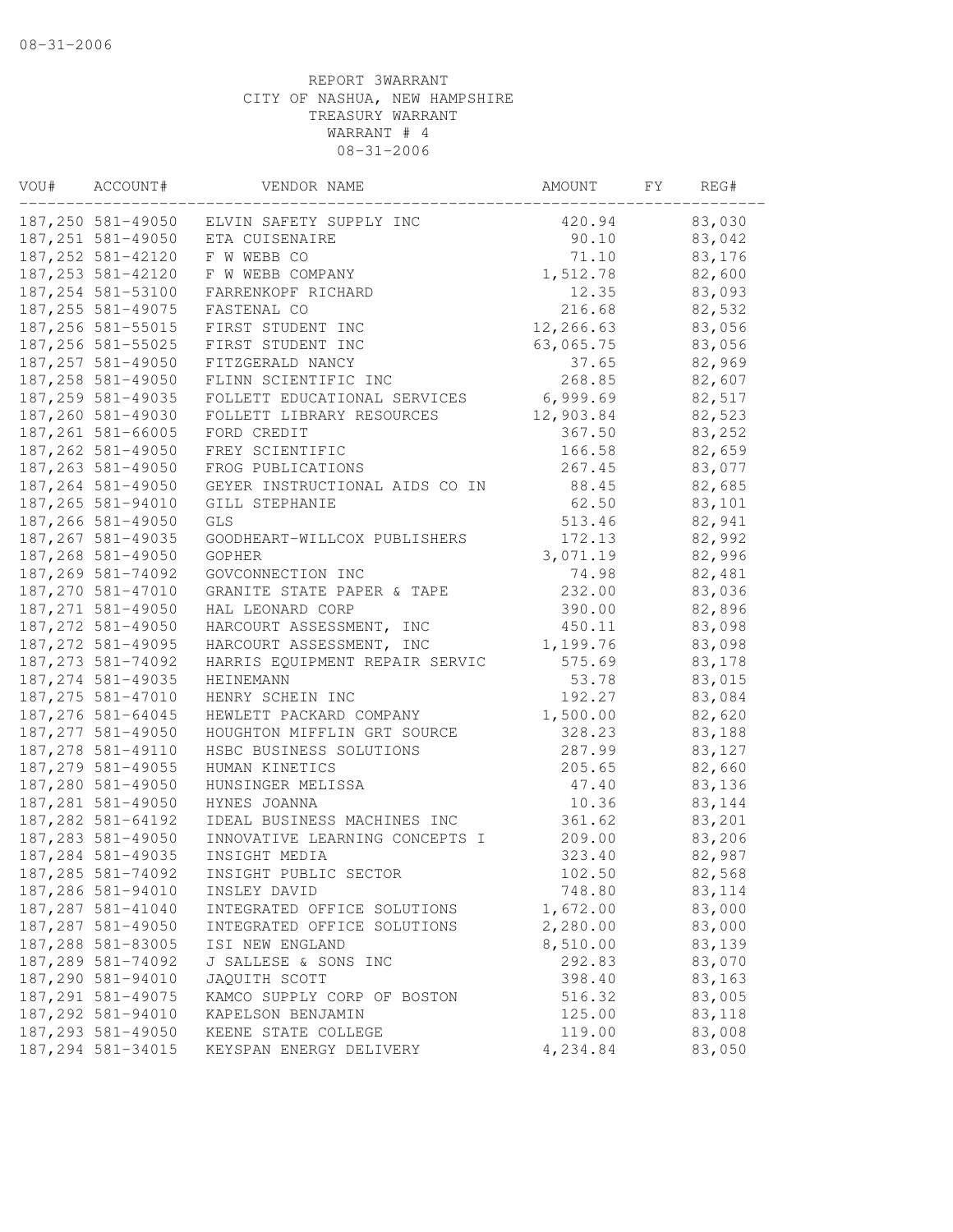| VOU# | ACCOUNT#           | VENDOR NAME                    | AMOUNT    | FY | REG#   |
|------|--------------------|--------------------------------|-----------|----|--------|
|      | 187,295 581-49050  | KREMEN THOMAS                  | 53.03     |    | 83,040 |
|      | 187,296 581-49035  | LAERDAL MEDICAL CORP           | 693.49    |    | 82,917 |
|      | 187, 297 581-49050 | LAKESHORE LEARNING MATERIALS   | 33.50     |    | 82,645 |
|      | 187,298 581-94010  | LANGELIER WENDY                | 125.00    |    | 83,095 |
|      | 187,299 581-49050  | LEARNING SEED COMPANY          | 459.00    |    | 83,211 |
|      | 187,300 581-49050  | LEGO EDUCATION                 | 476.82    |    | 83,108 |
|      | 187,301 581-49030  | LEWIS CHERYL                   | 186.71    |    | 83,135 |
|      | 187,302 581-49050  | LIPPINCOTT WILLIAMS & WILKINS  | 55.71     |    | 83,117 |
|      | 187,303 581-42110  | M & M ELECTRICAL SUPPLY CO INC | 1,166.31  |    | 83,169 |
|      | 187,304 581-49050  | MAINE OXY                      | 6.67      |    | 82,467 |
|      | 187,305 581-49050  | MANDELL SETH                   | 22.69     |    | 83,088 |
|      | 187,306 581-75090  | MARVELL PLATE GLASS INC        | 463.00    |    | 82,509 |
|      | 187,307 581-91005  | MATTE CYNTHIA                  | 37.83     |    | 83,003 |
|      | 187,308 581-45910  | MATTHEW BENDER & CO INC        | 47.90     |    | 82,954 |
|      | 187,309 581-49050  | MAYER-JOHNSON LLC              | 171.60    |    | 82,714 |
|      | 187,310 581-49035  | MCGRAW HILL COMPANIES          | 1, 113.11 |    | 82,684 |
|      | 187,310 581-49050  | MCGRAW HILL COMPANIES          | 326.78    |    | 82,684 |
|      | 187, 311 581-49035 | MCGRAW-HILL COMPANIES          | 1,485.57  |    | 83,047 |
|      | 187, 312 581-31005 | MCI                            | 4,405.19  |    | 82,465 |
|      | 187, 313 581-49050 | MEP INC                        | 34.45     |    | 82,985 |
|      | 187, 314 581-49075 | MERRIMACK BUILDING SUPPLY INC  | 492.50    |    | 82,989 |
|      | 187, 315 581-49050 | MINUTEMAN PRESS OF NASHUA      | 1,576.52  |    | 82,731 |
|      | 187, 316 581-49050 | MSC INDUSTRIAL SUPPLY CO INC   | 520.20    |    | 83,029 |
|      | 187, 317 581-49095 | MULTI-HEALTH SYSTEMS INC       | 354.24    |    | 82,493 |
|      | 187,318 581-53100  | MULTI-STATE BILLING            | 5,487.42  |    | 83,116 |
|      | 187, 319 581-49050 | NASCO                          | 674.23    |    | 83,194 |
|      | 187,320 581-75023  | NASHUA REDIMIX CONCRETE INC    | 707.00    |    | 82,668 |
|      | 187, 321 581-49075 | NASHUA WALLPAPER & PAINT CO    | 331.90    |    | 82,752 |
|      | 187, 322 581-49050 | NCS PEARSON INC                | 217.30    |    | 83,052 |
|      | 187, 322 581-49095 | NCS PEARSON INC                | 268.53    |    | 83,052 |
|      | 187, 323 581-49050 | NCS PEARSON INC                | 338.75    |    | 83,137 |
|      | 187, 324 581-94030 | NELMS                          | 189.00    |    | 83,291 |
|      | 187, 325 581-66005 | NEOPOST LEASING                | 145.22    |    | 83,083 |
|      | 187,326 581-49050  | NESMITH RICHARD                | 668.59    |    | 82,978 |
|      | 187, 327 581-84055 | NEW HAMPSHIRE HOSPITAL         | 4,332.00  |    | 83,099 |
|      | 187,328 581-84055  | NFI NORTH INC                  | 50.78     |    | 82,983 |
|      | 187,329 581-94030  | NHASBO                         | 80.00     |    | 83,371 |
|      | 187,330 581-95005  | NHASP                          | 5,715.00  |    | 83,289 |
|      | 187, 331 581-83009 | NORTHEAST DELTA DENTAL         | 4,784.75  |    | 83,370 |
|      | 187, 332 581-74092 | OFFICE ENVIRONMENTS OF NEW ENG | 297.00    |    | 82,953 |
|      | 187, 333 581-49050 | ORIENTAL TRADING CO INC        | 22.85     |    | 83,019 |
|      | 187, 334 581-49910 | OUTDOOR WORLD OF NE            | 1,936.50  |    | 83,058 |
|      | 187, 335 581-31005 | PAETEC COMMUNICATIONS INC      | 6,547.18  |    | 83,080 |
|      | 187, 335 581-31040 | PAETEC COMMUNICATIONS INC      | 1,185.07  |    | 83,080 |
|      | 187, 336 581-53100 | PARAMOUNT COMPUTERS LLC        | 4,650.00  |    | 83,165 |
|      | 187, 337 581-94010 | PARENT TAMMY                   | 125.00    |    | 83,128 |
|      | 187, 338 581-75023 | PASEK CORP                     | 300.08    |    | 82,984 |
|      | 187, 339 581-74092 | PC & MACEXCHANGE               | 189.00    |    | 83,100 |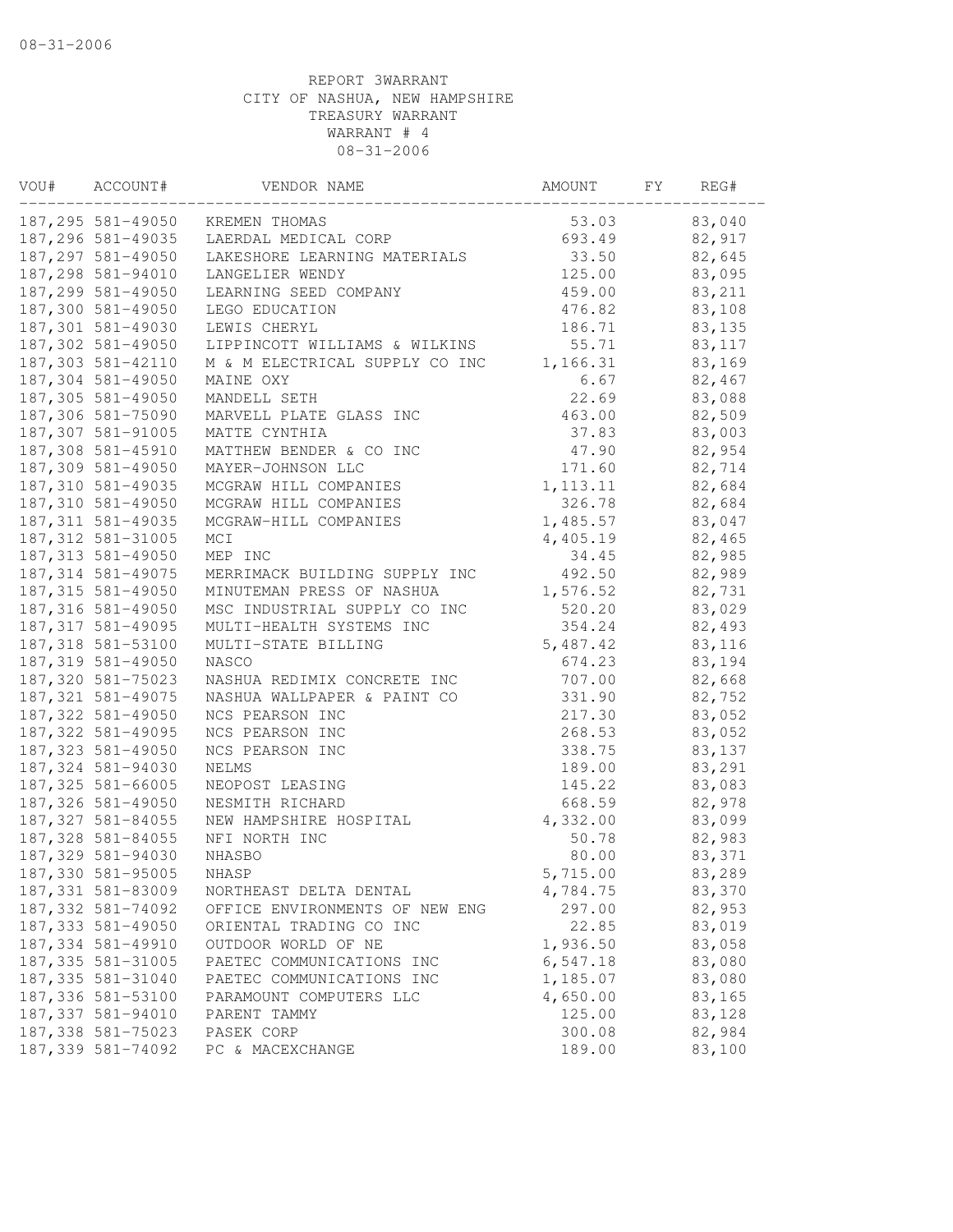| VOU# | ACCOUNT#           | VENDOR NAME                                  | AMOUNT     | FY | REG#    |
|------|--------------------|----------------------------------------------|------------|----|---------|
|      |                    | 187,340 581-49035 PCI EDUCATIONAL PUBLISHING | 76.95      |    | 82,990  |
|      | 187,340 581-49050  | PCI EDUCATIONAL PUBLISHING                   | 256.03     |    | 82,990  |
|      | 187, 341 581-49050 | PEARSON EDUCATION                            | 206.57     |    | 83,011  |
|      | 187, 342 581-49035 | PEARSON EDUCATION                            | 4,704.85   |    | 83,087  |
|      | 187, 342 581-49050 | PEARSON EDUCATION                            | 763.79     |    | 83,087  |
|      | 187, 343 581-49035 | PEARSON EDUCATION                            | 774.29     |    | 83,090  |
|      | 187, 343 581-49050 | PEARSON EDUCATION                            | 1,073.49   |    | 83,090  |
|      | 187,344 581-49050  | PELLETS INC                                  | 386.75     |    | 82,537  |
|      | 187, 345 581-49050 | PENN STATE INDUSTRIES                        | 215.00     |    | 83,124  |
|      | 187, 346 581-33005 | PENNICHUCK WATER WORKS INC                   | 3,711.83   |    | 83,278  |
|      | 187, 347 581-49035 | PEOPLES EDUCATION                            | 74.68      |    | 83,166  |
|      | 187, 348 581-49035 | PERFECTION LEARNING CORP                     | 1,316.68   |    | 83,197  |
|      | 187,349 581-53100  | PERFORMANCE REHAB INC.                       | 15,450.00  |    | 83,081  |
|      | 187,350 581-43005  | PETERS PATRICIA                              | 232.63     |    | 83,002  |
|      | 187, 351 581-41015 | PETTY CASH                                   | 70.90      |    | 83,253  |
|      | 187, 351 581-43005 | PETTY CASH                                   | 35.10      |    | 83,253  |
|      | 187, 352 581-49075 | PETTY CASH                                   | 45.80      |    | 83,254  |
|      | 187, 353 581-42130 | PETTY CASH                                   | 35.68      |    | 83,255  |
|      | 187, 353 581-49075 | PETTY CASH                                   | 72.43      |    | 83,255  |
|      | 187,353 581-78007  | PETTY CASH                                   | 22.51      |    | 83,255  |
|      | 187,354 581-94010  | PITSILLIDES IRENE                            | 345.60     |    | 83,048  |
|      | 187, 355 581-49050 | PLASTIC SUPPLY INC                           | 243.00     |    | 83,060  |
|      | 187,356 581-53100  | POLAND SPRING WATER                          | 10.00      |    | 83,368  |
|      | 187, 357 581-49050 | POSITIVE PROMOTIONS INC                      | 69.13      |    | 82,562  |
|      | 187, 358 581-44005 | PREMIER AGENDAS INC                          | 2,299.00   |    | 83, 112 |
|      | 187,359 581-53101  | PSYCHIATRIC EDUCATION SERVICES               | 384.00     |    | 83,063  |
|      | 187,360 581-49095  | PSYCHOLOGICAL ASSESSMENT RESOU               | 812.16     |    | 82,784  |
|      | 187,361 581-32005  | PUBLIC SERVICE OF NH                         | 118,599.57 |    | 82,794  |
|      | 187, 362 581-41015 | RAPIDFORMS                                   | 89.78      |    | 83,024  |
|      | 187, 363 581-49050 | REALLY GOOD STUFF INC                        | 478.63     |    | 83,004  |
|      | 187, 364 581-49055 | RECORDED BOOKS LLC                           | 82.42      |    | 82,952  |
|      | 187, 365 581-42110 | REXEL CLS                                    | 291.47     |    | 83,140  |
|      | 187,366 581-53100  | RICHARD PAUL SCHOLARSHIP FUND                | 166.00     |    | 83,164  |
|      | 187, 367 581-75023 | RMG ENTERPRISE                               | 616.65     |    | 83,068  |
|      | 187,368 581-49050  | ROCHESTER 100 INC                            | 160.00     |    | 83,102  |
|      | 187,369 581-94010  | ROCK DENISE                                  | 640.00     |    | 83,085  |
|      | 187,370 581-55015  | S P & R TRANSPORTATION                       | 12,850.00  |    | 83,049  |
|      | 187, 371 581-49035 | SADDLEBACK EDUCATIONAL INC                   | 244.20     |    | 82,499  |
|      | 187, 372 581-55015 | SAFEWAY TRAINING & TRANS SERV                | 4,255.00   |    | 83,061  |
|      | 187, 373 581-94010 | SANO TIFFANIE                                | 187.50     |    | 83,096  |
|      | 187, 374 581-53100 | SANTERRE PAUL                                | 1,000.00   |    | 83,133  |
|      | 187, 375 581-49050 | SARGENT-WELCH                                | 1,254.91   |    | 82,571  |
|      | 187,376 581-49050  | SAX ARTS & CRAFTS                            | 1,454.64   |    | 82,998  |
|      | 187, 377 581-49035 | SCHOLASTIC INCORPORATED                      | 1,978.35   |    | 83,198  |
|      | 187,378 581-49030  | SCHOLASTIC LIBRARY PUBLISHING                | 199.00     |    | 83,071  |
|      | 187, 379 581-84055 | SCHOOL ADMINISTRATIVE UNIT FOR               | 4,491.78   |    | 83,149  |
|      | 187,380 581-47010  | SCHOOL NURSE SUPPLY INC                      | 380.98     |    | 82,997  |
|      | 187,380 581-49050  | SCHOOL NURSE SUPPLY INC                      | 314.97     |    | 82,997  |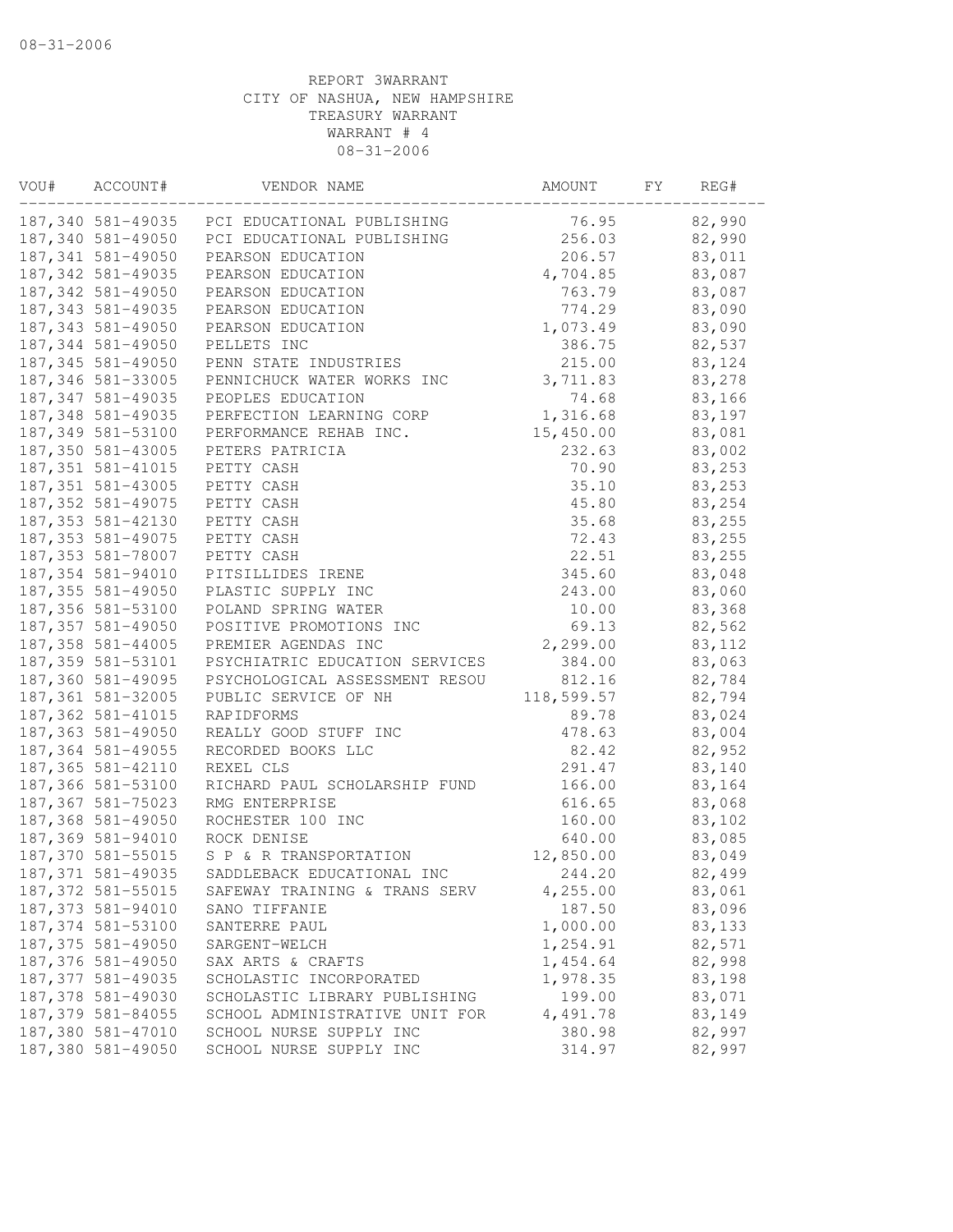| VOU# | ACCOUNT#           | VENDOR NAME                    | AMOUNT    | FY | REG#    |
|------|--------------------|--------------------------------|-----------|----|---------|
|      | 187,381 581-49050  | SCHOOL SAVERS                  | 251.79    |    | 83,104  |
|      | 187, 382 581-41045 | SCHOOL SPECIALTY               | 2,175.00  |    | 83,012  |
|      | 187,382 581-49050  | SCHOOL SPECIALTY               | 8,663.76  |    | 83,012  |
|      | 187,382 581-49050  | SCHOOL SPECIALTY               | 13,553.95 |    | 83,013  |
|      | 187,382 581-49050  | SCHOOL SPECIALTY               | 8,223.70  |    | 83,014  |
|      | 187,382 581-49110  | SCHOOL SPECIALTY               | 377.35    |    | 83,013  |
|      | 187, 382 581-64045 | SCHOOL SPECIALTY               | 336.64    |    | 83,012  |
|      | 187,383 581-94010  | SHENDYE SHARMILA               | 250.00    |    | 83,097  |
|      | 187,384 581-42130  | SHIFFLER EQUIPMENT SALES INC   | 782.93    |    | 82,988  |
|      | 187,385 581-91005  | SILVERMAN BARRY                | 67.31     |    | 82,994  |
|      | 187,386 581-41015  | STAPLES BUSINESS ADVANTAGE     | 720.39    |    | 82,905  |
|      | 187,386 581-41045  | STAPLES BUSINESS ADVANTAGE     | 44.75     |    | 82,905  |
|      | 187,386 581-49050  | STAPLES BUSINESS ADVANTAGE     | 3,814.78  |    | 82,905  |
|      | 187,386 581-64045  | STAPLES BUSINESS ADVANTAGE     | 1,087.27  |    | 82,905  |
|      | 187, 387 581-95005 | STATE OF NH                    | 150.00    |    | 83,274  |
|      | 187,388 581-53100  | STATE OF NH - CRIMINAL RECORDS | 220.50    |    | 83,256  |
|      | 187,389 581-49050  | SUNBURST VISUAL MEDIA          | 290.09    |    | 83,089  |
|      | 187,390 581-49050  | SUPER DUPER PUBLICATIONS       | 122.82    |    | 83,074  |
|      | 187,391 581-91005  | SWINDELL LORNE                 | 246.35    |    | 83,051  |
|      | 187,392 581-49050  | TAPEANDMEDIA.COM LLC           | 497.65    |    | 83,075  |
|      | 187, 393 581-49050 | TEACHER CREATED RESOURCES      | 177.87    |    | 83,126  |
|      | 187,394 581-49050  | TEACHER'S DISCOVERY            | 219.29    |    | 83,033  |
|      | 187, 395 581-49050 | TEACHER'S PET                  | 189.33    |    | 82, 473 |
|      | 187,396 581-45910  | TELEGRAPH PUBLISHING CO (THE)  | 2,431.09  |    | 83,032  |
|      | 187,397 581-49050  | THERAPRO INC                   | 97.46     |    | 82,494  |
|      | 187,398 581-49035  | THOMSON LEARNING               | 4,940.36  |    | 83,037  |
|      | 187,399 581-42120  | TOTAL AIR SUPPLY INC           | 135.40    |    | 82,899  |
|      | 187,400 581-49075  | TREASURER STATE OF NH          | 214.50    |    | 82,935  |
|      | 187,401 581-49910  | TRUGREEN CHEMLAWN              | 2,698.00  |    | 82,958  |
|      | 187,402 581-74092  | TWIN STATE//VOICE.DATA.VIDEO.I | 190.13    |    | 83,065  |
|      | 187,403 581-43005  | U S POSTAL SERVICES            | 2,000.00  |    | 83,257  |
|      | 187,404 581-49050  | ULTIMATE OFFICE                | 94.64     |    | 83,044  |
|      | 187,405 581-43005  | UNITED PARCEL SERVICE          | 13.63     |    | 82,986  |
|      | 187,406 581-42120  | UNITED SUPPLY COMPANY INC      | 2,345.70  |    | 83,189  |
|      | 187,407 581-49050  | UPSTART                        | 53.94     |    | 83,303  |
|      | 187,408 581-31005  | VERIZON                        | 52.12     |    | 83,276  |
|      | 187,409 581-31005  | VERIZON                        | 39.32     |    | 83,283  |
|      | 187,410 581-31005  | VERIZON                        | 28.64     |    | 83,290  |
| 787  | 581-31005          | VERIZON                        | 8,500.32  |    | 83,294  |
|      | 187, 411 581-31005 | VERIZON                        | 75.42     |    | 83,364  |
|      | 187, 412 581-31005 | VERIZON                        | 28.35     |    | 83,372  |
|      | 187, 413 581-31005 | VERIZON                        | 32.00     |    | 83,374  |
|      | 187, 414 581-53100 | VIALANGUAGE                    | 277.15    |    | 83,092  |
|      | 187, 415 581-75180 | VIKING ROOFING, INC.           | 425.00    |    | 83,109  |
|      | 187, 416 581-49075 | W E AUBUCHON CO INC            | 52.74     |    | 83,373  |
|      | 187, 417 581-42130 | W W GRAINGER INC               | 736.87    |    | 82,619  |
|      | 187, 418 581-49035 | WALCH PUBLISHING               | 377.99    |    | 83,106  |
|      | 187, 419 581-47010 | WILLIAM V. MACGILL & COMPANY   | 375.45    |    | 82,656  |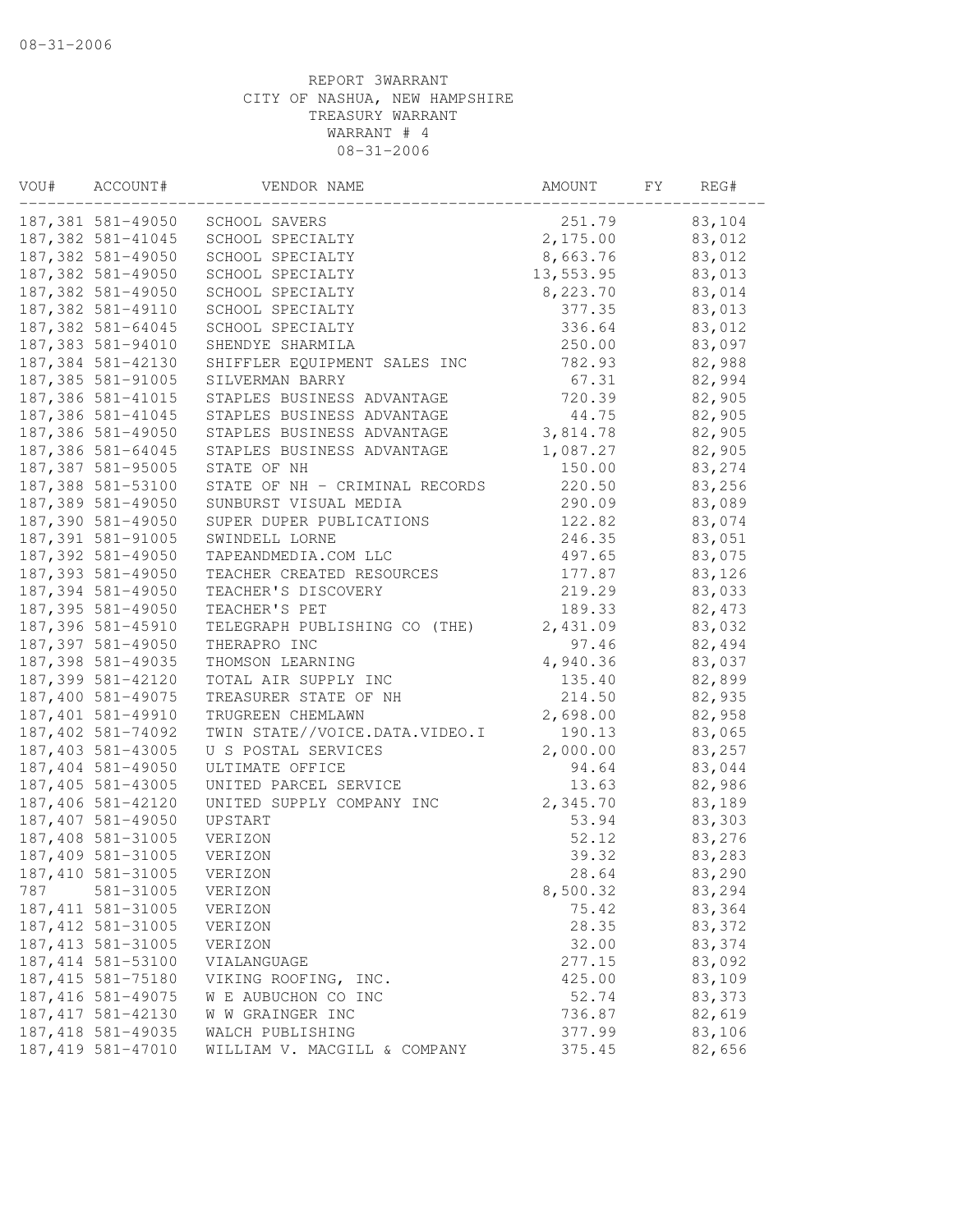| VOU#  | ACCOUNT#           | VENDOR NAME                                     | AMOUNT FY | REG#       |
|-------|--------------------|-------------------------------------------------|-----------|------------|
|       | 187,420 581-49050  | WILSON SYLVIA E                                 | 91.56     | 83,150     |
|       | 187, 421 581-75023 | WINSLOW GEORGE                                  | 1,036.00  | 83,142     |
|       | 187, 421 581-75180 | WINSLOW GEORGE                                  | 1,604.24  | 83,142     |
|       | 187, 422 581-91005 | WOJTKUN CATHERINE                               | 38.16     | 83,073     |
|       | 187,423 581-49050  | WOODWIND & BRASSWIND                            | 20.29     | 83,017     |
|       | 187,423 581-95010  | WOODWIND & BRASSWIND                            | 1,199.00  | 83,017     |
|       | 187,424 581-49050  | WORTHINGTON DIRECT INC                          | 195.54    | 83,025     |
|       | 187,425 581-74092  | ZONES                                           | 1,185.12  | 83,018     |
| TOTAL | 581                | SCHOOL DEPARTMENT<br>________________________   |           | 695,608.98 |
|       |                    |                                                 |           |            |
| 788   | 590-23553          | IMTEK REPROGRAPHICS INC                         | 135.40    | 83,039     |
| 789   | 590-24517          | ASSOCIATED CONCRETE COATINGS I                  | 5,866.00  | 82,514     |
| 790   | 590-24519          | PATRIOT PROPERTIES INC                          | 8,000.00  | 83,320     |
| 791   | 590-24522          | CONNECTIVITY INC                                | 165.00    | 82, 475    |
| 792   | 590-24522          | GHA TECHNOLOGIES INC                            | 530.00    | 82,650     |
| 793   | 590-24531          | APPLIED CONCEPTS INC                            | 2,704.50  | 82,813     |
| 794   | 590-24531          | B & S LOCKSMITHS INC                            | 2,781.00  | 82,931     |
| 795   | 590-24531          | INTERSTATE ARMS CORP                            | 2,863.00  | 82,555     |
| 796   | 590-24531          | NORMAN E DAY INC                                | 561.00    | 82, 472    |
| 797   | 590-24531          | RILEY'S SPORT SHOP INC                          | 462.00    | 82,485     |
| 798   | 590-24532          | SCHOOL FURNISHINGS INC                          | 8,545.40  | 83,006     |
| 799   | 590-24572          | FALK CARTER                                     | 325.00    | 83,259     |
| 800   | 590-24572          | HOUSTON ROGER                                   | 140.48    | 83,263     |
| 801   | 590-24572          | SAWYER RICK                                     | 140.48    | 83,261     |
| 802   | 590-24572          | WILKINS MARCIA                                  | 325.00    | 83,262     |
| 803   | 590-24572          | YEOMANS MICHAEL                                 | 125.00    | 83,260     |
| 804   | 590-24576          | SPRINT                                          | 593.56    | 83,288     |
| 804   | 590-24577          | SPRINT                                          | 346.02    | 83,288     |
|       | 187,426 590-24581  | AMERICAN TIME AND SIGNAL CO.                    | 27.90     | 83,175     |
|       | 187,427 590-24581  | BENJAMIN'S DRY CLEANING                         | 756.00    | 82,610     |
|       | 187,428 590-24581  | CAPP INC                                        | 626.10    | 82,981     |
|       | 187,429 590-24581  | CENTRAL PAPER PRODUCTS CO                       | 2,521.70  | 83,192     |
|       |                    | 187,430 590-24581 CLARK ASSOCIATES/DEBBIE CLARK | 4,092.99  | 82,560     |
|       | 187,431 590-24581  | CONTROL TECHNOLOGIES INC                        | 2,411.84  | 82,982     |
|       | 187, 432 590-24581 | COPY SHOP                                       | 1,927.61  | 82,657     |
|       | 187, 433 590-24581 | D & M STRIPING                                  | 10,990.00 | 82,504     |
|       | 187,434 590-24581  | DADDY'S JUNKY MUSIC STORES INC                  | 1,000.56  | 82,991     |
|       | 187,435 590-24581  | DELL MARKETING LP                               | 1,906.22  | 82,616     |
|       | 187,436 590-24581  | ECKERD YOUTH ALTERNATIVES INC                   | 3,532.20  | 82,617     |
|       | 187,437 590-24581  | FASTENAL CO                                     | 220.43    | 82,532     |
|       | 187,438 590-24581  | HARRIS EQUIPMENT REPAIR SERVIC                  | 89.07     | 83,178     |
|       | 187, 439 590-24581 | HAYNER/SWANSON INC                              | 502.98    | 82,563     |
|       | 187,440 590-24581  | HEWLETT PACKARD COMPANY                         | 1,941.00  | 82,620     |
|       | 187, 441 590-24581 | J W PEPPER & SON INC                            | 1,832.24  | 82,627     |
|       | 187,442 590-24581  | LIBERTY INTN'L TRUCKS OF NH LL                  | 780.00    | 83,177     |
|       | 187, 443 590-24581 | MANCHESTER SCHOOL DISTRICT                      | 1,466.50  | 83,132     |
|       |                    |                                                 |           |            |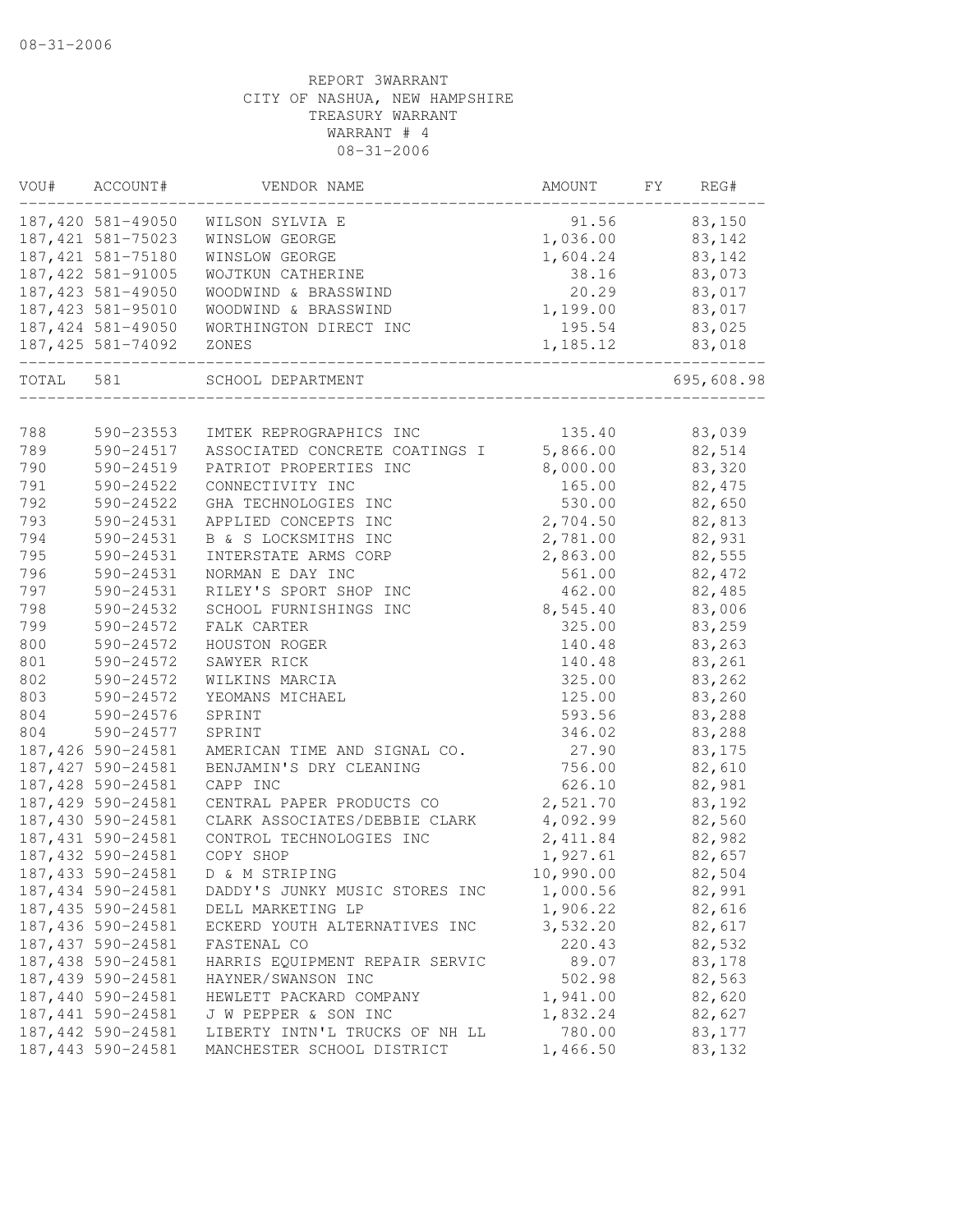|           | VOU# ACCOUNT#      | VENDOR NAME                                    | AMOUNT          | FY | REG#        |
|-----------|--------------------|------------------------------------------------|-----------------|----|-------------|
|           |                    | 187,444 590-24581 MARVELL PLATE GLASS INC      | 5,000.00 82,509 |    |             |
|           | 187, 445 590-24581 | MAYNARD & LESIEUR INCORPORATED 959.91          |                 |    | 83,179      |
|           | 187,446 590-24581  | MCGRAW HILL COMPANIES                          | 15,200.70       |    | 82,684      |
|           | 187, 447 590-24581 | MOUNT PROSPECT ACADEMY INC                     | 1,043.95        |    | 83,082      |
|           | 187,448 590-24581  | NEW HAMPSHIRE HOSPITAL                         | 3,534.00        |    | 83,099      |
|           | 187,449 590-24581  | PEARSON EDUCATION                              | 2,368.05        |    | 83,087      |
|           | 187,450 590-24581  | PEARSON EDUCATION                              | 8,970.97        |    | 83,090      |
|           | 187,451 590-24581  | PERFECTION LEARNING CORP                       | 509.49          |    | 83,197      |
|           | 187,452 590-24581  | READING FOUNDATION (THE)                       | 1,736.00        |    | 83,057      |
|           | 187,453 590-24581  | SCHOOL ADMINISTRATIVE UNIT FOR                 | 5,000.00        |    | 83,149      |
|           | 187,454 590-24581  | SCHOOL SPECIALTY                               | 4,276.97        |    | 83,014      |
|           | 187, 455 590-24581 | SERESC                                         | 20,902.35       |    | 82,491      |
|           | 187,456 590-24581  | SIMPLEXGRINNELL                                | 515.43          |    | 82,487      |
|           | 187, 457 590-24581 | STAPLES BUSINESS ADVANTAGE                     | 1,027.58        |    | 82,905      |
|           | 187,458 590-24581  | TERMINIX                                       | 485.00          |    | 83,111      |
|           | 187,459 590-24581  | TOTAL AIR SUPPLY INC                           | 471.93          |    | 82,899      |
|           | 187,460 590-24581  | UNICOM                                         | 11,747.56       |    | 83,072      |
|           | 187,461 590-24581  | WALKER ANITA                                   | 5,539.00        |    | 82,995      |
|           | 187,462 590-24581  | WATER CHEMICALS INC                            | 134.40          |    | 82,807      |
|           |                    | 187,463 590-24581 WATER CHEMICALS INCORPORATED | 960.50          |    | 83,170      |
|           |                    | 187,464 590-24581 WINSLOW GEORGE               | 5,200.00        |    | 83,142      |
| TOTAL 590 |                    | P/Y OBLIGATIONS                                |                 |    | 166,817.97  |
|           |                    |                                                |                 |    |             |
| 805       | 595-22015          | ACKERMAN BETTY                                 |                 |    | 7.89 82,845 |
| 806       | 595-22015          | BAKER JAMES TRUSTEE OF                         | 15.84           |    | 82,789      |
| 807       | 595-22015          | BEATON RICHARD & LISA                          | 10.56           |    | 82,797      |
| 808       | 595-22015          | BURNS WILLIAM & TRUDY                          | 2.64            |    | 82,796      |
| 809       | 595-22015          | COOKE JOEL & CAROL                             | 5.28            |    | 82,847      |
| 810       | 595-22015          | CRUZ SEGUNDO                                   | 2.64            |    | 82,791      |
| 811       | 595-22015          | DOWARD SHANNON & KEVIN LAZZARO                 | 2.64            |    | 82,788      |
| 812       | 595-22015          | DURGIN DONNA                                   | 10.56           |    | 82,795      |
| 813       | 595-22015          | GAGNON DANIEL & BRENDA                         | 7.92            |    | 82,785      |
| 814       | 595-22015          | JANGEL CONSTANCE                               | 8.56            |    | 82,809      |
| 815       | 595-22015          | KOGAN LEONID & NATALIA                         | 10.56           |    | 82,782      |
| 816       | 595-22015          | LIBERATORE ESTELLE & BRUCE M M                 | 5.28            |    | 82,781      |
| 817       | 595-22015          | MERRILL ROBERT                                 | 26.40           |    | 82,850      |
| 818       | 595-22015          | MIGNEAULT DAVID                                | 15.84           |    | 82,854      |
| 819       | 595-22015          | MOHEBAN CYNTHIA                                | 29.04           |    | 82,786      |
| 820       | 595-22015          | MURDOCK MATTHEW & SUZANNE WILD                 | 23.76           |    | 82,803      |
| 821       | 595-22015          | PANDIT GANESH                                  | 21.12           |    | 82,856      |
| 822       | 595-22015          | PIWOWARSKI JR & YH IRR TRUST                   | 2.64            |    | 82,787      |
| 823       | 595-22015          | PUGACHEVSKY FIODOR &                           | 5.28            |    | 82,793      |
| 824       | 595-22015          | ROSA DANIEL                                    | 34.32           |    | 82,783      |
| 825       | 595-22015          | TARBOX CHRISTOPHER                             | 34.32           |    | 82,801      |
| 826       | 595-22015          | WALKER PAUL & JANET                            | 5.28            |    | 82,792      |
| 827       | 595-22020          | ACKERMAN BETTY                                 | 182.78          |    | 82,845      |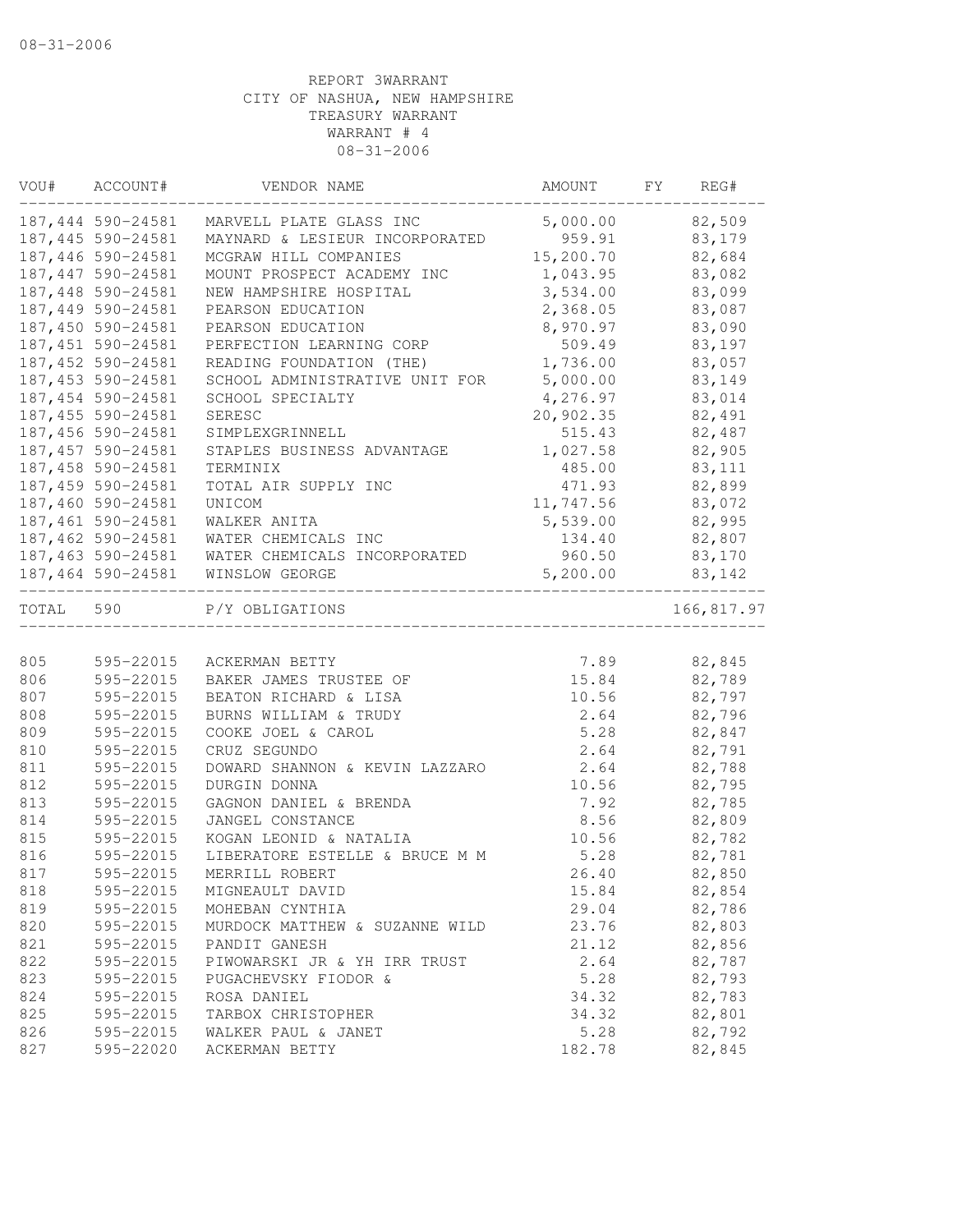| VOU#      | ACCOUNT#  | VENDOR NAME                    | AMOUNT   | <b>FY</b> | REG#     |
|-----------|-----------|--------------------------------|----------|-----------|----------|
| 828       | 595-22020 | BAKER JAMES TRUSTEE OF         | 360.67   |           | 82,789   |
| 829       | 595-22020 | BEATON RICHARD & LISA          | 251.33   |           | 82,797   |
| 830       | 595-22020 | BURNS WILLIAM & TRUDY          | 50.59    |           | 82,796   |
| 831       | 595-22020 | COOKE JOEL & CAROL             | 146.88   |           | 82,847   |
| 832       | 595-22020 | CRUZ SEGUNDO                   | 42.43    |           | 82,791   |
| 833       | 595-22020 | DOWARD SHANNON & KEVIN LAZZARO | 60.38    |           | 82,788   |
| 834       | 595-22020 | DURGIN DONNA                   | 233.37   |           | 82,795   |
| 835       | 595-22020 | GAGNON DANIEL & BRENDA         | 174.62   |           | 82,785   |
| 836       | 595-22020 | KOGAN LEONID & NATALIA         | 243.16   |           | 82,782   |
| 837       | 595-22020 | LIBERATORE ESTELLE & BRUCE M M | 93.02    |           | 82,781   |
| 838       | 595-22020 | MALONE COLLEEN                 | 318.24   |           | 82,800   |
| 839       | 595-22020 | MERRILL ROBERT                 | 634.84   |           | 82,850   |
| 840       | 595-22020 | MIGNEAULT DAVID                | 355.78   |           | 82,854   |
| 841       | 595-22020 | MOHEBAN CYNTHIA                | 674.01   |           | 82,786   |
| 842       | 595-22020 | MURDOCK MATTHEW & SUZANNE WILD | 551.62   |           | 82,803   |
| 843       | 595-22020 | PANDIT GANESH                  | 460.22   |           | 82,856   |
| 844       | 595-22020 | PIWOWARSKI JR & YH IRR TRUST   | 68.54    |           | 82,787   |
| 845       | 595-22020 | PRICE KAREN                    | 101.18   |           | 82,799   |
| 846       | 595-22020 | PUGACHEVSKY FIODOR &           | 114.24   |           | 82,793   |
| 847       | 595-22020 | ROSA DANIEL                    | 768.67   |           | 82,783   |
| 848       | 595-22020 | TARBOX CHRISTOPHER             | 802.94   |           | 82,801   |
| 849       | 595-22020 | TREITEL ROBERT                 | 1,424.74 |           | 82,852   |
| 850       | 595-22020 | TREITEL ROBERT & CHONG CHA     | 781.73   |           | 82,843   |
| 851       | 595-22020 | WALKER PAUL & JANET            | 109.34   |           | 82,792   |
| 852       | 595-22020 | WOOD JAMES & PATRICIA          | 119.14   |           | 82,798   |
| TOTAL 595 |           | OVERLAY                        |          |           | 9,412.83 |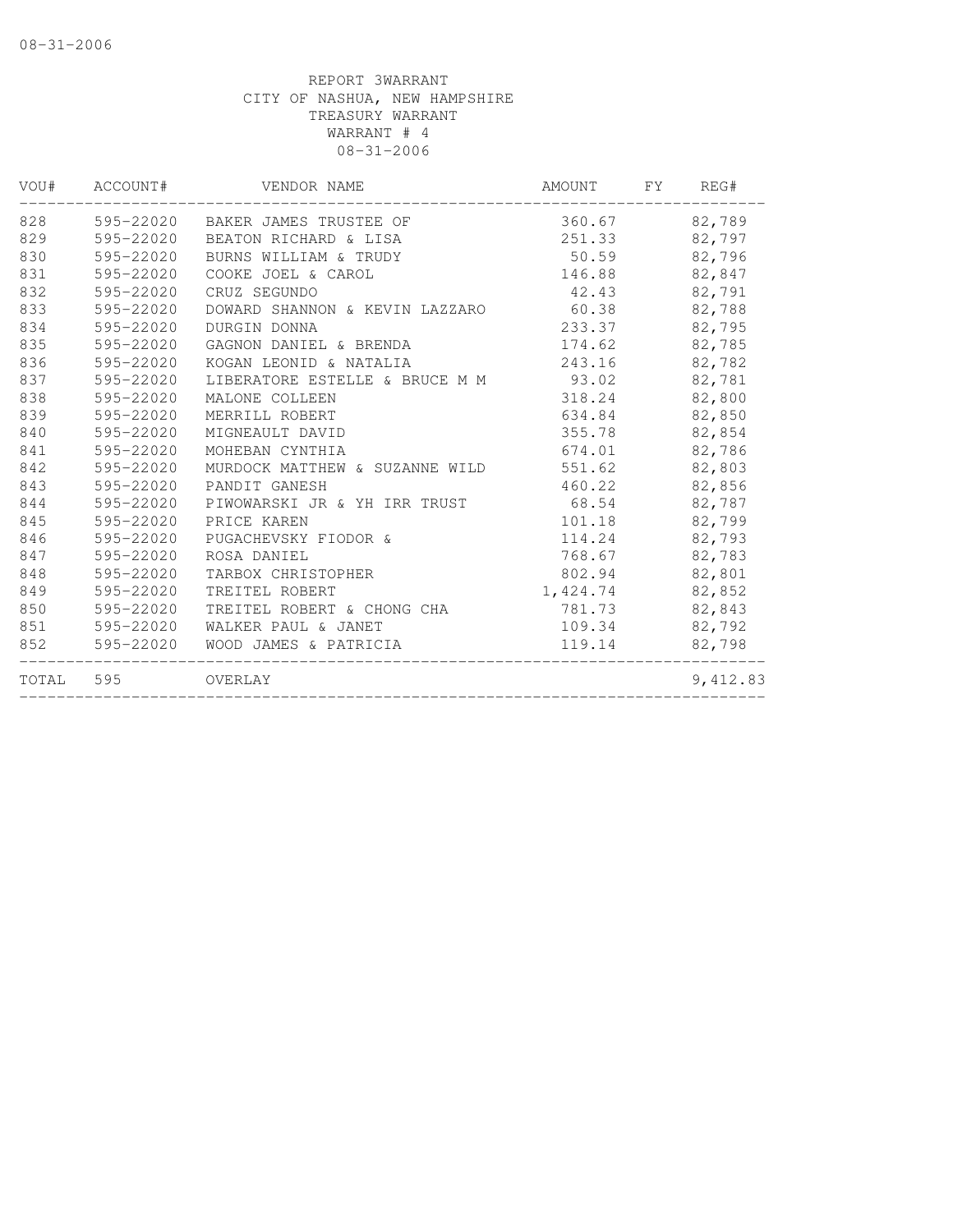| VOU#              | ACCOUNT#                   | VENDOR NAME                                                                       | AMOUNT FY REG#                   |                            |
|-------------------|----------------------------|-----------------------------------------------------------------------------------|----------------------------------|----------------------------|
|                   |                            | 853 653-06 BROX INDUSTRIES INC                                                    | 14,958.34 82,550                 |                            |
| TOTAL             |                            | 653-06 CAP IMP - STREET DEPT<br>STREET PAVING PROGRAM FY05                        |                                  | 14,958.34                  |
| $187,466$ 681-09  |                            | 187,465 681-09 KEACH-NORDSTROM ASSOCS INC<br>NEWPORT CONSTRUCTION CO              | 4,778.50<br>87,783.15            | 83,078<br>82,644           |
|                   |                            | TOTAL 681-09 CAP IMP - SCHOOL<br>DEFERRED MAINT/CAP IMPRVT FY06                   |                                  | 92,561.65                  |
|                   | 187,467 681-34             | SCHIAVI LEASING CORP                                                              | 78,750.00 83,034                 |                            |
|                   |                            | TOTAL 681-34 CAP IMP - SCHOOL<br>PORTABLE CLASSROOMS                              |                                  | 78,750.00                  |
| 854<br>855<br>856 | 699-07<br>699-07<br>699-07 | EDWARDS ANGELL PALMER & DODGE<br>SANSOUCY GEORGE E PE LLC<br>UPTON & HATFIELD LLP | 596.70<br>69,889.34<br>58,428.91 | 83,317<br>82,557<br>82,535 |
|                   |                            | TOTAL 699-07 WATER SUPPLY ACQUISITION                                             |                                  | 128, 914.95                |
|                   |                            |                                                                                   |                                  |                            |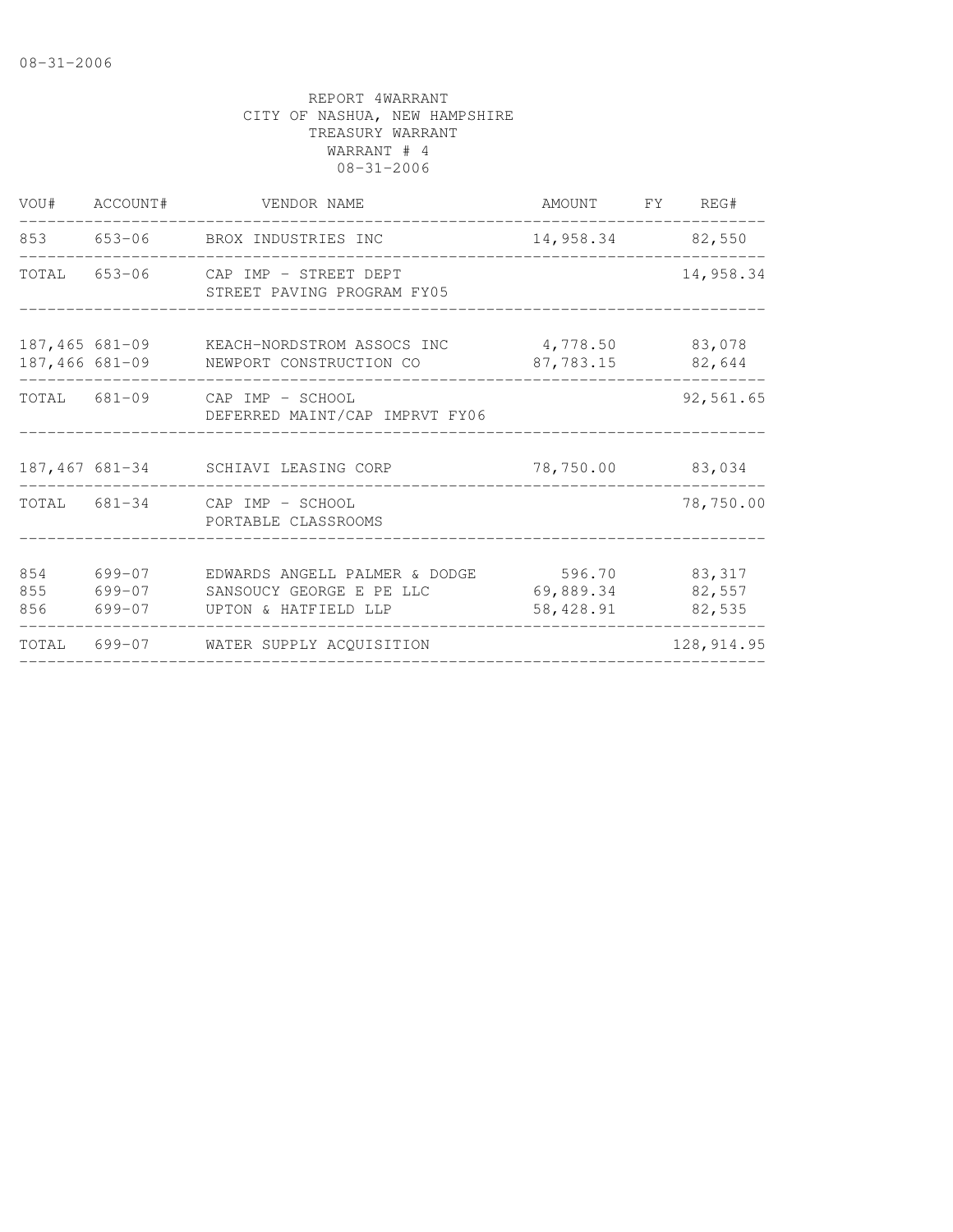| VOU#       | ACCOUNT#               | PROGRAM<br>VENDOR NAME                                | AMOUNT               | FY. | REG#             |
|------------|------------------------|-------------------------------------------------------|----------------------|-----|------------------|
| 857<br>858 | 731-33005<br>731-34015 | 3718 PENNICHUCK WATER<br>3718 KEYSPAN ENERGY DELIVERY | 21.12<br>2.93        |     | 83,299<br>83,296 |
| 859        | 731-64040              | 3705 SHARE-IT INC                                     | 206.95               |     | 82,775           |
| 860        | 731-64045              | 3705 DELL MARKETING LP                                | 8,929.50             |     | 82,730           |
| 861        | 731-64045              | 3705 GOVCONNECTION INC                                | 434.72               |     | 82,720           |
| 862        | 731-64045              | 3705 NU-VISION                                        | 7,631.91             |     | 82,609           |
| 863        | 731-64192              | 3705 DELL MARKETING LP                                | 2,891.72             |     | 82,730           |
| 864        | 731-64192              | 3705 GHA TECHNOLOGIES INC                             | 189.00               |     | 82,718           |
| 865        | 731-64192              | 3705 LAFAYETTE INSTRUMENT CO INC                      | 47.00                |     | 82,719           |
| 866        | $731 - 69$             | 3706 MERIDIAN CONSTRUCTION CORP                       | 39,009.00            |     | 82,724           |
| 866        | 731-75130              | 3706 MERIDIAN CONSTRUCTION CORP                       | 14,340.00            |     | 82,724           |
| 867        | 731-75130              | 3706 SMRT INC                                         | 1,049.58             |     | 82,598           |
| TOTAL      | 731                    | CPF-POLICE DEPARTMENT                                 | 74,753.43            |     |                  |
|            |                        |                                                       |                      |     |                  |
| 868        | 751-33005              | 3718 PENNICHUCK WATER                                 | 66.88                |     | 83,299           |
| 869        | 751-34015              | 3718 KEYSPAN ENERGY DELIVERY                          | 9.27                 |     | 83,296           |
| 870        | 751-53075              | 3731 NASHUA REGIONAL PLANNING COMMI                   | 667.51               |     | 83,205           |
| 871        | 751-59100              | 3718 WOOD'S CRW CORP OF NH                            | 1,125.00             |     | 82,927           |
| TOTAL      | 751                    | CPF-PWD & ENGINEERING                                 | 1,868.66             |     |                  |
| 872        | 771-01310              | 3734 ECKMAN CONSTRUCTION CO INC                       |                      |     | 82,673           |
| 873        | 771-53025              | 3750 HAMBLETT & KERRIGAN                              | 4,000.00<br>2,225.00 |     | 82,461           |
| 874        | 771-53095              | 3734 DAVID M WHITE ARCHITECT                          | 2,596.00             |     | 82,641           |
| 875        | $771 - 63$             | 3734 ECKMAN CONSTRUCTION CO INC                       | 125,034.04           |     | 82,673           |
| TOTAL      | 771                    | CPF - COMM DEVLPMNT DIV                               | 133,855.04           |     |                  |
|            |                        |                                                       |                      |     |                  |
| 876        | 772-53025              | 3720 TETRA TECH RAI                                   | 36,978.59            |     | 83,315           |
| TOTAL      | 772                    | CPF-PLANNING DEPT                                     | 36,978.59            |     |                  |
| 877        | 773-01310              | 3726 NASHUA RIVERWALK LLC                             | 9,900.00             |     | 82,872           |
|            |                        |                                                       |                      |     |                  |
| TOTAL 773  |                        | CPF-ECONOMIC DEVELOPMENT                              | 9,900.00             |     |                  |
|            |                        |                                                       |                      |     |                  |
| 878        | 774-01318              | 3718 MERIDIAN CONSTRUCTION CORP                       | 78,897.00            |     | 82,724           |
| 879        | 774-33005              | 3718 PENNICHUCK WATER                                 | 88.01                |     | 83,300           |
| 880        | 774-34015              | 3718 KEYSPAN ENERGY DELIVERY                          | 12.20                |     | 83,296           |
| 881        | 774-53030              | 3718 CMA ENGINEERS INC                                | 10,585.33            |     | 82,495           |
| 882        | 774-59150              | 3718 HSM ELECTRONIC PROTECTION SERV                   | 510.00               |     | 83,318           |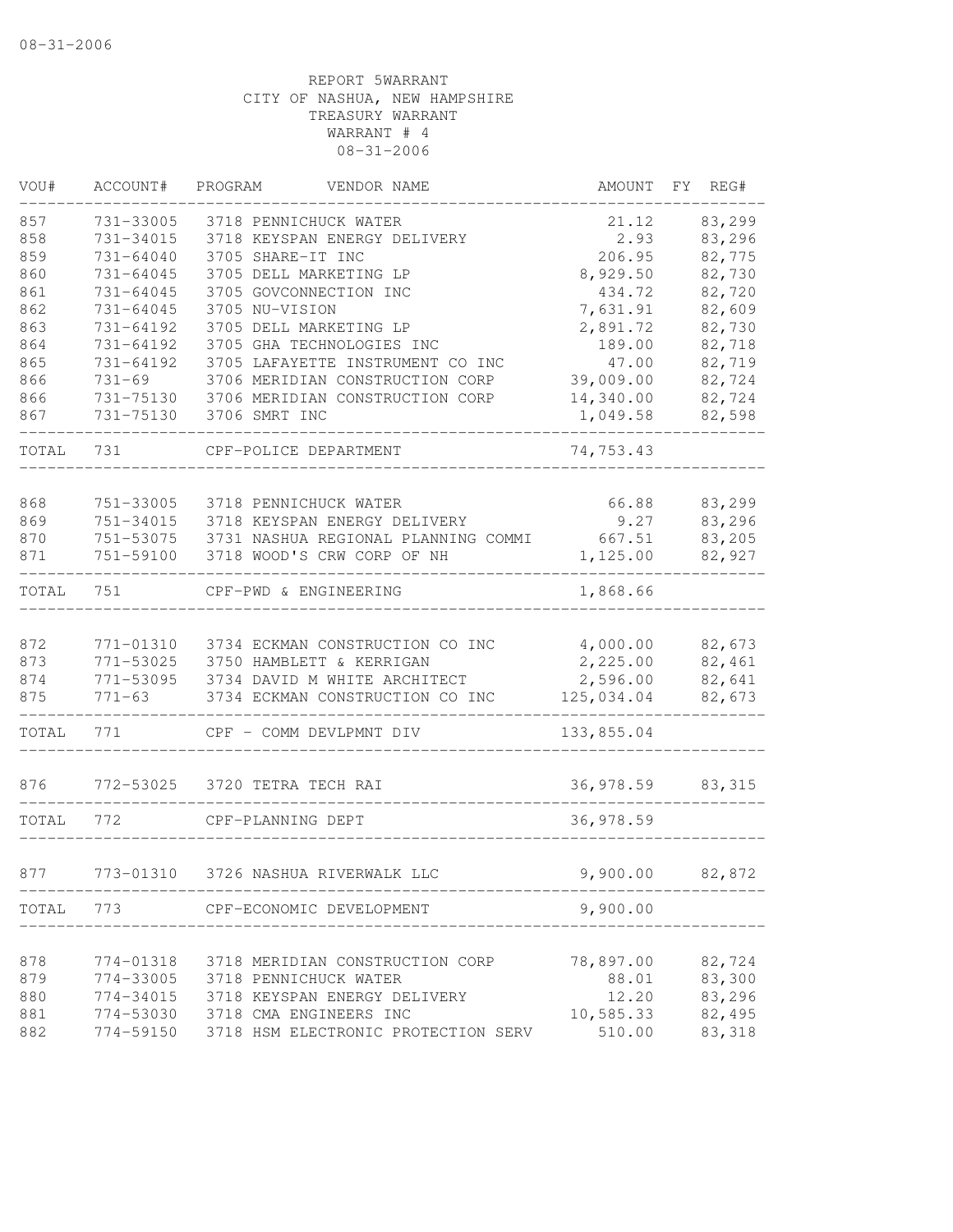| VOU#                            | ACCOUNT#                                                      | PROGRAM<br>VENDOR NAME                                                                                                                                  | AMOUNT FY                                                   | REG#                                   |
|---------------------------------|---------------------------------------------------------------|---------------------------------------------------------------------------------------------------------------------------------------------------------|-------------------------------------------------------------|----------------------------------------|
| <b>TOTAL</b>                    | 774                                                           | CPF-URBAN PROGRAMS                                                                                                                                      | 90,092.54                                                   |                                        |
| 883<br>884<br>885<br>886<br>887 | 792-01310<br>792-53030<br>792-59232<br>792-59232<br>792-59232 | 3796 PARK CONSTRUCTION/RETAINAGE<br>3792 FAY SPOFFORD & THORNDIKE LLC<br>3795 CAPE ANN EOUIPMENT LLC<br>3795 CAPE ANN EOUIPMENT/RETAINAGE<br>3795 D & R | 1,649.96<br>52,848.81<br>49, 413.83<br>5,490.43<br>4,488.00 | 56<br>82,529<br>83,264<br>67<br>82,875 |
| TOTAL                           | 792                                                           | CPF-WASTEWATER USER FUND                                                                                                                                | 113,891.03                                                  |                                        |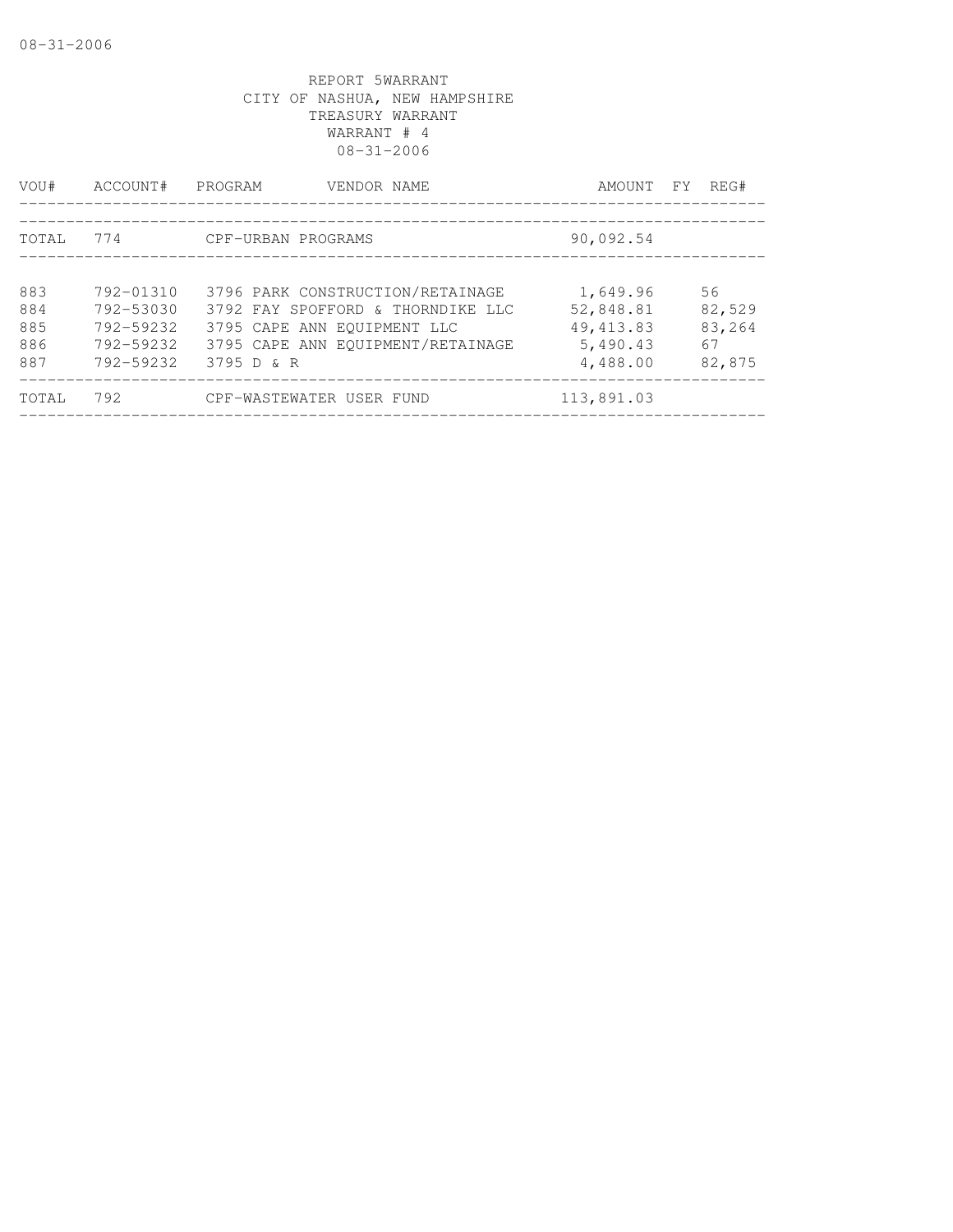| VOU# | ACCOUNT#    | VENDOR NAME                    | AMOUNT              | FY | REG#   |
|------|-------------|--------------------------------|---------------------|----|--------|
| 888  | 801-31005   | VERIZON                        | 74.64               |    | 83,294 |
| 889  | 801-31040   | PAETEC COMMUNICATIONS INC      | 8.83                |    | 83,275 |
| 890  | 801-32005   | PUBLIC SERVICE OF NH           | 974.99              |    | 83,346 |
| 891  | $801 - 402$ | SIMS CONSTRUCTION              | 178.65              |    | 82,832 |
| 892  | 801-41015   | STAPLES BUSINESS ADVANTAGE     | 116.86              |    | 82,971 |
| 893  | 801-42000   | LISAY STEVEN E                 | 360.00              |    | 82,727 |
| 894  | 801-48005   | SHATTUCK MALONE OIL CO         | 10,700.05           |    | 83,268 |
| 894  | 801-48005   | SHATTUCK MALONE OIL CO         | 6,809.12            |    | 83,268 |
| 894  | 801-48005   | SHATTUCK MALONE OIL CO         | 1,945.47            |    | 83,268 |
| 895  | 801-53075   | USDA APHIS                     | 4,757.50            |    | 83,302 |
| 896  | 801-59100   | AMHERST APPLIANCE REPAIR/STEVE | 265.00              |    | 83,366 |
| 897  | 801-59100   | HEALTH STOP INC                | 169.00              |    | 82,709 |
| 898  | 801-59238   | ANACOMP INC                    | 29.40               |    | 82,553 |
| 899  | 801-59239   | STAPLES BUSINESS ADVANTAGE     | 73.49               |    | 82,971 |
| 900  | 801-59245   | D & R TOWING INC               | 1,170.00            |    | 83,172 |
| 901  | 801-68092   | LASALLE BANK NA                | 31,836.59           |    | 64     |
| 901  | 801-68093   | LASALLE BANK NA                | 284, 514.24         |    | 64     |
| 902  | 801-72010   | CONWAY OFFICE PRODUCTS LLC     | 90.00               |    | 82,661 |
| 903  | 801-75023   | HOME DEPOT CREDIT SERVICES     | 656.84              |    | 83,292 |
| 904  | 801-77020   | CN WOOD CO INC                 | 648.63              |    | 82,964 |
| 905  | 801-78065   | MAYNARD & LESIEUR INCORPORATED | 2,092.44            |    | 83,179 |
| 905  | 801-78065   | MAYNARD & LESIEUR INCORPORATED | 12,416.78           |    | 83,179 |
| 905  | 801-78065   | MAYNARD & LESIEUR INCORPORATED | 1, 175.27           |    | 83,179 |
| 906  | 801-78100   | CN WOOD CO INC                 | 7,006.69            |    | 82,964 |
| 907  | 801-78100   | LIBERTY INTN'L TRUCKS OF NH LL | 121.82              |    | 83,177 |
| 907  | 801-78100   | LIBERTY INTN'L TRUCKS OF NH LL | 4,489.82            |    | 83,177 |
| 907  | 801-78100   | LIBERTY INTN'L TRUCKS OF NH LL | 318.22              |    | 83,177 |
| 908  | 801-78100   | NAPA AUTO PARTS                | 282.46              |    | 82,920 |
| 908  | 801-78100   | NAPA AUTO PARTS                | 198.85              |    | 82,920 |
| 908  | 801-78100   | NAPA AUTO PARTS                | 11.94               |    | 82,920 |
| 908  | 801-78100   | NAPA AUTO PARTS                | 263.13              |    | 82,921 |
| 908  | 801-78100   | NAPA AUTO PARTS                | 54.07               |    | 82,921 |
| 909  | 801-78100   | SANEL AUTO PARTS CO            | 388.48              |    | 82,741 |
| 909  | 801-78100   | SANEL AUTO PARTS CO            | 323.06              |    | 82,741 |
| 909  | 801-78100   | SANEL AUTO PARTS CO            | 470.79              |    | 82,741 |
| 910  | 801-82025   | NH RETIREMENT SYSTEM           | 291.35              |    | 66     |
| 911  | 801-83106   | ANTHEM BLUE CROSS BLUE SHIELD  | 8,187.77            |    | 62     |
| 912  | 801-83106   | HARVARD PILGRIM HEALTH CARE    | 202.66              |    | 60     |
| 913  | 801-83106   | NORTHEAST DELTA                | 553.10              |    | 61     |
| 914  | 801-83130   | ITT HARTFORD                   | 56.80               |    | 70     |
| 915  |             |                                |                     |    | 62     |
|      | 801-83206   | ANTHEM BLUE CROSS BLUE SHIELD  | 14,904.55<br>948.10 |    |        |
| 916  | 801-83206   | NORTHEAST DELTA                |                     |    | 61     |
| 917  | 801-83230   | ITT HARTFORD                   | 86.52               |    | 70     |
| 918  | 801-83306   | ANTHEM BLUE CROSS BLUE SHIELD  | 4,814.35            |    | 62     |
| 919  | 801-83306   | NORTHEAST DELTA                | 305.85              |    | 61     |
| 920  | 801-83330   | ITT HARTFORD                   | 120.35              |    | 70     |
| 921  | 801-83406   | ANTHEM BLUE CROSS BLUE SHIELD  | 5,255.16            |    | 62     |
| 922  | 801-83406   | HARVARD PILGRIM HEALTH CARE    | 1,000.79            |    | 60     |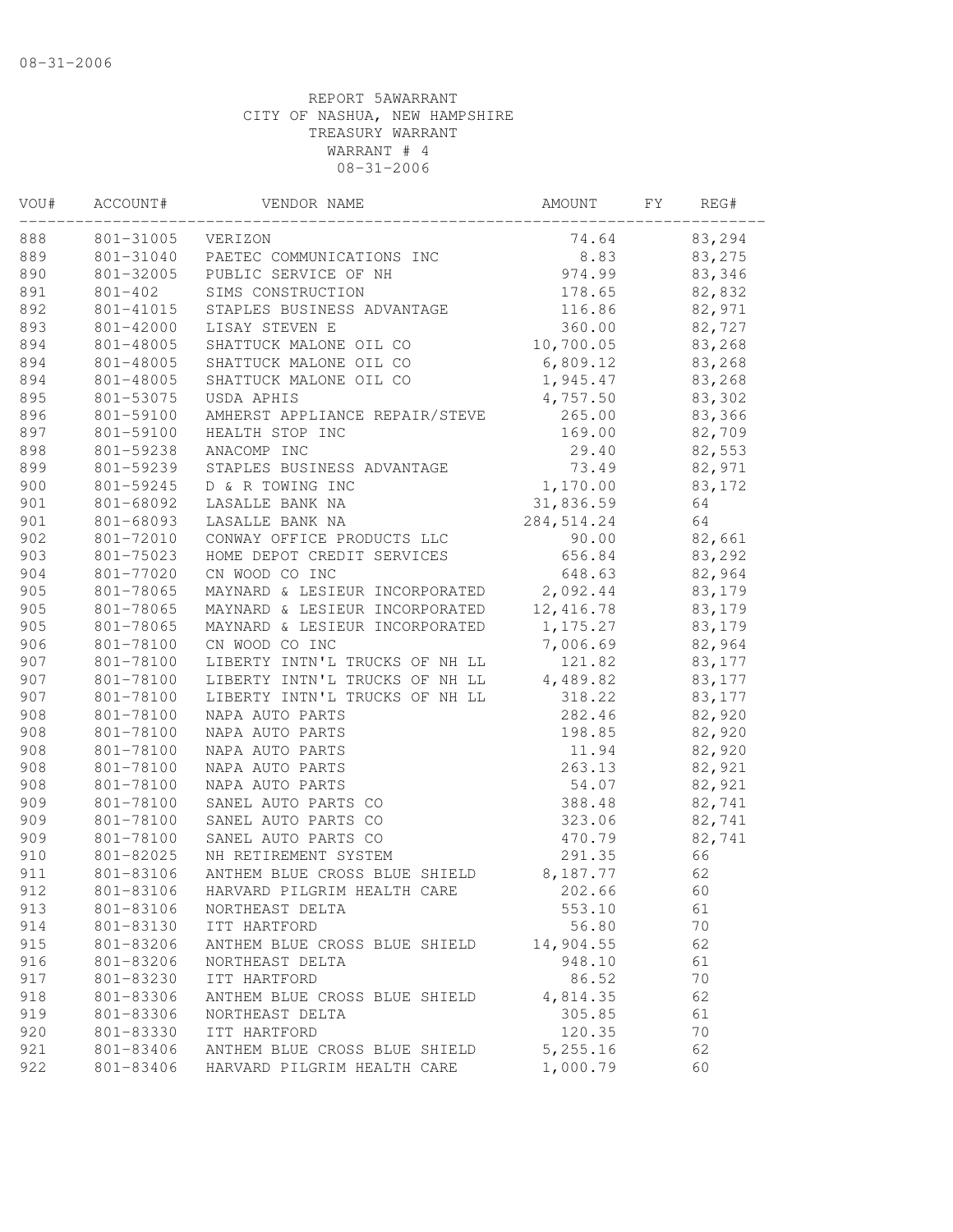| VOU#  | ACCOUNT#    | VENDOR NAME                    | AMOUNT                | FΥ | REG#          |
|-------|-------------|--------------------------------|-----------------------|----|---------------|
| 923   | 801-83406   | NORTHEAST DELTA                | 365.12                |    | 61            |
| 924   | 801-83430   | ITT HARTFORD                   | 46.34                 |    | 70            |
| 925   | 801-91005   | CONVERSE KERRY                 | 102.88                |    | 82,469        |
| 926   | 801-94005   | LEARY EDWARD C JR              | 286.19                |    | 83,265        |
| 927   | 801-94005   | SWANA                          | 1,140.00              |    | 83,298        |
| 927   | 801-95005   | SWANA                          | 167.00<br>___________ |    | 83,298        |
| TOTAL | 801         | SOLID WASTE DISPOSAL           |                       |    | 413,828.00    |
|       |             |                                |                       |    |               |
| 928   | 802-31005   | VERIZON                        |                       |    | 559.35 83,294 |
| 929   | 802-31005   | WIRELESS ZONE                  | 154.00                |    | 83,319        |
| 930   | 802-31040   | PAETEC COMMUNICATIONS INC      | 9.94                  |    | 83,275        |
| 931   | 802-32005   | PUBLIC SERVICE OF NH           | 17.15                 |    | 83,346        |
| 931   | 802-32005   | PUBLIC SERVICE OF NH           | 50,014.35             |    | 83,346        |
| 932   | 802-33005   | PENNICHUCK WATER               | 547.37                |    | 83,300        |
| 933   | 802-34015   | KEYSPAN ENERGY DELIVERY        | 442.98                |    | 83,296        |
| 934   | 802-41015   | STAPLES BUSINESS ADVANTAGE     | 407.46                |    | 82,971        |
| 935   | 802-42010   | CENTRAL PAPER PRODUCTS CO      | 495.30                |    | 83,192        |
| 936   | 802-43005   | FEDEX                          | 178.46                |    | 83,277        |
| 937   | 802-45101   | CIBA SPECIALTY CHEMICALS CO    | 10,932.00             |    | 82,576        |
| 938   | 802-45103   | BORDEN & REMINGTON CORP        | 3, 146.38             |    | 82,498        |
| 939   | 802-45105   | HOLLAND COMPANY INC            | 2,822.82              |    | 82,632        |
| 940   | 802-45106   | KEMIRON COMPANIES INC          | 3,470.28              |    | 82,772        |
| 941   | 802-46045   | LEHIGH SAFETY SHOE LLC         | 243.98                |    | 82,695        |
| 941   | 802-46045   | LEHIGH SAFETY SHOE LLC         | 806.00                |    | 82,695        |
| 942   | 802-46045   | UNIFIRST CORPORATION           | 44.62                 |    | 82,950        |
| 942   | 802-46045   | UNIFIRST CORPORATION           | 450.02                |    | 82,950        |
| 943   | $802 - 467$ | HILLSBOROUGH COUNTY TREASURER  | 47.56                 |    | 83,186        |
| 944   | 802-48005   | SHATTUCK MALONE OIL CO         | 9,344.16              |    | 83,268        |
| 944   | 802-48005   | SHATTUCK MALONE OIL CO         | 9,344.15              |    | 83,268        |
| 945   | 802-49070   | HACH COMPANY                   | 878.70                |    | 82,929        |
| 946   | 802-49070   | VWR INTERNATIONAL INC          | 1,706.13              |    | 82,972        |
| 947   | 802-53030   | CHEMSERVE ENVIRONMENTAL ANALYS | 1,151.50              |    | 82,904        |
| 948   | 802-53030   | EASTERN ANALYTICAL INC         | 65.00                 |    | 82,737        |
| 949   | 802-53100   | BROX INDUSTRIES INC            | 12,797.50             |    | 82,550        |
| 950   | 802-59100   | ASAP FIRE & SAFETY CORPORATION | 1,275.00              |    | 82,647        |
| 951   | 802-59100   | BAU HOPKINS                    | 1,000.00              |    | 82,558        |
| 952   | 802-59100   | NATIONAL FIRE & SECURITY INC   | 2,180.00              |    | 82,665        |
| 953   | 802-59100   | SIMPLEXGRINNELL                | 260.50                |    | 82,487        |
| 954   | 802-59220   | PRINTGRAPHICS OF MAINE         | 377.50                |    | 82,594        |
| 955   | 802-59225   | KENT CLEAN SEPTIC LLC          | 1,044.00              |    | 82,637        |
| 956   | 802-59225   | WASTE MANAGEMENT OF            | 12,991.55             |    | 82,779        |
| 957   | 802-59230   | BROX INDUSTRIES INC            | 1,008.73              |    | 82,550        |
| 958   | 802-59230   | CORRIVEAU ROUTHIER INC         | 80.00                 |    | 83,171        |
| 959   | 802-59230   | CRISP CONTRACTING LLC          | 7,800.00              |    | 82,873        |
| 960   | 802-59238   | ANACOMP INC                    | 46.87                 |    | 82,553        |
| 961   | 802-59239   | STAPLES BUSINESS ADVANTAGE     | 73.50                 |    | 82,971        |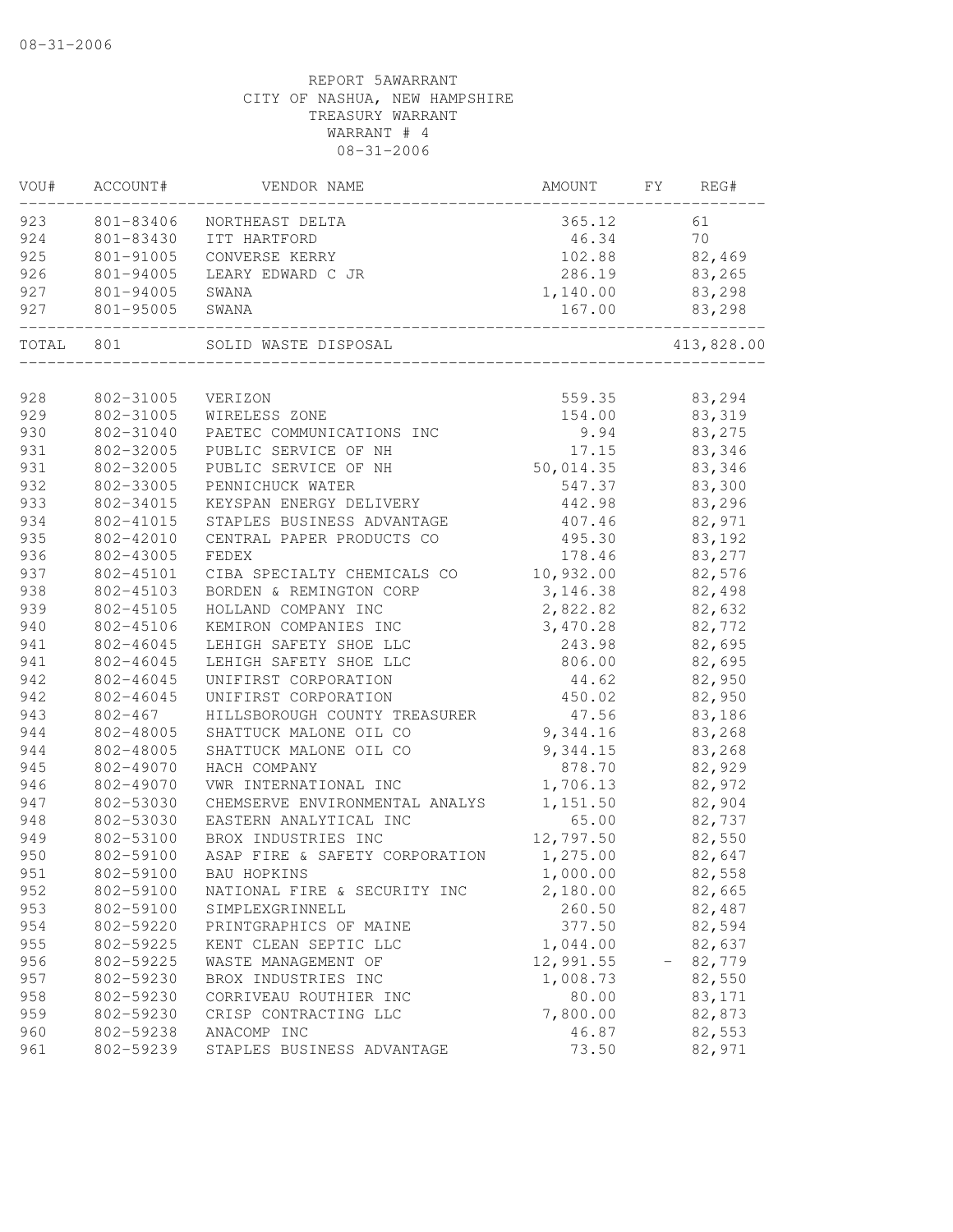| VOU#  | ACCOUNT#  | VENDOR NAME                    | AMOUNT     | FΥ | REG#   |
|-------|-----------|--------------------------------|------------|----|--------|
| 962   | 802-59275 | PENNICHUCK WATER               | 14,812.31  |    | 83,305 |
| 963   | 802-59320 | BEST FORD                      | 12.84      |    | 82,503 |
| 964   | 802-59320 | CN WOOD CO INC                 | 1,622.57   |    | 82,964 |
| 965   | 802-59320 | D & R TOWING INC               | 85.00      |    | 83,172 |
| 966   | 802-59320 | DONOVAN SPRING COMPANY INC     | 497.04     |    | 82,547 |
| 967   | 802-59320 | HOWARD P FAIRFIELD INC         | 920.00     |    | 83,129 |
| 968   | 802-59320 | LIBERTY INTN'L TRUCKS OF NH LL | 96.30      |    | 83,177 |
| 969   | 802-59320 | MAC MULKIN CHEVROLET INC       | 39.26      |    | 83,173 |
| 970   | 802-59320 | MAYNARD & LESIEUR INCORPORATED | 740.36     |    | 83,179 |
| 971   | 802-59320 | NAPA AUTO PARTS                | 360.93     |    | 82,921 |
| 972   | 802-59320 | SANEL AUTO PARTS CO            | 87.56      |    | 82,741 |
| 972   | 802-59320 | SANEL AUTO PARTS CO            | 290.74     |    | 82,741 |
| 973   | 802-64192 | ATLANTIC CLEANING PRODUCTS     | 399.60     |    | 82,513 |
| 974   | 802-64192 | GRAINGER                       | 346.60     |    | 82,573 |
| 974   | 802-64192 | GRAINGER                       | 12.58      |    | 82,573 |
| 975   | 802-64192 | M & M ELECTRICAL SUPPLY CO INC | 109.87     |    | 83,169 |
| 976   | 802-64192 | PINE MOTOR PARTS               | 31.86      |    | 83,180 |
| 977   | 802-64192 | TIFCO INDUSTRIES               | 1,078.31   |    | 82,773 |
| 978   | 802-77050 | M & M ELECTRICAL SUPPLY CO INC | 62.68      |    | 83,169 |
| 979   | 802-77065 | APPLIED INDUSTRIAL TECHNOLOGIE | 170.20     |    | 82,587 |
| 980   | 802-77065 | BEARINGS SPECIALTY CO INC      | 186.01     |    | 82,959 |
| 981   | 802-77065 | CHEMSEARCH                     | 702.70     |    | 82,712 |
| 982   | 802-77065 | INNOVATIVE MACHINE INC         | 1,838.00   |    | 82,515 |
| 983   | 802-77066 | M & M ELECTRICAL SUPPLY CO INC | 82.20      |    | 83,169 |
| 984   | 802-77069 | BELLETETES INC                 | 14.99      |    | 82,734 |
| 985   | 802-77069 | FASTENAL CO                    | 53.30      |    | 82,532 |
| 986   | 802-77069 | G V MOORE LUMBER CO INC        | 14.39      |    | 82,818 |
| 987   | 802-77069 | GRAINGER                       | 107.92     |    | 82,573 |
| 988   | 802-77069 | M & M ELECTRICAL SUPPLY CO INC | 48.65      |    | 83,169 |
| 989   | 802-77069 | MCMASTER-CARR SUPPLY CO        | 770.56     |    | 82,717 |
| 990   | 802-77069 | PINE MOTOR PARTS               | 26.25      |    | 83,180 |
| 991   | 802-77069 | RWC EXCAVATION LLC/ROBERT CHAM | 1,200.00   |    | 82,763 |
| 992   | 802-77069 | UNITED SUPPLY COMPANY INC      | 137.91     |    | 83,189 |
| 993   | 802-77070 | WINDWARD PETROLEUM             | 889.11     |    | 82,577 |
| 994   | 802-77071 | FASTENAL CO                    | 67.24      |    | 82,532 |
| 995   | 802-77072 | GRAINGER                       | 33.60      |    | 82,573 |
| 996   | 802-82025 | NH RETIREMENT SYSTEM           | 487.96     |    | 66     |
| 997   | 802-83006 | ANTHEM BLUE CROSS BLUE SHIELD  | 27,885.77  |    | 62     |
| 998   | 802-83006 | HARVARD PILGRIM HEALTH CARE    | 14, 113.59 |    | 60     |
| 999   | 802-83006 | NORTHEAST DELTA                | 2,697.63   |    | 61     |
| 1,000 | 802-83030 | ITT HARTFORD                   | 412.52     |    | 70     |
| 1,001 | 802-91010 | HABERMAN RICHARD W             | 83.30      |    | 83,266 |
| 1,002 | 802-94005 | HEALTH STOP INC                | 150.00     |    | 82,709 |
| 1,003 | 802-94005 | TREASURER STATE OF NH          | 315.00     |    | 83,272 |
| 1,003 | 802-94005 | TREASURER STATE OF NH          | 730.00     |    | 83,272 |
| 1,003 | 802-95015 | TREASURER STATE OF NH          | 200.00     |    | 83,272 |
| 1,004 | 802-96136 | MCMASTER-CARR SUPPLY CO        | 240.08     |    | 82,717 |
| 1,005 | 802-96136 | NORTH EAST WASTE SERVICES INC  | 10,847.40  |    | 82,820 |
|       |           |                                |            |    |        |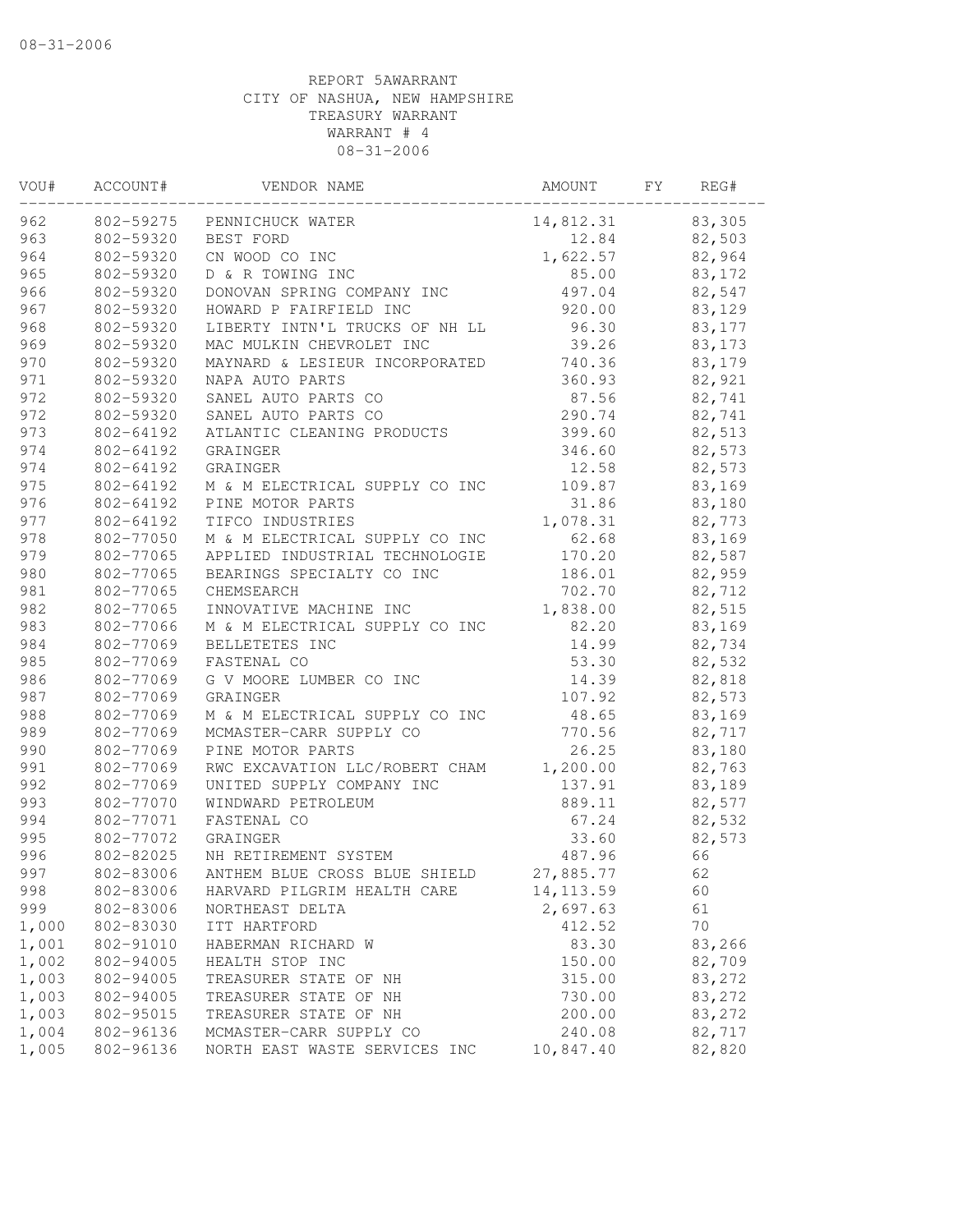| VOU#      | ACCOUNT# | VENDOR NAME              | AMOUNT | REG#<br>FY F |
|-----------|----------|--------------------------|--------|--------------|
|           |          |                          |        |              |
| TOTAL 802 |          | SEWERAGE DISPOSAL SYSTEM |        | 224,327.50   |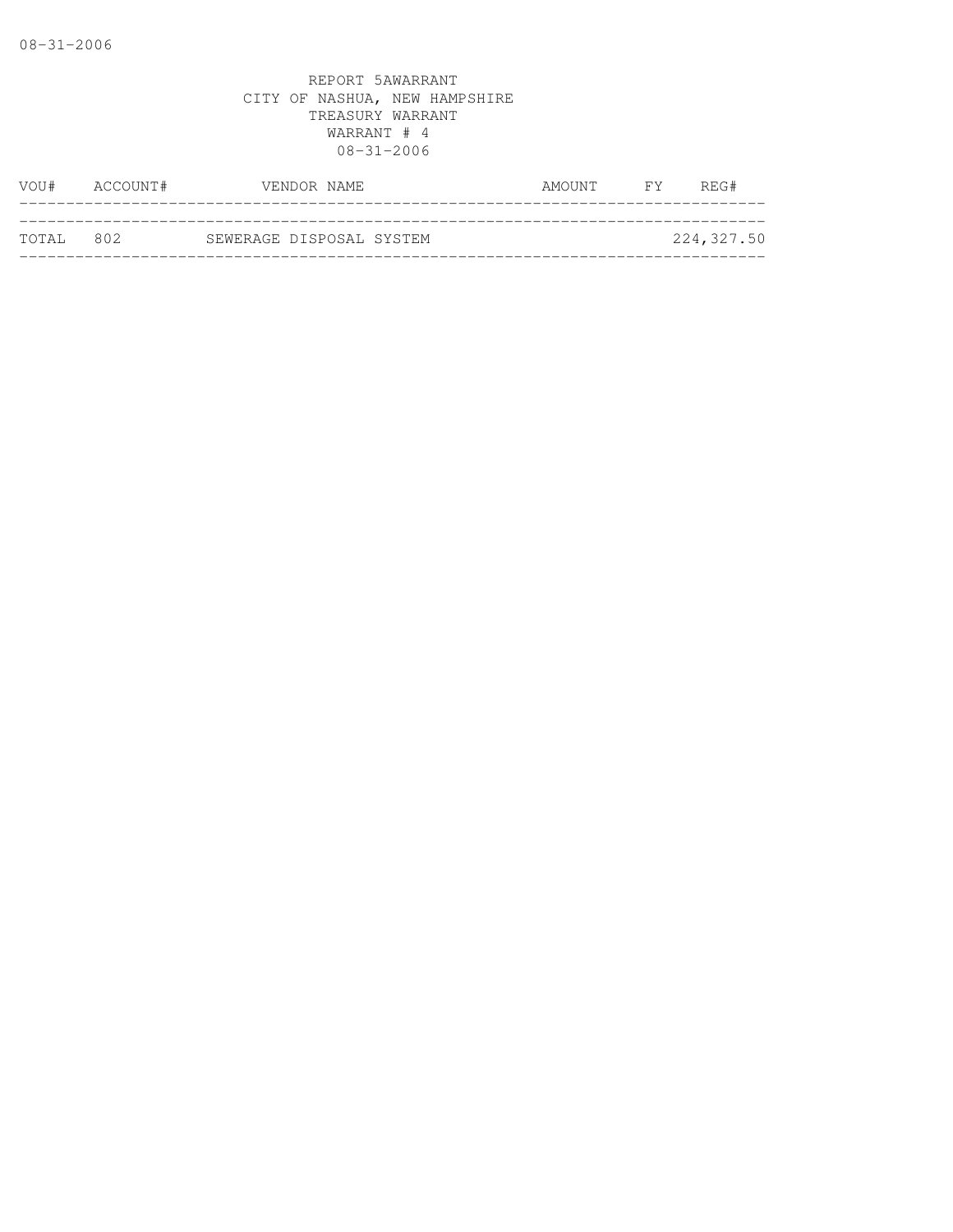| VOU#           | ACCOUNT#                | VENDOR NAME                                   | AMOUNT                | FY | REG#              |
|----------------|-------------------------|-----------------------------------------------|-----------------------|----|-------------------|
| 1,006          | 944-210                 | CITY OF NASHUA TRUST FUNDS                    | 313.18                |    | 77                |
| 1,007          | 944-210                 | CITY OF NASHUA TRUST FUNDS                    | 25, 219.08            |    | 76                |
| TOTAL          | 944                     |                                               |                       |    | 25,532.26         |
| 1,008<br>1,009 | 951-05060<br>$951 - 22$ | HOOKER & HOLCOMBE INC<br>GENDRON ROASALIE LLC | 4,452.00<br>22,448.85 |    | 83,339<br>83, 325 |
| TOTAL          | 951                     | PWD & ENG TRUST FUND                          |                       |    | 26,900.85         |
| 1,010          | 952-01354               | READ WAYNE                                    | 600.00                |    | 82,678            |
| 1,011          | 952-01354               | ZERPHY MICHAEL                                | 350.00                |    | 82,671            |
| 1,012          | 952-05051               | CROTEAU ANNA                                  | 150.00                |    | 82,780            |
| 1,013          | 952-05051               | DWIGHT DAMON ASSOCIATES                       | 175.00                |    | 82,511            |
| 1,014          | 952-05054               | HOME DEPOT CREDIT SERVICES                    | 378.44                |    | 83,292            |
| 1,014          | 952-05054               | HOME DEPOT CREDIT SERVICES                    | 454.55                |    | 83,293            |
| 1,015          | 952-05058               | ASAP FIRE & SAFETY CORPORATION                | 2,475.00              |    | 82,647            |
| 1,016          | $952 - 05058$           | HANDY HOUSE INC                               | 59.00                 |    | 83,321            |
| 1,017          | 952-75021               | GATE CITY MONUMENT INC                        | 360.00                |    | 82,614            |
| 1,018          | 952-75022               | AUDIO ASSOCIATES                              | 87.65                 |    | 82,802            |
| 1,019          | 952-91055               | ERICKSON DUANE                                | 115.26                |    | 82,750            |
| 1,020          | 952-91055               | SANDERSON JAMES                               | 823.01                |    | 82,605            |
| 1,021          | 952-98029               | JEANNOTTE'S MARKET                            | 111.96                |    | 82,612            |
| TOTAL          | 952                     | PARK & RECREATION TRUST FUND                  |                       |    | 6,139.87          |
| 1,022          | 962-59100               | AUTOMECH INC                                  | 645.66                |    | 82,806            |
| TOTAL          | 962                     | SUBURBAN CEMETERY TRUST FUND                  |                       |    | 645.66            |
| 1,023          | 975-05051               | UNITED AMERICAN-LITUANIAN RELI                | 7,500.00              |    | 83,327            |
| 1,024          | 975-05072               | WILLIAMS OONAGH                               | 150.00                |    | 83,267            |
| 1,025          | 975-59100               | ACME BOOKBINDING                              | 569.00                |    | 82,947            |
| 1,026          | 975-59100               | ROSS BILL                                     | 350.00                |    | 82,455            |
| 1,027          | 975-59100               | SWANK MOTION PICTURES INC                     | 719.00                |    | 83,307            |
| 1,028          | 975-95005               | THE CHILDEN'S MUSEUM BOSTON                   | 250.00                |    | 83,301            |
| TOTAL          | 975                     | LIBRARY TRUST FUND                            |                       |    | 9,538.00          |
|                |                         |                                               |                       |    |                   |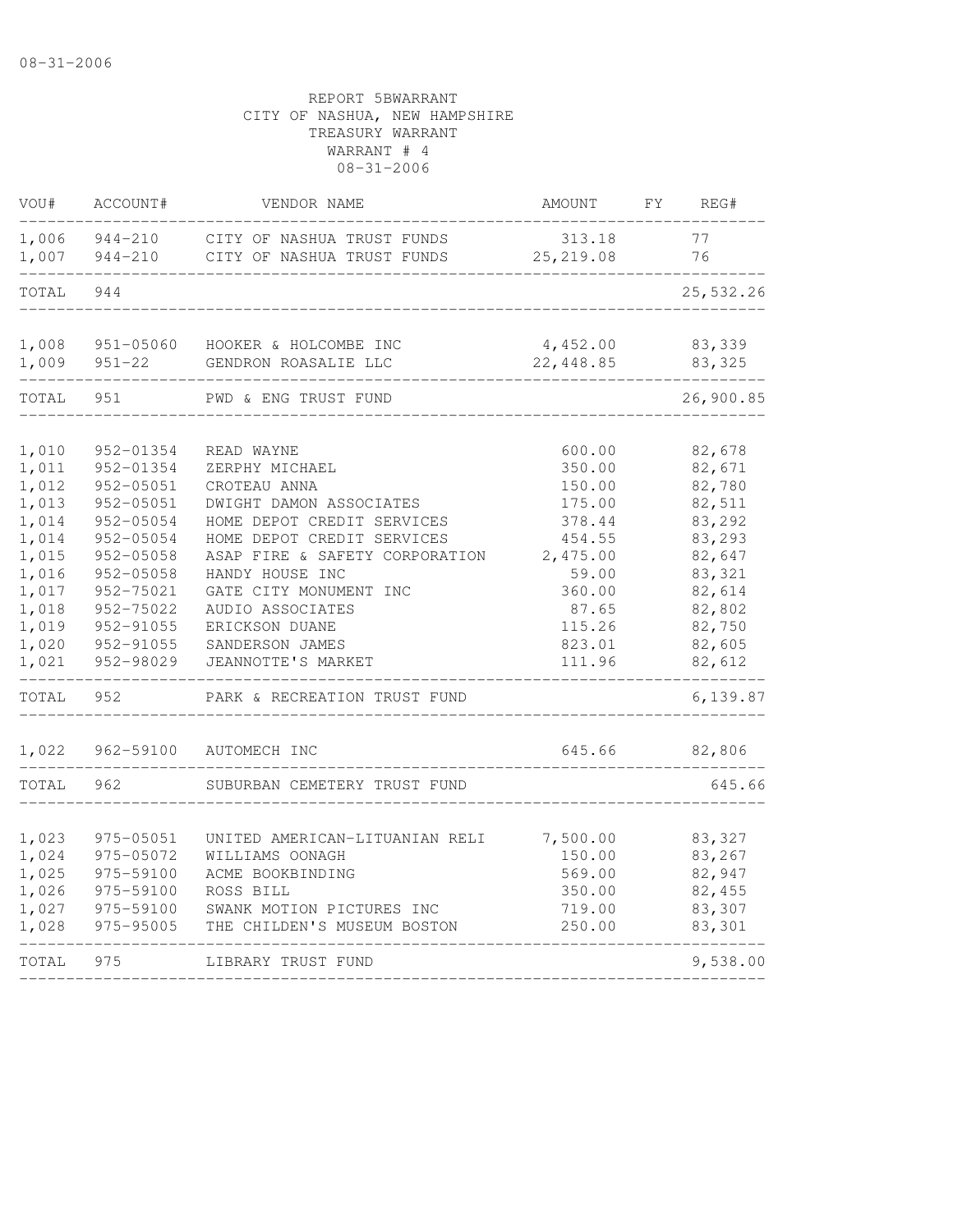|       | ACCOUNT#                               | PAYROLL WEEK ENDING                                    | AMOUNT                           |          |
|-------|----------------------------------------|--------------------------------------------------------|----------------------------------|----------|
|       |                                        | 19-AUG-2006                                            |                                  |          |
| TOTAL |                                        |                                                        |                                  |          |
|       | $151 - 41$<br>$151 - 41$<br>$151 - 41$ | 12-AUG-2006<br>19-AUG-2006<br>$26 - \text{AUG} - 2006$ | 3,704.25<br>2,044.23<br>2,227.34 |          |
| TOTAL | 151                                    | A/R POLICE OVERTIME                                    |                                  | 7,975.82 |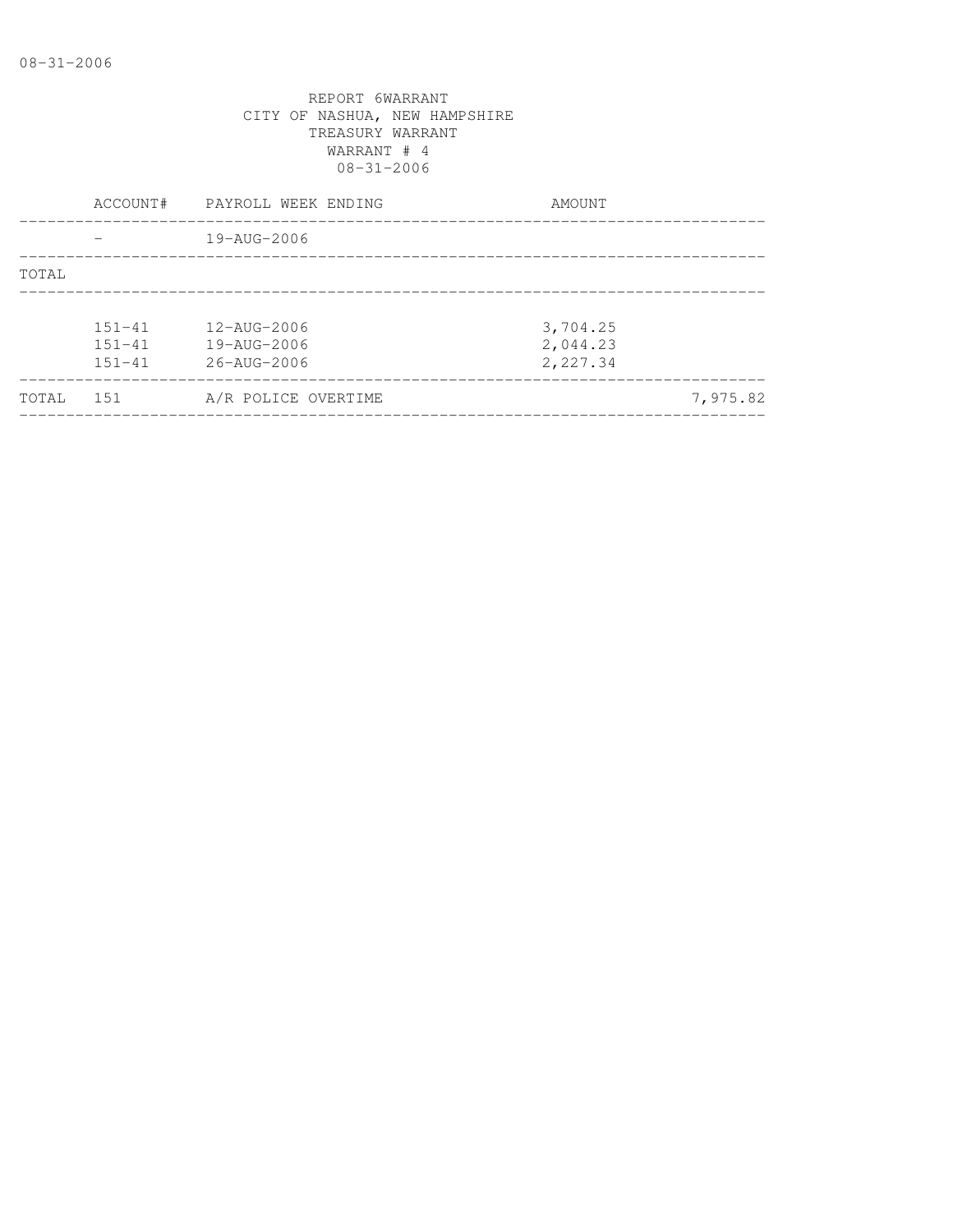|       | ACCOUNT#    | PAYROLL WEEK ENDING           | AMOUNT    |            |
|-------|-------------|-------------------------------|-----------|------------|
|       | $305 - 179$ | 12-AUG-2006                   | $-217.50$ |            |
|       | 305-59100   | 12-AUG-2006                   | 292.50    |            |
|       |             | 305-59100  19-AUG-2006        | 247.50    |            |
|       |             | 305-59100 26-AUG-2006         | 213.75    |            |
| TOTAL | 305         | SRF - CIVIC & COMM ACTIVITIES |           | 536.25     |
|       |             |                               |           |            |
|       | 308-83051   | 12-AUG-2006                   | 1,480.47  |            |
|       | 308-83051   | 19-AUG-2006                   | 1,858.23  |            |
|       | 308-83051   | 26-AUG-2006                   | 1,700.83  |            |
|       | 308-83052   | 12-AUG-2006                   | 842.99    |            |
|       | 308-83052   | 19-AUG-2006                   | 521.44    |            |
|       | 308-83052   | 26-AUG-2006                   | 457.13    |            |
|       | 308-83102   | 12-AUG-2006                   | 1,475.57  |            |
|       |             | 308-83102  19-AUG-2006        | 1,475.57  |            |
|       |             | 308-83102 26-AUG-2006         | 1,475.57  |            |
| TOTAL | 308         | SRF - INSURANCE               |           | 11,287.80  |
|       |             |                               |           |            |
|       |             | 3086-11870  12-AUG-2006       | 2,769.23  |            |
|       | 3086-11870  | 26-AUG-2006                   | 2,769.23  |            |
|       | 3086-12006  | 26-AUG-2006                   | 1,812.59  |            |
|       |             | 3086-13004 26-AUG-2006        | 375.00    |            |
|       |             | 3086-13032 12-AUG-2006        | 223.35    |            |
|       |             | 3086-13032 19-AUG-2006        | 201.02    |            |
|       |             | 3086-13032 26-AUG-2006        | 223.35    |            |
|       | 3086-13133  | 26-AUG-2006                   | 2,750.00  |            |
| TOTAL | 308         | JAVITS GRANT PROGRAM          |           | 11, 123.77 |
|       |             |                               |           |            |
|       |             | 3097-11162  12-AUG-2006       | 1,020.86  |            |
|       |             | 3097-11162  19-AUG-2006       | 1,020.86  |            |
|       |             | 3097-11162 26-AUG-2006        | 1,049.32  |            |
|       | 3097-11408  | 12-AUG-2006                   | 721.60    |            |
|       |             | 3097-11408 19-AUG-2006        | 721.60    |            |
|       | 3097-11408  | 26-AUG-2006                   | 721.60    |            |
|       | 3097-12112  | 12-AUG-2006                   | 42.00     |            |
|       | 3097-12112  | 19-AUG-2006                   | 124.59    |            |
|       | 3097-12112  | 26-AUG-2006                   | $-124.59$ |            |
|       | 3097-12830  | $26 - AUG - 2006$             | 51.57     |            |
|       | 3097-19138  | 12-AUG-2006                   | 2,675.24  |            |
|       | 3097-19138  | 26-AUG-2006                   | 2,675.24  |            |
|       | 3097-19139  | 12-AUG-2006                   | 960.28    |            |
|       | 3097-19139  | $26 - AUG - 2006$             | 7,850.31  |            |
|       | 3097-19140  | $26 - AUG - 2006$             | 3,352.06  |            |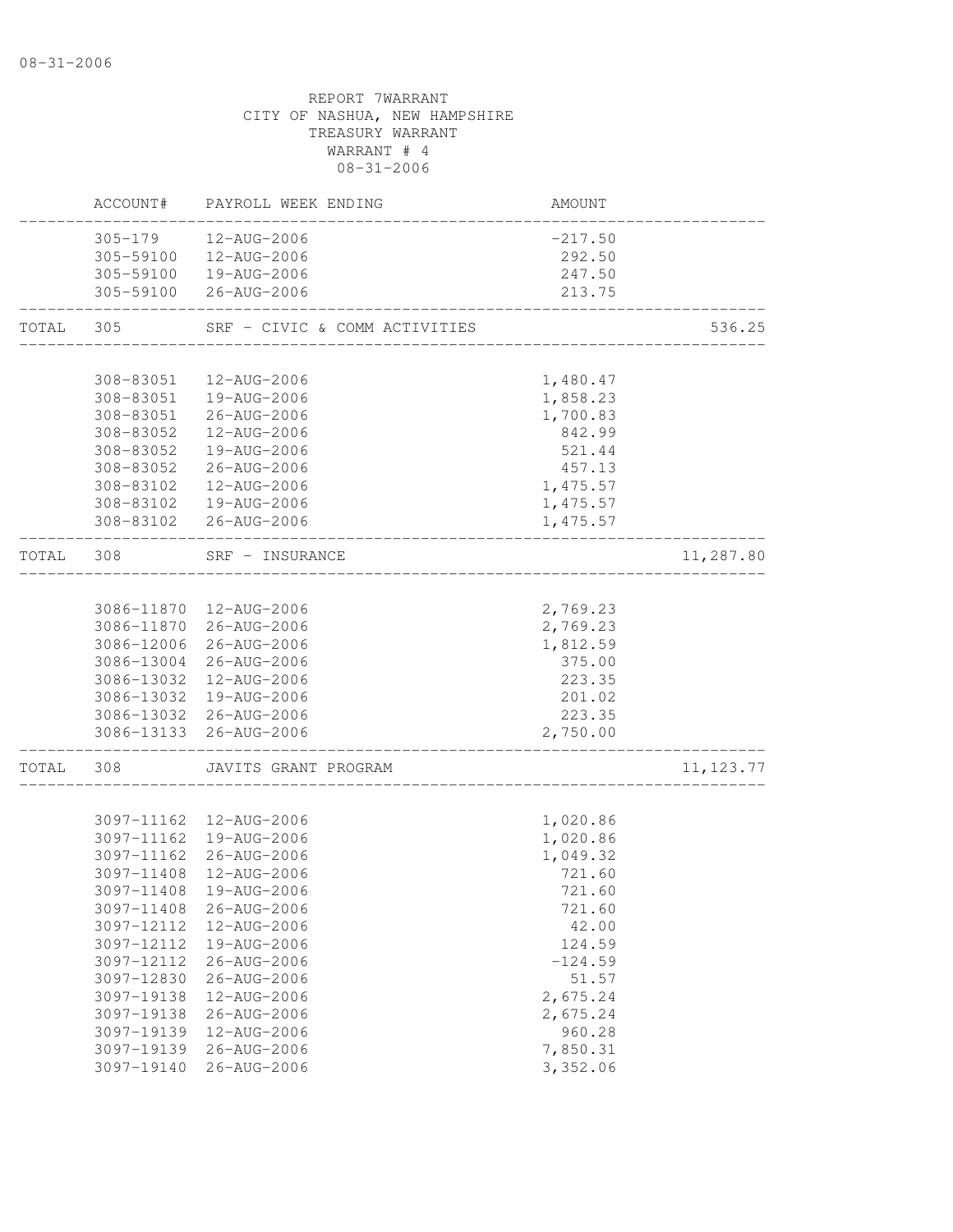|           |           | ACCOUNT# PAYROLL WEEK ENDING                                 | AMOUNT                       |           |
|-----------|-----------|--------------------------------------------------------------|------------------------------|-----------|
|           |           | 3097-19540 26-AUG-2006<br>__________________________________ | 196.37                       |           |
|           |           | TOTAL 309 SRF - FOOD SERVICES                                |                              | 23,058.91 |
|           |           | 3118-13133  12-AUG-2006                                      | 15,481.25                    |           |
|           |           | 3118-13133 26-AUG-2006<br>_________________________________  | 1,250.00                     |           |
| TOTAL 311 |           | SUMMER SCHOOL                                                |                              | 16,731.25 |
|           |           |                                                              |                              |           |
|           | 312-11165 | 12-AUG-2006<br>312-11165  19-AUG-2006                        | 745.98<br>745.98             |           |
|           |           | 312-11165 26-AUG-2006                                        | 745.98                       |           |
|           |           | 312-11191  12-AUG-2006                                       | 703.92                       |           |
|           | 312-11191 | 19-AUG-2006                                                  | 703.92                       |           |
|           | 312-11191 | 26-AUG-2006                                                  | 703.92                       |           |
|           | 312-11547 | 12-AUG-2006                                                  | 1,891.26                     |           |
|           | 312-11547 | 19-AUG-2006                                                  |                              |           |
|           | 312-11547 | 26-AUG-2006                                                  | 2,301.90<br>1,947.99         |           |
|           | 312-12010 | 12-AUG-2006                                                  | 86.03                        |           |
|           | 312-12010 | 19-AUG-2006                                                  | 68.82                        |           |
|           | 312-12010 | 26-AUG-2006                                                  | 68.82                        |           |
|           | 312-12116 | 12-AUG-2006                                                  | 535.86                       |           |
|           | 312-12116 | 19-AUG-2006                                                  | 648.38                       |           |
|           | 312-12116 | 26-AUG-2006                                                  | 551.93                       |           |
|           | 312-12150 | 12-AUG-2006                                                  | 100.00                       |           |
|           | 312-12150 | 19-AUG-2006                                                  | 110.00                       |           |
|           | 312-12150 | 26-AUG-2006                                                  | 100.00                       |           |
|           |           | 312-13004  12-AUG-2006                                       | 856.01                       |           |
|           |           | 312-13004  19-AUG-2006                                       | 330.53                       |           |
|           |           | 312-13004 26-AUG-2006                                        | 758.29                       |           |
|           |           | TOTAL 312 SRF - FINANCIAL SERVICES                           | ____________________________ | 14,705.52 |
|           |           |                                                              |                              |           |
|           |           | 3245-11860 12-AUG-2006                                       | 1,370.19                     |           |
|           |           | 3245-11860 26-AUG-2006                                       | 1,370.19                     |           |
|           |           | TOTAL 324 YOUTH SAFE HAVEN-PAL                               |                              | 2,740.38  |
|           |           |                                                              |                              |           |
|           | 331-11245 | 12-AUG-2006                                                  | 515.52                       |           |
|           | 331-11245 | 19-AUG-2006                                                  | 515.52                       |           |
|           | 331-11245 | $26 - AUG - 2006$                                            | 515.52                       |           |
|           | 331-11250 | 12-AUG-2006                                                  | 647.10                       |           |
|           | 331-11250 | 19-AUG-2006                                                  | 647.10                       |           |
|           | 331-11250 | 26-AUG-2006                                                  | 647.10                       |           |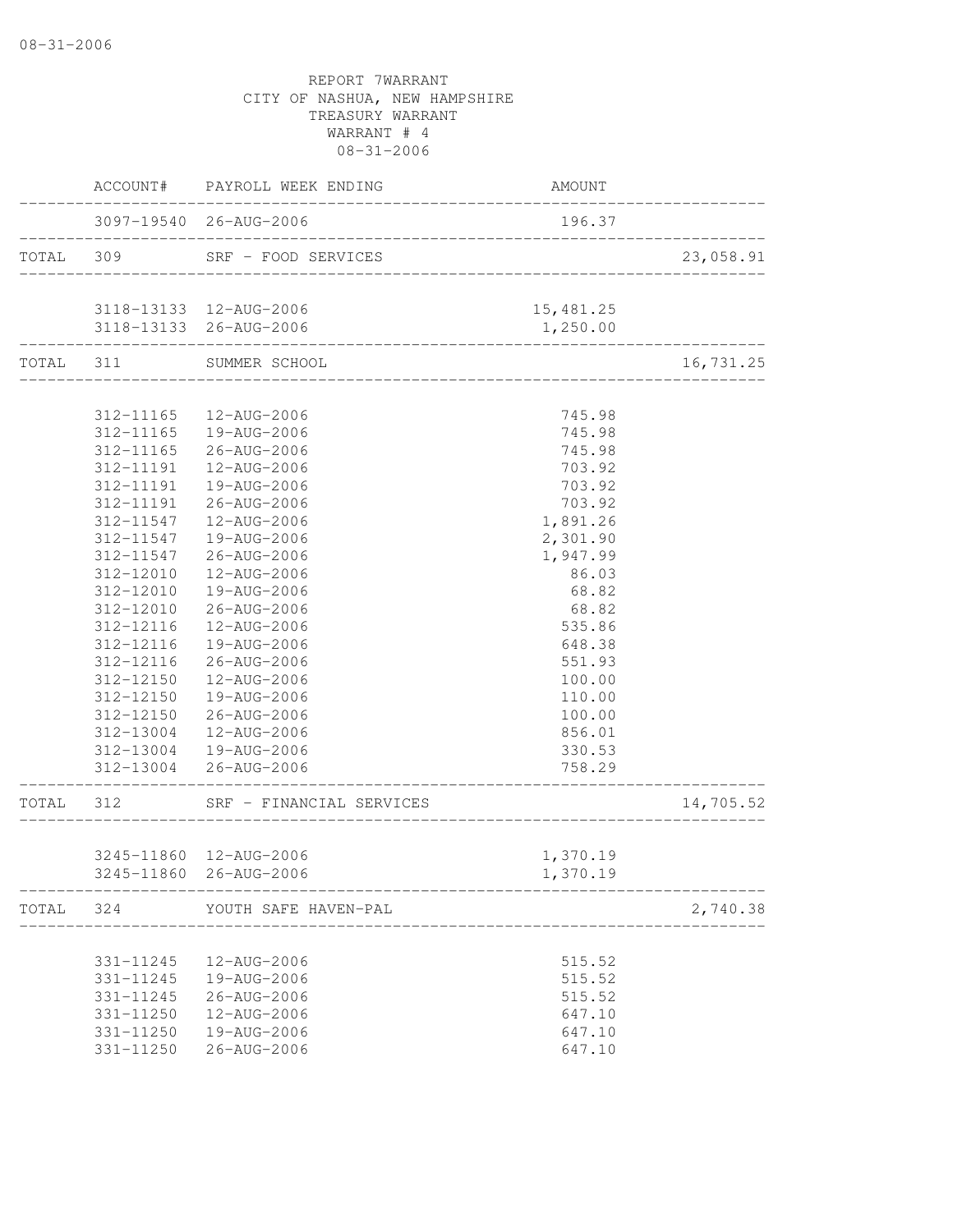|       | ACCOUNT#   | PAYROLL WEEK ENDING            | AMOUNT        |           |
|-------|------------|--------------------------------|---------------|-----------|
|       | 331-11549  | 12-AUG-2006                    | 676.71        |           |
|       | 331-11549  | 19-AUG-2006                    | 676.71        |           |
|       | 331-11549  | 26-AUG-2006                    | 676.71        |           |
|       | 331-11558  | 12-AUG-2006                    | 1,053.25      |           |
|       | 331-11558  | 19-AUG-2006                    | 1,053.24      |           |
|       | 331-11558  | 26-AUG-2006                    | 1,053.23      |           |
|       | 331-11567  | 12-AUG-2006                    | 1,263.79      |           |
|       | 331-11567  | 19-AUG-2006                    | 1,263.79      |           |
|       | 331-11567  | 26-AUG-2006                    | 1,263.79      |           |
|       | 331-12115  | 12-AUG-2006                    | 524.61        |           |
|       | 331-12115  | 19-AUG-2006                    | 524.61        |           |
|       | 331-12115  | 26-AUG-2006                    | 524.61        |           |
|       | 331-13038  | 19-AUG-2006                    | 3, 153.78     |           |
|       | 331-13038  | 26-AUG-2006                    | 2,306.18      |           |
|       | 331-13044  | 12-AUG-2006                    | 3,299.22      |           |
|       | 331-13044  | 19-AUG-2006                    | 4,553.70      |           |
|       | 331-13044  | 26-AUG-2006                    | 3,410.33      |           |
|       | 331-18036  | 12-AUG-2006                    | 20, 134.91    |           |
|       | 331-18036  | 19-AUG-2006                    | 8,935.39      |           |
|       | 331-18036  | 26-AUG-2006                    | 8,979.62      |           |
| TOTAL | 331        | SRF - POLICE DEPARTMENT        |               | 68,816.04 |
|       |            |                                |               |           |
|       |            | 332-18084  12-AUG-2006         | 298.87        |           |
|       |            | 332-18084  19-AUG-2006         | 170.79        |           |
|       | 332-18084  | 26-AUG-2006                    | 1,081.85      |           |
| TOTAL | 332        | SRF - FIRE DEPARTMENT          |               | 1,551.51  |
|       |            | 3336-19230 26-AUG-2006         | 2,400.00      |           |
| TOTAL | 333        | TITLE I SCHL IMPRV MT PLEASANT |               | 2,400.00  |
|       |            |                                |               |           |
|       |            | 3356-11870  12-AUG-2006        | 2,510.05      |           |
|       |            | 3356-12078 26-AUG-2006         | $-1, 201, 25$ |           |
|       | 3356-19230 | 26-AUG-2006                    | 1,201.25      |           |
| TOTAL | 335        | TITLE IB READ 1ST MT PLEASANT  |               | 2,510.05  |
|       |            |                                |               |           |
|       | 3357-11870 | 26-AUG-2006                    | 3,848.41      |           |
|       | 3357-12078 | 26-AUG-2006                    | 675.00        |           |
|       | 3357-19230 | 26-AUG-2006                    | 37.50         |           |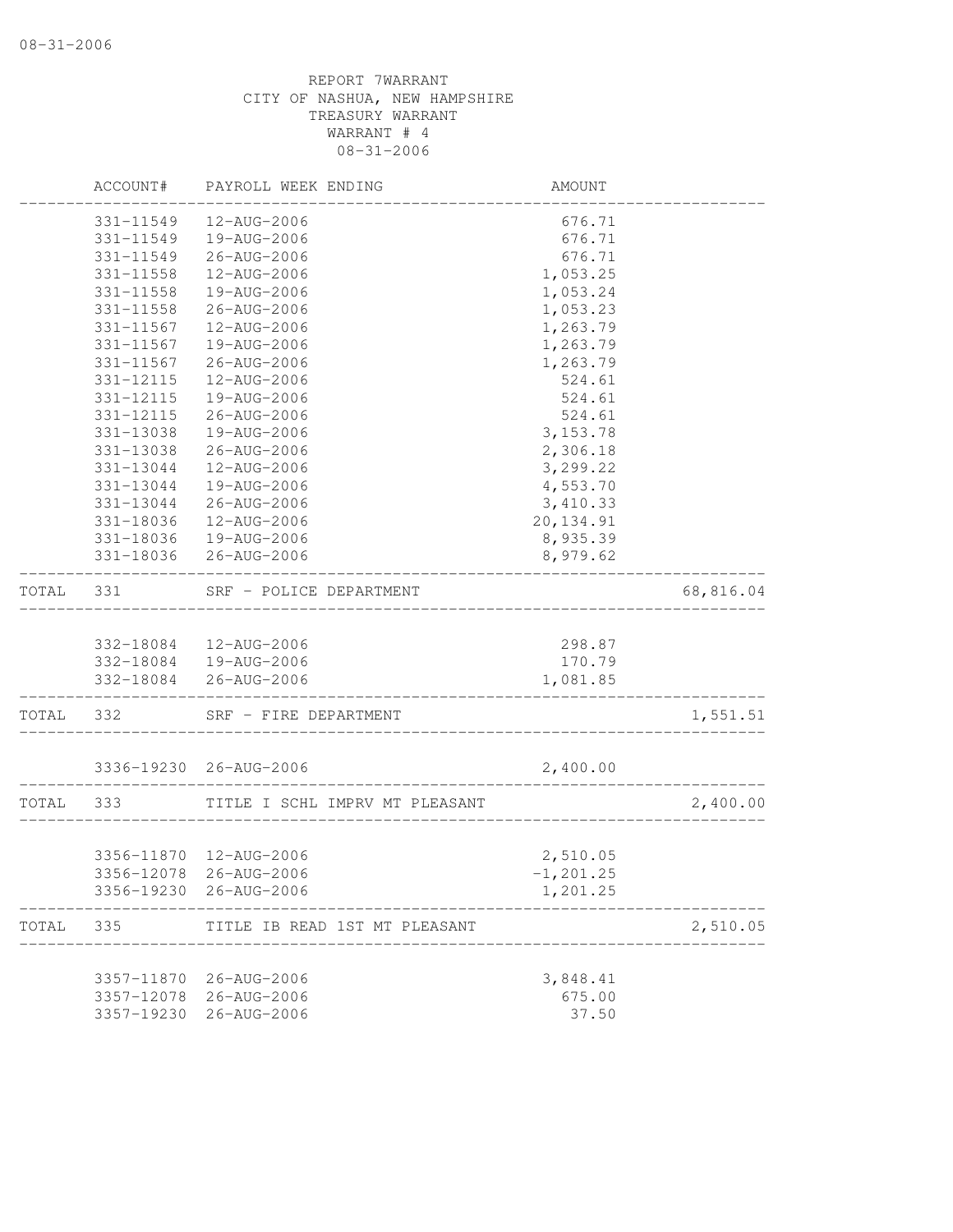|           |                        |                            |                                   | 4,560.91  |
|-----------|------------------------|----------------------------|-----------------------------------|-----------|
|           |                        |                            |                                   |           |
|           |                        | 341-11107  12-AUG-2006     | 667.80                            |           |
|           |                        | 341-11107  19-AUG-2006     | 667.80                            |           |
|           | 341-11107              | 26-AUG-2006                | 667.80                            |           |
|           | 341-11235              | 12-AUG-2006                | 1,871.29                          |           |
|           | 341-11235              | 19-AUG-2006                | 1,871.29                          |           |
|           | 341-11235              | 26-AUG-2006                | 1,871.30                          |           |
|           | 341-11563              | 12-AUG-2006                | 904.58                            |           |
|           | 341-11563              | 19-AUG-2006                | 904.58                            |           |
|           | 341-11563              | 26-AUG-2006                | 904.58                            |           |
|           | 341-12037              | 12-AUG-2006                | 100.03                            |           |
|           | 341-12037              | 19-AUG-2006                | 100.02                            |           |
|           | 341-12037              | 26-AUG-2006                | 100.03                            |           |
|           | 341-12058              | 26-AUG-2006                | 1,870.00                          |           |
|           | 341-12101              | 12-AUG-2006                | 371.52                            |           |
|           | 341-12101              | 19-AUG-2006                | 371.52                            |           |
|           | 341-12101              | 26-AUG-2006                | 371.52                            |           |
|           | 341-12154              | 12-AUG-2006                | 240.00                            |           |
|           |                        | 341-12154  19-AUG-2006     | 360.00                            |           |
|           |                        | 341-12154 26-AUG-2006      | 160.00                            |           |
| TOTAL 341 |                        | SRF - COMMUNITY SERVICES   | _________________________________ | 14,375.66 |
|           |                        |                            |                                   |           |
|           |                        | 342-11515  12-AUG-2006     | 600.00                            |           |
|           | 342-11515              | 19-AUG-2006                | 600.00                            |           |
|           | 342-11515              | 26-AUG-2006                | 600.00                            |           |
|           | 342-11584              | 12-AUG-2006                | 1,733.35                          |           |
|           | 342-11584              | 19-AUG-2006                | 1,733.35                          |           |
|           | 342-11584              | 26-AUG-2006                | 1,733.35                          |           |
|           | 342-12000              | 12-AUG-2006                | 975.00                            |           |
|           | 342-12000              | 19-AUG-2006                | 615.00                            |           |
|           | 342-12000              | 26-AUG-2006                | 615.00                            |           |
|           | 342-12040              | 12-AUG-2006                | 888.00                            |           |
|           |                        | 342-12040  19-AUG-2006     | 888.00                            |           |
|           | 342-12040              | 26-AUG-2006                | 888.00                            |           |
|           | 342-12081              | 12-AUG-2006                | 67.04                             |           |
|           | 342-12081              | 19-AUG-2006                | 67.04                             |           |
|           | 342-12081              | 26-AUG-2006                | 67.04                             |           |
|           | 342-12113              | 12-AUG-2006                | 189.00                            |           |
|           | 342-12113              | 19-AUG-2006                | 189.00                            |           |
|           | 342-12113              | $26 - AUG - 2006$          | 189.00                            |           |
|           | 342-12582              | 12-AUG-2006<br>19-AUG-2006 | 232.25<br>232.25                  |           |
|           | 342-12582<br>342-12582 | $26 - AUG - 2006$          | 232.25                            |           |
|           |                        |                            |                                   |           |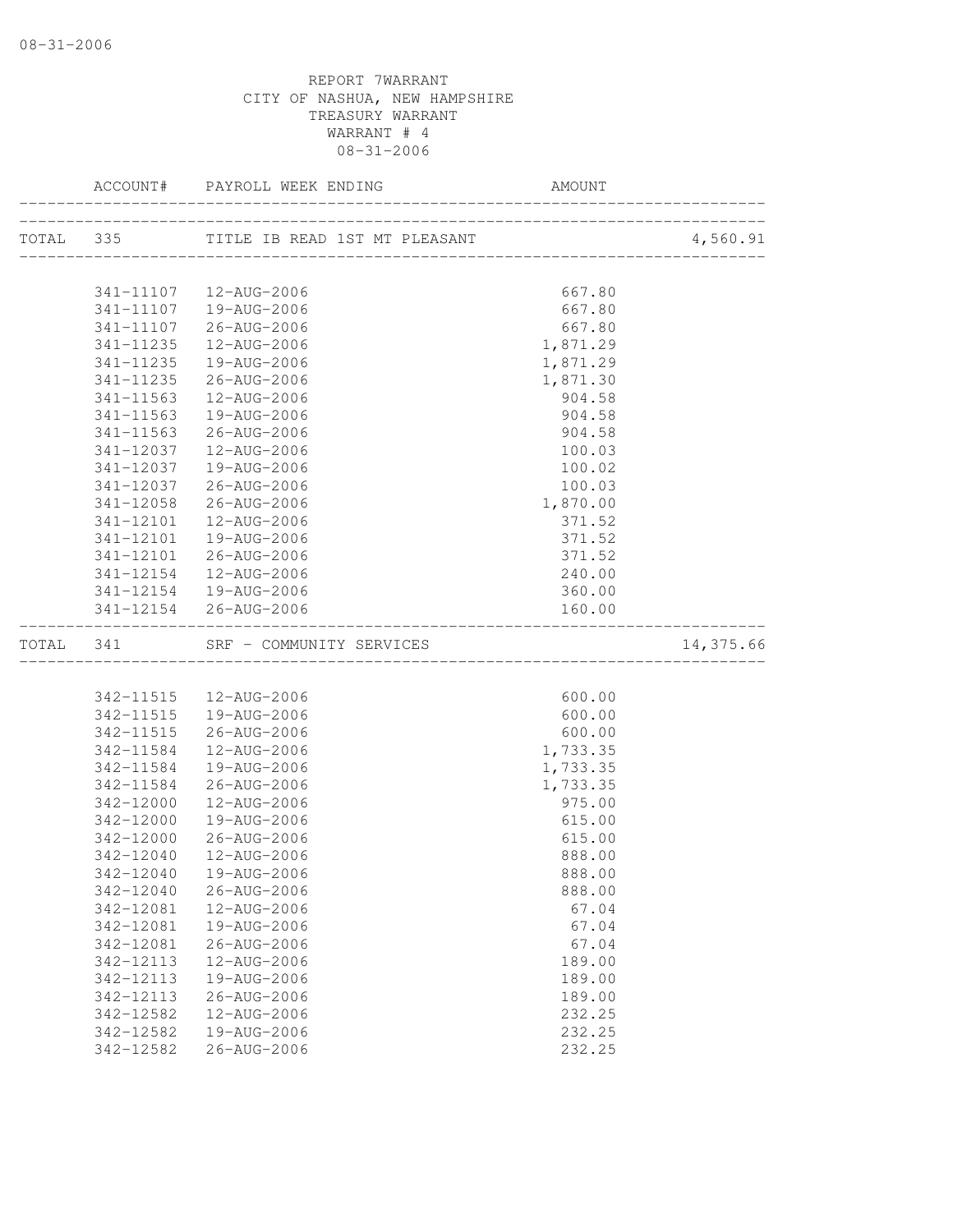|       |                                                               | ACCOUNT# PAYROLL WEEK ENDING                                                                                                   | AMOUNT                                                    |            |
|-------|---------------------------------------------------------------|--------------------------------------------------------------------------------------------------------------------------------|-----------------------------------------------------------|------------|
| TOTAL | 342                                                           | SRF - COMMUNITY HEALTH                                                                                                         |                                                           | 13, 333.92 |
|       |                                                               | 3436-11162  19-AUG-2006                                                                                                        | 175.08                                                    |            |
| TOTAL | 343 — 10                                                      | TITLE IV 21ST CENT-QUAL.STAFF                                                                                                  |                                                           | 175.08     |
|       |                                                               | 3440-12006 12-AUG-2006<br>_________________                                                                                    | $-315.00$                                                 |            |
| TOTAL | 344                                                           | AFTER SCHOOL PROGRAM                                                                                                           |                                                           | $-315.00$  |
|       |                                                               | 3446-11162  12-AUG-2006<br>3446-11162  19-AUG-2006<br>3446-11162 26-AUG-2006<br>3446-11860 12-AUG-2006                         | 291.80<br>291.80<br>$-291.80$<br>4,595.40                 |            |
| TOTAL | 344                                                           | TITLE IV SDF 21ST CENTURY                                                                                                      |                                                           | 4,887.20   |
|       |                                                               | 3447-11162 26-AUG-2006<br>3447-11860 12-AUG-2006<br>3447-11860 26-AUG-2006                                                     | 787.87<br>1,148.85<br>5,744.25                            |            |
| TOTAL | 344                                                           | TITLE IV SDF 21ST CENTURY                                                                                                      |                                                           | 7,680.97   |
|       |                                                               | 3506-11726 12-AUG-2006<br>3506-11726 26-AUG-2006<br>3506-13133 12-AUG-2006<br>3506-13133 19-AUG-2006<br>3506-13133 26-AUG-2006 | 15, 173.89<br>12,672.77<br>1,750.00<br>375.00<br>4,975.00 |            |
| TOTAL | 350                                                           | SUPPLEMENTARY PRGRM FOR CHILDR                                                                                                 |                                                           | 34,946.66  |
|       |                                                               | 3516-11802 26-AUG-2006                                                                                                         | 1,624.23                                                  |            |
| TOTAL | 351                                                           | TITLE IID ENHANCE ED THRU TECH                                                                                                 |                                                           | 1,624.23   |
|       | 352-13004<br>352-13004<br>352-13004<br>352-59050<br>352-59050 | 12-AUG-2006<br>19-AUG-2006<br>$26 - AUG - 2006$<br>12-AUG-2006<br>19-AUG-2006                                                  | 142.56<br>105.60<br>163.68<br>7,309.39<br>571.40          |            |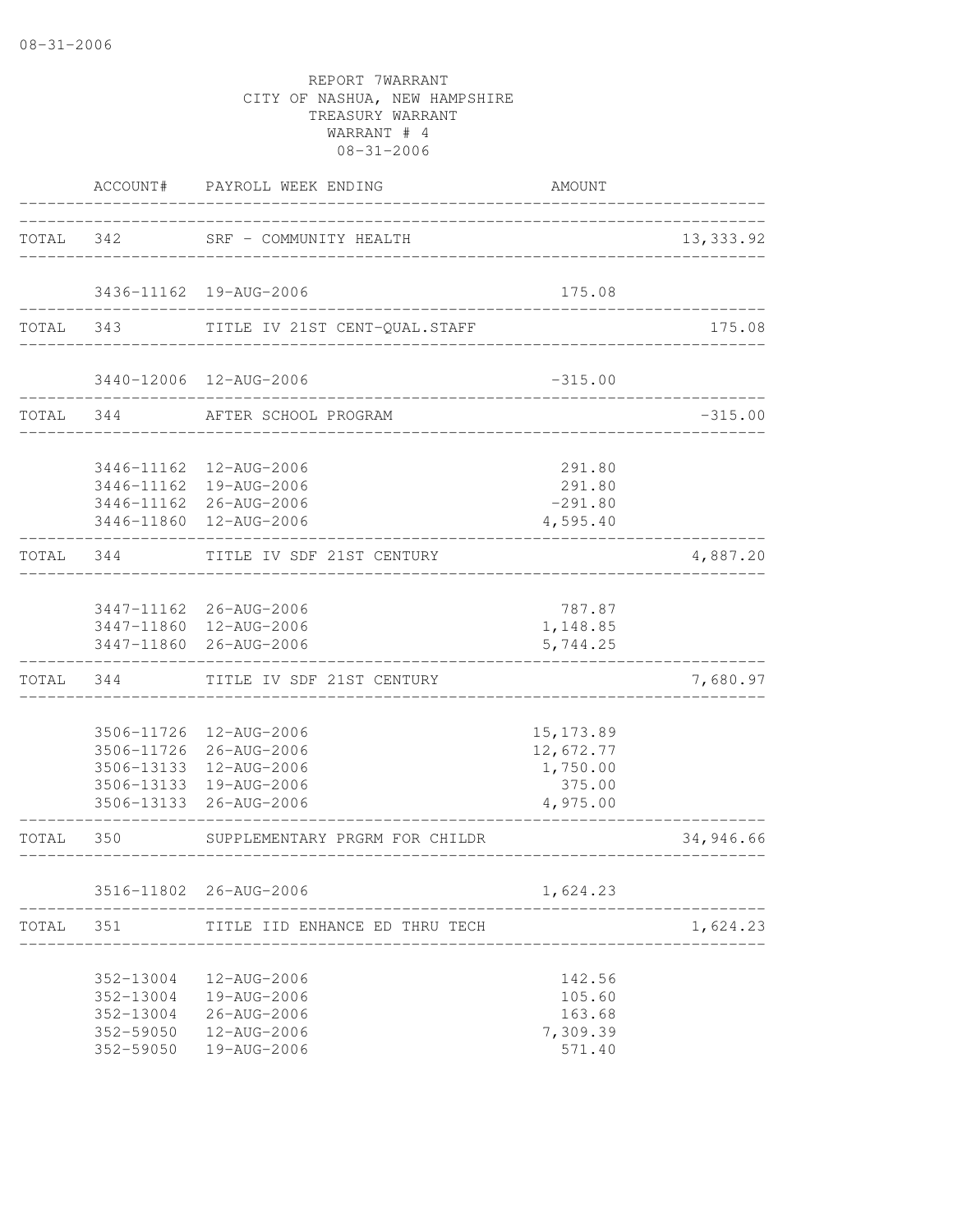|           | ACCOUNT#                                                                                                                                                                                                     | PAYROLL WEEK ENDING                                                                                                                                                                                                                                            | AMOUNT                                                                                                                                                                    |           |
|-----------|--------------------------------------------------------------------------------------------------------------------------------------------------------------------------------------------------------------|----------------------------------------------------------------------------------------------------------------------------------------------------------------------------------------------------------------------------------------------------------------|---------------------------------------------------------------------------------------------------------------------------------------------------------------------------|-----------|
|           | 352-59050                                                                                                                                                                                                    | 26-AUG-2006<br>352-59055  12-AUG-2006<br>352-59055  19-AUG-2006<br>352-59055 26-AUG-2006                                                                                                                                                                       | 7,325.00<br>629.20<br>563.19<br>563.19                                                                                                                                    |           |
| TOTAL     | 352                                                                                                                                                                                                          | SRF - PARKS AND RECREATION                                                                                                                                                                                                                                     |                                                                                                                                                                           | 17,373.21 |
|           |                                                                                                                                                                                                              | 3556-12198 12-AUG-2006                                                                                                                                                                                                                                         | 1,204.74                                                                                                                                                                  |           |
|           | TOTAL 355                                                                                                                                                                                                    | TITLE IB READING 1ST FES                                                                                                                                                                                                                                       |                                                                                                                                                                           | 1,204.74  |
|           |                                                                                                                                                                                                              | 3557-11870 26-AUG-2006                                                                                                                                                                                                                                         | 2,510.05                                                                                                                                                                  |           |
| TOTAL 355 |                                                                                                                                                                                                              | TITLE IB READING 1ST FES                                                                                                                                                                                                                                       |                                                                                                                                                                           | 2,510.05  |
|           |                                                                                                                                                                                                              | 3687-19140  12-AUG-2006<br>3687-19140  19-AUG-2006<br>3687-19140 26-AUG-2006                                                                                                                                                                                   | 4,682.63<br>2,069.78<br>766.32                                                                                                                                            |           |
| TOTAL     | 368                                                                                                                                                                                                          | SUMMER FEEDING PROGRAM                                                                                                                                                                                                                                         |                                                                                                                                                                           | 7,518.73  |
|           |                                                                                                                                                                                                              | 371-53160  12-AUG-2006<br>371-53160  19-AUG-2006<br>371-53160 26-AUG-2006                                                                                                                                                                                      | 960.00<br>930.00<br>300.00                                                                                                                                                |           |
| TOTAL     | 371                                                                                                                                                                                                          | SRF - COMMUNITY DEVELOPMENT                                                                                                                                                                                                                                    |                                                                                                                                                                           | 2,190.00  |
|           | 374-01210<br>374-01210<br>374-01210<br>374-0703P<br>374-0703P<br>374-0703P<br>374-0704P<br>374-0704P<br>374-0705M<br>374-0705P<br>374-0705P<br>374-0705P<br>374-07235<br>374-07235<br>374-07235<br>374-0734P | 12-AUG-2006<br>19-AUG-2006<br>$26 - AUG - 2006$<br>12-AUG-2006<br>19-AUG-2006<br>26-AUG-2006<br>12-AUG-2006<br>26-AUG-2006<br>26-AUG-2006<br>12-AUG-2006<br>19-AUG-2006<br>$26 - AUG - 2006$<br>12-AUG-2006<br>19-AUG-2006<br>$26 - AUG - 2006$<br>12-AUG-2006 | 778.17<br>831.38<br>831.38<br>296.69<br>522.62<br>659.75<br>231.25<br>115.62<br>260.00<br>1,088.85<br>1,142.20<br>714.49<br>1,175.02<br>1,046.27<br>1, 114.81<br>1,300.55 |           |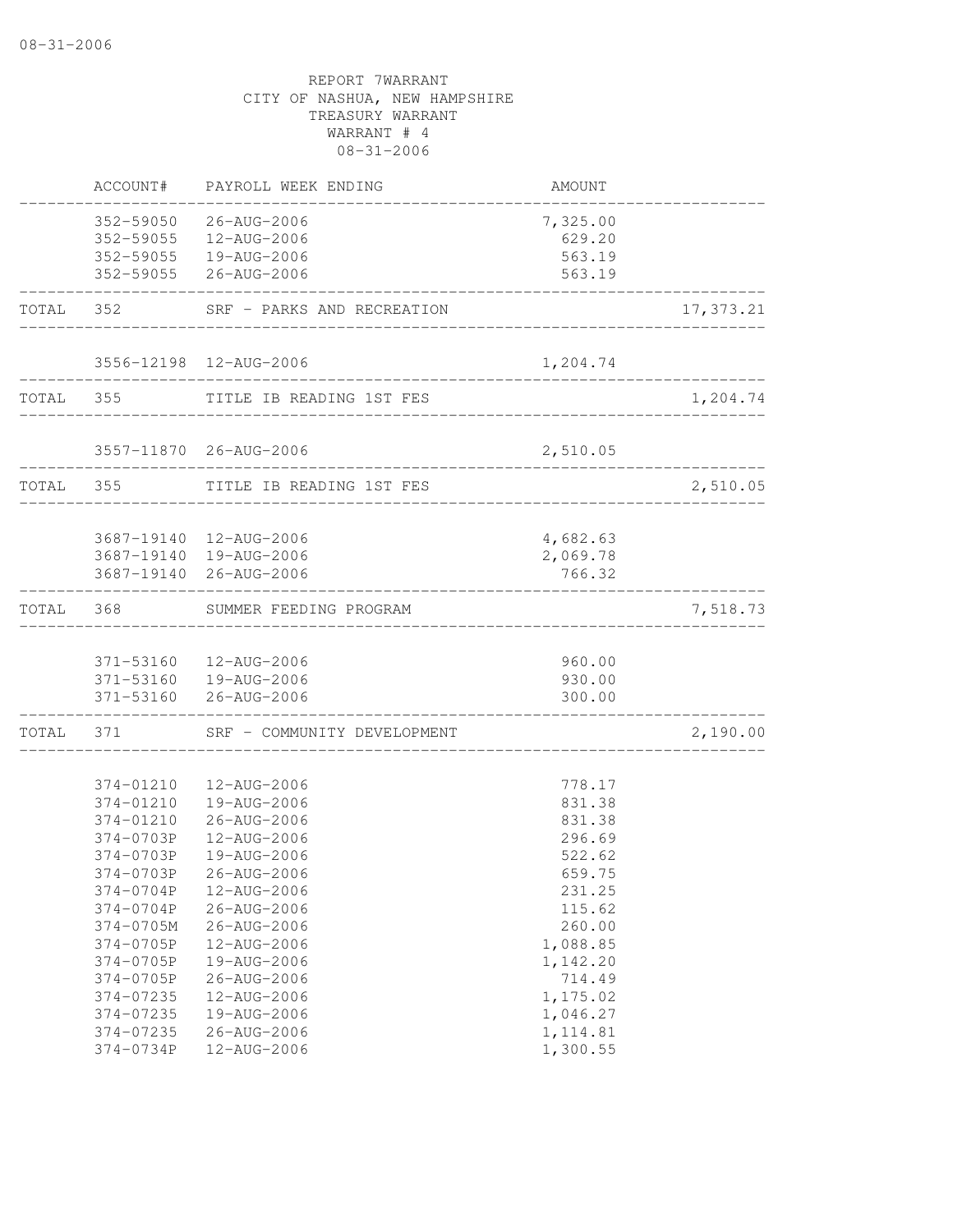|           | ACCOUNT#   | PAYROLL WEEK ENDING          | AMOUNT    |            |
|-----------|------------|------------------------------|-----------|------------|
|           | 374-0734P  | 19-AUG-2006                  | 1,234.25  |            |
|           | 374-0734P  | 26-AUG-2006                  | 1,403.65  |            |
|           | 374-09003  | 12-AUG-2006                  | 541.48    |            |
|           | 374-09003  | 19-AUG-2006                  | 635.29    |            |
|           | 374-09003  | 26-AUG-2006                  | 572.29    |            |
| TOTAL     | 374        | SRF - URBAN PROGRAMS         |           | 16,496.01  |
|           | 3766-11802 | 12-AUG-2006                  | 1,778.35  |            |
|           | 3766-12198 | 12-AUG-2006                  | 20,960.47 |            |
|           | 3766-13133 | 12-AUG-2006                  | 4,150.00  |            |
|           | 3766-13133 | 26-AUG-2006                  | 9,300.00  |            |
|           | 3766-19000 | 12-AUG-2006                  | 1,371.83  |            |
| TOTAL     | 376        | TITLE I ESEA                 |           | 37,560.65  |
|           |            |                              |           |            |
|           | 3767-11726 | 26-AUG-2006                  | 5,327.88  |            |
|           | 3767-11802 | 26-AUG-2006                  | 1,778.35  |            |
|           | 3767-11870 | 26-AUG-2006                  | 2,465.62  |            |
|           | 3767-12198 | 26-AUG-2006                  | 43,706.03 |            |
|           | 3767-13137 | 26-AUG-2006                  | 132.60    |            |
|           | 3767-19000 | 26-AUG-2006                  | 2,571.63  |            |
| TOTAL     | 376        | TITLE I ESEA                 |           | 55, 982.11 |
|           |            |                              |           |            |
|           |            | 3776-19230 12-AUG-2006       | 4,550.00  |            |
|           | 3776-19230 | 26-AUG-2006                  | 800.00    |            |
| TOTAL     | 377        | TITLE I ENHANCE ENG LANGUAGE |           | 5,350.00   |
|           | 3886-19000 | 12-AUG-2006                  | 895.19    |            |
|           | 3886-19000 | 26-AUG-2006                  | 895.19    |            |
|           |            |                              |           |            |
| TOTAL     | 388        | TITLE V INNOVATIVE PROGRAMS  |           | 1,790.38   |
|           |            | 3887-11870 26-AUG-2006       | 129.77    |            |
|           |            | 3887-12126 26-AUG-2006       | 179.70    |            |
| TOTAL 388 |            | TITLE V INNOVATIVE PROGRAMS  |           | 309.47     |
|           |            | 3906-11726 12-AUG-2006       | 1,494.15  |            |
|           |            | 3906-12198 26-AUG-2006       | 356.45    |            |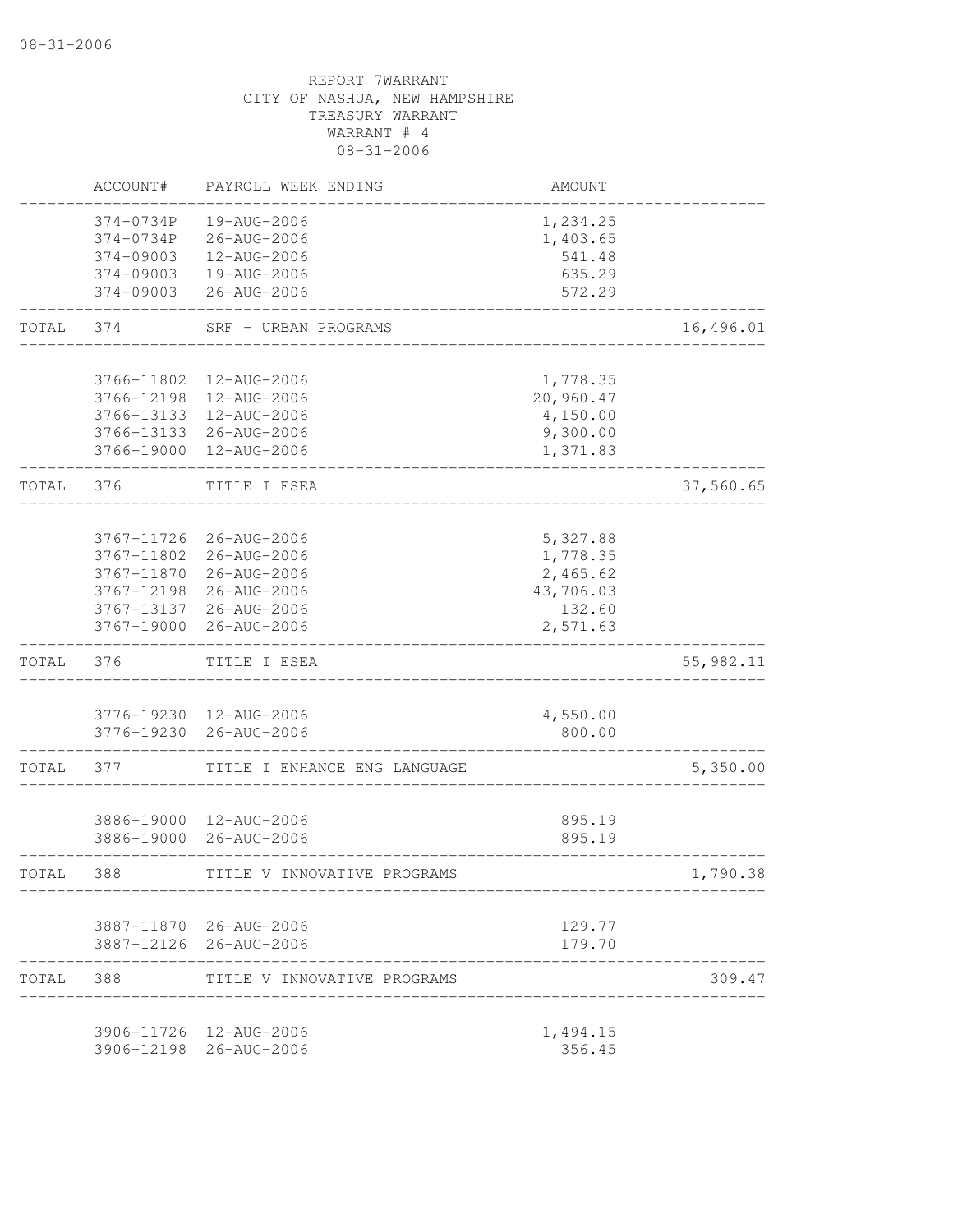|           |                    | ACCOUNT# PAYROLL WEEK ENDING       | AMOUNT                               |           |
|-----------|--------------------|------------------------------------|--------------------------------------|-----------|
|           |                    |                                    |                                      |           |
|           |                    | TOTAL 390 VOC ED SECONDARY PERKINS | ____________________________________ | 1,850.60  |
|           |                    |                                    |                                      |           |
|           |                    | 3937-19000 26-AUG-2006             | 843.77                               |           |
|           | TOTAL 393 DAY CARE |                                    |                                      | 843.77    |
|           |                    |                                    |                                      |           |
|           |                    | 3956-11726 12-AUG-2006             | 26, 292.40                           |           |
|           |                    | 3956-11726 26-AUG-2006             | 55,685.27                            |           |
|           |                    | TOTAL 395 IDEA BASIC SPEC ED       |                                      | 81,977.67 |
|           |                    |                                    |                                      |           |
|           |                    | 3957-11805 26-AUG-2006             | 1,556.58                             |           |
| TOTAL 395 |                    | IDEA BASIC SPEC ED                 |                                      | 1,556.58  |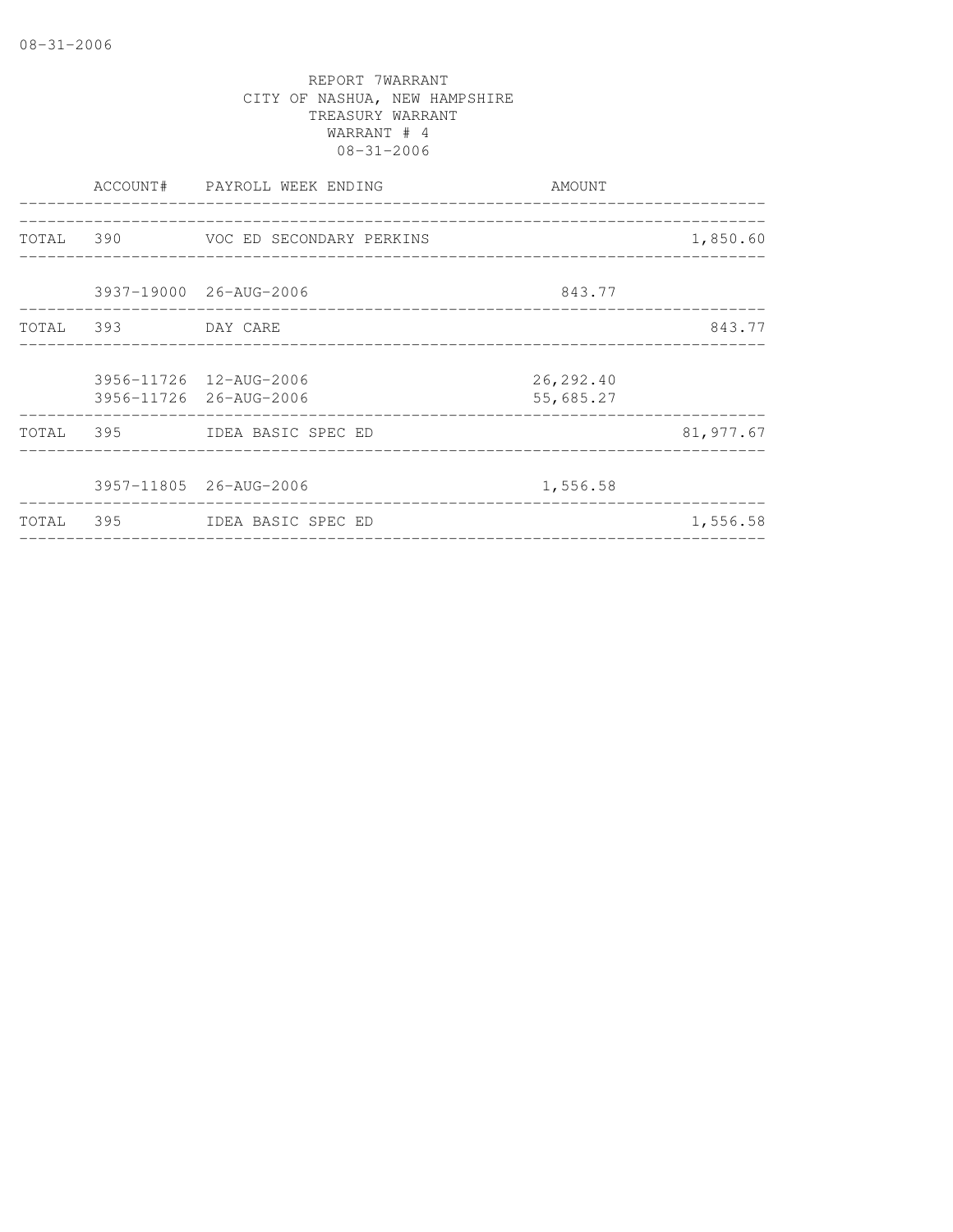|       | ACCOUNT#               | PAYROLL WEEK ENDING                              | AMOUNT                        |           |
|-------|------------------------|--------------------------------------------------|-------------------------------|-----------|
|       | 501-11033              | 12-AUG-2006                                      | 999.84                        |           |
|       | 501-11033              | 19-AUG-2006                                      | 999.84                        |           |
|       | 501-11033              | 26-AUG-2006                                      | 999.84                        |           |
|       | 501-11370              | 12-AUG-2006                                      | 542.87                        |           |
|       | 501-11370              | 19-AUG-2006                                      | 542.87                        |           |
|       | 501-11370              | 26-AUG-2006                                      | 542.87                        |           |
|       | 501-11471              | 12-AUG-2006                                      | 1,808.81                      |           |
|       | 501-11471              | 19-AUG-2006                                      | 1,808.81                      |           |
|       | 501-11471              | 26-AUG-2006                                      | 1,808.81                      |           |
|       | 501-11472              | 12-AUG-2006                                      | 1,031.92                      |           |
|       | 501-11472              | 19-AUG-2006                                      | 1,031.91                      |           |
|       | 501-11472              | 26-AUG-2006                                      | 1,031.91                      |           |
|       | 501-11611              | 12-AUG-2006                                      | 471.06                        |           |
|       | 501-11611              | 19-AUG-2006                                      | 471.06                        |           |
|       |                        | 501-11611  26-AUG-2006                           | 471.05                        |           |
| TOTAL | 501                    | MAYOR'S OFFICE                                   | _____________________________ | 14,563.47 |
|       |                        |                                                  |                               |           |
|       | 502-11113              | 12-AUG-2006                                      | 1,404.16                      |           |
|       | 502-11113              | 19-AUG-2006                                      | 1,404.16                      |           |
|       | 502-11113              | 26-AUG-2006                                      | 1,404.15                      |           |
|       | 502-11195              | 12-AUG-2006                                      | 1,871.30                      |           |
|       | 502-11195              | 19-AUG-2006                                      | 1,871.29                      |           |
|       | 502-11195              | 26-AUG-2006                                      | 1,871.30                      |           |
|       | 502-11219              | 12-AUG-2006                                      | 1,651.74                      |           |
|       | 502-11219              | 19-AUG-2006                                      | 1,651.74                      |           |
|       | 502-11219              | 26-AUG-2006                                      | 1,651.75                      |           |
|       | 502-11518              | 12-AUG-2006                                      | 1,496.50                      |           |
|       | 502-11518              | 19-AUG-2006                                      | 1,496.50                      |           |
|       | 502-11518              | 26-AUG-2006                                      | 1,496.51                      |           |
| TOTAL | 502                    | LEGAL DEPARTMENT                                 |                               | 19,271.10 |
|       |                        |                                                  |                               |           |
|       |                        | 503-11071  12-AUG-2006<br>503-11071  19-AUG-2006 | 1,097.88<br>1,097.88          |           |
|       |                        |                                                  |                               |           |
|       | 503-11071              | 26-AUG-2006                                      | 1,097.88                      |           |
|       | 503-12092              | 12-AUG-2006                                      | 452.27                        |           |
|       | 503-12092<br>503-12092 | 19-AUG-2006<br>26-AUG-2006                       | 452.27<br>452.27              |           |
| TOTAL | 503                    | BOARD OF ALDERMEN                                |                               | 4,650.45  |

507-82010 26-AUG-2006 632.13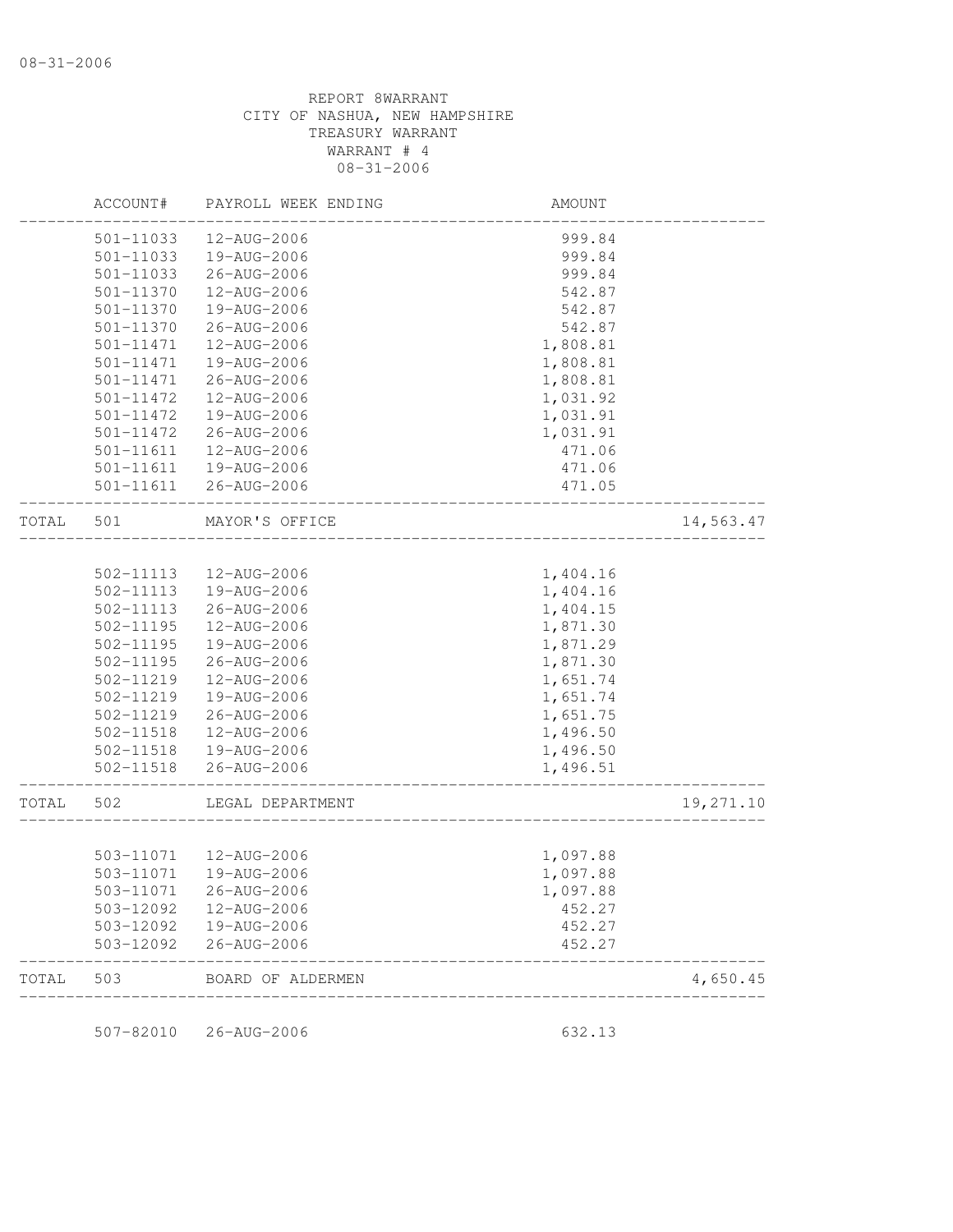|                    | ACCOUNT# PAYROLL WEEK ENDING      | AMOUNT                                |          |
|--------------------|-----------------------------------|---------------------------------------|----------|
| TOTAL 507 PENSIONS |                                   |                                       | 632.13   |
|                    |                                   |                                       |          |
|                    | 511-11103  12-AUG-2006            | 844.02                                |          |
|                    | 511-11103  19-AUG-2006            | 844.02                                |          |
|                    | 511-11103 26-AUG-2006             | 844.02                                |          |
| 511-11234          | 12-AUG-2006                       | 1,730.96                              |          |
|                    | 511-11234  19-AUG-2006            | 1,637.38                              |          |
|                    | 511-11234 26-AUG-2006             | 1,777.73                              |          |
|                    |                                   | . _ _ _ _ _ _ _ _ _ _ _ _ _ _ _ _ _ _ |          |
|                    | TOTAL 511 ADMINISTRATIVE SERVICES |                                       | 7,678.13 |
|                    |                                   |                                       |          |
|                    | 512-11005  12-AUG-2006            | 772.08                                |          |
|                    | 512-11005  19-AUG-2006            | 772.08                                |          |
| 512-11005          | 26-AUG-2006                       | 772.08                                |          |
| 512-11008          | 12-AUG-2006                       | 255.38                                |          |
| 512-11008          | 19-AUG-2006                       | 255.38                                |          |
| 512-11008          | 26-AUG-2006                       | 255.38                                |          |
| 512-11050          | 12-AUG-2006                       | 1,262.92                              |          |
| 512-11050          | 19-AUG-2006                       | 631.46                                |          |
| 512-11064          | 12-AUG-2006                       | 917.31                                |          |
| 512-11064          | 19-AUG-2006                       | 917.31                                |          |
| 512-11064          | 26-AUG-2006                       | 917.31                                |          |
| 512-11073          | 12-AUG-2006                       | 2,009.56                              |          |
| 512-11073          | 19-AUG-2006                       | 2,009.56                              |          |
| 512-11073          | 26-AUG-2006                       | 2,009.55                              |          |
| 512-11165          | 12-AUG-2006                       | 909.56                                |          |
| 512-11165          | 19-AUG-2006                       | 909.57                                |          |
| 512-11165          | 26-AUG-2006                       | 909.57                                |          |
| 512-11173          | 12-AUG-2006                       | 1,272.29                              |          |
| 512-11173          | 19-AUG-2006                       | 1,272.29                              |          |
| 512-11173          | 26-AUG-2006                       | 1,272.29                              |          |
| 512-11177          | 12-AUG-2006                       | 1,816.79                              |          |
| 512-11177          | 19-AUG-2006                       | 1,816.79                              |          |
| 512-11177          | 26-AUG-2006                       | 1,816.79                              |          |
| 512-11222          | 12-AUG-2006                       | 892.85                                |          |
| 512-11222          | 19-AUG-2006                       | 892.85                                |          |
| 512-11222          | $26 - AUG - 2006$                 | 892.85                                |          |
| 512-11224          | 12-AUG-2006                       | 850.75                                |          |
| 512-11224          | 19-AUG-2006                       | 850.75                                |          |
| 512-11224          | 26-AUG-2006                       | 850.75                                |          |
| 512-11232          | 12-AUG-2006                       | 899.90                                |          |
| 512-11232          | 19-AUG-2006                       | 899.90                                |          |
| 512-11232          | 26-AUG-2006                       | 899.91                                |          |
| 512-11265          | 12-AUG-2006                       | 772.39                                |          |
| 512-11265          | 19-AUG-2006                       | 772.39                                |          |
|                    |                                   |                                       |          |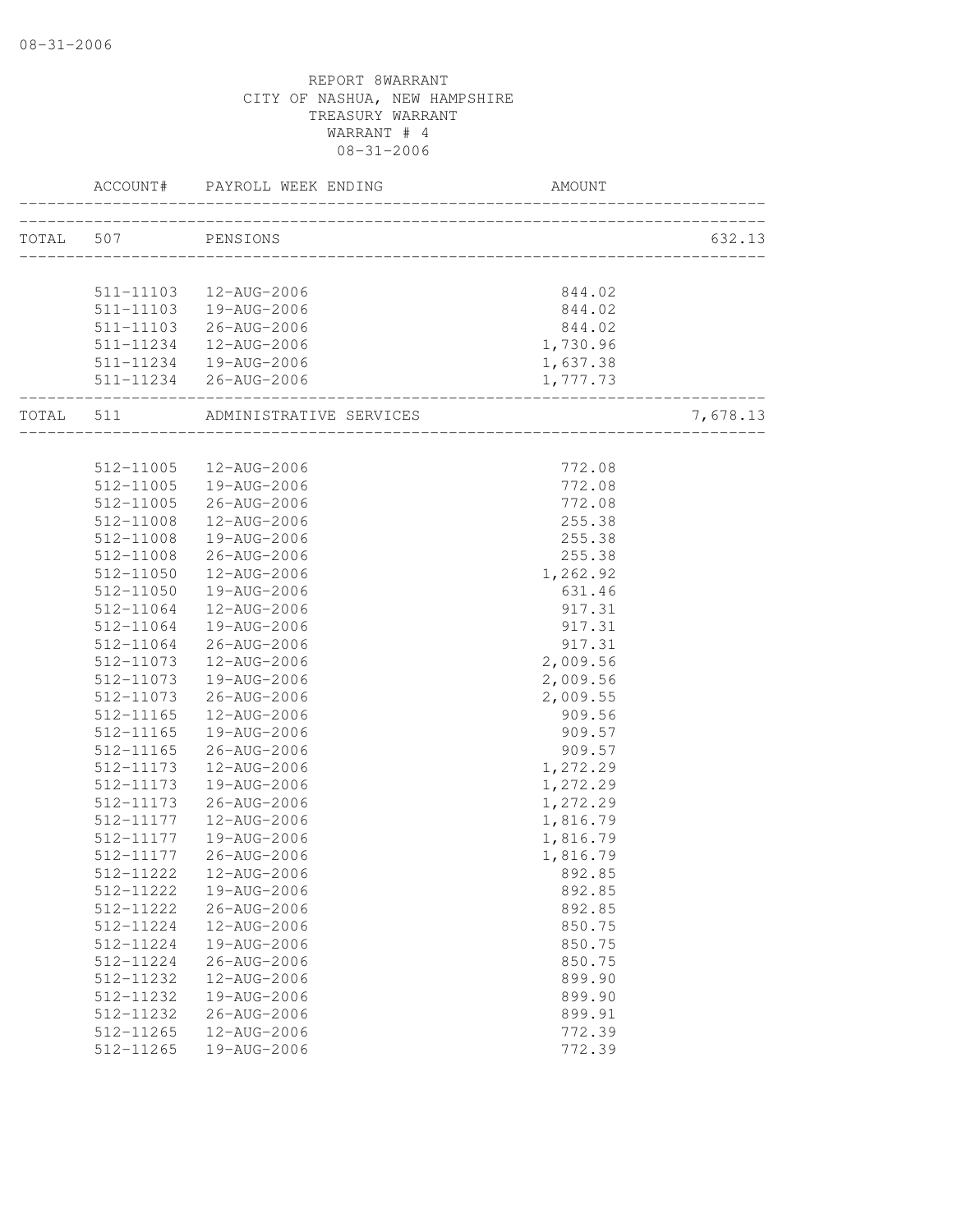|       | ACCOUNT#  | PAYROLL WEEK ENDING | AMOUNT   |           |
|-------|-----------|---------------------|----------|-----------|
|       | 512-11265 | 26-AUG-2006         | 772.39   |           |
|       | 512-11531 | 12-AUG-2006         | 1,434.83 |           |
|       | 512-11531 | 19-AUG-2006         | 1,434.83 |           |
|       | 512-11531 | 26-AUG-2006         | 1,455.93 |           |
|       | 512-11581 | 12-AUG-2006         | 558.25   |           |
|       | 512-11581 | 19-AUG-2006         | 647.25   |           |
|       | 512-11581 | 26-AUG-2006         |          |           |
|       | 512-11714 | 12-AUG-2006         | 915.39   |           |
|       | 512-11714 | 19-AUG-2006         | 915.39   |           |
|       | 512-11714 | 26-AUG-2006         | 915.39   |           |
|       | 512-11740 | 12-AUG-2006         | 1,471.26 |           |
|       | 512-11740 | 19-AUG-2006         | 1,471.26 |           |
|       | 512-11740 | 26-AUG-2006         | 1,471.26 |           |
|       | 512-12010 | 12-AUG-2006         | 258.08   |           |
|       | 512-12010 | 19-AUG-2006         | 206.46   |           |
|       | 512-12010 | 26-AUG-2006         | 206.46   |           |
|       | 512-12017 | 12-AUG-2006         | 633.10   |           |
|       | 512-12017 | 19-AUG-2006         | 633.10   |           |
|       | 512-12017 | 26-AUG-2006         | 633.10   |           |
|       | 512-12019 | 12-AUG-2006         | 281.09   |           |
|       | 512-12019 | 19-AUG-2006         | 267.70   |           |
|       | 512-12019 | 26-AUG-2006         | 267.70   |           |
|       | 512-12033 | 12-AUG-2006         | 647.13   |           |
|       | 512-12033 | 19-AUG-2006         | 431.44   |           |
|       | 512-12033 | 26-AUG-2006         | 539.28   |           |
|       | 512-12052 | 12-AUG-2006         | 754.62   |           |
|       | 512-12052 | 19-AUG-2006         | 817.16   |           |
|       | 512-12052 | 26-AUG-2006         | 745.01   |           |
|       | 512-12150 | 12-AUG-2006         | 100.00   |           |
|       | 512-12150 | 19-AUG-2006         | 110.00   |           |
|       | 512-12150 | 26-AUG-2006         | 100.00   |           |
|       | 512-12167 | 12-AUG-2006         | 575.62   |           |
|       | 512-12167 | 19-AUG-2006         | 575.62   |           |
|       | 512-12167 | 26-AUG-2006         | 575.62   |           |
|       | 512-13004 | 12-AUG-2006         | 9.58     |           |
|       | 512-13004 | 19-AUG-2006         | 32.34    |           |
|       |           |                     |          |           |
| TOTAL | 512       | FINANCIAL SERVICES  |          | 58,092.23 |
|       |           |                     |          |           |
|       | 513-11117 | 12-AUG-2006         | 1,431.98 |           |
|       | 513-11117 | 19-AUG-2006         | 1,431.98 |           |
|       | 513-11117 | 26-AUG-2006         | 1,431.98 |           |
|       | 513-11171 | 12-AUG-2006         | 2,269.24 |           |
|       | 513-11171 | 19-AUG-2006         | 2,269.26 |           |
|       | 513-11171 | 26-AUG-2006         | 2,269.24 |           |
|       | 513-11213 | 12-AUG-2006         | 1,103.01 |           |
|       | 513-11213 | 19-AUG-2006         | 1,103.01 |           |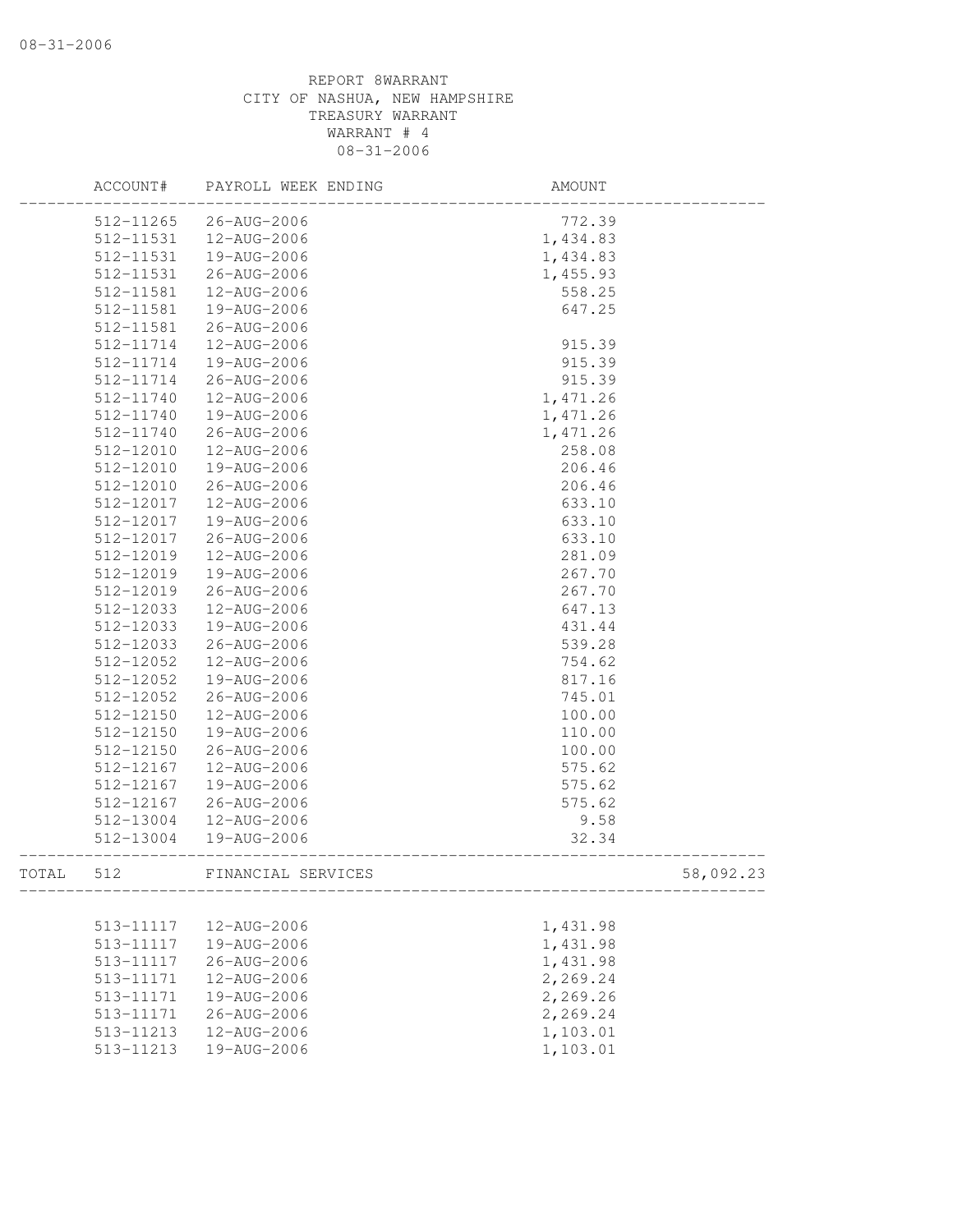|       | ACCOUNT#  | PAYROLL WEEK ENDING   | AMOUNT   |           |
|-------|-----------|-----------------------|----------|-----------|
|       | 513-11213 | 26-AUG-2006           | 1,103.01 |           |
|       | 513-11223 | 12-AUG-2006           | 757.67   |           |
|       | 513-11223 | 19-AUG-2006           | 757.67   |           |
|       | 513-11223 | 26-AUG-2006           | 757.67   |           |
| TOTAL | 513       | CITY CLERK'S OFFICE   |          | 16,685.72 |
|       |           |                       |          |           |
|       | 515-11031 | 12-AUG-2006           | 970.72   |           |
|       | 515-11031 | 19-AUG-2006           | 970.72   |           |
|       | 515-11031 | 26-AUG-2006           | 970.72   |           |
|       | 515-11350 | 12-AUG-2006           | 837.71   |           |
|       | 515-11350 | 19-AUG-2006           | 837.71   |           |
|       | 515-11350 | 26-AUG-2006           | 837.71   |           |
|       | 515-11447 | 12-AUG-2006           | 1,560.86 |           |
|       | 515-11447 | 19-AUG-2006           | 1,560.86 |           |
|       | 515-11447 | 26-AUG-2006           | 1,560.86 |           |
|       | 515-12001 | 12-AUG-2006           | 614.96   |           |
|       | 515-12001 | 19-AUG-2006           | 614.96   |           |
|       | 515-12001 | 26-AUG-2006           | 614.96   |           |
| TOTAL | 515       | HUMAN RESOURCES       |          | 11,952.75 |
|       |           |                       |          |           |
|       | 516-11147 | 12-AUG-2006           | 612.62   |           |
|       | 516-11147 | 19-AUG-2006           | 612.62   |           |
|       | 516-11147 | 26-AUG-2006           | 1,225.23 |           |
|       | 516-11148 | 12-AUG-2006           | 1,611.27 |           |
|       | 516-11148 | 19-AUG-2006           | 805.64   |           |
|       | 516-11459 | 12-AUG-2006           | 1,431.98 |           |
|       | 516-11459 | 19-AUG-2006           | 1,431.98 |           |
|       | 516-11459 | 26-AUG-2006           | 1,431.98 |           |
|       | 516-11573 | 12-AUG-2006           | 799.04   |           |
|       | 516-11573 | 19-AUG-2006           | 799.04   |           |
|       | 516-11573 | 26-AUG-2006           | 799.04   |           |
| TOTAL | 516       | PURCHASING DEPARTMENT |          | 11,560.44 |
|       |           |                       |          |           |
|       | 517-11198 | 12-AUG-2006           | 555.62   |           |
|       | 517-11198 | 19-AUG-2006           | 555.62   |           |
|       | 517-11198 | 26-AUG-2006           | 555.62   |           |
|       | 517-11201 | 12-AUG-2006           | 1,095.06 |           |
|       | 517-11201 | 19-AUG-2006           | 1,095.06 |           |
|       | 517-11201 | 26-AUG-2006           | 1,095.07 |           |
|       | 517-11203 | 12-AUG-2006           |          |           |
|       | 517-11203 | 19-AUG-2006           |          |           |
|       | 517-11203 | 26-AUG-2006           |          |           |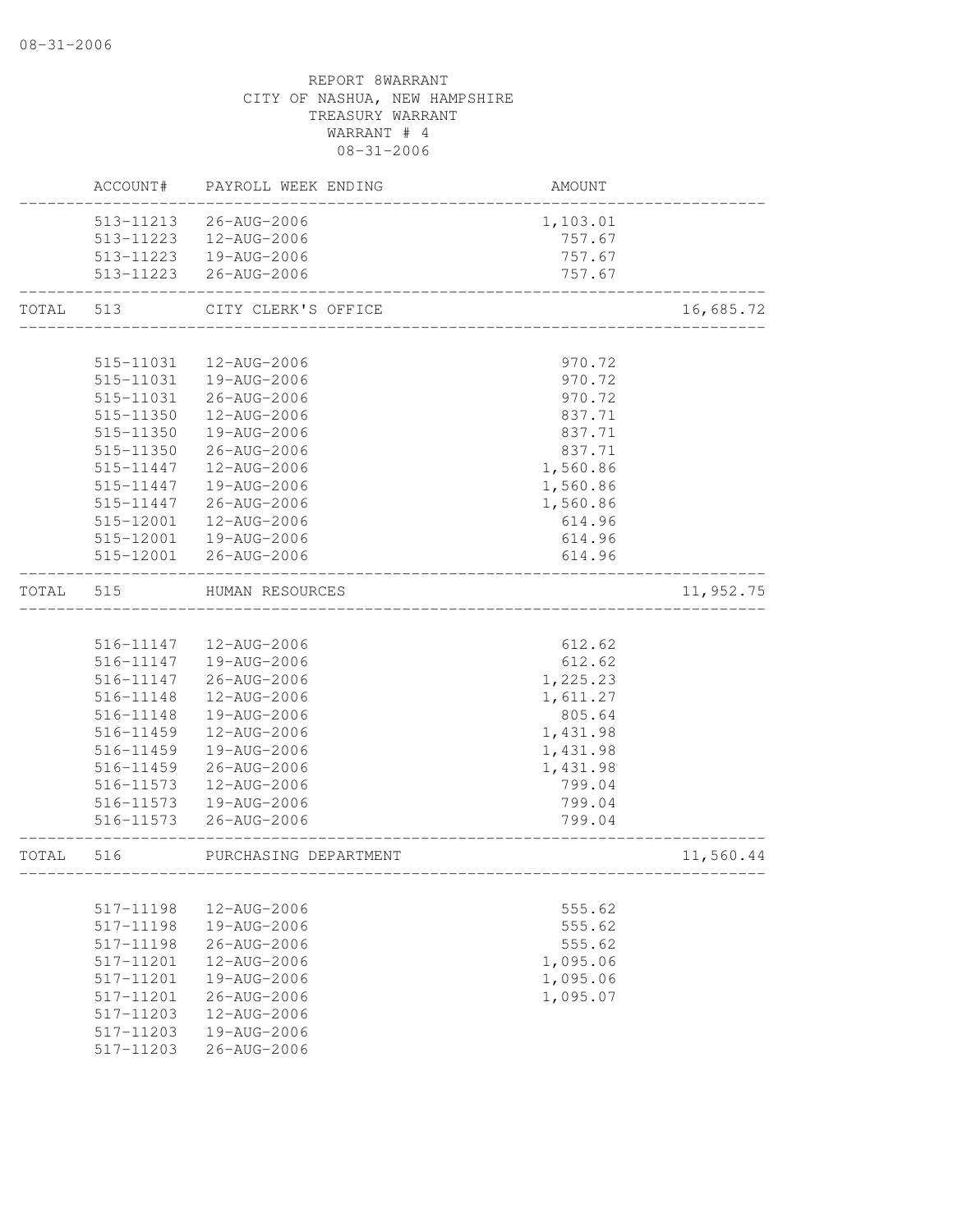# REPORT 8WARRANT CITY OF NASHUA, NEW HAMPSHIRE TREASURY WARRANT WARRANT # 4 08-31-2006 ACCOUNT# PAYROLL WEEK ENDING AMOUNT -------------------------------------------------------------------------------- 517-11420 12-AUG-2006 751.62 517-11420 19-AUG-2006 751.62 517-11420 26-AUG-2006 751.62 517-12063 12-AUG-2006 255.19 517-12063 19-AUG-2006 255.19 517-12063 26-AUG-2006 255.19 -------------------------------------------------------------------------------- TOTAL 517 BUILDING MAINT - CITY ADMIN 7,972.48 -------------------------------------------------------------------------------- 518-11441 12-AUG-2006 1,390.26 518-11441 19-AUG-2006 1,390.26 518-11441 26-AUG-2006 1,390.27 518-11578 12-AUG-2006 844.02 518-11578 19-AUG-2006 844.02 518-11578 26-AUG-2006 844.02 518-11589 12-AUG-2006 1,007.24 518-11589 19-AUG-2006 1,007.23 518-11589 26-AUG-2006 1,007.23 518-11590 12-AUG-2006 749.90 518-11590 19-AUG-2006 749.90 518-11590 26-AUG-2006 749.90 518-11608 12-AUG-2006 518-11608 19-AUG-2006 1,012.80 518-11608 26-AUG-2006 1,012.79 -------------------------------------------------------------------------------- INSURANCE - ADMINISTRATION 15,012.63 -------------------------------------------------------------------------------- 519-11014 12-AUG-2006 954.40 519-11014 19-AUG-2006 954.40 519-11014 26-AUG-2006 954.40 519-11015 12-AUG-2006 1,103.01 519-11015 19-AUG-2006 1,103.01 519-11015 26-AUG-2006 1,103.01 519-11016 12-AUG-2006 830.36 519-11016 19-AUG-2006 830.36 519-11016 26-AUG-2006 830.36 519-11017 12-AUG-2006 698.14 519-11017 19-AUG-2006 698.14 519-11017 26-AUG-2006 698.14 519-11115 12-AUG-2006 1,701.30 519-11115 19-AUG-2006 1,701.30 519-11115 26-AUG-2006 1,701.30 519-11153 12-AUG-2006 501.48 519-11153 19-AUG-2006 501.48 519-11153 26-AUG-2006 501.48 519-11154 12-AUG-2006 571.56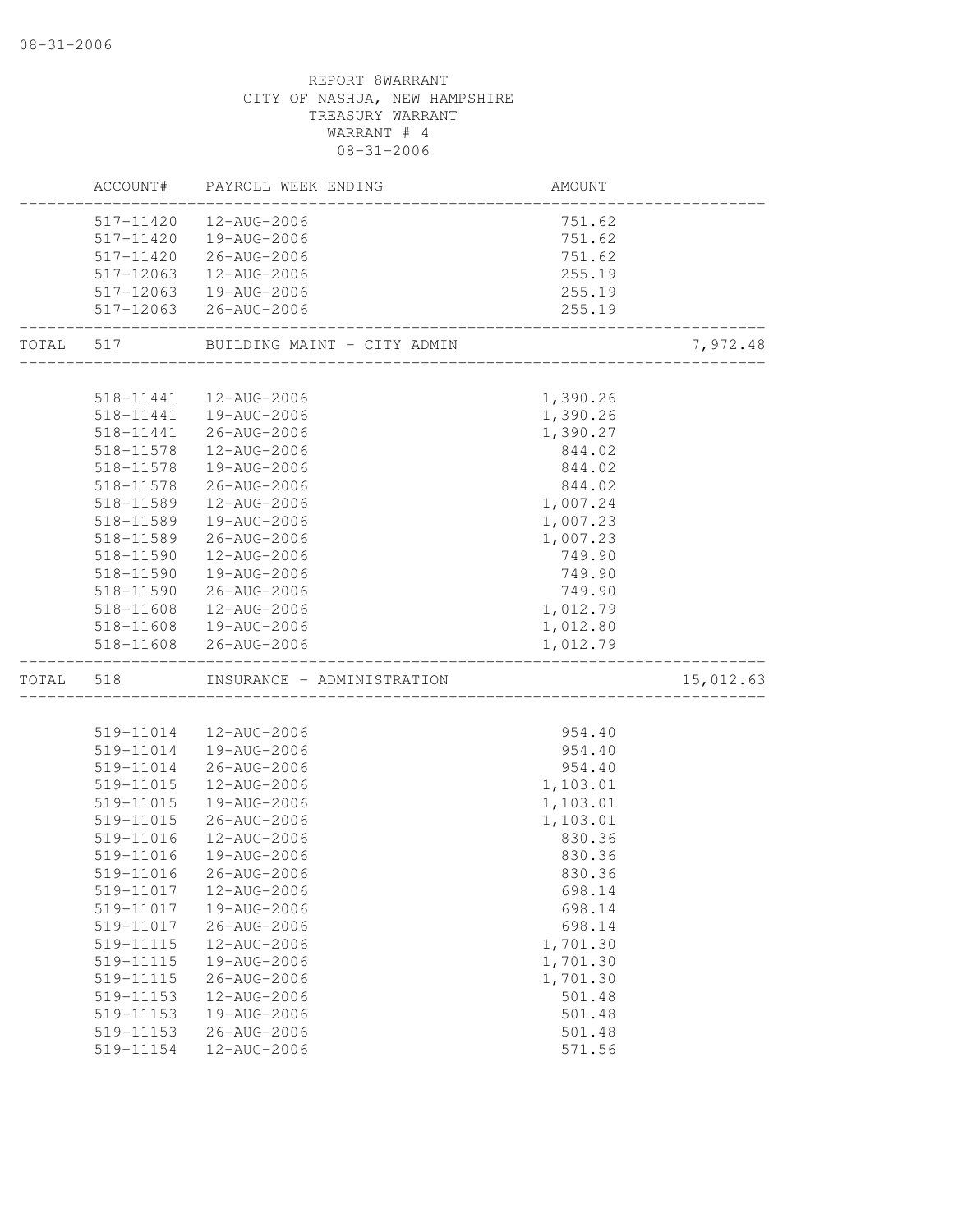|       | ACCOUNT#  | PAYROLL WEEK ENDING                             | AMOUNT   |           |
|-------|-----------|-------------------------------------------------|----------|-----------|
|       | 519-11154 | 19-AUG-2006                                     | 571.56   |           |
|       | 519-11154 | 26-AUG-2006                                     | 571.55   |           |
|       | 519-11205 | 12-AUG-2006                                     | 680.08   |           |
|       | 519-11205 | 19-AUG-2006                                     | 680.08   |           |
|       | 519-11205 | 26-AUG-2006                                     | 680.08   |           |
|       | 519-11703 | 12-AUG-2006                                     | 861.56   |           |
|       | 519-11703 | 19-AUG-2006                                     | 861.56   |           |
|       | 519-11703 | 26-AUG-2006                                     | 4,714.43 |           |
|       | 519-18006 | 26-AUG-2006<br>________________________________ | 375.00   |           |
| TOTAL | 519       | ASSESSORS                                       |          | 27,933.53 |
|       |           |                                                 |          |           |
|       | 522-11142 | 12-AUG-2006                                     | 1,104.29 |           |
|       | 522-11142 | 19-AUG-2006                                     | 1,104.29 |           |
|       | 522-11142 | 26-AUG-2006                                     | 1,104.29 |           |
|       | 522-11429 | 12-AUG-2006                                     | 1,651.74 |           |
|       | 522-11429 | 19-AUG-2006                                     | 1,651.74 |           |
|       | 522-11429 | 26-AUG-2006                                     | 1,651.74 |           |
|       | 522-11488 | 12-AUG-2006                                     | 1,438.68 |           |
|       | 522-11488 | 19-AUG-2006                                     | 1,438.68 |           |
|       | 522-11488 | 26-AUG-2006                                     | 1,438.68 |           |
|       | 522-11718 | 12-AUG-2006                                     | 1,273.11 |           |
|       | 522-11718 | 19-AUG-2006                                     | 1,240.04 |           |
|       | 522-11718 | 26-AUG-2006                                     | 1,240.04 |           |
|       | 522-11721 | 12-AUG-2006                                     | 1,322.72 |           |
|       | 522-11721 | 19-AUG-2006                                     | 1,322.71 |           |
|       | 522-11721 | $26 - AUG - 2006$                               | 1,322.71 |           |
|       | 522-11724 | 12-AUG-2006                                     | 1,205.29 |           |
|       | 522-11724 | 19-AUG-2006                                     | 1,205.29 |           |
|       | 522-11724 | 26-AUG-2006                                     | 1,205.29 |           |
|       | 522-11729 | 12-AUG-2006                                     | 1,948.68 |           |
|       | 522-11729 | 19-AUG-2006                                     | 1,948.67 |           |
|       | 522-11729 | 26-AUG-2006                                     | 1,948.67 |           |
|       | 522-11748 | 12-AUG-2006                                     | 772.08   |           |
|       | 522-11748 | 19-AUG-2006                                     | 772.08   |           |
|       | 522-11748 | 26-AUG-2006                                     | 772.08   |           |
|       | 522-12082 | 12-AUG-2006                                     | 549.24   |           |
|       | 522-12082 | 19-AUG-2006                                     | 549.24   |           |
|       | 522-12082 | 26-AUG-2006                                     | 549.24   |           |
|       |           | 522-13004 26-AUG-2006                           | 35.42    |           |
| TOTAL | 522       | INFORMATION TECHNOLOGY                          |          | 33,766.73 |
|       |           |                                                 |          |           |
|       | 523-11332 | 12-AUG-2006                                     | 852.60   |           |
|       | 523-11332 | 19-AUG-2006                                     | 852.60   |           |
|       | 523-11332 | 26-AUG-2006                                     | 852.60   |           |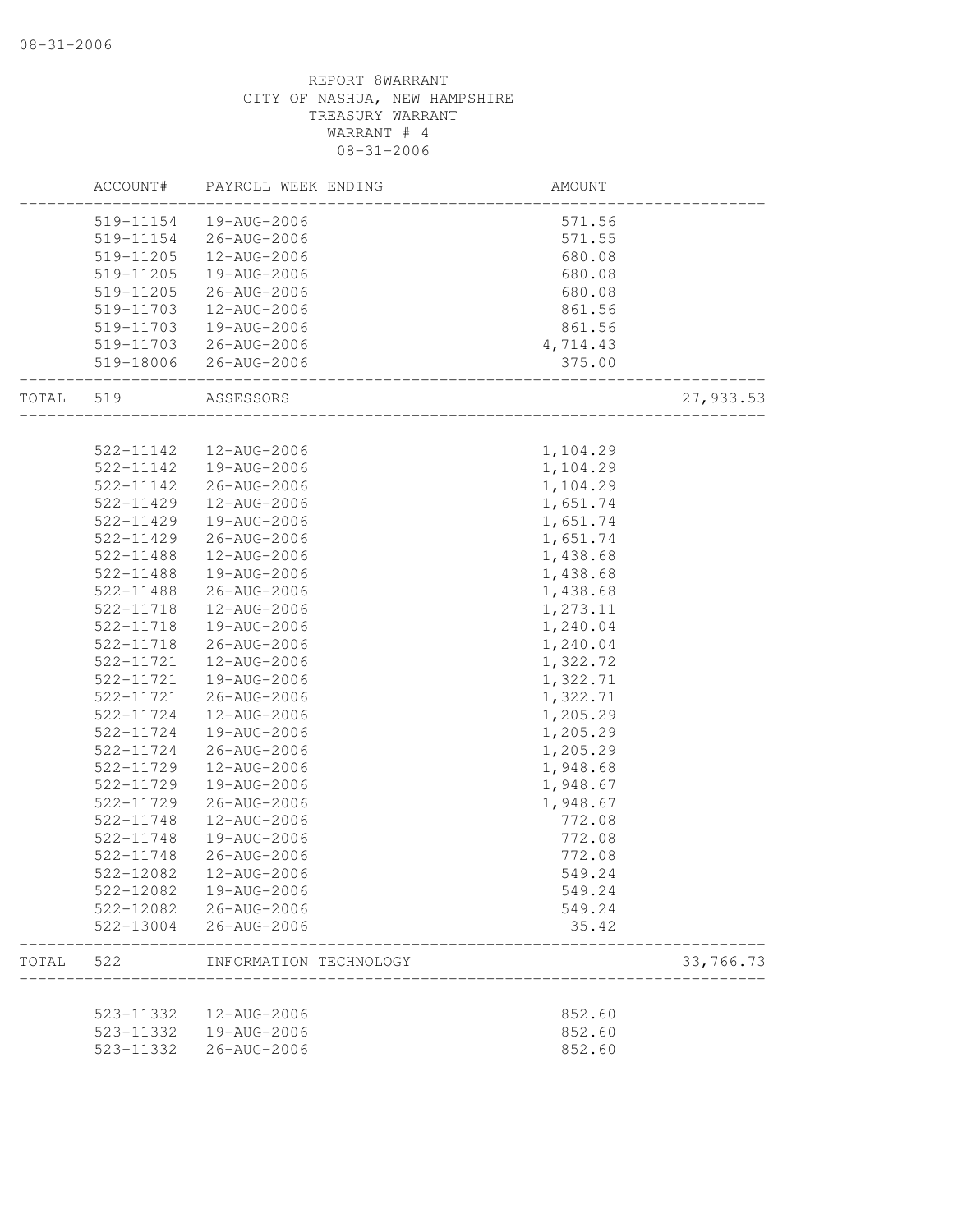|           | ACCOUNT#  | PAYROLL WEEK ENDING      | AMOUNT   |          |
|-----------|-----------|--------------------------|----------|----------|
| TOTAL 523 | GIS       |                          |          | 2,557.80 |
|           |           |                          |          |          |
|           |           | 531-11065  12-AUG-2006   | 1,003.00 |          |
|           | 531-11065 | $19 - \text{AUG} - 2006$ | 1,003.00 |          |
|           | 531-11065 | 26-AUG-2006              | 1,003.00 |          |
|           | 531-11085 | 12-AUG-2006              | 783.88   |          |
|           | 531-11085 | 19-AUG-2006              | 783.88   |          |
|           | 531-11085 | 26-AUG-2006              | 783.89   |          |
|           | 531-11114 | 12-AUG-2006              | 2,002.58 |          |
|           | 531-11114 | 19-AUG-2006              | 2,423.12 |          |
|           | 531-11114 | 26-AUG-2006              | 2,062.65 |          |
|           | 531-11118 | 12-AUG-2006              | 870.05   |          |
|           | 531-11118 | 19-AUG-2006              | 870.05   |          |
|           | 531-11118 | 26-AUG-2006              | 870.05   |          |
|           | 531-11129 | 12-AUG-2006              | 1,826.57 |          |
|           | 531-11129 | 19-AUG-2006              | 1,826.57 |          |
|           | 531-11129 | 26-AUG-2006              | 1,826.56 |          |
|           | 531-11176 | 12-AUG-2006              | 861.46   |          |
|           | 531-11176 | 19-AUG-2006              | 861.46   |          |
|           | 531-11176 | 26-AUG-2006              | 861.46   |          |
|           | 531-11201 | 12-AUG-2006              | 1,231.73 |          |
|           | 531-11201 | 19-AUG-2006              | 1,231.73 |          |
|           | 531-11201 | 26-AUG-2006              | 1,231.73 |          |
|           | 531-11203 | 12-AUG-2006              | 109.10   |          |
|           | 531-11203 | 19-AUG-2006              | 219.44   |          |
|           | 531-11203 | 26-AUG-2006              | 219.44   |          |
|           | 531-11206 | 12-AUG-2006              | 1,858.38 |          |
|           | 531-11206 | 19-AUG-2006              | 2,248.64 |          |
|           | 531-11206 | 26-AUG-2006              | 1,914.13 |          |
|           | 531-11226 | 12-AUG-2006              | 740.51   |          |
|           | 531-11226 | 19-AUG-2006              | 740.51   |          |
|           | 531-11226 | 26-AUG-2006              | 740.51   |          |
|           | 531-11257 | 12-AUG-2006              | 668.95   |          |
|           | 531-11257 | 19-AUG-2006              | 668.95   |          |
|           | 531-11257 | 26-AUG-2006              | 668.95   |          |
|           | 531-11398 | 12-AUG-2006              | 792.12   |          |
|           | 531-11398 | 19-AUG-2006              | 792.12   |          |
|           | 531-11398 | 26-AUG-2006              | 792.12   |          |
|           | 531-11474 | 12-AUG-2006              | 677.22   |          |
|           | 531-11474 | 19-AUG-2006              | 677.20   |          |
|           | 531-11474 | 26-AUG-2006              | 677.22   |          |
|           | 531-11477 | 12-AUG-2006              | 576.80   |          |
|           | 531-11477 | 19-AUG-2006              | 576.80   |          |
|           | 531-11477 | $26 - AUG - 2006$        | 576.80   |          |
|           | 531-11489 | 12-AUG-2006              | 1,045.05 |          |
|           | 531-11489 | 19-AUG-2006              | 1,045.06 |          |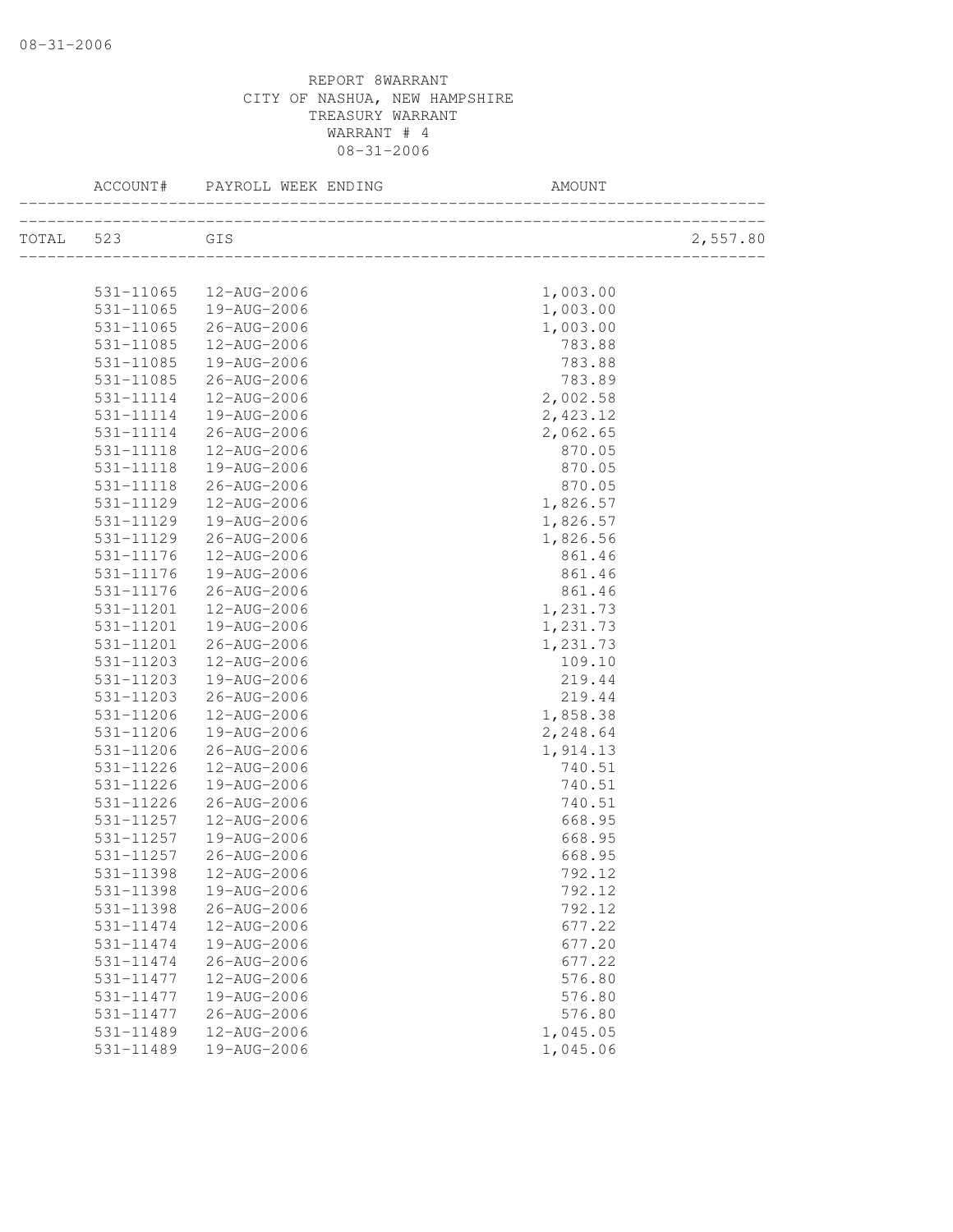| ACCOUNT#      | PAYROLL WEEK ENDING | AMOUNT     |  |
|---------------|---------------------|------------|--|
| 531-11489     | 26-AUG-2006         | 1,045.06   |  |
| $531 - 11490$ | 12-AUG-2006         | 844.15     |  |
| 531-11490     | 19-AUG-2006         | 844.15     |  |
| 531-11490     | 26-AUG-2006         | 844.15     |  |
| 531-11498     | 12-AUG-2006         | 746.67     |  |
| 531-11498     | 19-AUG-2006         | 912.42     |  |
| 531-11498     | 26-AUG-2006         | 769.06     |  |
| 531-11516     | 12-AUG-2006         | 786.25     |  |
| 531-11516     | 19-AUG-2006         | 786.25     |  |
| 531-11516     | 26-AUG-2006         | 786.25     |  |
| 531-11534     | 12-AUG-2006         | 1,238.34   |  |
| 531-11534     | 19-AUG-2006         | 1,238.34   |  |
| 531-11534     | 26-AUG-2006         | 1,238.34   |  |
| 531-11535     | 12-AUG-2006         | 11,377.15  |  |
| 531-11535     | 19-AUG-2006         | 13,833.40  |  |
| 531-11535     | 26-AUG-2006         | 11,718.40  |  |
| 531-11537     | 12-AUG-2006         | 12,316.02  |  |
| 531-11537     | 19-AUG-2006         | 12,316.03  |  |
| 531-11537     | 26-AUG-2006         | 12,315.99  |  |
| 531-11538     | 12-AUG-2006         | 783.88     |  |
| 531-11538     | 19-AUG-2006         | 783.88     |  |
| 531-11538     | 26-AUG-2006         | 783.88     |  |
| 531-11539     | 12-AUG-2006         | 1,313.75   |  |
| 531-11539     | 19-AUG-2006         | 1,313.75   |  |
| 531-11539     | 26-AUG-2006         | 1,313.75   |  |
| 531-11544     | 12-AUG-2006         | 1,814.67   |  |
| 531-11544     | 19-AUG-2006         | 2,195.74   |  |
| 531-11544     | 26-AUG-2006         | 1,869.10   |  |
| 531-11549     | 12-AUG-2006         | 3,383.23   |  |
| 531-11549     | 19-AUG-2006         | 7,541.59   |  |
| 531-11549     | 26-AUG-2006         | 7,666.06   |  |
| 531-11550     | 12-AUG-2006         | 298.76     |  |
| 531-11550     | 19-AUG-2006         | 624.39     |  |
| 531-11550     | 26-AUG-2006         | 769.29     |  |
| 531-11552     | 12-AUG-2006         | 9,691.55   |  |
| 531-11552     | 19-AUG-2006         | 7,048.40   |  |
| 531-11552     | 26-AUG-2006         | 7,048.40   |  |
| 531-11555     | 12-AUG-2006         | 26,743.54  |  |
| 531-11555     | 19-AUG-2006         | 29,715.04  |  |
| 531-11555     | 26-AUG-2006         | 29,715.04  |  |
| 531-11558     | 12-AUG-2006         | 63,848.56  |  |
| 531-11558     | 19-AUG-2006         | 63, 425.17 |  |
| 531-11558     | 26-AUG-2006         | 64,058.11  |  |
| 531-11561     | 12-AUG-2006         | 10,327.87  |  |
| 531-11561     | 19-AUG-2006         | 10,312.39  |  |
| 531-11561     | 26-AUG-2006         | 9,314.29   |  |
| 531-11567     | 12-AUG-2006         | 27,803.54  |  |
| 531-11567     | 19-AUG-2006         | 27,803.54  |  |
|               |                     |            |  |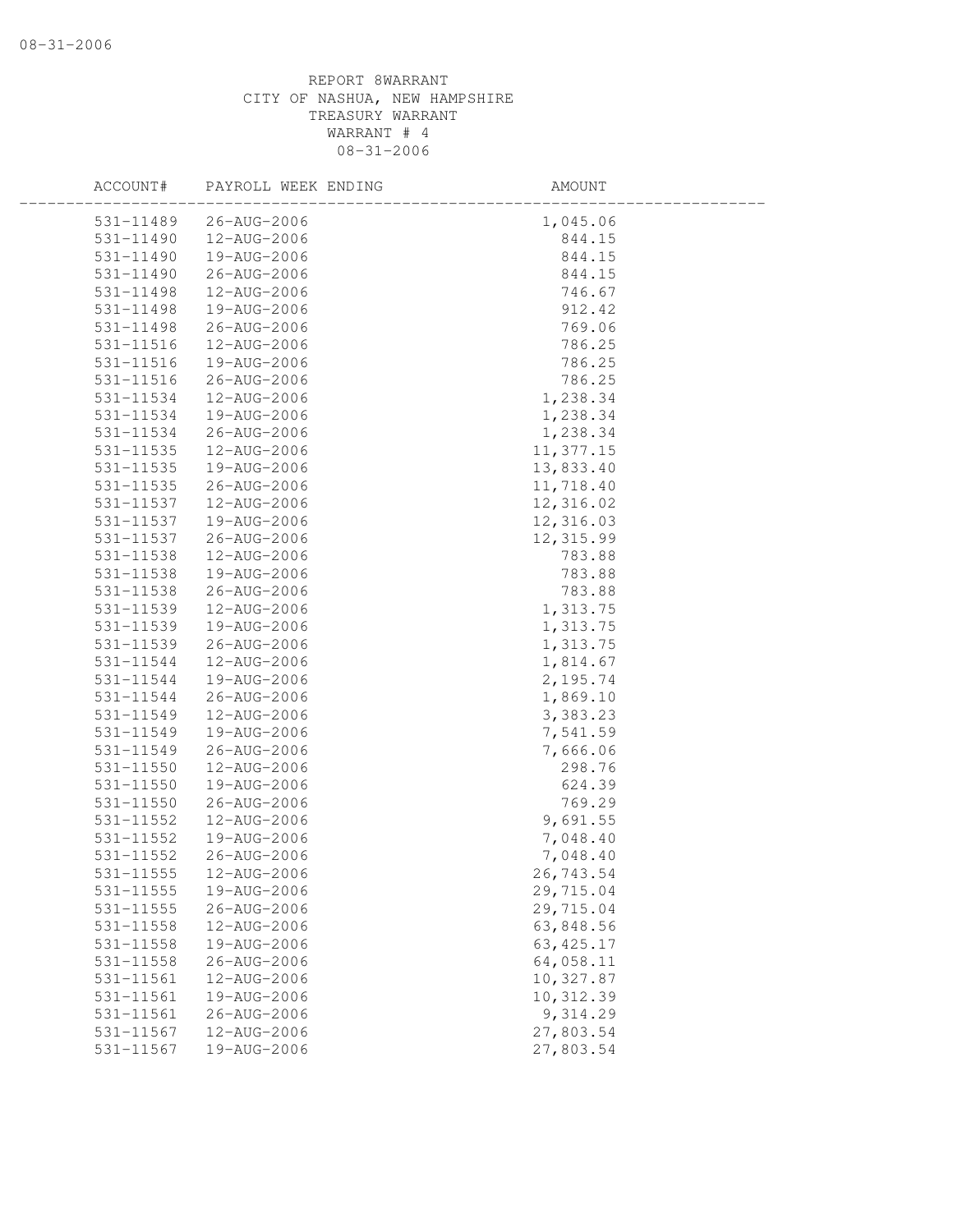| ACCOUNT#  | PAYROLL WEEK ENDING | AMOUNT    |
|-----------|---------------------|-----------|
| 531-11567 | 26-AUG-2006         | 27,803.56 |
| 531-11569 | 12-AUG-2006         | 1,032.13  |
| 531-11569 | 19-AUG-2006         | 1,032.13  |
| 531-11569 | 26-AUG-2006         | 1,032.13  |
| 531-11585 | 12-AUG-2006         | 1,554.70  |
| 531-11585 | 19-AUG-2006         | 1,554.71  |
| 531-11585 | 26-AUG-2006         | 1,554.72  |
| 531-11587 | 12-AUG-2006         | 1,717.59  |
| 531-11587 | 19-AUG-2006         | 1,717.60  |
| 531-11587 | 26-AUG-2006         | 1,717.59  |
| 531-11618 | 12-AUG-2006         | 1,820.27  |
| 531-11618 | 19-AUG-2006         | 1,716.88  |
| 531-11618 | 26-AUG-2006         | 1,820.28  |
| 531-11622 | 12-AUG-2006         | 2,138.51  |
| 531-11622 | 19-AUG-2006         | 2,138.50  |
| 531-11622 | 26-AUG-2006         | 2,138.50  |
| 531-11632 | 12-AUG-2006         | 1,208.30  |
| 531-11632 | 19-AUG-2006         | 1,208.30  |
| 531-11632 | 26-AUG-2006         | 1,208.30  |
| 531-11633 | 12-AUG-2006         | 2,109.50  |
| 531-11633 | 19-AUG-2006         | 2,109.50  |
| 531-11633 | 26-AUG-2006         | 2,001.45  |
| 531-11634 | 12-AUG-2006         | 630.40    |
| 531-11634 | 19-AUG-2006         | 630.40    |
| 531-11634 | 26-AUG-2006         | 630.40    |
| 531-11635 | 12-AUG-2006         | 803.90    |
| 531-11635 | 19-AUG-2006         | 803.90    |
| 531-11635 | 26-AUG-2006         | 803.90    |
| 531-11664 | 12-AUG-2006         | 1,003.00  |
| 531-11664 | 19-AUG-2006         | 1,003.00  |
| 531-11664 | 26-AUG-2006         | 1,003.00  |
| 531-11665 | 12-AUG-2006         | 719.43    |
| 531-11665 | 19-AUG-2006         | 719.43    |
| 531-11665 | 26-AUG-2006         | 719.44    |
| 531-11699 | 12-AUG-2006         | 837.71    |
| 531-11699 | 19-AUG-2006         | 837.71    |
| 531-11699 | 26-AUG-2006         | 837.71    |
| 531-11719 | 12-AUG-2006         | 795.34    |
| 531-11719 | 19-AUG-2006         | 795.35    |
| 531-11719 | 26-AUG-2006         | 795.35    |
| 531-11732 | 12-AUG-2006         | 1,144.10  |
| 531-11732 | 19-AUG-2006         | 1,151.81  |
| 531-11732 | $26 - AUG - 2006$   | 1,156.95  |
| 531-11733 | 12-AUG-2006         | 2,075.70  |
| 531-11733 | 19-AUG-2006         | 2,075.70  |
| 531-11733 | 26-AUG-2006         | 2,075.70  |
| 531-12020 | 12-AUG-2006         | 875.50    |
| 531-12020 | 19-AUG-2006         | 875.50    |
|           |                     |           |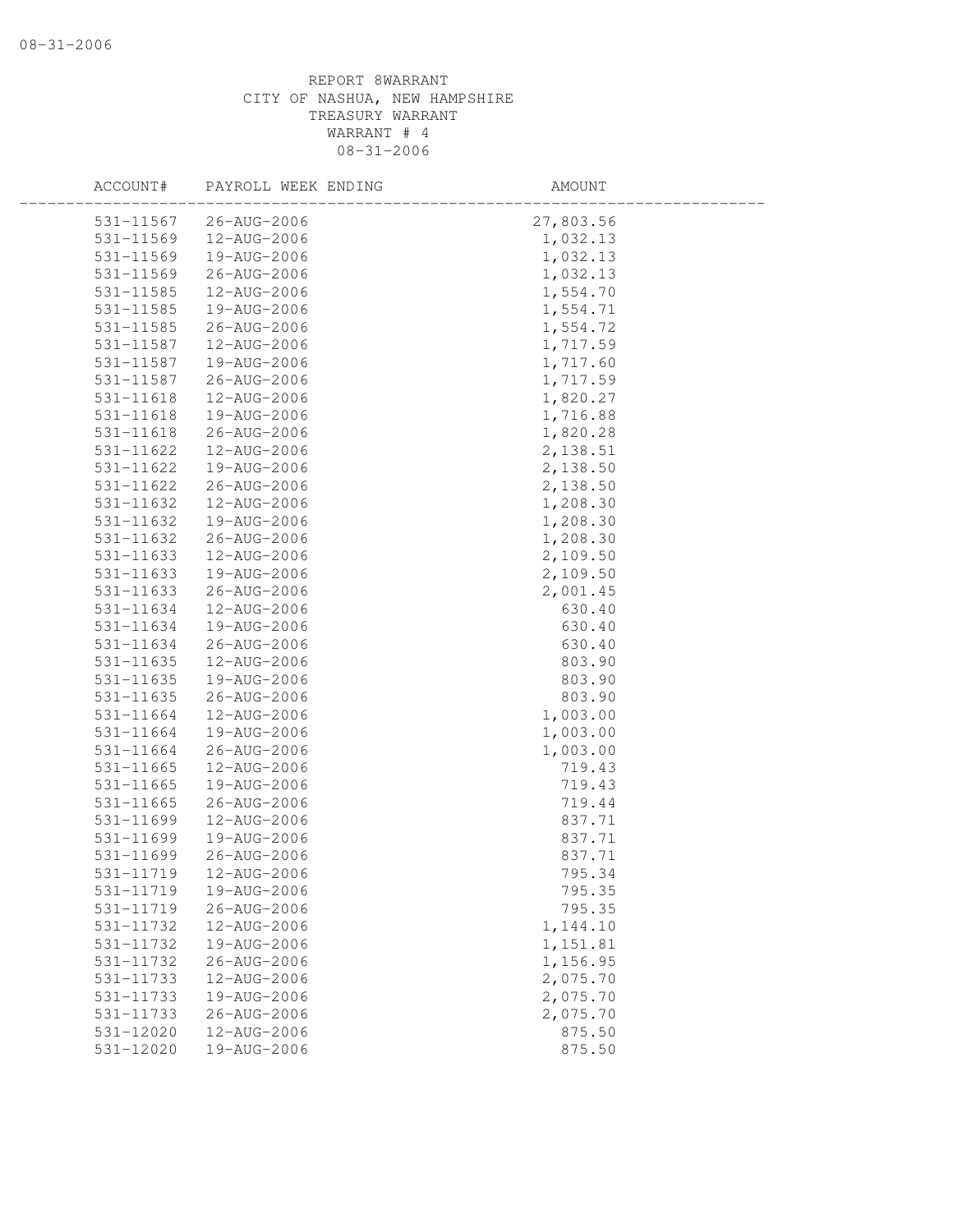| 531-12020<br>26-AUG-2006<br>875.50<br>531-12035<br>12-AUG-2006<br>655.87<br>531-12035<br>19-AUG-2006<br>655.87<br>531-12035<br>655.87<br>26-AUG-2006<br>531-12042<br>12-AUG-2006<br>493.27<br>531-12042<br>19-AUG-2006<br>1,054.40<br>702.96<br>531-12042<br>26-AUG-2006<br>531-12066<br>1,101.42<br>12-AUG-2006<br>531-12066<br>1,101.42<br>19-AUG-2006<br>531-12066<br>26-AUG-2006<br>1,101.42<br>531-12067<br>12-AUG-2006<br>659.14<br>531-12067<br>19-AUG-2006<br>659.14<br>531-12067<br>659.14<br>26-AUG-2006<br>531-12068<br>12-AUG-2006<br>1,311.74<br>531-12068<br>19-AUG-2006<br>1,311.74<br>$531 - 12068$<br>26-AUG-2006<br>1,311.75<br>229.51<br>531-12071<br>12-AUG-2006<br>531-12071<br>229.50<br>19-AUG-2006<br>229.50<br>531-12071<br>26-AUG-2006<br>531-12119<br>12-AUG-2006<br>990.67<br>531-12119<br>19-AUG-2006<br>990.67<br>531-12119<br>990.67<br>26-AUG-2006<br>531-13004<br>12-AUG-2006<br>5, 146. 16<br>531-13004<br>19-AUG-2006<br>3,882.14<br>531-13004<br>26-AUG-2006<br>2,573.51<br>531-13038<br>1,500.34<br>12-AUG-2006<br>531-13038<br>5, 183.25<br>19-AUG-2006<br>1,977.75<br>531-13038<br>26-AUG-2006<br>531-13040<br>12-AUG-2006<br>3,076.79<br>531-13040<br>19-AUG-2006<br>1,713.77<br>531-13040<br>4,032.58<br>26-AUG-2006<br>531-13044<br>12-AUG-2006<br>583.44<br>531-13044<br>4,062.76<br>19-AUG-2006<br>1,669.02<br>531-13044<br>26-AUG-2006<br>16,965.17<br>531-13047<br>12-AUG-2006<br>22,833.69<br>531-13047<br>19-AUG-2006<br>531-13047<br>22, 914.64<br>26-AUG-2006<br>531-13048<br>12-AUG-2006<br>3,404.09<br>531-13048<br>19-AUG-2006<br>5, 145. 31<br>531-13048<br>26-AUG-2006<br>9,218.06<br>531-17001<br>19-AUG-2006<br>103.40<br>531-17003<br>19-AUG-2006<br>300.00<br>531-17003<br>26-AUG-2006<br>1,800.00<br>950.00<br>531-17004<br>12-AUG-2006 |  |
|-----------------------------------------------------------------------------------------------------------------------------------------------------------------------------------------------------------------------------------------------------------------------------------------------------------------------------------------------------------------------------------------------------------------------------------------------------------------------------------------------------------------------------------------------------------------------------------------------------------------------------------------------------------------------------------------------------------------------------------------------------------------------------------------------------------------------------------------------------------------------------------------------------------------------------------------------------------------------------------------------------------------------------------------------------------------------------------------------------------------------------------------------------------------------------------------------------------------------------------------------------------------------------------------------------------------------------------------------------------------------------------------------------------------------------------------------------------------------------------------------------------------------------------------------------------------------------------------------------------------------------------------------------------------------------------------------------------------------------------------------------------------------------------------------------|--|
|                                                                                                                                                                                                                                                                                                                                                                                                                                                                                                                                                                                                                                                                                                                                                                                                                                                                                                                                                                                                                                                                                                                                                                                                                                                                                                                                                                                                                                                                                                                                                                                                                                                                                                                                                                                                     |  |
|                                                                                                                                                                                                                                                                                                                                                                                                                                                                                                                                                                                                                                                                                                                                                                                                                                                                                                                                                                                                                                                                                                                                                                                                                                                                                                                                                                                                                                                                                                                                                                                                                                                                                                                                                                                                     |  |
|                                                                                                                                                                                                                                                                                                                                                                                                                                                                                                                                                                                                                                                                                                                                                                                                                                                                                                                                                                                                                                                                                                                                                                                                                                                                                                                                                                                                                                                                                                                                                                                                                                                                                                                                                                                                     |  |
|                                                                                                                                                                                                                                                                                                                                                                                                                                                                                                                                                                                                                                                                                                                                                                                                                                                                                                                                                                                                                                                                                                                                                                                                                                                                                                                                                                                                                                                                                                                                                                                                                                                                                                                                                                                                     |  |
|                                                                                                                                                                                                                                                                                                                                                                                                                                                                                                                                                                                                                                                                                                                                                                                                                                                                                                                                                                                                                                                                                                                                                                                                                                                                                                                                                                                                                                                                                                                                                                                                                                                                                                                                                                                                     |  |
|                                                                                                                                                                                                                                                                                                                                                                                                                                                                                                                                                                                                                                                                                                                                                                                                                                                                                                                                                                                                                                                                                                                                                                                                                                                                                                                                                                                                                                                                                                                                                                                                                                                                                                                                                                                                     |  |
|                                                                                                                                                                                                                                                                                                                                                                                                                                                                                                                                                                                                                                                                                                                                                                                                                                                                                                                                                                                                                                                                                                                                                                                                                                                                                                                                                                                                                                                                                                                                                                                                                                                                                                                                                                                                     |  |
|                                                                                                                                                                                                                                                                                                                                                                                                                                                                                                                                                                                                                                                                                                                                                                                                                                                                                                                                                                                                                                                                                                                                                                                                                                                                                                                                                                                                                                                                                                                                                                                                                                                                                                                                                                                                     |  |
|                                                                                                                                                                                                                                                                                                                                                                                                                                                                                                                                                                                                                                                                                                                                                                                                                                                                                                                                                                                                                                                                                                                                                                                                                                                                                                                                                                                                                                                                                                                                                                                                                                                                                                                                                                                                     |  |
|                                                                                                                                                                                                                                                                                                                                                                                                                                                                                                                                                                                                                                                                                                                                                                                                                                                                                                                                                                                                                                                                                                                                                                                                                                                                                                                                                                                                                                                                                                                                                                                                                                                                                                                                                                                                     |  |
|                                                                                                                                                                                                                                                                                                                                                                                                                                                                                                                                                                                                                                                                                                                                                                                                                                                                                                                                                                                                                                                                                                                                                                                                                                                                                                                                                                                                                                                                                                                                                                                                                                                                                                                                                                                                     |  |
|                                                                                                                                                                                                                                                                                                                                                                                                                                                                                                                                                                                                                                                                                                                                                                                                                                                                                                                                                                                                                                                                                                                                                                                                                                                                                                                                                                                                                                                                                                                                                                                                                                                                                                                                                                                                     |  |
|                                                                                                                                                                                                                                                                                                                                                                                                                                                                                                                                                                                                                                                                                                                                                                                                                                                                                                                                                                                                                                                                                                                                                                                                                                                                                                                                                                                                                                                                                                                                                                                                                                                                                                                                                                                                     |  |
|                                                                                                                                                                                                                                                                                                                                                                                                                                                                                                                                                                                                                                                                                                                                                                                                                                                                                                                                                                                                                                                                                                                                                                                                                                                                                                                                                                                                                                                                                                                                                                                                                                                                                                                                                                                                     |  |
|                                                                                                                                                                                                                                                                                                                                                                                                                                                                                                                                                                                                                                                                                                                                                                                                                                                                                                                                                                                                                                                                                                                                                                                                                                                                                                                                                                                                                                                                                                                                                                                                                                                                                                                                                                                                     |  |
|                                                                                                                                                                                                                                                                                                                                                                                                                                                                                                                                                                                                                                                                                                                                                                                                                                                                                                                                                                                                                                                                                                                                                                                                                                                                                                                                                                                                                                                                                                                                                                                                                                                                                                                                                                                                     |  |
|                                                                                                                                                                                                                                                                                                                                                                                                                                                                                                                                                                                                                                                                                                                                                                                                                                                                                                                                                                                                                                                                                                                                                                                                                                                                                                                                                                                                                                                                                                                                                                                                                                                                                                                                                                                                     |  |
|                                                                                                                                                                                                                                                                                                                                                                                                                                                                                                                                                                                                                                                                                                                                                                                                                                                                                                                                                                                                                                                                                                                                                                                                                                                                                                                                                                                                                                                                                                                                                                                                                                                                                                                                                                                                     |  |
|                                                                                                                                                                                                                                                                                                                                                                                                                                                                                                                                                                                                                                                                                                                                                                                                                                                                                                                                                                                                                                                                                                                                                                                                                                                                                                                                                                                                                                                                                                                                                                                                                                                                                                                                                                                                     |  |
|                                                                                                                                                                                                                                                                                                                                                                                                                                                                                                                                                                                                                                                                                                                                                                                                                                                                                                                                                                                                                                                                                                                                                                                                                                                                                                                                                                                                                                                                                                                                                                                                                                                                                                                                                                                                     |  |
|                                                                                                                                                                                                                                                                                                                                                                                                                                                                                                                                                                                                                                                                                                                                                                                                                                                                                                                                                                                                                                                                                                                                                                                                                                                                                                                                                                                                                                                                                                                                                                                                                                                                                                                                                                                                     |  |
|                                                                                                                                                                                                                                                                                                                                                                                                                                                                                                                                                                                                                                                                                                                                                                                                                                                                                                                                                                                                                                                                                                                                                                                                                                                                                                                                                                                                                                                                                                                                                                                                                                                                                                                                                                                                     |  |
|                                                                                                                                                                                                                                                                                                                                                                                                                                                                                                                                                                                                                                                                                                                                                                                                                                                                                                                                                                                                                                                                                                                                                                                                                                                                                                                                                                                                                                                                                                                                                                                                                                                                                                                                                                                                     |  |
|                                                                                                                                                                                                                                                                                                                                                                                                                                                                                                                                                                                                                                                                                                                                                                                                                                                                                                                                                                                                                                                                                                                                                                                                                                                                                                                                                                                                                                                                                                                                                                                                                                                                                                                                                                                                     |  |
|                                                                                                                                                                                                                                                                                                                                                                                                                                                                                                                                                                                                                                                                                                                                                                                                                                                                                                                                                                                                                                                                                                                                                                                                                                                                                                                                                                                                                                                                                                                                                                                                                                                                                                                                                                                                     |  |
|                                                                                                                                                                                                                                                                                                                                                                                                                                                                                                                                                                                                                                                                                                                                                                                                                                                                                                                                                                                                                                                                                                                                                                                                                                                                                                                                                                                                                                                                                                                                                                                                                                                                                                                                                                                                     |  |
|                                                                                                                                                                                                                                                                                                                                                                                                                                                                                                                                                                                                                                                                                                                                                                                                                                                                                                                                                                                                                                                                                                                                                                                                                                                                                                                                                                                                                                                                                                                                                                                                                                                                                                                                                                                                     |  |
|                                                                                                                                                                                                                                                                                                                                                                                                                                                                                                                                                                                                                                                                                                                                                                                                                                                                                                                                                                                                                                                                                                                                                                                                                                                                                                                                                                                                                                                                                                                                                                                                                                                                                                                                                                                                     |  |
|                                                                                                                                                                                                                                                                                                                                                                                                                                                                                                                                                                                                                                                                                                                                                                                                                                                                                                                                                                                                                                                                                                                                                                                                                                                                                                                                                                                                                                                                                                                                                                                                                                                                                                                                                                                                     |  |
|                                                                                                                                                                                                                                                                                                                                                                                                                                                                                                                                                                                                                                                                                                                                                                                                                                                                                                                                                                                                                                                                                                                                                                                                                                                                                                                                                                                                                                                                                                                                                                                                                                                                                                                                                                                                     |  |
|                                                                                                                                                                                                                                                                                                                                                                                                                                                                                                                                                                                                                                                                                                                                                                                                                                                                                                                                                                                                                                                                                                                                                                                                                                                                                                                                                                                                                                                                                                                                                                                                                                                                                                                                                                                                     |  |
|                                                                                                                                                                                                                                                                                                                                                                                                                                                                                                                                                                                                                                                                                                                                                                                                                                                                                                                                                                                                                                                                                                                                                                                                                                                                                                                                                                                                                                                                                                                                                                                                                                                                                                                                                                                                     |  |
|                                                                                                                                                                                                                                                                                                                                                                                                                                                                                                                                                                                                                                                                                                                                                                                                                                                                                                                                                                                                                                                                                                                                                                                                                                                                                                                                                                                                                                                                                                                                                                                                                                                                                                                                                                                                     |  |
|                                                                                                                                                                                                                                                                                                                                                                                                                                                                                                                                                                                                                                                                                                                                                                                                                                                                                                                                                                                                                                                                                                                                                                                                                                                                                                                                                                                                                                                                                                                                                                                                                                                                                                                                                                                                     |  |
|                                                                                                                                                                                                                                                                                                                                                                                                                                                                                                                                                                                                                                                                                                                                                                                                                                                                                                                                                                                                                                                                                                                                                                                                                                                                                                                                                                                                                                                                                                                                                                                                                                                                                                                                                                                                     |  |
|                                                                                                                                                                                                                                                                                                                                                                                                                                                                                                                                                                                                                                                                                                                                                                                                                                                                                                                                                                                                                                                                                                                                                                                                                                                                                                                                                                                                                                                                                                                                                                                                                                                                                                                                                                                                     |  |
|                                                                                                                                                                                                                                                                                                                                                                                                                                                                                                                                                                                                                                                                                                                                                                                                                                                                                                                                                                                                                                                                                                                                                                                                                                                                                                                                                                                                                                                                                                                                                                                                                                                                                                                                                                                                     |  |
|                                                                                                                                                                                                                                                                                                                                                                                                                                                                                                                                                                                                                                                                                                                                                                                                                                                                                                                                                                                                                                                                                                                                                                                                                                                                                                                                                                                                                                                                                                                                                                                                                                                                                                                                                                                                     |  |
|                                                                                                                                                                                                                                                                                                                                                                                                                                                                                                                                                                                                                                                                                                                                                                                                                                                                                                                                                                                                                                                                                                                                                                                                                                                                                                                                                                                                                                                                                                                                                                                                                                                                                                                                                                                                     |  |
|                                                                                                                                                                                                                                                                                                                                                                                                                                                                                                                                                                                                                                                                                                                                                                                                                                                                                                                                                                                                                                                                                                                                                                                                                                                                                                                                                                                                                                                                                                                                                                                                                                                                                                                                                                                                     |  |
|                                                                                                                                                                                                                                                                                                                                                                                                                                                                                                                                                                                                                                                                                                                                                                                                                                                                                                                                                                                                                                                                                                                                                                                                                                                                                                                                                                                                                                                                                                                                                                                                                                                                                                                                                                                                     |  |
|                                                                                                                                                                                                                                                                                                                                                                                                                                                                                                                                                                                                                                                                                                                                                                                                                                                                                                                                                                                                                                                                                                                                                                                                                                                                                                                                                                                                                                                                                                                                                                                                                                                                                                                                                                                                     |  |
|                                                                                                                                                                                                                                                                                                                                                                                                                                                                                                                                                                                                                                                                                                                                                                                                                                                                                                                                                                                                                                                                                                                                                                                                                                                                                                                                                                                                                                                                                                                                                                                                                                                                                                                                                                                                     |  |
|                                                                                                                                                                                                                                                                                                                                                                                                                                                                                                                                                                                                                                                                                                                                                                                                                                                                                                                                                                                                                                                                                                                                                                                                                                                                                                                                                                                                                                                                                                                                                                                                                                                                                                                                                                                                     |  |
| TOTAL<br>531<br>POLICE DEPARTMENT<br>775,654.54                                                                                                                                                                                                                                                                                                                                                                                                                                                                                                                                                                                                                                                                                                                                                                                                                                                                                                                                                                                                                                                                                                                                                                                                                                                                                                                                                                                                                                                                                                                                                                                                                                                                                                                                                     |  |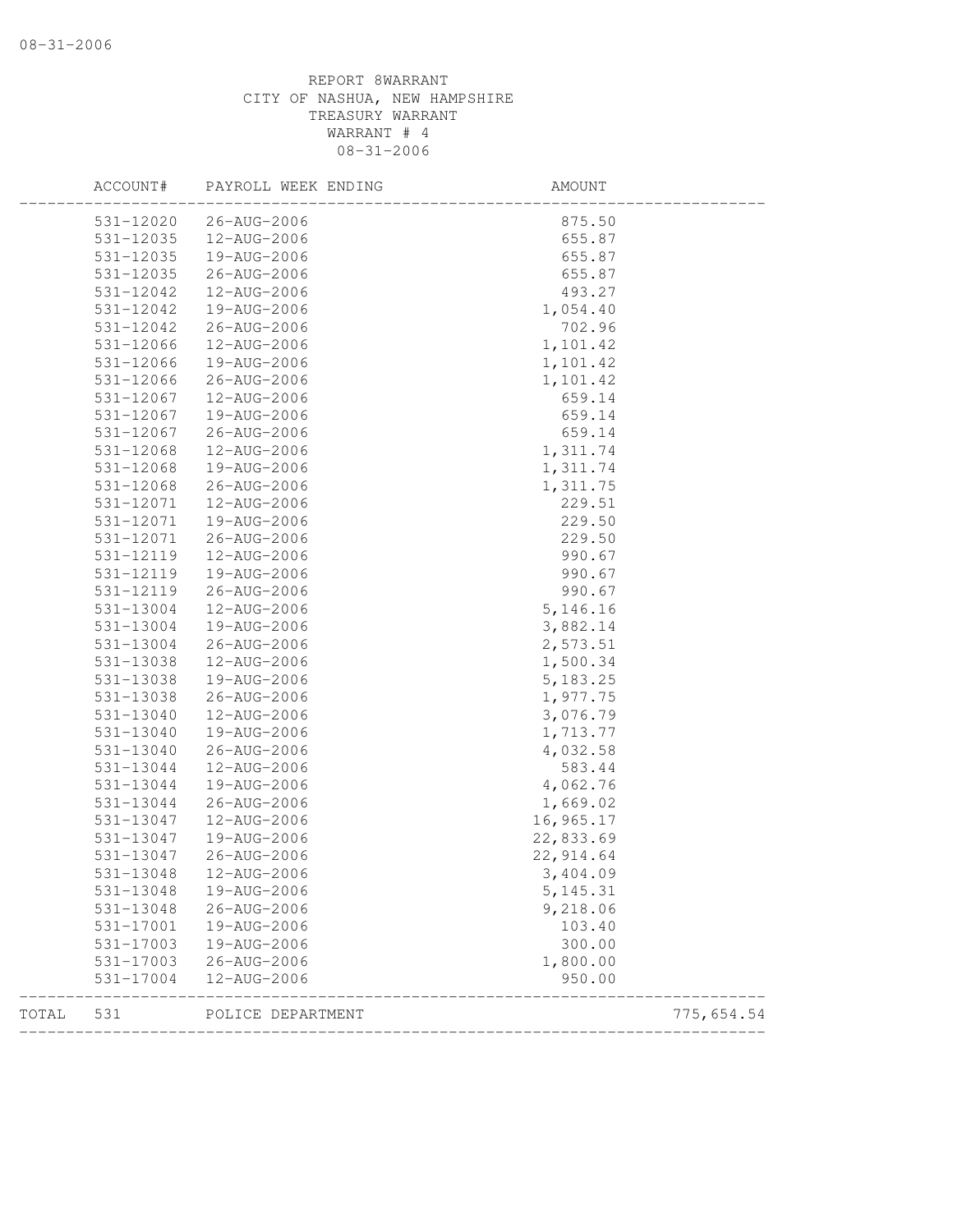| ACCOUNT#  | PAYROLL WEEK ENDING | AMOUNT     |
|-----------|---------------------|------------|
| 532-11024 | 12-AUG-2006         | 1,911.10   |
| 532-11024 | 19-AUG-2006         | 1,911.10   |
| 532-11024 | 26-AUG-2006         | 1,911.10   |
| 532-11040 | 12-AUG-2006         | 1,793.53   |
| 532-11040 | 19-AUG-2006         | 1,793.53   |
| 532-11040 | 26-AUG-2006         | 1,793.53   |
| 532-11063 | 12-AUG-2006         | 1,425.86   |
| 532-11063 | 19-AUG-2006         | 1,292.19   |
| 532-11063 | 26-AUG-2006         | 1,242.12   |
| 532-11066 | 12-AUG-2006         | 1,205.58   |
| 532-11066 | 19-AUG-2006         | 1,224.42   |
| 532-11066 | 26-AUG-2006         | 1,205.58   |
| 532-11069 | 12-AUG-2006         | 1,292.19   |
| 532-11069 | 19-AUG-2006         | 1,292.19   |
| 532-11069 | 26-AUG-2006         | 1,229.81   |
| 532-11111 | 12-AUG-2006         | 1,942.62   |
| 532-11111 | 19-AUG-2006         | 1,942.62   |
| 532-11111 | 26-AUG-2006         | 1,942.62   |
| 532-11207 | 12-AUG-2006         | 4,479.35   |
| 532-11207 | 19-AUG-2006         | 4,479.35   |
| 532-11207 | 26-AUG-2006         | 4,479.36   |
| 532-11281 | 12-AUG-2006         | 854.92     |
| 532-11281 | 19-AUG-2006         | 854.92     |
| 532-11281 | 26-AUG-2006         | 854.91     |
| 532-11284 | 12-AUG-2006         | 1,555.42   |
| 532-11284 | 19-AUG-2006         | 1,555.42   |
| 532-11284 | 26-AUG-2006         | 1,555.42   |
| 532-11285 | 12-AUG-2006         | 7,440.47   |
| 532-11285 | 19-AUG-2006         | 7,440.47   |
| 532-11285 | 26-AUG-2006         | 7,440.48   |
| 532-11291 | 12-AUG-2006         | 6,483.55   |
| 532-11291 | 19-AUG-2006         | 6,379.81   |
| 532-11291 | 26-AUG-2006         | 6, 157.96  |
| 532-11298 | 12-AUG-2006         | 882.67     |
| 532-11298 | 19-AUG-2006         | 986.51     |
| 532-11298 | 26-AUG-2006         | 1,246.12   |
| 532-11300 | 12-AUG-2006         | 33, 226.47 |
| 532-11300 | 19-AUG-2006         | 33, 272.71 |
| 532-11300 | 26-AUG-2006         | 33, 226.48 |
| 532-11303 | 12-AUG-2006         | 1,090.35   |
| 532-11303 | 19-AUG-2006         | 1,090.35   |
| 532-11303 | 26-AUG-2006         | 1,090.35   |
| 532-11305 | 12-AUG-2006         | 4,394.45   |
| 532-11305 | 19-AUG-2006         | 4,394.45   |
| 532-11305 | 26-AUG-2006         | 4,725.64   |
| 532-11307 | 12-AUG-2006         | 1,090.35   |
| 532-11307 | 19-AUG-2006         | 1,090.35   |
| 532-11307 | $26 - AUG - 2006$   | 1,090.35   |
|           |                     |            |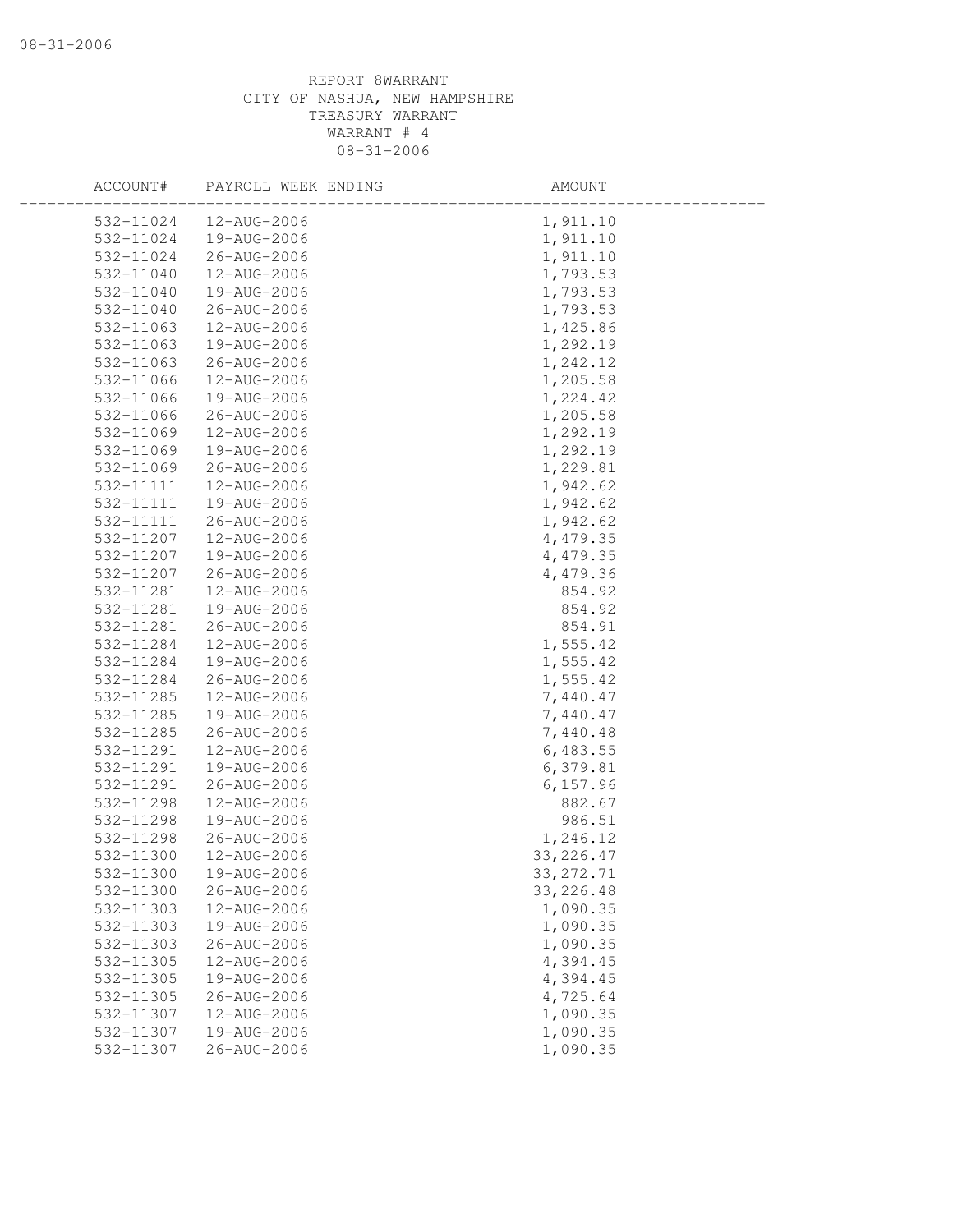|       | ACCOUNT#               | PAYROLL WEEK ENDING        | AMOUNT                 |            |
|-------|------------------------|----------------------------|------------------------|------------|
|       | 532-11309              | 12-AUG-2006                | 96, 359.23             |            |
|       | 532-11309              | 19-AUG-2006                | 96, 359.23             |            |
|       | 532-11309              | 26-AUG-2006                | 96, 359.22             |            |
|       | 532-11660              | 12-AUG-2006                | 1,385.40               |            |
|       | 532-11660              | 19-AUG-2006                | 1,385.40               |            |
|       | 532-11660              | 26-AUG-2006                | 1,385.40               |            |
|       | 532-11663              | 12-AUG-2006                | 1,344.65               |            |
|       | 532-11663              | 19-AUG-2006                | 1,344.65               |            |
|       | 532-11663              | 26-AUG-2006                | 1,344.65               |            |
|       | 532-11666              | 12-AUG-2006                | 1,331.35               |            |
|       | 532-11666              | 19-AUG-2006                | 1,331.35               |            |
|       | 532-11666              | 26-AUG-2006                | 1,331.35               |            |
|       | 532-11669              | 12-AUG-2006                | 7,544.30               |            |
|       | 532-12070              | 12-AUG-2006                | 34,460.50              |            |
|       | 532-12070              | 19-AUG-2006                | 31,520.78              |            |
|       | 532-12070              | 26-AUG-2006                | 33,068.08              |            |
|       | 532-13003              | 19-AUG-2006                | 128.09                 |            |
|       | 532-13003              | 26-AUG-2006                | 217.28                 |            |
|       | 532-13004              | 19-AUG-2006                | 973.58                 |            |
|       | 532-13004              | 26-AUG-2006                | 312.29                 |            |
|       | 532-13018              | 12-AUG-2006                | 1,541.91               |            |
|       | 532-13018              | 19-AUG-2006                | 2,261.02               |            |
|       | 532-13018              | 26-AUG-2006                | 2,196.99               |            |
|       | 532-13024              | 19-AUG-2006                | 1,193.98               |            |
|       | 532-13050              | 12-AUG-2006                | 12,526.52              |            |
|       | 532-13050              | 19-AUG-2006                | 14,882.47<br>12,035.36 |            |
|       | 532-13050<br>532-18084 | 26-AUG-2006<br>19-AUG-2006 | 194.40                 |            |
|       |                        | 12-AUG-2006                | 1,169.60               |            |
|       | 532-19231<br>532-19231 | 19-AUG-2006                | 1,152.45               |            |
|       | 532-19231              | 26-AUG-2006                | 1,152.45               |            |
|       | 532-19232              | 12-AUG-2006                | 1,669.77               |            |
|       | 532-19232              | 19-AUG-2006                | 1,652.62               |            |
|       | 532-19232              | 26-AUG-2006                | 1,652.62               |            |
|       | 532-19233              | 12-AUG-2006                | 2,685.78               |            |
|       | 532-19233              | 19-AUG-2006                | 2,668.63               |            |
|       | 532-19233              | 26-AUG-2006                | 2,668.63               |            |
|       | 532-19234              | 12-AUG-2006                | 1,685.37               |            |
|       | 532-19234              | 19-AUG-2006                | 1,782.51               |            |
|       | 532-19234              | $26 - AUG - 2006$          | 1,679.65               |            |
| TOTAL | 532                    | FIRE DEPARTMENT            |                        | 691,200.61 |
|       |                        |                            |                        |            |
|       | 535-81023              | 12-AUG-2006                | 96.15                  |            |
|       | 535-81023              | 19-AUG-2006                | 96.15                  |            |
|       | 535-81023              | 26-AUG-2006                | 96.15                  |            |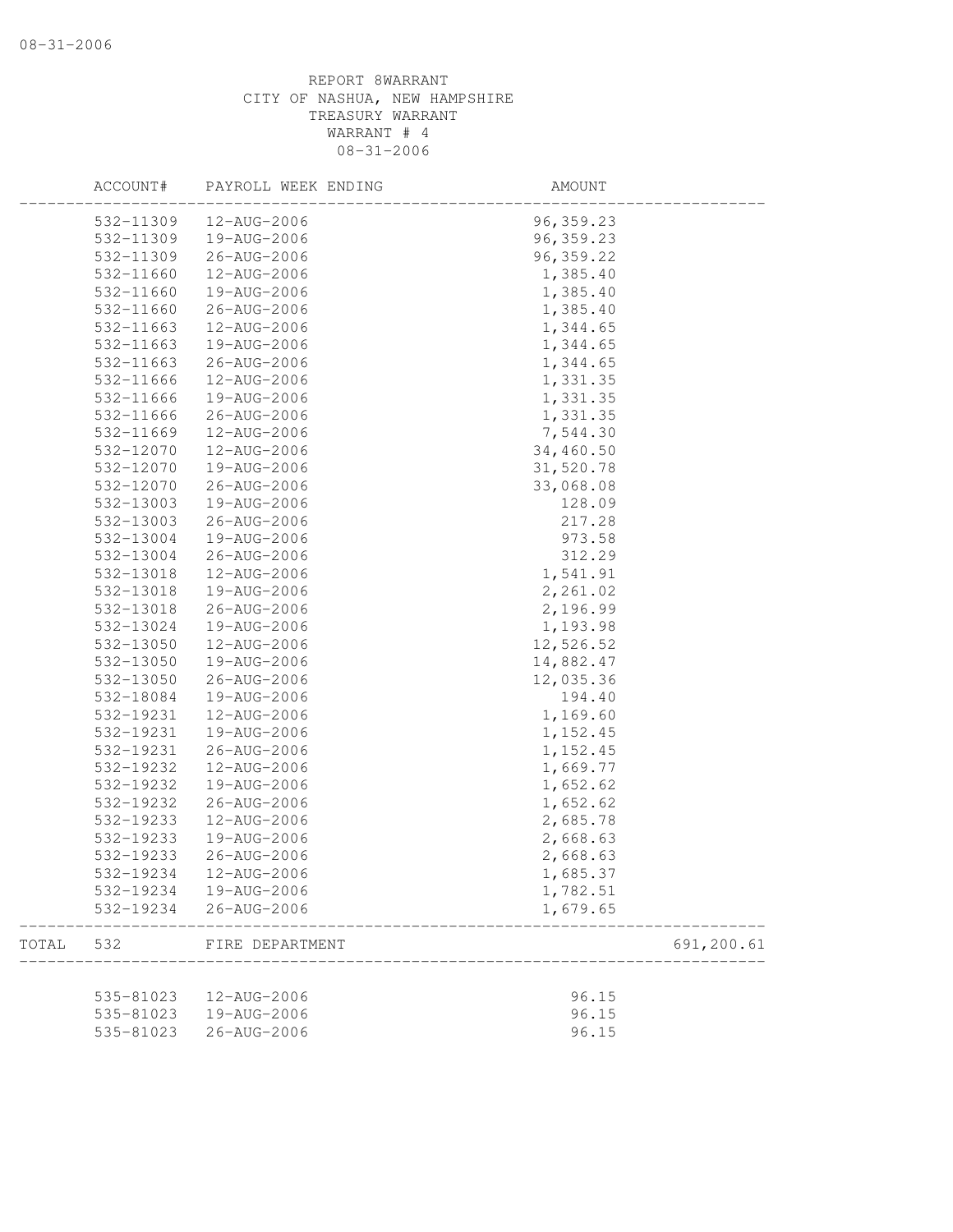|           |                        | ACCOUNT# PAYROLL WEEK ENDING          | AMOUNT                        |           |
|-----------|------------------------|---------------------------------------|-------------------------------|-----------|
|           |                        | TOTAL 535 EMERGENCY MANAGEMENT        |                               | 288.45    |
|           |                        |                                       | ___________________________   |           |
|           |                        | 536-11178  12-AUG-2006                | 1,272.29                      |           |
|           |                        | 536-11178  19-AUG-2006                | 1,272.29                      |           |
|           |                        | 536-11178 26-AUG-2006                 | 1,272.29                      |           |
|           |                        | 536-13004  19-AUG-2006                | 1,128.06<br>_________________ |           |
|           |                        | TOTAL 536 CITYWIDE COMMUNICATIONS     |                               | 4,944.93  |
|           |                        |                                       | 888.34                        |           |
|           | 541-11048              | 12-AUG-2006<br>541-11048  19-AUG-2006 | 888.34                        |           |
|           |                        |                                       |                               |           |
|           |                        | 541-11048 26-AUG-2006                 | 888.34                        |           |
|           | 541-11104              | 12-AUG-2006                           | 915.00                        |           |
|           | 541-11104              | 19-AUG-2006                           | 914.99                        |           |
|           | 541-11104              | 26-AUG-2006                           | 914.99                        |           |
|           | 541-11240              | 12-AUG-2006                           | 1,763.87                      |           |
|           | 541-11240              | 19-AUG-2006                           | 1,763.87                      |           |
|           | 541-11240              | 26-AUG-2006                           | 1,763.87                      |           |
|           | 541-12038              | 12-AUG-2006                           | 412.41                        |           |
|           | 541-12038              | 19-AUG-2006                           | 412.40                        |           |
|           |                        | 541-12038 26-AUG-2006                 | 412.41                        |           |
|           |                        | 541-12085  12-AUG-2006                | 400.00                        |           |
|           |                        | 541-12085  19-AUG-2006                | 400.00                        |           |
| TOTAL 541 |                        | COMMUNITY SERVICES DIVISION           |                               | 12,738.83 |
|           |                        | 542-11583  12-AUG-2006                | 352.00                        |           |
|           |                        | 542-11583  19-AUG-2006                | 352.00                        |           |
|           |                        | 542-11583 26-AUG-2006                 | 368.00                        |           |
|           | 542-11584              | 12-AUG-2006                           | 1,181.98                      |           |
|           | 542-11584              | 19-AUG-2006                           | 1,285.49                      |           |
|           | 542-11584              | 26-AUG-2006                           | 1,181.98                      |           |
|           | 542-12079              | 12-AUG-2006                           | 568.05                        |           |
|           |                        | 542-12079  19-AUG-2006                | 653.26                        |           |
|           |                        |                                       |                               |           |
|           | 542-12079              | 26-AUG-2006                           | 710.06                        |           |
|           | 542-12109<br>542-12109 | 12-AUG-2006                           | 128.00                        |           |
|           |                        | 19-AUG-2006                           | 180.00                        |           |
|           | 542-12109              | $26 - AUG - 2006$                     | 244.00                        |           |
|           | 542-12582              | 12-AUG-2006<br>19-AUG-2006            | 1,019.55                      |           |
|           | 542-12582              |                                       | 1,019.55                      |           |
|           | 542-12582              | 26-AUG-2006                           | 1,019.55                      |           |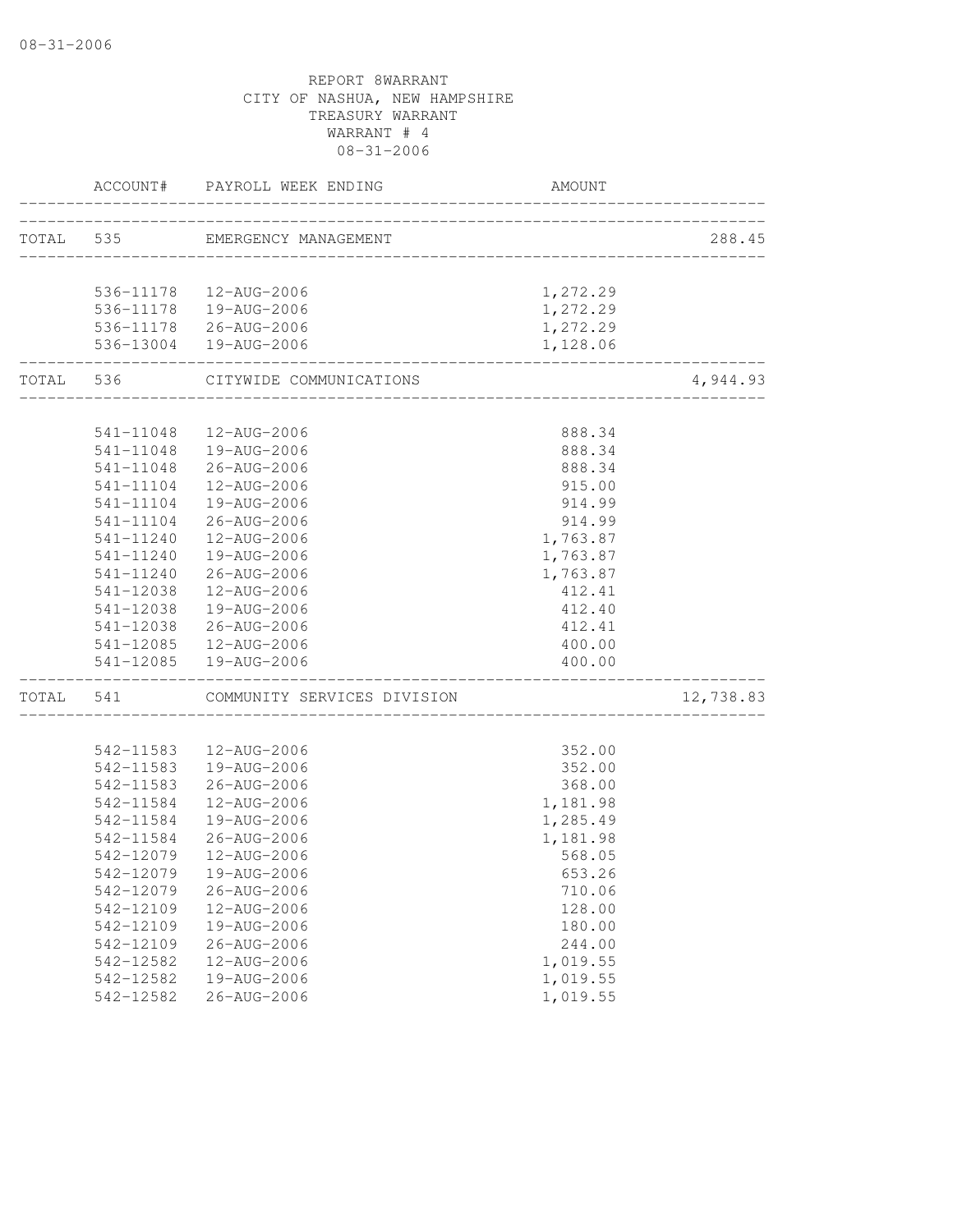|           |           | ACCOUNT# PAYROLL WEEK ENDING | AMOUNT                         |           |
|-----------|-----------|------------------------------|--------------------------------|-----------|
|           |           | TOTAL 542 COMMUNITY HEALTH   |                                | 10,263.47 |
|           |           |                              |                                |           |
|           |           | 543-11380  12-AUG-2006       | 840.30                         |           |
|           |           | 543-11380  19-AUG-2006       | 840.29                         |           |
|           |           | 543-11380 26-AUG-2006        | 840.29                         |           |
|           | 543-11438 | 12-AUG-2006                  | 1,390.27                       |           |
|           | 543-11438 | 19-AUG-2006                  | 1,390.27                       |           |
|           | 543-11438 | 26-AUG-2006                  | 1,390.27                       |           |
|           | 543-11601 | 12-AUG-2006                  | 1,136.10                       |           |
|           | 543-11601 | 19-AUG-2006                  | 1,136.10                       |           |
|           | 543-11601 | 26-AUG-2006                  | 1,136.10                       |           |
|           | 543-11602 | 26-AUG-2006                  | 795.57                         |           |
|           | 543-11604 | 12-AUG-2006                  | 749.90                         |           |
|           | 543-11604 | 19-AUG-2006                  | 749.90                         |           |
|           | 543-11604 | 26-AUG-2006                  | 749.89                         |           |
|           | 543-11605 | 12-AUG-2006                  | 856.19                         |           |
|           |           | 543-11605  19-AUG-2006       | 856.20                         |           |
|           |           | 543-11605 26-AUG-2006        | 856.19                         |           |
| TOTAL 543 |           | ENVIRONMENTAL HEALTH DEPT.   | ______________________________ | 15,713.83 |
|           |           |                              |                                |           |
|           |           | 544-11008  12-AUG-2006       | 668.17                         |           |
|           |           | 544-11008  19-AUG-2006       | 668.17                         |           |
|           | 544-11008 | 26-AUG-2006                  | 668.17                         |           |
|           | 544-11099 | 12-AUG-2006                  | 1,989.90                       |           |
|           | 544-11099 | 19-AUG-2006                  | 1,989.89                       |           |
|           | 544-11099 | 26-AUG-2006                  | 1,989.90                       |           |
|           | 544-11112 | 12-AUG-2006                  | 755.51                         |           |
|           | 544-11112 | 19-AUG-2006                  | 755.51                         |           |
|           | 544-11112 | 26-AUG-2006                  | 755.51                         |           |
|           | 544-11367 | 12-AUG-2006                  | 749.90                         |           |
|           | 544-11367 | 19-AUG-2006                  | 749.90                         |           |
|           | 544-11367 | 26-AUG-2006                  | 749.90                         |           |
|           | 544-11777 | 12-AUG-2006                  | 1,167.25                       |           |
|           |           | 544-11777  19-AUG-2006       | 1,167.25                       |           |
|           | 544-11777 | 26-AUG-2006                  | 1,167.25                       |           |
|           |           | 544-12101  12-AUG-2006       | 242.92                         |           |
|           |           | 544-12101  19-AUG-2006       | 242.92                         |           |
|           | 544-12101 | 26-AUG-2006                  | 242.92                         |           |
| TOTAL     | 544       | WELFARE ADMINISTRATION       |                                | 16,720.94 |
|           |           |                              |                                |           |
|           | 551-11008 | 12-AUG-2006                  | 612.62                         |           |
|           | 551-11008 | 19-AUG-2006                  | 612.62                         |           |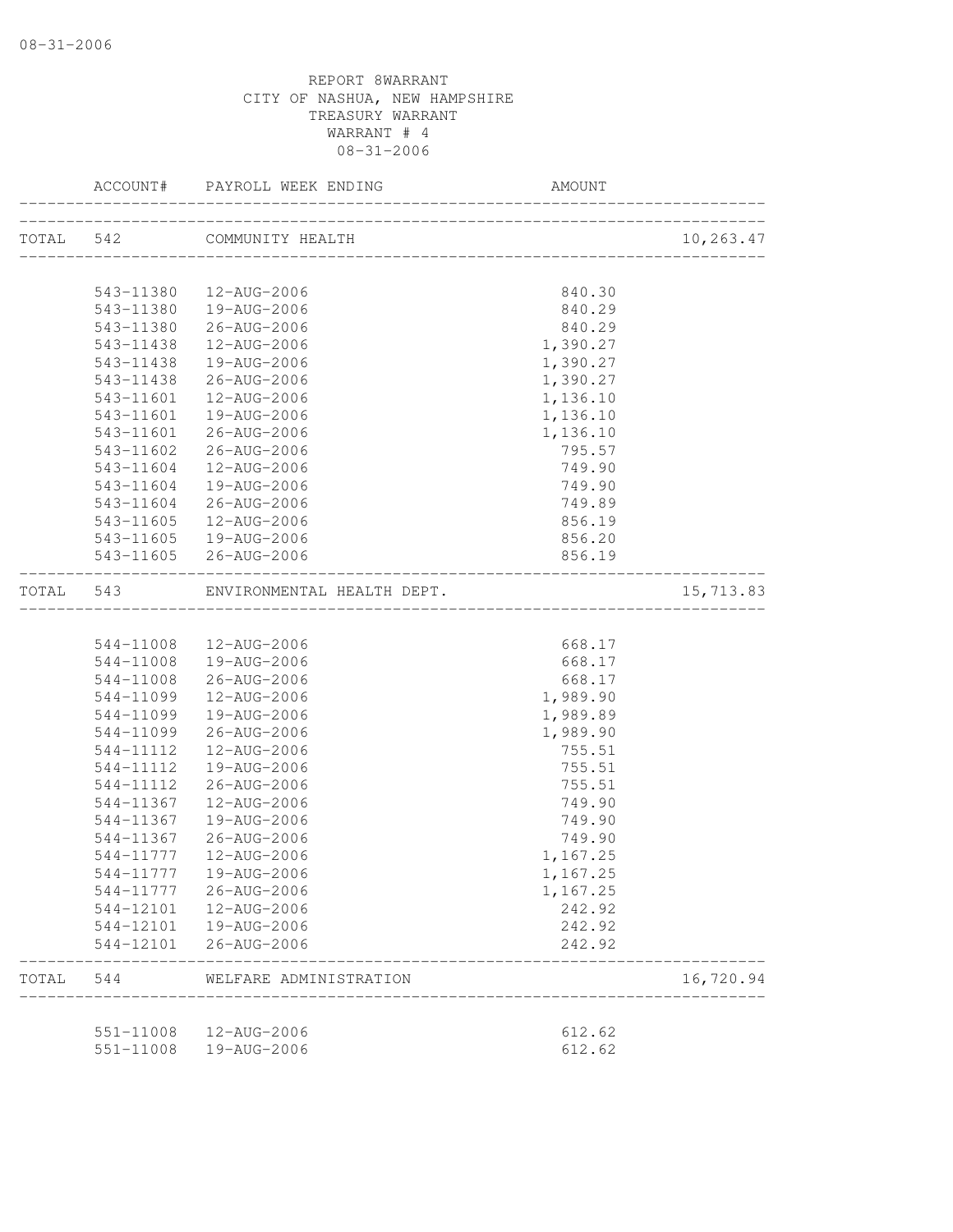|           | ACCOUNT#  | PAYROLL WEEK ENDING            | AMOUNT   |           |
|-----------|-----------|--------------------------------|----------|-----------|
|           | 551-11008 | 26-AUG-2006                    | 612.61   |           |
|           | 551-11028 | 12-AUG-2006                    | 526.86   |           |
|           | 551-11028 | 19-AUG-2006                    | 526.86   |           |
|           | 551-11028 | 26-AUG-2006                    | 526.86   |           |
|           | 551-11057 | 12-AUG-2006                    | 783.38   |           |
|           | 551-11057 | 19-AUG-2006                    | 783.38   |           |
|           | 551-11057 | 26-AUG-2006                    | 783.38   |           |
|           | 551-11094 | 12-AUG-2006                    | 355.62   |           |
|           | 551-11094 | 19-AUG-2006                    | 355.62   |           |
|           | 551-11094 | 26-AUG-2006                    | 355.62   |           |
|           | 551-11208 | 12-AUG-2006                    | 755.42   |           |
|           | 551-11208 | 19-AUG-2006                    | 755.42   |           |
|           | 551-11208 | 26-AUG-2006                    | 755.43   |           |
|           | 551-11211 | 12-AUG-2006                    | 458.66   |           |
|           | 551-11211 | 19-AUG-2006                    | 458.66   |           |
|           | 551-11211 | 26-AUG-2006                    | 458.66   |           |
|           | 551-11212 | 12-AUG-2006                    | 1,313.75 |           |
|           | 551-11212 | 19-AUG-2006                    | 1,313.75 |           |
|           | 551-11212 | 26-AUG-2006                    | 1,313.75 |           |
|           | 551-11249 | 12-AUG-2006                    | 1,544.27 |           |
|           | 551-11249 | 19-AUG-2006                    | 1,544.27 |           |
|           | 551-11249 | 26-AUG-2006                    | 1,544.27 |           |
|           | 551-11273 | 12-AUG-2006                    | 2,382.02 |           |
|           | 551-11273 | 19-AUG-2006                    | 2,382.02 |           |
|           | 551-11273 | 26-AUG-2006                    | 2,382.03 |           |
|           | 551-11435 | 12-AUG-2006                    | 991.04   |           |
|           | 551-11435 | 19-AUG-2006                    | 991.04   |           |
|           | 551-11435 | 26-AUG-2006                    | 991.04   |           |
|           | 551-11638 | 12-AUG-2006                    | 1,064.09 |           |
|           | 551-11638 | 19-AUG-2006                    | 1,064.08 |           |
|           | 551-11638 | 26-AUG-2006                    | 1,064.08 |           |
|           | 551-13004 | 12-AUG-2006                    | 222.68   |           |
|           | 551-13004 | 19-AUG-2006                    | 53.50    |           |
|           | 551-91010 | 26-AUG-2006                    | 1,390.00 |           |
| TOTAL 551 |           | PUBLIC WORKS DIV & ENGINEERING |          | 34,029.36 |
|           |           |                                |          |           |
|           | 552-11051 | 12-AUG-2006                    | 1,275.49 |           |
|           | 552-11051 | 19-AUG-2006                    | 1,275.49 |           |
|           | 552-11051 | 26-AUG-2006                    | 1,275.49 |           |
|           | 552-11052 | 12-AUG-2006                    | 1,136.10 |           |
|           | 552-11052 | 19-AUG-2006                    | 1,136.10 |           |
|           | 552-11052 | $26 - AUG - 2006$              | 1,136.10 |           |
|           | 552-11077 | 12-AUG-2006                    | 1,170.18 |           |
|           | 552-11077 | 19-AUG-2006                    | 1,170.18 |           |
|           | 552-11077 | 26-AUG-2006                    | 1,170.18 |           |
|           | 552-11087 | 12-AUG-2006                    | 749.17   |           |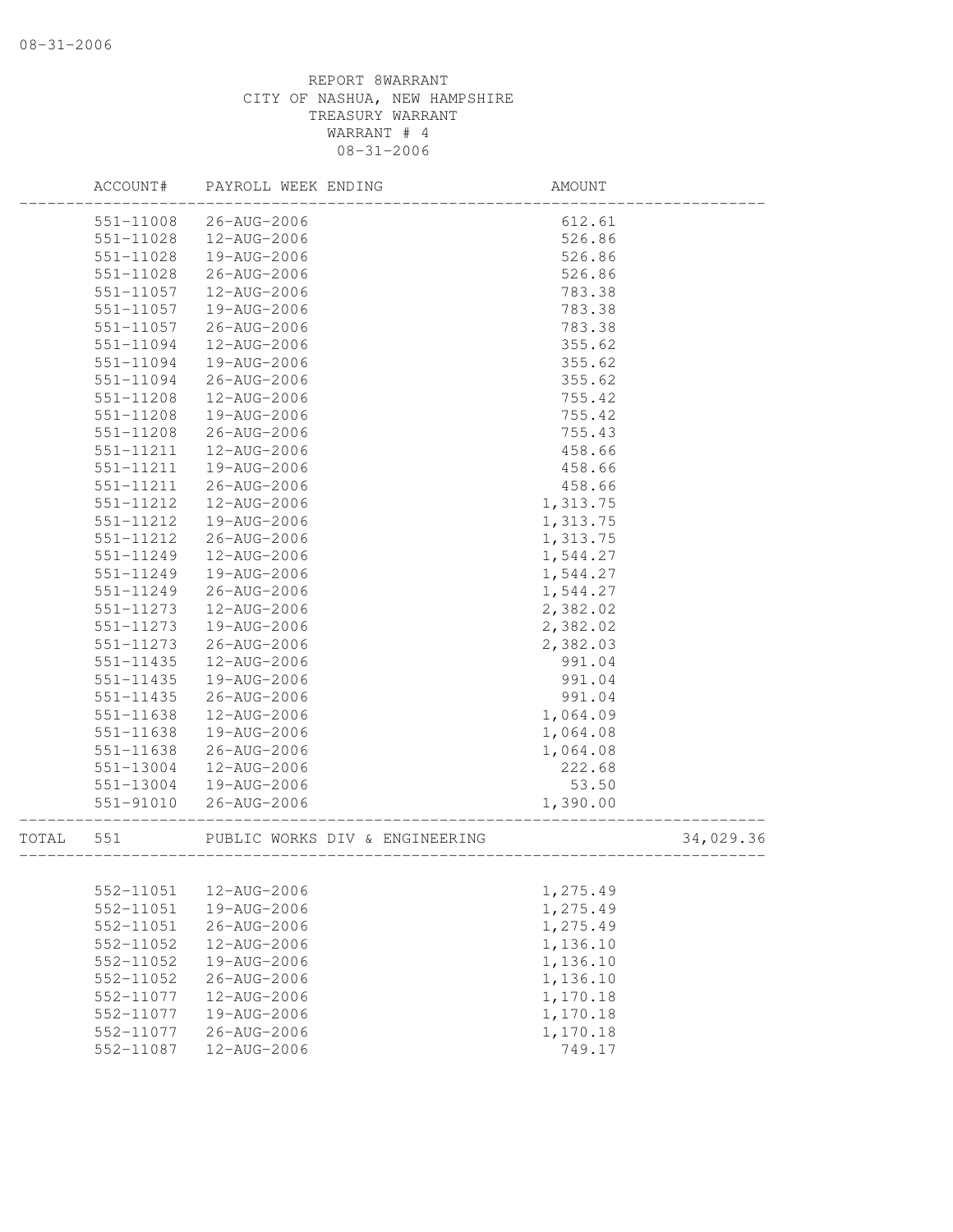| ACCOUNT#  | PAYROLL WEEK ENDING | AMOUNT   |  |
|-----------|---------------------|----------|--|
| 552-11087 | 19-AUG-2006         |          |  |
| 552-11087 | 26-AUG-2006         | 768.13   |  |
| 552-11143 | 12-AUG-2006         | 1,568.00 |  |
| 552-11143 | 19-AUG-2006         | 784.00   |  |
| 552-11324 | 12-AUG-2006         | 4,506.17 |  |
| 552-11324 | 19-AUG-2006         | 3,604.93 |  |
| 552-11324 | 26-AUG-2006         | 2,703.70 |  |
| 552-11339 | 12-AUG-2006         | 2,689.60 |  |
| 552-11339 | 19-AUG-2006         | 2,689.60 |  |
| 552-11339 | 26-AUG-2006         | 2,689.60 |  |
| 552-11342 | 12-AUG-2006         | 706.00   |  |
| 552-11342 | 19-AUG-2006         | 706.00   |  |
| 552-11342 | 26-AUG-2006         | 706.00   |  |
| 552-11343 | 12-AUG-2006         | 2,376.00 |  |
| 552-11343 | 19-AUG-2006         | 2,376.00 |  |
| 552-11343 | 26-AUG-2006         | 2,374.80 |  |
| 552-11407 | 12-AUG-2006         | 4,884.00 |  |
| 552-11407 | 19-AUG-2006         | 4,884.00 |  |
| 552-11407 | 26-AUG-2006         | 4,884.00 |  |
| 552-11492 | 12-AUG-2006         | 746.80   |  |
| 552-11548 | 12-AUG-2006         | 916.14   |  |
| 552-11548 | 19-AUG-2006         | 916.13   |  |
| 552-11548 | 26-AUG-2006         | 916.14   |  |
| 552-11580 | 12-AUG-2006         | 772.39   |  |
| 552-11580 | 19-AUG-2006         | 772.39   |  |
| 552-11580 | 26-AUG-2006         | 772.39   |  |
| 552-11618 | 12-AUG-2006         | 568.25   |  |
| 552-11618 | 19-AUG-2006         | 568.25   |  |
| 552-11618 | 26-AUG-2006         | 568.25   |  |
| 552-11750 | 12-AUG-2006         | 743.68   |  |
| 552-11750 | 19-AUG-2006         | 733.60   |  |
| 552-11750 | 26-AUG-2006         | 784.00   |  |
| 552-12156 | 12-AUG-2006         | 5,575.00 |  |
| 552-12156 | 19-AUG-2006         | 4,872.50 |  |
| 552-12156 | 26-AUG-2006         | 4,637.50 |  |
| 552-12158 | 12-AUG-2006         | 592.00   |  |
| 552-12158 | 26-AUG-2006         | 960.00   |  |
| 552-12159 | 12-AUG-2006         | 3,077.25 |  |
| 552-12159 | 19-AUG-2006         | 2,824.25 |  |
| 552-12159 | 26-AUG-2006         | 972.00   |  |
| 552-12162 | 12-AUG-2006         | 1,227.00 |  |
| 552-12162 | 19-AUG-2006         | 1,354.50 |  |
| 552-12162 | $26 - AUG - 2006$   | 318.75   |  |
| 552-12186 | 12-AUG-2006         | 1,089.75 |  |
| 552-12186 | 19-AUG-2006         | 1,152.00 |  |
| 552-12186 | $26 - AUG - 2006$   | 231.00   |  |
| 552-12192 | 12-AUG-2006         | 2,290.25 |  |
| 552-12192 | 19-AUG-2006         | 1,800.75 |  |
|           |                     |          |  |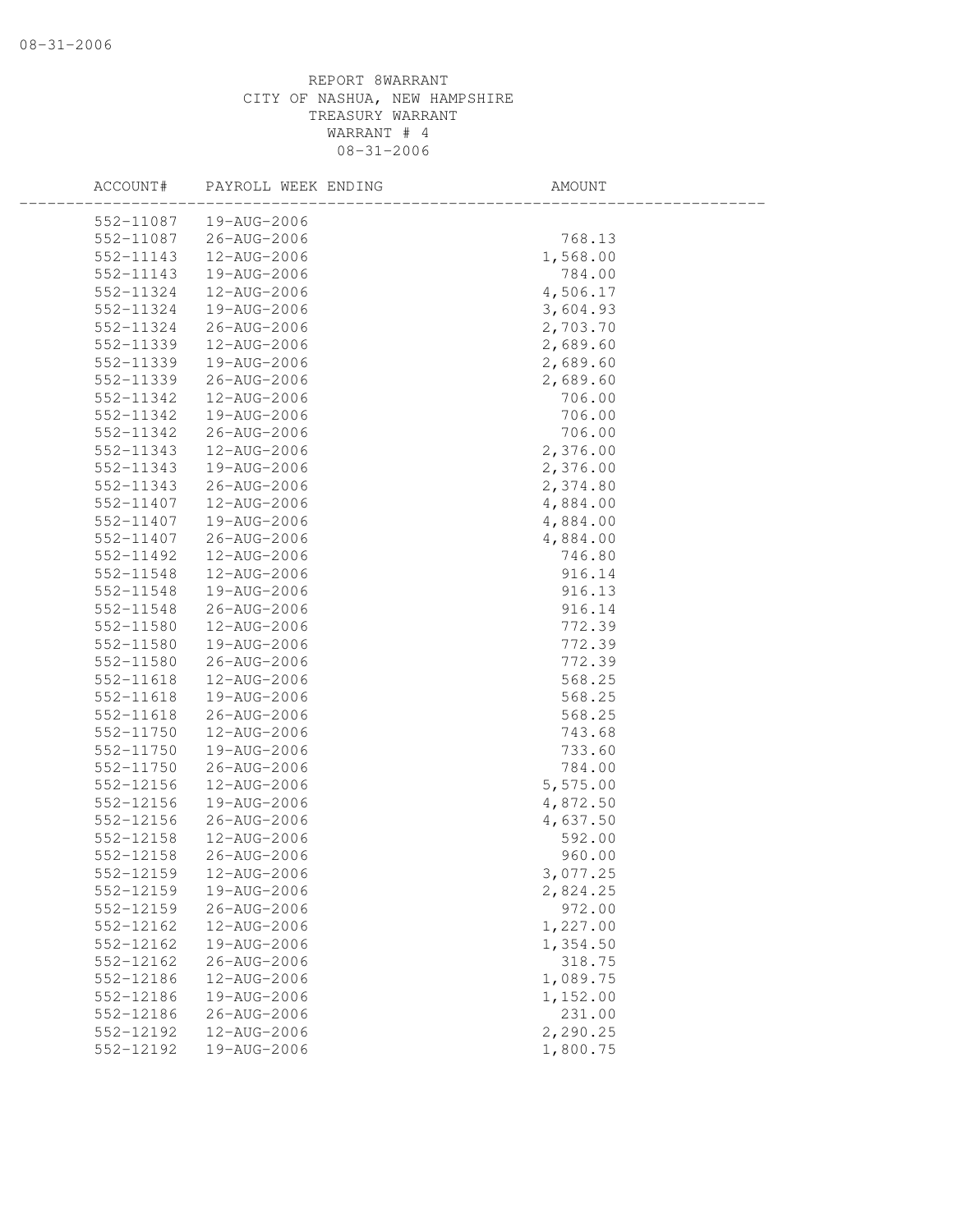|           |           | ACCOUNT# PAYROLL WEEK ENDING | __________________<br>AMOUNT       |            |
|-----------|-----------|------------------------------|------------------------------------|------------|
|           |           | 552-12192 26-AUG-2006        | 568.75                             |            |
|           | 552-13004 | 12-AUG-2006                  | 3,064.22                           |            |
|           | 552-13004 | 19-AUG-2006                  | 5,568.50                           |            |
|           |           | 552-13004 26-AUG-2006        | 3,265.49                           |            |
|           |           | 552-17001  12-AUG-2006       | 300.00                             |            |
|           |           | 552-59050  12-AUG-2006       | 110.00<br>________________________ |            |
| TOTAL 552 |           | PARKS AND RECREATION         |                                    | 113,024.88 |
|           |           |                              |                                    |            |
|           |           | 553-11041  12-AUG-2006       | 897.56                             |            |
|           |           | 553-11041  19-AUG-2006       | 897.56                             |            |
|           |           | 553-11041 26-AUG-2006        | 897.55                             |            |
|           | 553-11078 | 12-AUG-2006                  | 1,353.16                           |            |
|           | 553-11078 | 19-AUG-2006                  | 1,353.17                           |            |
|           | 553-11078 | 26-AUG-2006                  | 1,353.16                           |            |
|           | 553-11098 | 12-AUG-2006                  | 937.66                             |            |
|           | 553-11098 | 19-AUG-2006                  | 937.65                             |            |
|           | 553-11098 | 26-AUG-2006                  | 942.01                             |            |
|           | 553-11192 | 12-AUG-2006                  | 833.01                             |            |
|           | 553-11192 | 19-AUG-2006                  | 833.00                             |            |
|           | 553-11192 | 26-AUG-2006                  | 833.00                             |            |
|           | 553-11279 | 12-AUG-2006                  | 4,704.00                           |            |
|           | 553-11279 | 19-AUG-2006                  | 4,704.00                           |            |
|           | 553-11279 | 26-AUG-2006                  | 5,488.00                           |            |
|           | 553-11327 | 12-AUG-2006                  | 3,604.96                           |            |
|           | 553-11327 | 19-AUG-2006                  | 3,616.31                           |            |
|           | 553-11327 | 26-AUG-2006                  | 3,604.93                           |            |
|           | 553-11336 | 12-AUG-2006                  | 967.44                             |            |
|           | 553-11336 | 19-AUG-2006                  | 967.44                             |            |
|           | 553-11336 | 26-AUG-2006                  | 967.44                             |            |
|           | 553-11375 | 12-AUG-2006                  | 2,089.34                           |            |
|           | 553-11375 | 19-AUG-2006                  | 2,223.82                           |            |
|           | 553-11375 | 26-AUG-2006                  | 2,238.70                           |            |
|           | 553-11465 | 12-AUG-2006                  | 2,987.21                           |            |
|           | 553-11465 | 19-AUG-2006                  | 2,987.20                           |            |
|           | 553-11465 | 26-AUG-2006                  | 2,987.20                           |            |
|           |           | 553-11474   12-AUG-2006      | 4,208.00                           |            |
|           | 553-11474 | 19-AUG-2006                  | 4,208.00                           |            |
|           | 553-11474 | 26-AUG-2006                  | 4,208.00                           |            |
|           | 553-11475 | 12-AUG-2006                  | 1,704.50                           |            |
|           | 553-11475 | 19-AUG-2006                  | 1,704.80                           |            |
|           | 553-11475 | 26-AUG-2006                  | 1,700.00                           |            |
|           | 553-11630 | 12-AUG-2006                  | 1,435.20                           |            |
|           | 553-11630 | 19-AUG-2006                  | 1,435.20                           |            |
|           | 553-11630 | $26 - AUG - 2006$            | 1,435.20                           |            |
|           | 553-11631 | 12-AUG-2006                  | 729.60                             |            |
|           | 553-11631 | 19-AUG-2006                  | 729.60                             |            |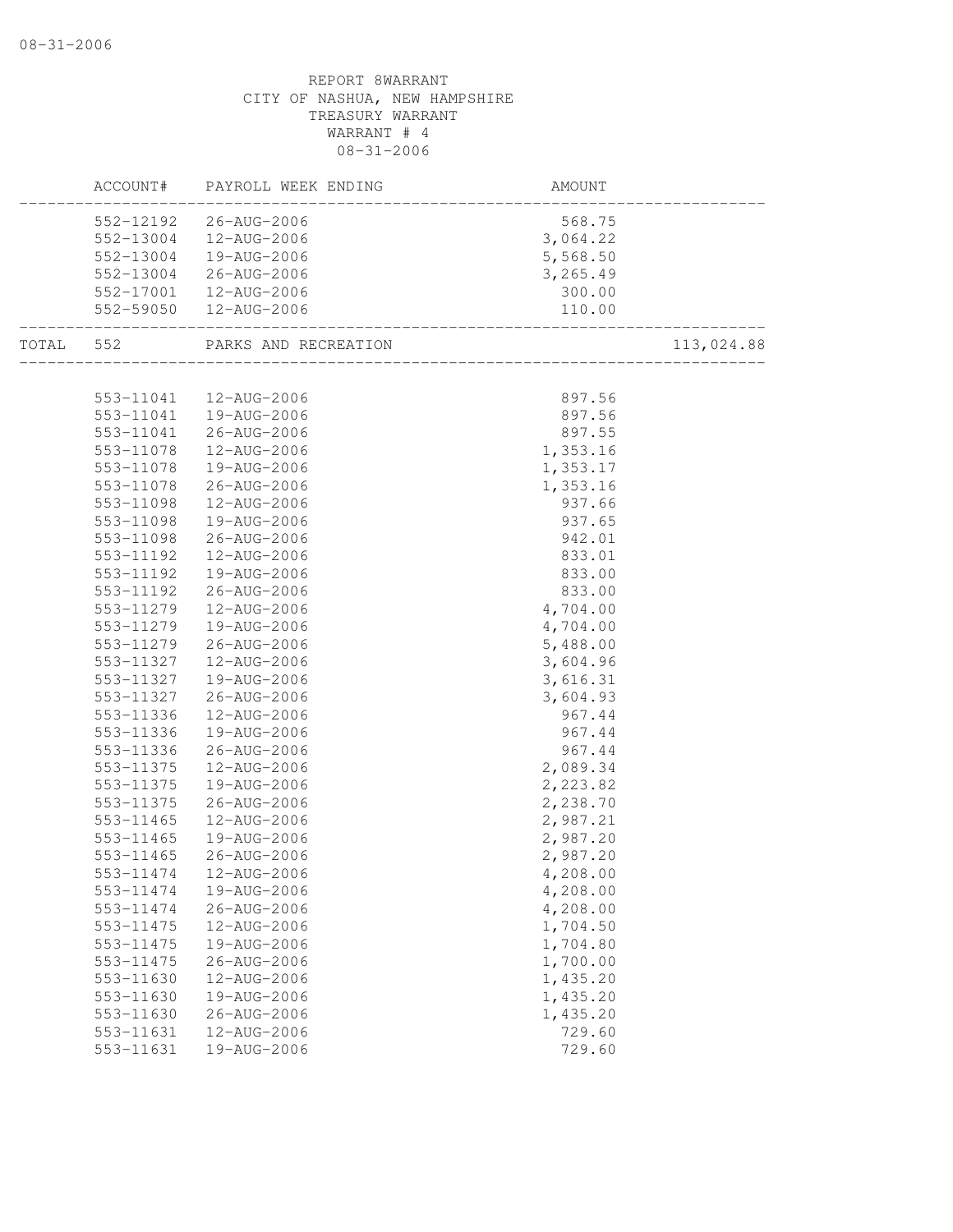|       | ACCOUNT#               | PAYROLL WEEK ENDING              | AMOUNT               |            |
|-------|------------------------|----------------------------------|----------------------|------------|
|       | 553-11631              | 26-AUG-2006                      | 722.64               |            |
|       | 553-11648              | 12-AUG-2006                      | 732.23               |            |
|       | 553-11648              | 19-AUG-2006                      | 732.24               |            |
|       | 553-11648              | 26-AUG-2006                      | 732.23               |            |
|       | 553-11678              | 12-AUG-2006                      | 1,515.40             |            |
|       | 553-11678              | 19-AUG-2006                      | 1,515.40             |            |
|       | 553-11678              | 26-AUG-2006                      | 1,515.40             |            |
|       | 553-11759              | 12-AUG-2006                      | 10,835.20            |            |
|       | 553-11759              | 19-AUG-2006                      | 10,834.08            |            |
|       | 553-11759              | 26-AUG-2006                      | 11,559.20            |            |
|       | 553-11768              | 12-AUG-2006                      | 713.60               |            |
|       | 553-11768              | 19-AUG-2006                      | 713.60               |            |
|       | 553-11768              | 26-AUG-2006                      | 713.60               |            |
|       | 553-11771              | 12-AUG-2006                      | 1,683.20             |            |
|       | 553-11771              | 19-AUG-2006                      | 1,683.20             |            |
|       | 553-11771              | 26-AUG-2006                      | 1,683.20             |            |
|       | 553-12128              | 26-AUG-2006                      | 246.23               |            |
|       | 553-13004              | 12-AUG-2006                      | 1,727.25             |            |
|       | 553-13004              | 19-AUG-2006                      | 1,598.80             |            |
|       | 553-13004              | 26-AUG-2006                      | 1,644.89             |            |
|       | 553-17004              | 19-AUG-2006                      | 1,400.00             |            |
|       | 553-17004              | 26-AUG-2006                      | 700.00               |            |
|       | 553-17008              | 19-AUG-2006                      | 900.00               |            |
| TOTAL | 553                    | STREET DEPARTMENT                |                      | 135,806.17 |
|       |                        |                                  |                      |            |
|       | 555-11024              | 12-AUG-2006                      | 663.48               |            |
|       | 555-11024              | 19-AUG-2006                      | 663.48               |            |
|       | 555-11024              | 26-AUG-2006                      | 663.48               |            |
|       | 555-11058              | 12-AUG-2006                      | 888.73               |            |
|       | 555-11058              | 19-AUG-2006                      | 888.73               |            |
|       | 555-11058              | 26-AUG-2006                      | 888.73               |            |
|       | 555-11461              | 12-AUG-2006                      | 1,349.80             |            |
|       | 555-11461              | 19-AUG-2006                      | 1,349.78             |            |
|       | 555-11461              | 26-AUG-2006                      | 1,349.78             |            |
|       | 555-11505              | 12-AUG-2006                      | 1,170.18             |            |
|       | 555-11505              | 19-AUG-2006                      | 1,170.18             |            |
|       | 555-11505              | 26-AUG-2006                      | 1,170.18             |            |
|       | 555-11639              | 12-AUG-2006                      | 746.80               |            |
|       | 555-11639              | 19-AUG-2006                      | 746.80               |            |
|       | 555-11639              | 26-AUG-2006                      | 746.80               |            |
|       | 555-11640              | 12-AUG-2006                      | 746.80               |            |
|       | 555-11640              | 19-AUG-2006                      | 695.60               |            |
|       | 555-11640              | 26-AUG-2006                      | 646.52               |            |
|       |                        |                                  |                      |            |
|       |                        |                                  |                      |            |
|       | 555-11738              | 12-AUG-2006                      | 1,760.00             |            |
|       | 555-11738<br>555-11738 | 19-AUG-2006<br>$26 - AUG - 2006$ | 1,760.00<br>2,640.00 |            |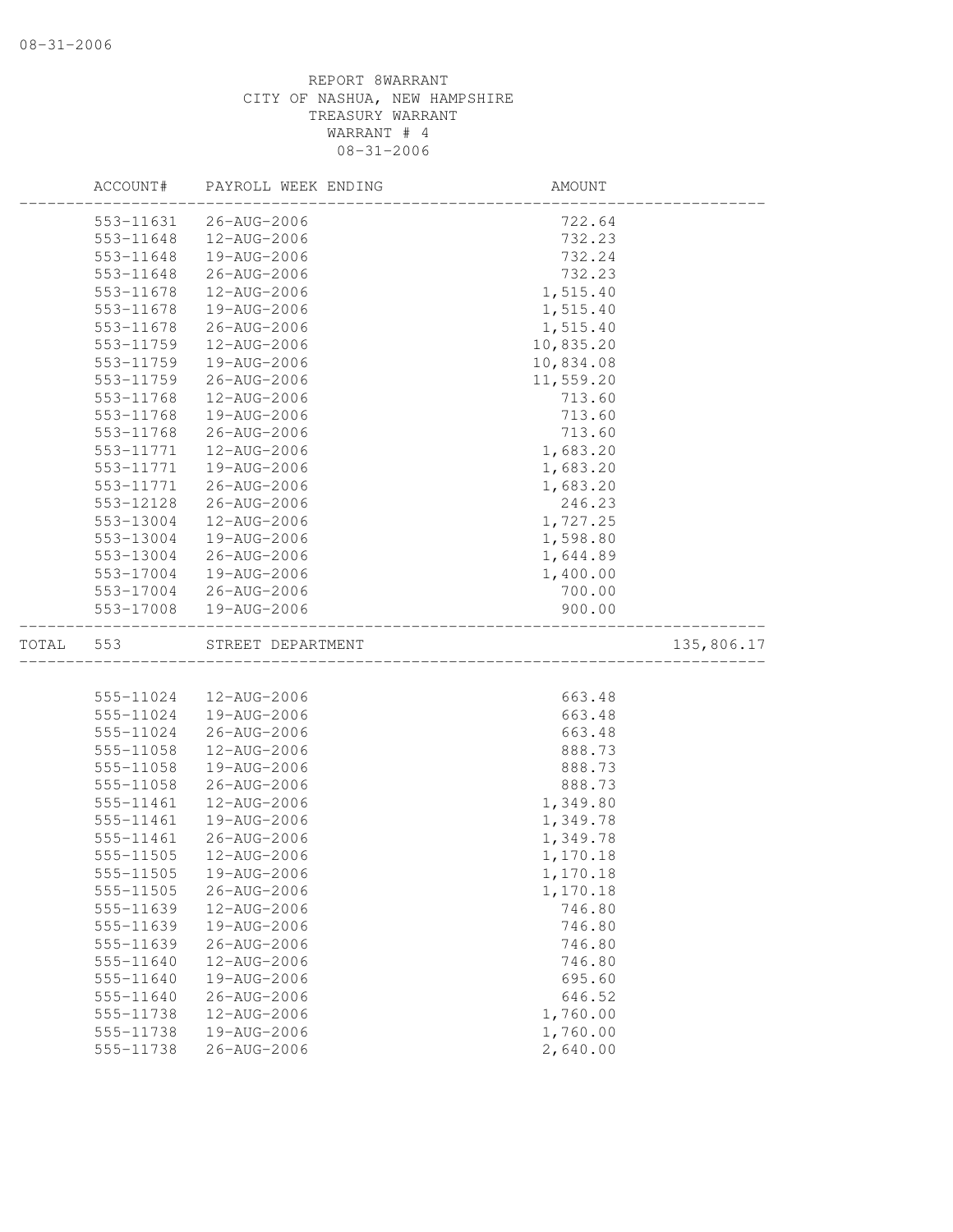|       | ACCOUNT#               | PAYROLL WEEK ENDING        | AMOUNT                          |            |
|-------|------------------------|----------------------------|---------------------------------|------------|
|       | 555-11745              | 12-AUG-2006                | 738.80                          |            |
|       | 555-11745              | 19-AUG-2006                | 738.80                          |            |
|       | 555-11745              | 26-AUG-2006                | 738.80                          |            |
|       | 555-11746              | 12-AUG-2006                | 999.84                          |            |
|       | 555-11746              | 19-AUG-2006                | 999.84                          |            |
|       | 555-11746              | 26-AUG-2006                | 999.84                          |            |
|       | 555-13004              | 12-AUG-2006                | 144.53                          |            |
|       | 555-13004              | 19-AUG-2006                | 182.12                          |            |
|       | 555-13004              | 26-AUG-2006                | 182.12                          |            |
| TOTAL | 555                    | TRAFFIC DEPARTMENT         |                                 | 28, 430.54 |
|       |                        |                            |                                 |            |
|       | 557-11161              | 12-AUG-2006                | 746.80                          |            |
|       | 557-11161              | 19-AUG-2006                | 746.80                          |            |
|       | 557-11161<br>557-13004 | 26-AUG-2006<br>26-AUG-2006 | 746.80<br>224.04                |            |
| TOTAL | 557                    | PARKING LOTS               |                                 | 2,464.44   |
|       |                        |                            |                                 |            |
|       | 561-11345              | 12-AUG-2006                | 1,199.60                        |            |
|       | 561-11345              | 19-AUG-2006                | 1,199.60                        |            |
|       | 561-11345              | 26-AUG-2006                | 1,199.60                        |            |
|       | 561-11651              | 12-AUG-2006                | 751.61                          |            |
|       | 561-11651              | 19-AUG-2006                | 751.62                          |            |
|       | 561-11651              | 26-AUG-2006                | 751.62                          |            |
|       | 561-11658              | 12-AUG-2006                | 915.39                          |            |
|       | 561-11658              | 19-AUG-2006                | 915.39                          |            |
|       | 561-11658              | 26-AUG-2006                | 915.39                          |            |
|       | 561-12153              | 12-AUG-2006                | 1,495.00                        |            |
|       | 561-12153              | 19-AUG-2006                | 1,175.00                        |            |
|       | 561-12153              | 26-AUG-2006                | 640.00                          |            |
|       | 561-13004              | 26-AUG-2006                | 67.48                           |            |
|       | 561-91010              | 26-AUG-2006                | 100.00                          |            |
| TOTAL | 561                    | EDGEWOOD CEMETERY          | _______________________________ | 12,077.30  |
|       |                        |                            |                                 |            |
|       | 563-11345              | 12-AUG-2006                | 516.72                          |            |
|       | 563-11345              | 19-AUG-2006                | 516.72                          |            |
|       | 563-11345              | 26-AUG-2006                | 516.72                          |            |
|       | 563-11651              | 12-AUG-2006                | 687.84                          |            |
|       | 563-11651              | $19 - \text{AUG} - 2006$   | 687.84                          |            |
|       | 563-11651              | $26 - \text{AUG} - 2006$   | 687.84                          |            |
|       | 563-11657              | 12-AUG-2006                | 862.84                          |            |
|       | 563-11657              | 19-AUG-2006                | 862.85                          |            |
|       | 563-11657              | 26-AUG-2006                | 862.84                          |            |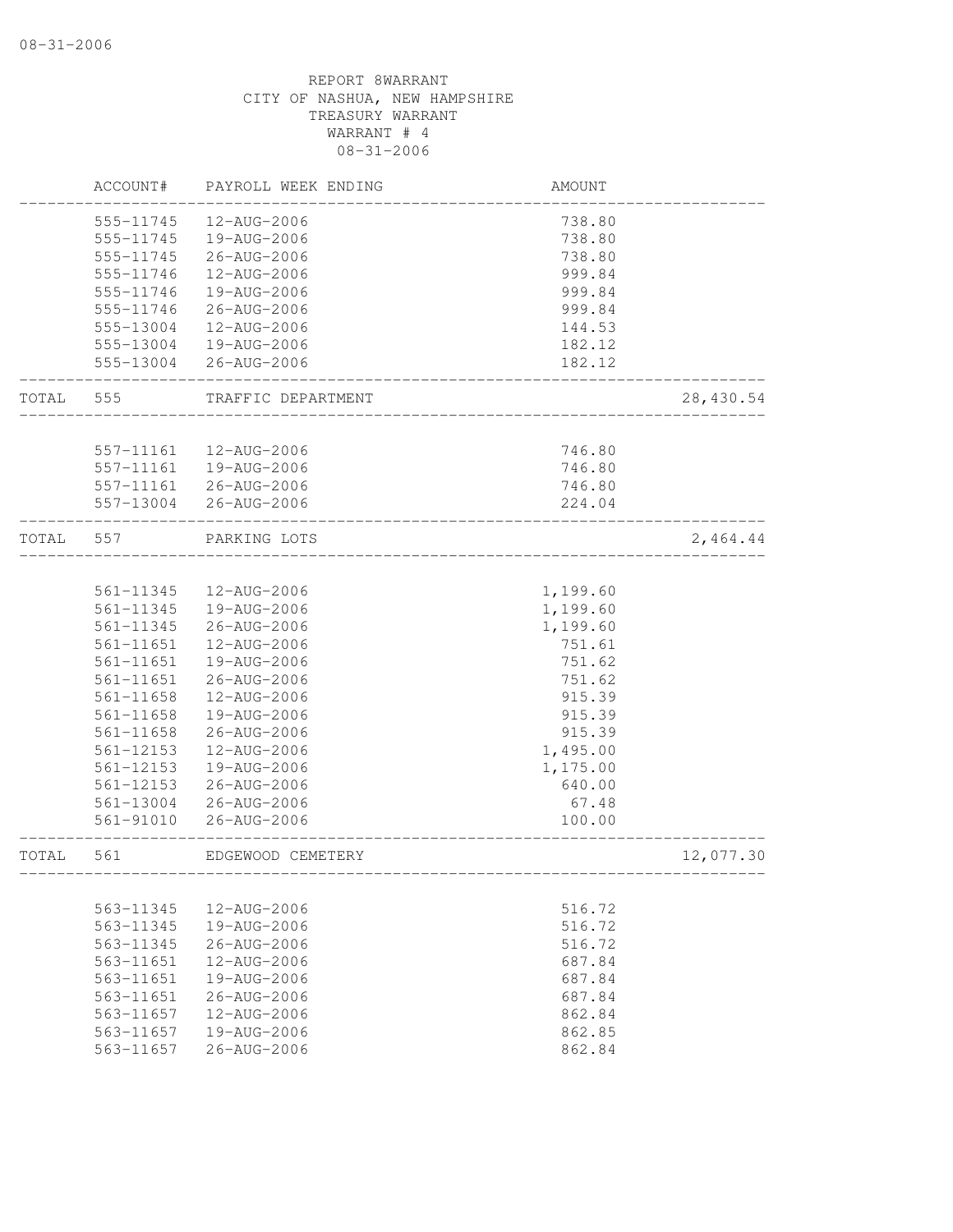|           |                        | ACCOUNT# PAYROLL WEEK ENDING                    | AMOUNT             |            |
|-----------|------------------------|-------------------------------------------------|--------------------|------------|
|           | 563-12153              | 12-AUG-2006                                     | 720.00             |            |
|           |                        | 563-12153  19-AUG-2006                          | 800.00             |            |
|           |                        | 563-12153 26-AUG-2006                           | 720.00             |            |
|           |                        | 563-13004  19-AUG-2006                          | 135.51             |            |
|           |                        | 563-13004 26-AUG-2006                           | 103.18             |            |
| TOTAL 563 |                        | WOODLAWN CEMETERY                               |                    | 8,680.90   |
|           |                        |                                                 |                    |            |
|           | 571-11174<br>571-11174 | 12-AUG-2006<br>19-AUG-2006                      | 773.33<br>773.33   |            |
|           |                        | 571-11174 26-AUG-2006                           | 773.33             |            |
|           |                        |                                                 |                    |            |
|           | 571-11237              | 12-AUG-2006                                     | 1,816.79           |            |
|           | 571-11237              | 19-AUG-2006                                     | 1,816.79           |            |
|           |                        | 571-11237 26-AUG-2006<br>571-12045  19-AUG-2006 | 1,816.79<br>206.40 |            |
| TOTAL 571 |                        | COMMUNITY DEVELOPMENT                           |                    | 7,976.76   |
|           |                        |                                                 | _________________  |            |
|           | 572-11024              | 12-AUG-2006                                     | 398.10             |            |
|           | 572-11024              | 19-AUG-2006                                     | 398.09             |            |
|           | 572-11024              | 26-AUG-2006                                     | 398.10             |            |
|           | 572-11215              | 12-AUG-2006                                     | 3,359.47           |            |
|           | 572-11215              | 19-AUG-2006                                     | 3,359.49           |            |
|           | 572-11215              | 26-AUG-2006                                     | 3,359.49           |            |
|           | 572-11238              | 12-AUG-2006                                     | 750.83             |            |
|           | 572-11238              | 19-AUG-2006                                     | 750.83             |            |
|           | 572-11238              | 26-AUG-2006                                     | 750.83             |            |
|           | 572-11450              | 12-AUG-2006                                     | 1,560.86           |            |
|           | 572-11450              | 19-AUG-2006                                     | 1,560.86           |            |
|           | 572-11450              | 26-AUG-2006                                     | 1,560.86           |            |
|           | 572-11522              | 12-AUG-2006                                     | 742.35             |            |
|           | 572-11522              | 19-AUG-2006                                     | 742.35             |            |
|           | 572-11522              | 26-AUG-2006                                     | 742.35             |            |
|           | 572-11528              | 12-AUG-2006                                     | 1,024.96           |            |
|           | 572-11528              | 19-AUG-2006                                     | 1,024.96           |            |
|           | 572-11528              | 26-AUG-2006                                     | 1,024.96           |            |
|           |                        | 572-58005  19-AUG-2006                          | 200.00             |            |
|           |                        | 572-58005 26-AUG-2006                           | 100.00             |            |
|           |                        | 572-98046  12-AUG-2006                          | 125.00             |            |
| TOTAL     | 572                    | PLANNING DEPARTMENT<br>-------------------      |                    | 23, 934.74 |
|           |                        |                                                 |                    |            |
|           |                        | 573-11444  12-AUG-2006                          | 1,373.56           |            |
|           |                        | 573-11444   19-AUG-2006                         | 1,373.56           |            |
|           | 573-11444              | 26-AUG-2006                                     | 1,373.56           |            |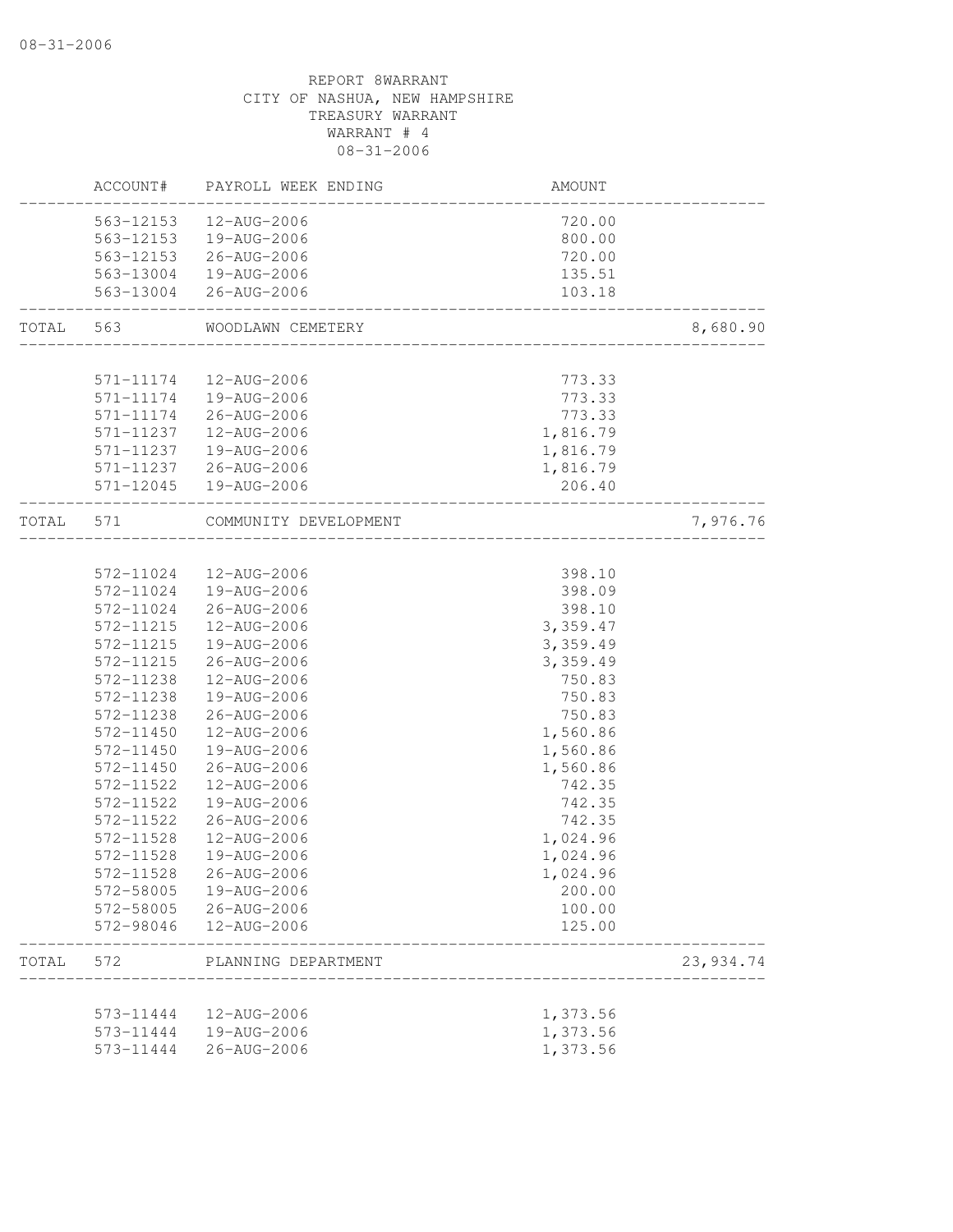|           | ACCOUNT# PAYROLL WEEK ENDING   | AMOUNT<br>--------------------------- |                           |
|-----------|--------------------------------|---------------------------------------|---------------------------|
|           | 573-12029  12-AUG-2006         | 300.64                                |                           |
|           |                                | 300.64                                | 64<br>___________________ |
|           | TOTAL 573 ECONOMIC DEVELOPMENT |                                       | 4,721.96                  |
|           |                                |                                       |                           |
|           | 575-11032  12-AUG-2006         | 643.17                                |                           |
|           | 575-11032  19-AUG-2006         | 643.17                                |                           |
|           | 575-11032 26-AUG-2006          | 643.16                                |                           |
| 575-11042 | 12-AUG-2006                    | 1,404.15                              |                           |
| 575-11042 | 19-AUG-2006                    | 1,404.15                              |                           |
| 575-11042 | 26-AUG-2006                    | 1,404.16                              |                           |
| 575-11062 | 12-AUG-2006                    | 559.14                                |                           |
| 575-11062 | 19-AUG-2006                    | 559.14                                |                           |
| 575-11062 | 26-AUG-2006                    | 559.14                                |                           |
| 575-11189 | 12-AUG-2006                    | 981.93                                |                           |
| 575-11189 | 19-AUG-2006                    | 981.93                                |                           |
| 575-11189 | 26-AUG-2006                    | 981.93                                |                           |
| 575-11246 | 12-AUG-2006                    | 1,763.87                              |                           |
| 575-11246 | 19-AUG-2006                    | 1,763.87                              |                           |
| 575-11246 | 26-AUG-2006                    | 1,763.87                              |                           |
| 575-11387 | 12-AUG-2006                    | 5,320.91                              |                           |
| 575-11387 | 19-AUG-2006                    | 5,320.92                              |                           |
| 575-11387 | 26-AUG-2006                    | 5,320.90                              |                           |
| 575-11393 | 12-AUG-2006                    | 3,437.47                              |                           |
| 575-11393 | 19-AUG-2006                    | 3,756.74                              |                           |
| 575-11393 | 26-AUG-2006                    | 2,681.80                              |                           |
| 575-11400 | 12-AUG-2006                    | 7,537.63                              |                           |
| 575-11400 | 19-AUG-2006                    | 7,559.45                              |                           |
| 575-11400 | 26-AUG-2006                    | 7,490.35                              |                           |
| 575-11401 | 12-AUG-2006                    | 3,676.59                              |                           |
| 575-11401 | 19-AUG-2006                    | 3,776.66                              |                           |
| 575-11401 | 26-AUG-2006                    | 3,776.66                              |                           |
| 575-11403 | 12-AUG-2006                    | 772.39                                |                           |
| 575-11403 | 19-AUG-2006                    | 772.39                                |                           |
| 575-11403 | 26-AUG-2006                    | 772.39                                |                           |
| 575-11404 | 12-AUG-2006                    | 694.68                                |                           |
|           | 575-11404  19-AUG-2006         | 694.68                                |                           |
| 575-11404 | 26-AUG-2006                    | 694.68                                |                           |
| 575-11627 | 12-AUG-2006                    | 544.61                                |                           |
| 575-11627 | 19-AUG-2006                    | 544.61                                |                           |
| 575-11627 | 26-AUG-2006                    | 544.61                                |                           |
| 575-12014 | 12-AUG-2006                    | 573.16                                |                           |
| 575-12014 | 19-AUG-2006                    | 573.16                                |                           |
| 575-12014 | 26-AUG-2006                    | 573.16                                |                           |
| 575-12087 | 12-AUG-2006                    | 421.07                                |                           |
| 575-12087 | 19-AUG-2006                    | 421.07                                |                           |
| 575-12087 | 26-AUG-2006                    | 421.07                                |                           |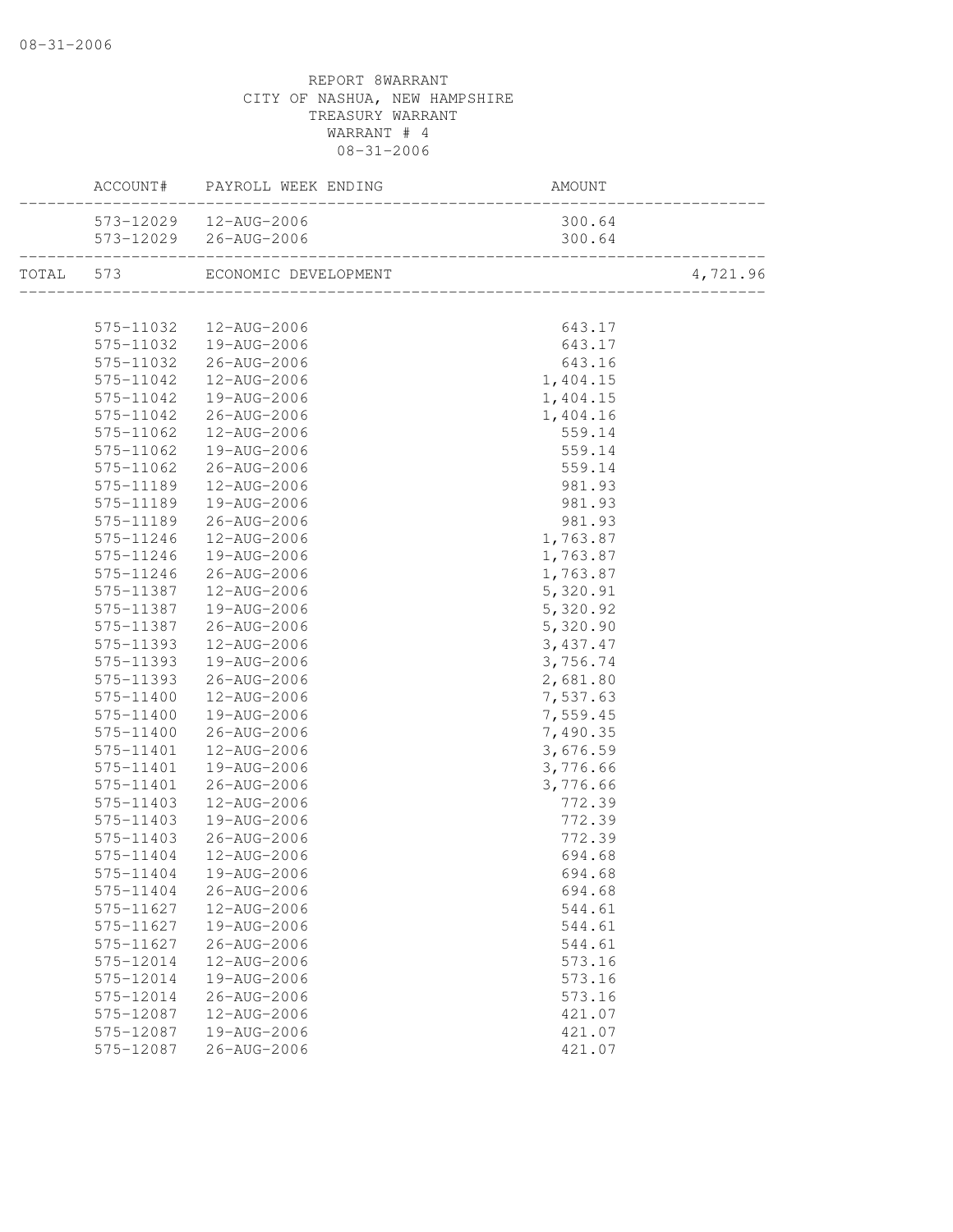|       | ACCOUNT#               | PAYROLL WEEK ENDING        | AMOUNT           |           |
|-------|------------------------|----------------------------|------------------|-----------|
|       | 575-12090              | 12-AUG-2006                | 788.92           |           |
|       | 575-12090              | 19-AUG-2006                | 788.93           |           |
|       | 575-12090              | 26-AUG-2006                | 761.84           |           |
|       | 575-12114              | 12-AUG-2006                | 1,327.48         |           |
|       | 575-12114              | 19-AUG-2006                | 1,521.43         |           |
|       | 575-12114              | 26-AUG-2006                | 1,353.34         |           |
|       | 575-13035              | 12-AUG-2006                | 312.60           |           |
|       | 575-13035              | 19-AUG-2006                | 485.83           |           |
| TOTAL | 575                    | PUBLIC LIBRARIES           |                  | 92,070.96 |
|       |                        |                            |                  |           |
|       | 576-11059              | 12-AUG-2006                | 1,238.34         |           |
|       | 576-11059              | 19-AUG-2006                | 1,238.34         |           |
|       | 576-11059              | 26-AUG-2006                | 1,238.34         |           |
|       | 576-11138              | 12-AUG-2006                | 608.62           |           |
|       | 576-11138              | 19-AUG-2006                | 608.62           |           |
|       | 576-11138              | 26-AUG-2006                | 742.53           |           |
|       | 576-11139              | 12-AUG-2006                | 768.02           |           |
|       | 576-11139              | 19-AUG-2006                | 768.02           |           |
|       | 576-11139              | 26-AUG-2006                | 768.02           |           |
|       | 576-11361              | 12-AUG-2006                | 2,924.81         |           |
|       | 576-11361              | 19-AUG-2006                | 1,957.36         |           |
|       | 576-11361              | 26-AUG-2006                | 1,957.36         |           |
|       | 576-11362              | 12-AUG-2006                | 991.12           |           |
|       | 576-11362              | 19-AUG-2006                | 983.89           |           |
|       | 576-11362              | 26-AUG-2006                | 983.88           |           |
|       | 576-91010              | 26-AUG-2006                | 1,751.30         |           |
| TOTAL | 576                    | BUILDING DEPARTMENT        |                  | 19,528.57 |
|       |                        |                            |                  |           |
|       | 577-11067<br>577-11067 | 12-AUG-2006                | 1,226.25         |           |
|       | 577-11067              | 19-AUG-2006                | 1,226.25         |           |
|       |                        | 26-AUG-2006                | 1,072.97         |           |
|       | 577-11163              | 12-AUG-2006                | 844.13           |           |
|       | 577-11163              | 19-AUG-2006                | 844.14           |           |
|       | 577-11163              | 26-AUG-2006                | 844.13           |           |
|       | 577-11183              | 12-AUG-2006                | 937.65           |           |
|       | 577-11183              | 19-AUG-2006                | 937.65           |           |
|       | 577-11183<br>577-91010 | 26-AUG-2006<br>26-AUG-2006 | 937.65<br>510.00 |           |
| TOTAL | 577                    | CODE ENFORCEMENT           |                  | 9,380.82  |
|       |                        |                            |                  |           |
|       | 581-11012              | 12-AUG-2006                | 2,074.20         |           |
|       | 581-11012              | 26-AUG-2006                | 2,074.20         |           |
|       |                        |                            |                  |           |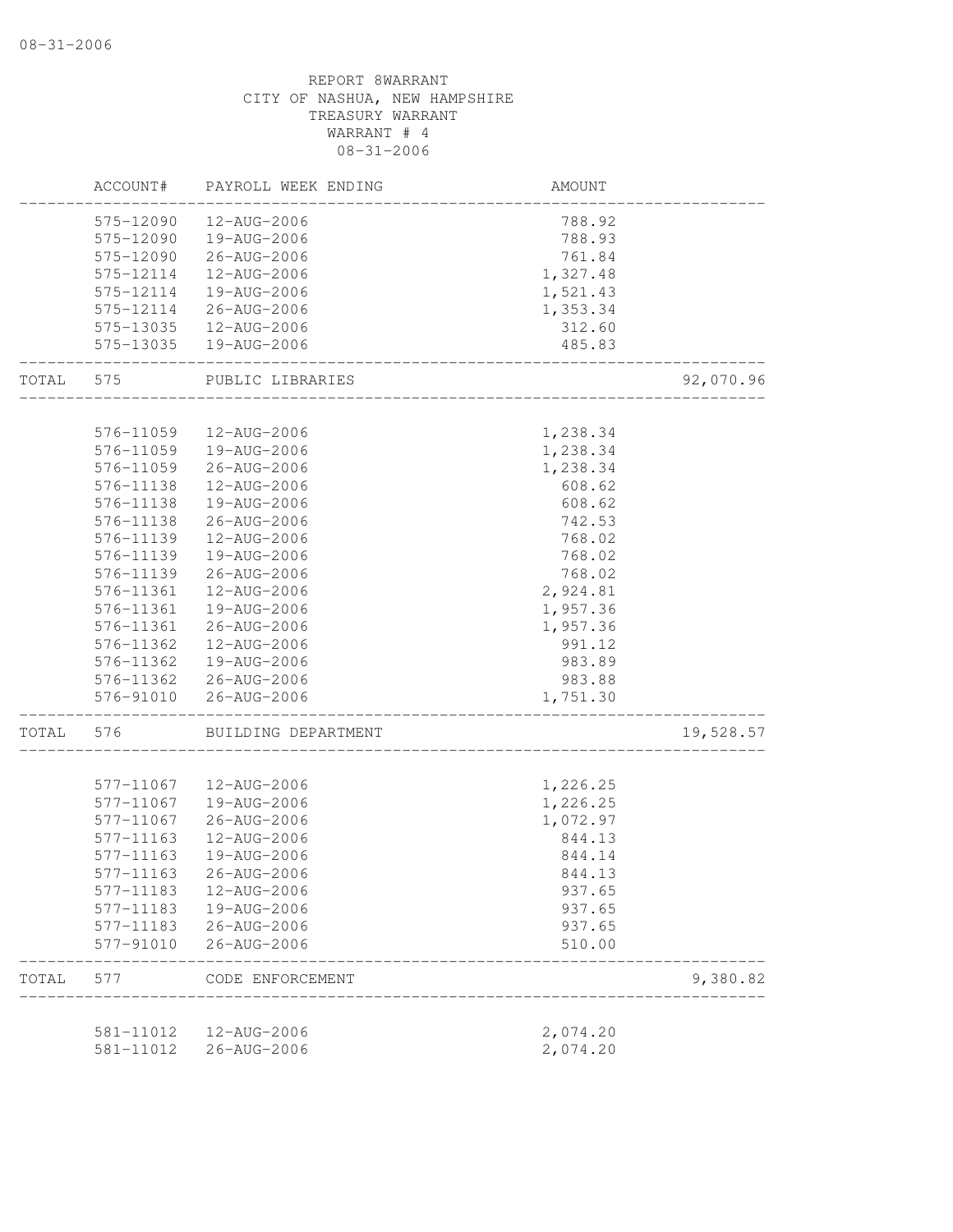| ACCOUNT#      | PAYROLL WEEK ENDING | AMOUNT         |  |
|---------------|---------------------|----------------|--|
| 581-11075     | 12-AUG-2006         | 3,801.92       |  |
| 581-11075     | 26-AUG-2006         | 3,801.92       |  |
| 581-11081     | 12-AUG-2006         | 1,905.20       |  |
| 581-11081     | 26-AUG-2006         | 1,905.20       |  |
| 581-11162     | 12-AUG-2006         | 36,624.84      |  |
| 581-11162     | 19-AUG-2006         | 37,558.95      |  |
| 581-11162     | 26-AUG-2006         | 46,577.91      |  |
| 581-11204     | 12-AUG-2006         | 11,629.60      |  |
| 581-11204     | 19-AUG-2006         | 11,629.60      |  |
| 581-11204     | 26-AUG-2006         | 12,237.20      |  |
| 581-11348     | 12-AUG-2006         | 43, 363.97     |  |
| 581-11348     | 26-AUG-2006         | 73,018.90      |  |
| 581-11366     | 12-AUG-2006         | 45,270.10      |  |
| 581-11366     | 19-AUG-2006         | 46,760.81      |  |
| 581-11366     | 26-AUG-2006         | 46, 931.82     |  |
| 581-11396     | 12-AUG-2006         | 13,803.86      |  |
| 581-11396     | 26-AUG-2006         | 34,830.87      |  |
| 581-11408     | 12-AUG-2006         | 13, 130.55     |  |
| 581-11408     | 19-AUG-2006         | 14,318.08      |  |
| $581 - 11408$ | 26-AUG-2006         | 14,217.86      |  |
| 581-11486     | 12-AUG-2006         | 19,659.57      |  |
| 581-11486     | 26-AUG-2006         | 33,667.64      |  |
| 581-11570     | 12-AUG-2006         | 54,651.57      |  |
| 581-11570     | 26-AUG-2006         | 55, 293.43     |  |
| 581-11571     | 12-AUG-2006         | 3,268.11       |  |
| 581-11571     | 26-AUG-2006         | 26,541.92      |  |
| 581-11572     | 12-AUG-2006         | 52,669.96      |  |
| 581-11572     | 26-AUG-2006         | 43,306.89      |  |
| 581-11579     | 12-AUG-2006         | 24,355.86      |  |
| 581-11579     | 26-AUG-2006         | 32, 952.74     |  |
| 581-11628     | 12-AUG-2006         | 607.60         |  |
| 581-11628     | 19-AUG-2006         | 607.60         |  |
| 581-11628     | 26-AUG-2006         | 607.60         |  |
| 581-11675     | 12-AUG-2006         | 4,807.69       |  |
| 581-11675     | 26-AUG-2006         | 4,807.69       |  |
| 581-11709     | 12-AUG-2006         | 8,251.23       |  |
| 581-11709     | 26-AUG-2006         | 8,251.23       |  |
| 581-11711     | 12-AUG-2006         | 2,461.54       |  |
| 581-11711     | 26-AUG-2006         | 2,461.54       |  |
| 581-11726     | 12-AUG-2006         | 569,815.15     |  |
| 581-11726     | $26 - AUG - 2006$   | 1, 476, 497.90 |  |
| 581-11800     | 12-AUG-2006         | 24, 164.07     |  |
| 581-11800     | $26 - AUG - 2006$   | 24, 164. 10    |  |
| 581-11801     | 12-AUG-2006         | 14, 152. 25    |  |
| 581-11801     | 26-AUG-2006         | 14, 152.26     |  |
| 581-11802     | 12-AUG-2006         | 11,775.28      |  |
| 581-11802     | 26-AUG-2006         | 11,775.27      |  |
| 581-11803     | 12-AUG-2006         | 10,944.11      |  |
|               |                     |                |  |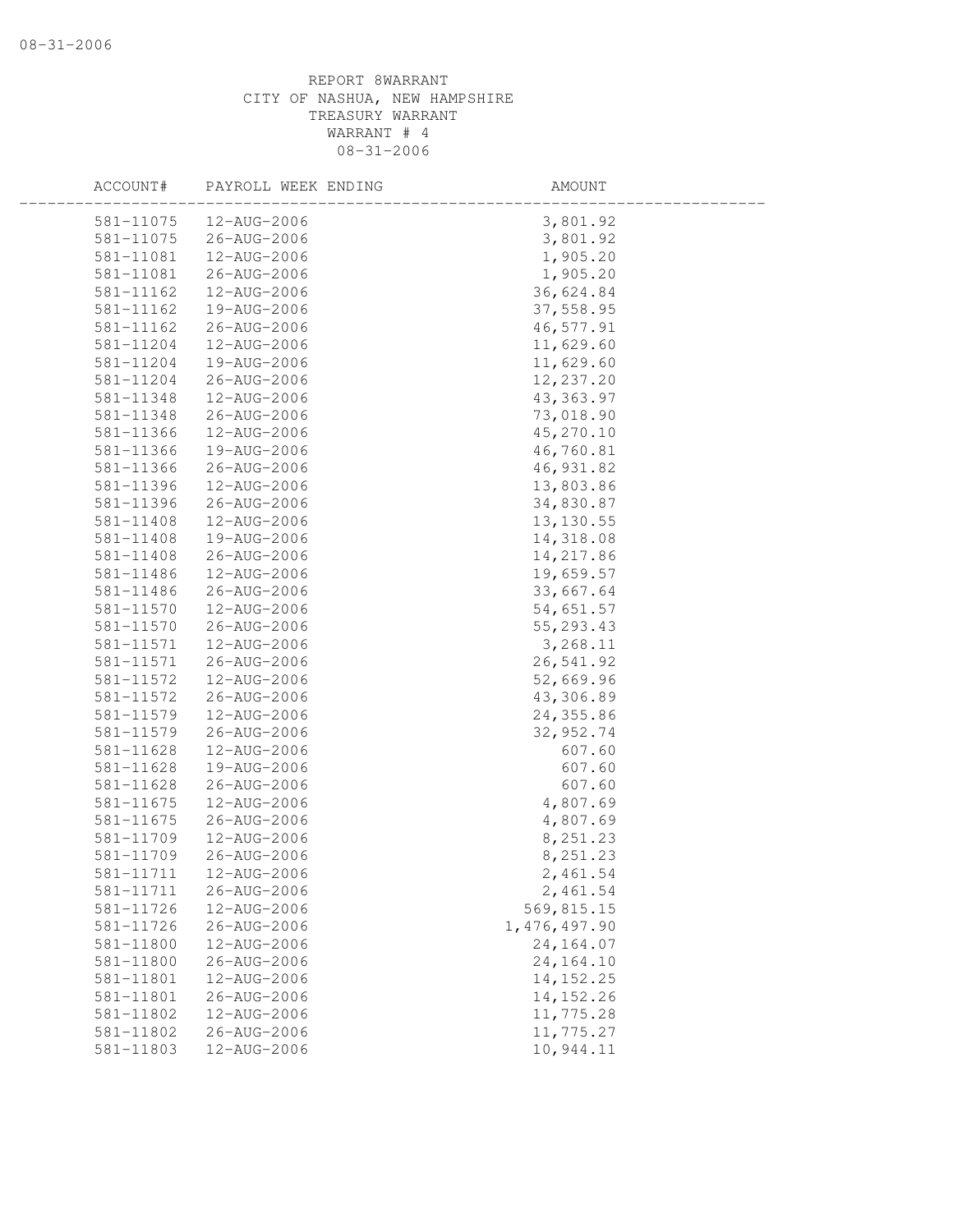| ACCOUNT#   | PAYROLL WEEK ENDING | AMOUNT     |  |
|------------|---------------------|------------|--|
| 581-11803  | 26-AUG-2006         | 11, 441.37 |  |
| 581-11804  | 12-AUG-2006         | 14,593.63  |  |
| 581-11804  | 26-AUG-2006         | 14,593.63  |  |
| 581-11805  | 12-AUG-2006         | 20, 413.85 |  |
| 581-11805  | 26-AUG-2006         | 25,054.94  |  |
| 581-11812  | 12-AUG-2006         | 2,086.42   |  |
| 581-11812  | 26-AUG-2006         | 2,086.42   |  |
| 581-11830  | 12-AUG-2006         | 1,515.11   |  |
| 581-11830  | 26-AUG-2006         | 1,515.11   |  |
| 581-11860  | 12-AUG-2006         | 7,067.31   |  |
| 581-11860  | 26-AUG-2006         | 7,067.31   |  |
| 581-12021  | 12-AUG-2006         | 1,692.00   |  |
| 581-12021  | 26-AUG-2006         | 2,340.63   |  |
| 581-12078  | 12-AUG-2006         | 4,449.50   |  |
| 581-12078  | 19-AUG-2006         | 500.00     |  |
| 581-12078  | 26-AUG-2006         | 3,650.00   |  |
| 581-12081  | 12-AUG-2006         | 643.55     |  |
| 581-12081  | 26-AUG-2006         | 643.55     |  |
| 581-12087  | 12-AUG-2006         | 1,332.00   |  |
| 581-12087  | 19-AUG-2006         | 1,332.00   |  |
| 581-12087  | 26-AUG-2006         | 799.20     |  |
| 581-12111  | 26-AUG-2006         | 98.42      |  |
| 581-12112  | 12-AUG-2006         | $-42.00$   |  |
| 581-12112  | 19-AUG-2006         | 186.89     |  |
| 581-12112  | 26-AUG-2006         | 639.03     |  |
| 581-12126  | 12-AUG-2006         | 330.75     |  |
| 581-12126  | 19-AUG-2006         | 296.19     |  |
| 581-12126  | 26-AUG-2006         | 1,570.47   |  |
| 581-12138  | 12-AUG-2006         | 1,027.92   |  |
| 581-12138  | 19-AUG-2006         | 1,460.17   |  |
| 581-12138  | 26-AUG-2006         | $-228.42$  |  |
| 581-12153  | 12-AUG-2006         | 2,448.50   |  |
| 581-12153  | 19-AUG-2006         | 2,312.25   |  |
| 581-12153  | 26-AUG-2006         | 1,608.50   |  |
| 581-12181  | 12-AUG-2006         | 1,780.62   |  |
| 581-12181  | 26-AUG-2006         | 2,833.78   |  |
| 581-121810 | 26-AUG-2006         | 1,483.85   |  |
| 581-12198  | 12-AUG-2006         | 6,200.48   |  |
| 581-12198  | $26 - AUG - 2006$   | 13,090.57  |  |
| 581-12201  | 26-AUG-2006         |            |  |
| 581-13004  | 12-AUG-2006         | 8,211.96   |  |
| 581-13004  | 19-AUG-2006         | 595.00     |  |
| 581-13004  | $26 - AUG - 2006$   | 15,932.22  |  |
| 581-13021  | 12-AUG-2006         | 86.44      |  |
| 581-13021  | 19-AUG-2006         | 100.53     |  |
| 581-13021  | $26 - AUG - 2006$   | 299.91     |  |
| 581-13032  | 12-AUG-2006         | 141.76     |  |
| 581-13032  | 19-AUG-2006         | 1,092.23   |  |
|            |                     |            |  |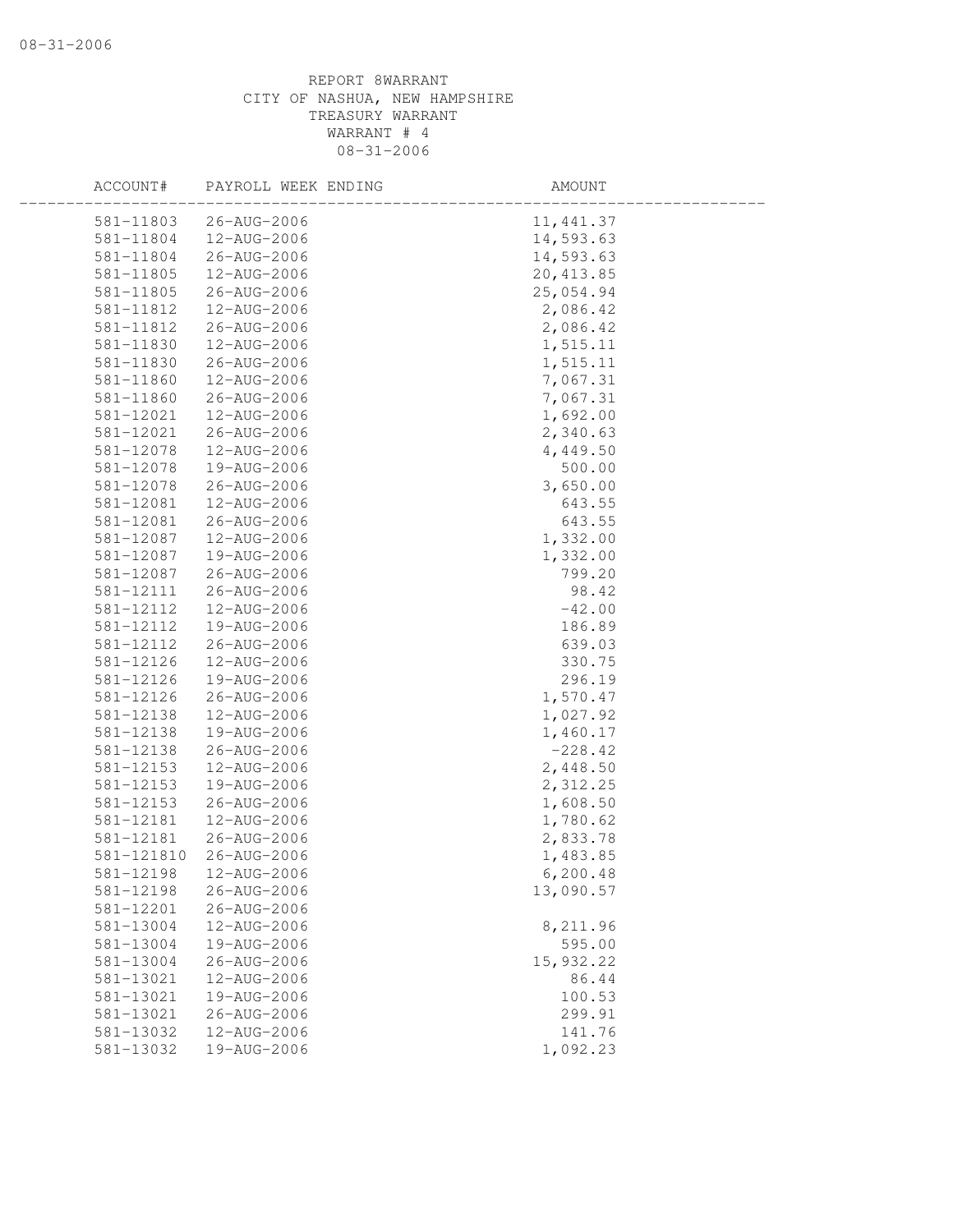|           |           | ACCOUNT# PAYROLL WEEK ENDING | AMOUNT     |              |
|-----------|-----------|------------------------------|------------|--------------|
|           |           | 581-13032 26-AUG-2006        | 5,205.77   |              |
|           |           | 581-13120  12-AUG-2006       | 318.43     |              |
|           | 581-13120 | 19-AUG-2006                  | 2,364.50   |              |
|           | 581-13120 | 26-AUG-2006                  | 1,898.97   |              |
|           | 581-13133 | 12-AUG-2006                  | 36, 161.59 |              |
|           | 581-13133 | 19-AUG-2006                  | 3,262.50   |              |
|           | 581-13133 | 26-AUG-2006                  | 15,766.15  |              |
|           | 581-13137 | 12-AUG-2006                  | 24, 251.39 |              |
|           | 581-13137 | 19-AUG-2006                  | 14,734.91  |              |
|           |           | 581-13137 26-AUG-2006        | 468.00     |              |
|           | 581-18008 | 26-AUG-2006                  | 1,940.00   |              |
|           | 581-19000 | 12-AUG-2006                  | 7,411.43   |              |
|           | 581-19000 | 26-AUG-2006                  | 6,907.06   |              |
|           | 581-19210 | 12-AUG-2006                  | 498,946.82 |              |
|           | 581-19210 | 26-AUG-2006                  | 64,809.93  |              |
|           | 581-19220 | 12-AUG-2006                  | 279.00     |              |
|           | 581-19220 | 19-AUG-2006                  | 279.00     |              |
|           | 581-19220 | 26-AUG-2006                  | 124.00     |              |
|           | 581-19230 | 12-AUG-2006                  | 5,937.49   |              |
|           | 581-19230 | 26-AUG-2006                  | 2,708.09   |              |
|           | 581-19240 | 12-AUG-2006                  | 547.80     |              |
|           | 581-19240 | 26-AUG-2006                  | 275.00     |              |
|           | 581-19310 | 12-AUG-2006                  | 894.00     |              |
|           | 581-91010 | 26-AUG-2006                  | 854.00     |              |
| TOTAL 581 |           | SCHOOL DEPARTMENT            |            | 3,938,860.74 |
|           |           |                              |            |              |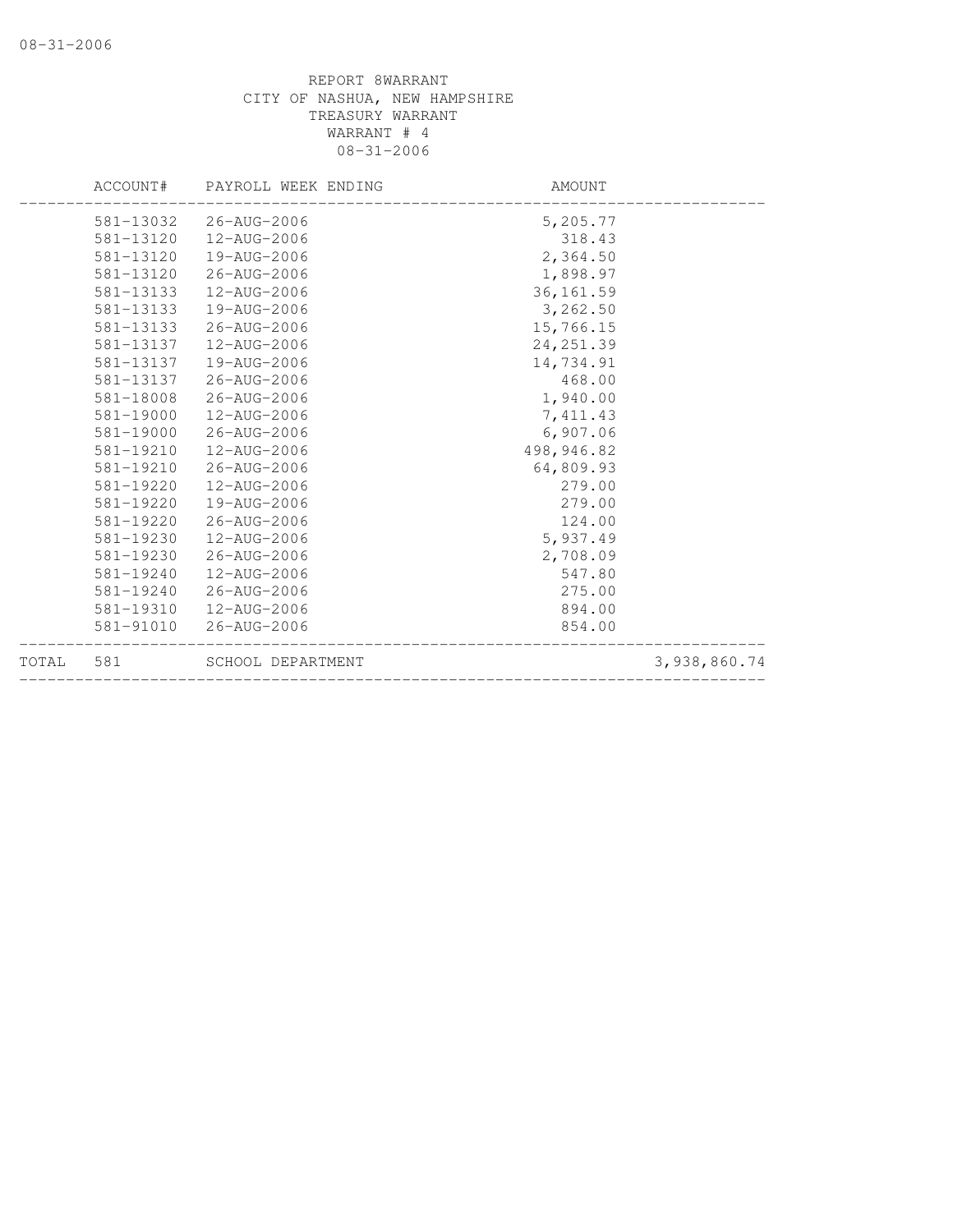|           | ACCOUNT# PAYROLL WEEK ENDING                                                                     | AMOUNT           |        |
|-----------|--------------------------------------------------------------------------------------------------|------------------|--------|
|           | $774 - 12125$ $12 - \text{AUG} - 2006$<br>$774 - 12125$ $26 - \text{A} \text{U} \text{G} - 2006$ | 507.50<br>341.25 |        |
| TOTAL 774 | CPF-URBAN PROGRAMS                                                                               |                  | 848.75 |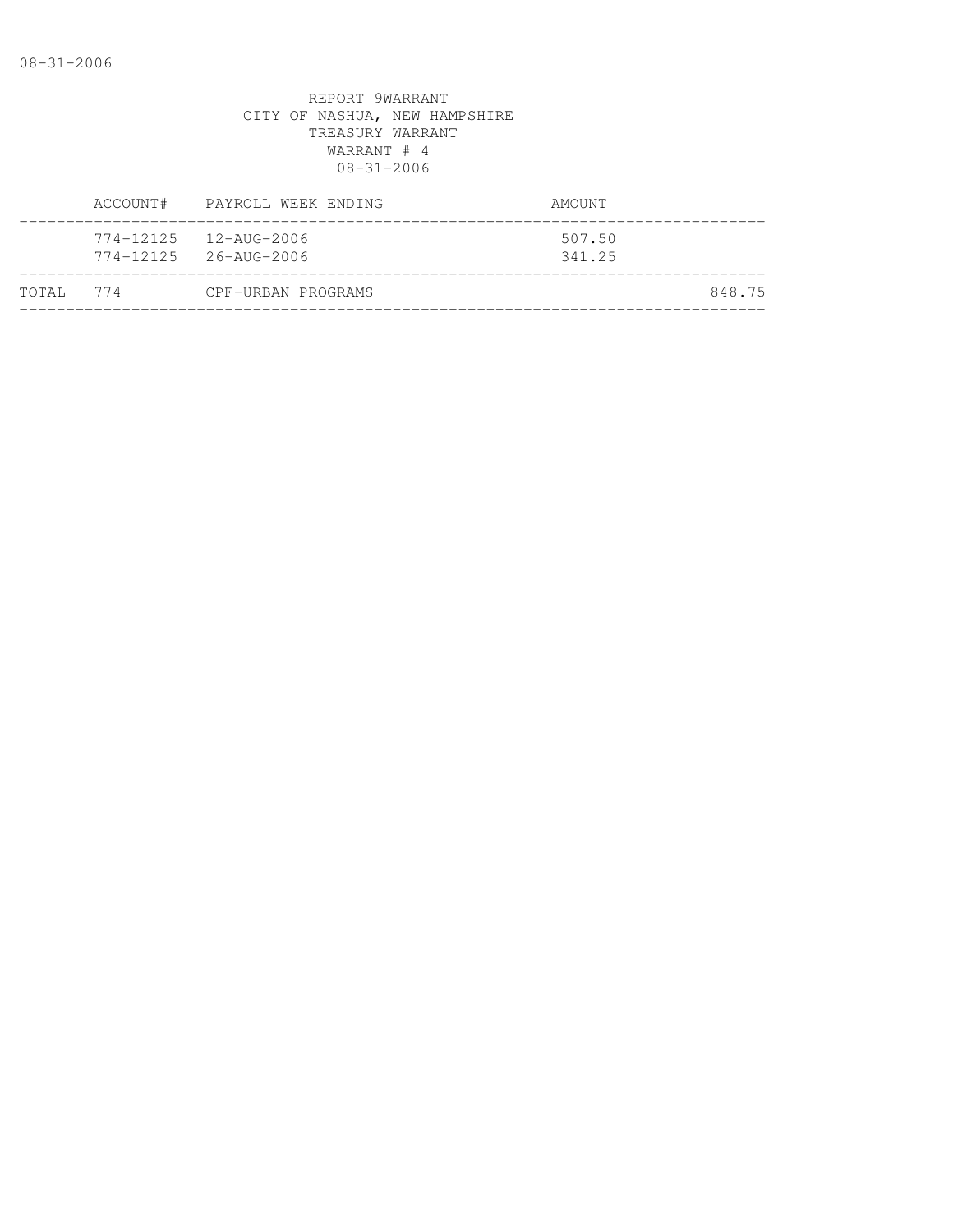| ACCOUNT#  | PAYROLL WEEK ENDING | AMOUNT    |  |
|-----------|---------------------|-----------|--|
| 801-11008 | 12-AUG-2006         |           |  |
| 801-11008 | 19-AUG-2006         | 229.12    |  |
| 801-11008 | 26-AUG-2006         | 496.41    |  |
| 801-11101 | 12-AUG-2006         | 1,732.80  |  |
| 801-11101 | 19-AUG-2006         | 1,732.80  |  |
| 801-11101 | 26-AUG-2006         | 1,732.80  |  |
| 801-11193 | 12-AUG-2006         | 1,743.30  |  |
| 801-11193 | 26-AUG-2006         | 871.65    |  |
| 801-11208 | 12-AUG-2006         | 62.21     |  |
| 801-11208 | 19-AUG-2006         | 62.21     |  |
| 801-11208 | 26-AUG-2006         | 62.21     |  |
| 801-11211 | 12-AUG-2006         | 65.52     |  |
| 801-11211 | 19-AUG-2006         | 65.52     |  |
| 801-11211 | 26-AUG-2006         | 65.52     |  |
| 801-11222 | 12-AUG-2006         | 191.32    |  |
| 801-11222 | 19-AUG-2006         | 191.32    |  |
| 801-11222 | 26-AUG-2006         | 191.32    |  |
| 801-11249 | 12-AUG-2006         | 127.18    |  |
| 801-11249 | 19-AUG-2006         | 127.18    |  |
| 801-11249 | 26-AUG-2006         | 127.18    |  |
| 801-11271 | 12-AUG-2006         | 942.44    |  |
| 801-11271 | 19-AUG-2006         | 942.44    |  |
| 801-11271 | 26-AUG-2006         | 942.44    |  |
| 801-11276 | 12-AUG-2006         | 1,568.00  |  |
| 801-11276 | 19-AUG-2006         | 1,568.00  |  |
| 801-11276 | 26-AUG-2006         | 2,324.60  |  |
| 801-11321 | 12-AUG-2006         | 1,033.09  |  |
| 801-11321 | 19-AUG-2006         | 1,033.10  |  |
| 801-11321 | 26-AUG-2006         | 1,033.09  |  |
| 801-11334 | 12-AUG-2006         | 901.23    |  |
| 801-11334 | 19-AUG-2006         | 901.23    |  |
| 801-11334 | 26-AUG-2006         | 901.24    |  |
| 801-11383 | 12-AUG-2006         | 954.40    |  |
| 801-11383 | 19-AUG-2006         | 954.40    |  |
| 801-11383 | 26-AUG-2006         | 954.40    |  |
| 801-11435 | 12-AUG-2006         | 82.59     |  |
| 801-11435 | 19-AUG-2006         | 82.59     |  |
| 801-11435 | 26-AUG-2006         | 82.59     |  |
| 801-11595 | 12-AUG-2006         | 5,943.67  |  |
| 801-11595 | 12-AUG-2006         | 3,710.00  |  |
| 801-11595 | 19-AUG-2006         | 5,995.94  |  |
| 801-11595 | 19-AUG-2006         | 3,710.00  |  |
| 801-11595 | 26-AUG-2006         | 6, 122.31 |  |
| 801-11595 | 26-AUG-2006         | 3,710.00  |  |
| 801-11596 | 12-AUG-2006         | 2,439.39  |  |
| 801-11596 | 19-AUG-2006         | 3,245.23  |  |
| 801-11596 | 26-AUG-2006         | 3,245.24  |  |
| 801-11598 | 12-AUG-2006         | 776.80    |  |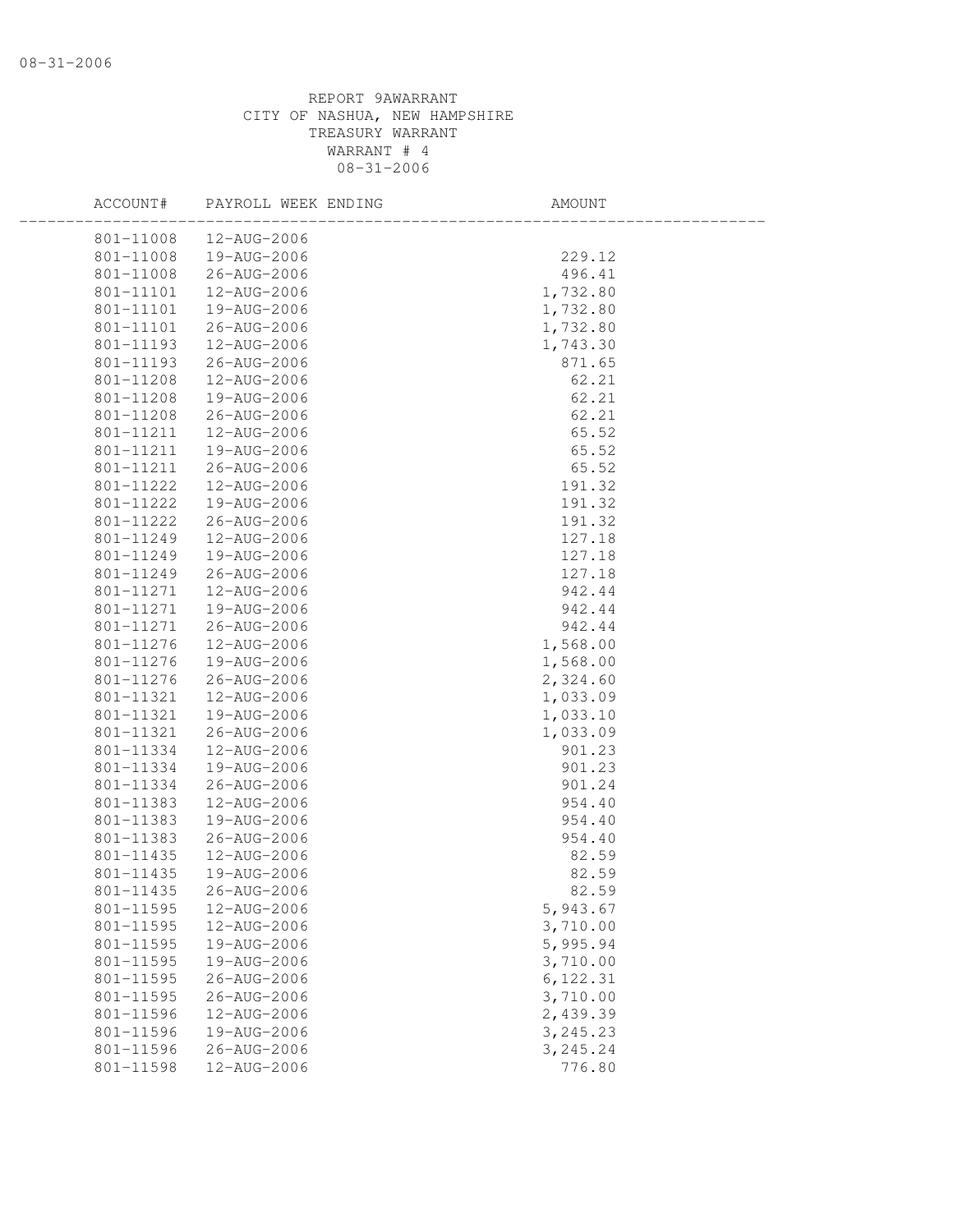|           | ACCOUNT#  | PAYROLL WEEK ENDING  | AMOUNT   |            |
|-----------|-----------|----------------------|----------|------------|
|           | 801-11598 | 19-AUG-2006          | 776.80   |            |
|           | 801-11598 | 26-AUG-2006          | 776.80   |            |
|           | 801-11606 | 12-AUG-2006          | 236.05   |            |
|           | 801-11606 | 19-AUG-2006          | 629.46   |            |
|           | 801-11606 | 26-AUG-2006          | 629.46   |            |
|           | 801-11618 | 12-AUG-2006          | 22.52    |            |
|           | 801-11618 | 19-AUG-2006          | 60.08    |            |
|           | 801-11647 | 12-AUG-2006          | 1,515.40 |            |
|           | 801-11647 | 19-AUG-2006          | 1,515.40 |            |
|           | 801-11647 | 26-AUG-2006          | 1,515.40 |            |
|           | 801-11765 | 12-AUG-2006          | 713.60   |            |
|           | 801-11765 | 19-AUG-2006          | 713.60   |            |
|           | 801-11765 | 26-AUG-2006          | 713.60   |            |
|           | 801-12085 | 12-AUG-2006          | 400.00   |            |
|           | 801-12085 | 19-AUG-2006          | 400.00   |            |
|           | 801-12085 | 26-AUG-2006          | 400.00   |            |
|           | 801-12594 | 12-AUG-2006          | 3,513.25 |            |
|           | 801-12594 | 19-AUG-2006          | 4,836.00 |            |
|           | 801-12594 | 26-AUG-2006          | 4,550.00 |            |
|           | 801-13004 | 12-AUG-2006          | 2,657.83 |            |
|           | 801-13004 | 12-AUG-2006          | 1,052.66 |            |
|           | 801-13004 | 12-AUG-2006          | 20.58    |            |
|           | 801-13004 | 12-AUG-2006          | 222.60   |            |
|           | 801-13004 | 19-AUG-2006          | 2,209.21 |            |
|           | 801-13004 | 19-AUG-2006          | 1,538.09 |            |
|           | 801-13004 | 19-AUG-2006          | 445.20   |            |
|           | 801-13004 | 26-AUG-2006          | 3,048.15 |            |
|           | 801-13004 | 26-AUG-2006          | 1,166.04 |            |
|           | 801-13004 | 26-AUG-2006          | 194.78   |            |
|           | 801-59236 | 12-AUG-2006          | 350.34   |            |
|           | 801-59236 | 19-AUG-2006          | 350.34   |            |
|           | 801-59236 | 26-AUG-2006          | 350.34   |            |
|           | 801-59237 | 12-AUG-2006          | 337.45   |            |
|           | 801-59237 | 19-AUG-2006          | 337.45   |            |
|           | 801-59237 | 26-AUG-2006          | 337.45   |            |
|           | 801-59240 | 12-AUG-2006          | 131.05   |            |
|           | 801-59240 | 19-AUG-2006          | 131.05   |            |
|           | 801-59240 | 26-AUG-2006          | 131.05   |            |
| TOTAL 801 |           | SOLID WASTE DISPOSAL |          | 104,907.10 |
|           |           |                      |          |            |
|           | 802-11028 | 12-AUG-2006          | 358.26   |            |
|           | 802-11028 | 12-AUG-2006          | 168.59   |            |
|           | 802-11028 | 19-AUG-2006          | 358.26   |            |
|           | 802-11028 | 19-AUG-2006          | 168.59   |            |
|           | 802-11028 | 26-AUG-2006          | 358.26   |            |
|           | 802-11028 | 26-AUG-2006          | 168.59   |            |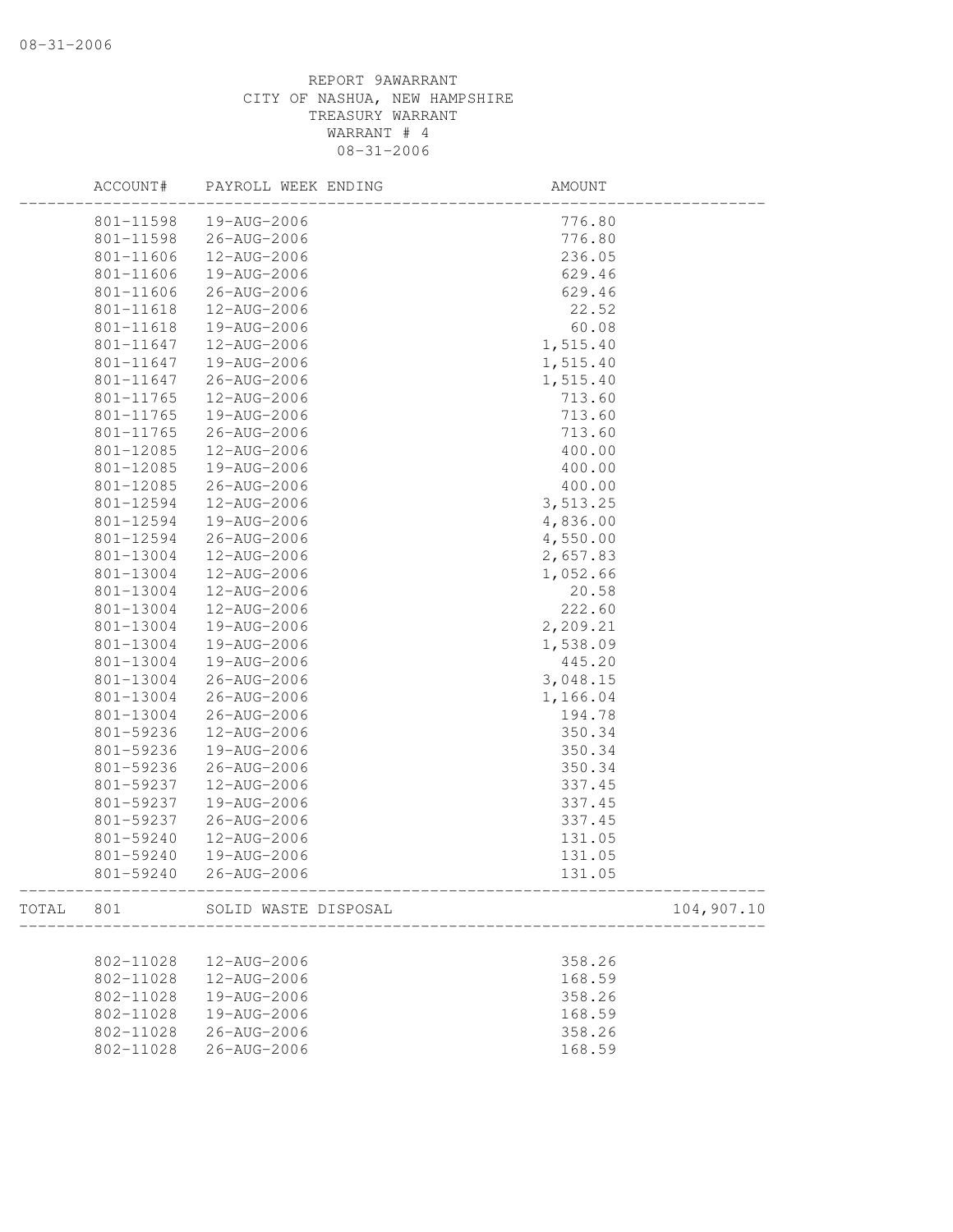| ACCOUNT#  | PAYROLL WEEK ENDING | AMOUNT   |
|-----------|---------------------|----------|
| 802-11064 | 12-AUG-2006         | 131.05   |
| 802-11064 | 12-AUG-2006         | 131.05   |
| 802-11064 | 19-AUG-2006         | 131.05   |
| 802-11064 | 19-AUG-2006         | 131.05   |
| 802-11064 | 26-AUG-2006         | 131.05   |
| 802-11064 | 26-AUG-2006         | 131.05   |
| 802-11091 | 12-AUG-2006         | 999.84   |
| 802-11091 | 19-AUG-2006         | 999.83   |
| 802-11091 | 26-AUG-2006         | 999.84   |
| 802-11092 | 19-AUG-2006         | 1,457.20 |
| 802-11092 | 26-AUG-2006         | 739.60   |
| 802-11094 | 12-AUG-2006         | 266.72   |
| 802-11094 | 12-AUG-2006         | 266.72   |
| 802-11094 | 19-AUG-2006         | 266.71   |
| 802-11094 | 19-AUG-2006         | 266.72   |
| 802-11094 | 26-AUG-2006         | 266.71   |
| 802-11094 | 26-AUG-2006         | 266.72   |
| 802-11095 | 12-AUG-2006         | 816.65   |
| 802-11095 | 19-AUG-2006         | 816.65   |
| 802-11095 | 26-AUG-2006         | 816.65   |
| 802-11102 | 12-AUG-2006         | 789.31   |
| 802-11102 | 19-AUG-2006         | 839.07   |
| 802-11102 | 26-AUG-2006         | 789.31   |
| 802-11105 | 12-AUG-2006         | 911.12   |
| 802-11105 | 19-AUG-2006         | 911.12   |
| 802-11105 | 26-AUG-2006         | 879.37   |
| 802-11156 | 12-AUG-2006         | 849.65   |
| 802-11156 | 19-AUG-2006         | 871.61   |
| 802-11156 | 26-AUG-2006         | 893.57   |
| 802-11157 | 12-AUG-2006         | 1,568.00 |
| 802-11157 | 19-AUG-2006         | 1,568.00 |
| 802-11157 | 26-AUG-2006         | 1,568.00 |
| 802-11158 | 12-AUG-2006         | 1,683.20 |
| 802-11158 | 19-AUG-2006         | 1,683.20 |
| 802-11158 | 26-AUG-2006         | 1,614.82 |
| 802-11208 | 12-AUG-2006         | 35.55    |
| 802-11208 | 12-AUG-2006         | 35.55    |
| 802-11208 | 19-AUG-2006         | 35.55    |
| 802-11208 | 19-AUG-2006         | 35.55    |
| 802-11208 | $26 - AUG - 2006$   | 35.55    |
| 802-11208 | $26 - AUG - 2006$   | 35.55    |
| 802-11211 | 12-AUG-2006         | 393.14   |
| 802-11211 | 12-AUG-2006         | 393.14   |
| 802-11211 | 19-AUG-2006         | 393.14   |
| 802-11211 | 19-AUG-2006         | 393.14   |
| 802-11211 | $26 - AUG - 2006$   | 393.14   |
| 802-11211 | 26-AUG-2006         | 393.14   |
| 802-11222 | 12-AUG-2006         | 191.32   |
|           |                     |          |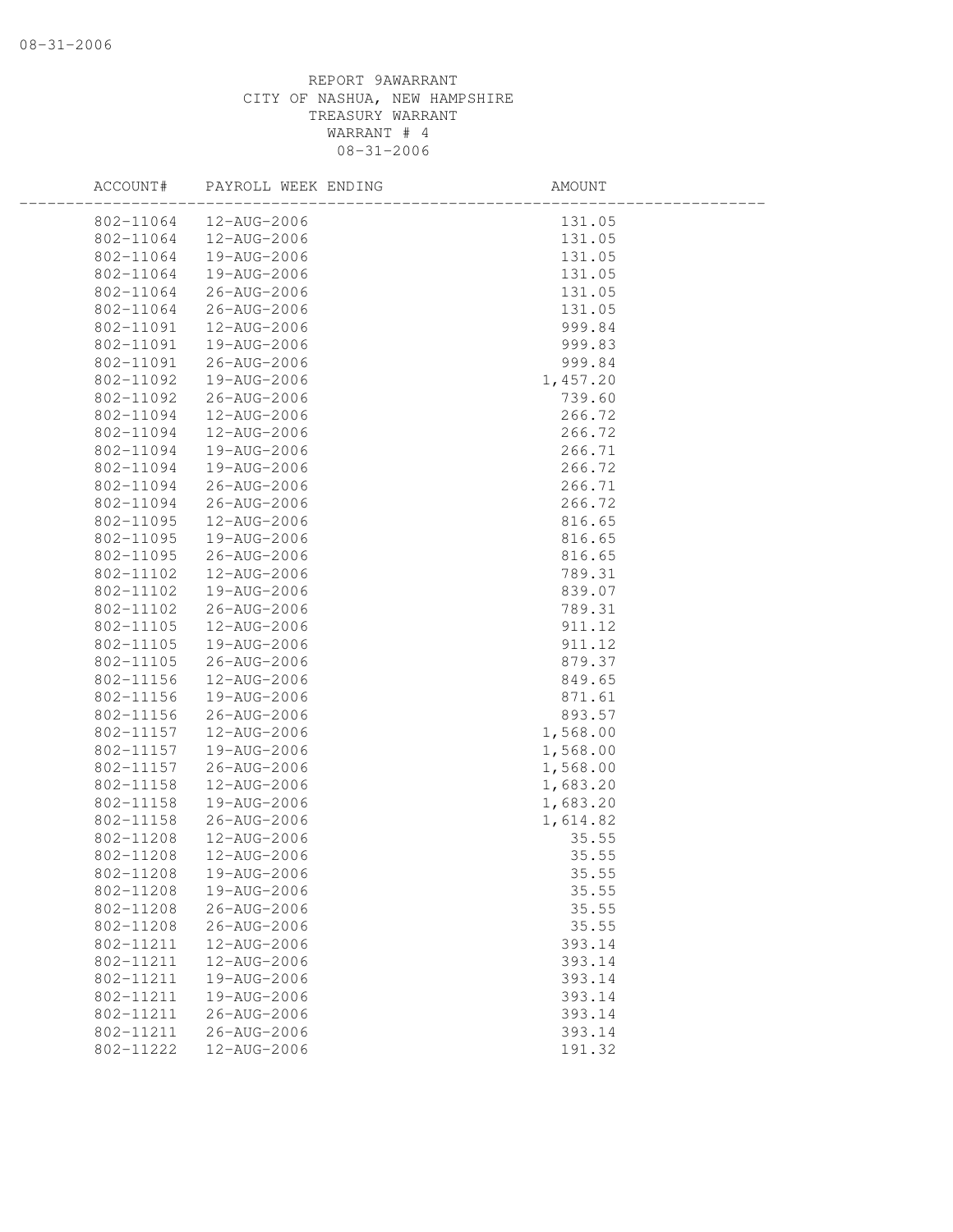| ACCOUNT#  | PAYROLL WEEK ENDING | AMOUNT   |  |
|-----------|---------------------|----------|--|
| 802-11222 | 19-AUG-2006         | 191.32   |  |
| 802-11222 | 26-AUG-2006         | 191.32   |  |
| 802-11249 | 12-AUG-2006         | 72.67    |  |
| 802-11249 | 12-AUG-2006         | 72.67    |  |
| 802-11249 | 19-AUG-2006         | 72.67    |  |
| 802-11249 | 19-AUG-2006         | 72.67    |  |
| 802-11249 | 26-AUG-2006         | 72.67    |  |
| 802-11249 | 26-AUG-2006         | 72.67    |  |
| 802-11260 | 12-AUG-2006         | 1,760.00 |  |
| 802-11260 | 19-AUG-2006         | 1,760.00 |  |
| 802-11260 | 26-AUG-2006         | 1,760.00 |  |
| 802-11270 | 12-AUG-2006         | 944.44   |  |
| 802-11270 | 19-AUG-2006         | 944.44   |  |
| 802-11270 | 26-AUG-2006         | 944.44   |  |
| 802-11330 | 12-AUG-2006         | 967.44   |  |
| 802-11330 | 19-AUG-2006         | 967.45   |  |
| 802-11330 | 26-AUG-2006         | 967.44   |  |
| 802-11333 | 12-AUG-2006         | 948.48   |  |
| 802-11333 | 19-AUG-2006         | 948.48   |  |
| 802-11333 | 26-AUG-2006         | 948.48   |  |
| 802-11435 | 12-AUG-2006         | 412.94   |  |
| 802-11435 | 12-AUG-2006         | 165.18   |  |
| 802-11435 | 19-AUG-2006         | 412.94   |  |
| 802-11435 | 19-AUG-2006         | 165.17   |  |
| 802-11435 | 26-AUG-2006         | 412.94   |  |
| 802-11435 | 26-AUG-2006         | 165.17   |  |
| 802-11480 | 12-AUG-2006         | 3,355.88 |  |
| 802-11480 | 19-AUG-2006         | 3,261.20 |  |
| 802-11480 | 26-AUG-2006         | 2,693.12 |  |
| 802-11507 | 12-AUG-2006         | 738.80   |  |
| 802-11507 | 19-AUG-2006         | 738.80   |  |
| 802-11507 | 26-AUG-2006         | 738.80   |  |
| 802-11513 | 12-AUG-2006         | 5,310.02 |  |
| 802-11513 | 19-AUG-2006         | 5,265.92 |  |
| 802-11513 | 26-AUG-2006         | 5,937.60 |  |
| 802-11514 | 12-AUG-2006         | 1,764.80 |  |
| 802-11514 | 19-AUG-2006         | 1,764.80 |  |
| 802-11514 | 26-AUG-2006         | 1,764.80 |  |
| 802-11681 | 12-AUG-2006         | 285.68   |  |
| 802-11681 | 12-AUG-2006         | 1,142.73 |  |
| 802-11681 | 19-AUG-2006         | 285.68   |  |
| 802-11681 | 19-AUG-2006         | 1,142.73 |  |
| 802-11681 | 26-AUG-2006         | 285.68   |  |
| 802-11681 | 26-AUG-2006         | 1,142.73 |  |
| 802-11693 | 12-AUG-2006         | 1,046.17 |  |
| 802-11693 | 19-AUG-2006         | 1,046.17 |  |
| 802-11693 | 26-AUG-2006         | 1,046.17 |  |
| 802-11763 | 12-AUG-2006         | 159.11   |  |
|           |                     |          |  |